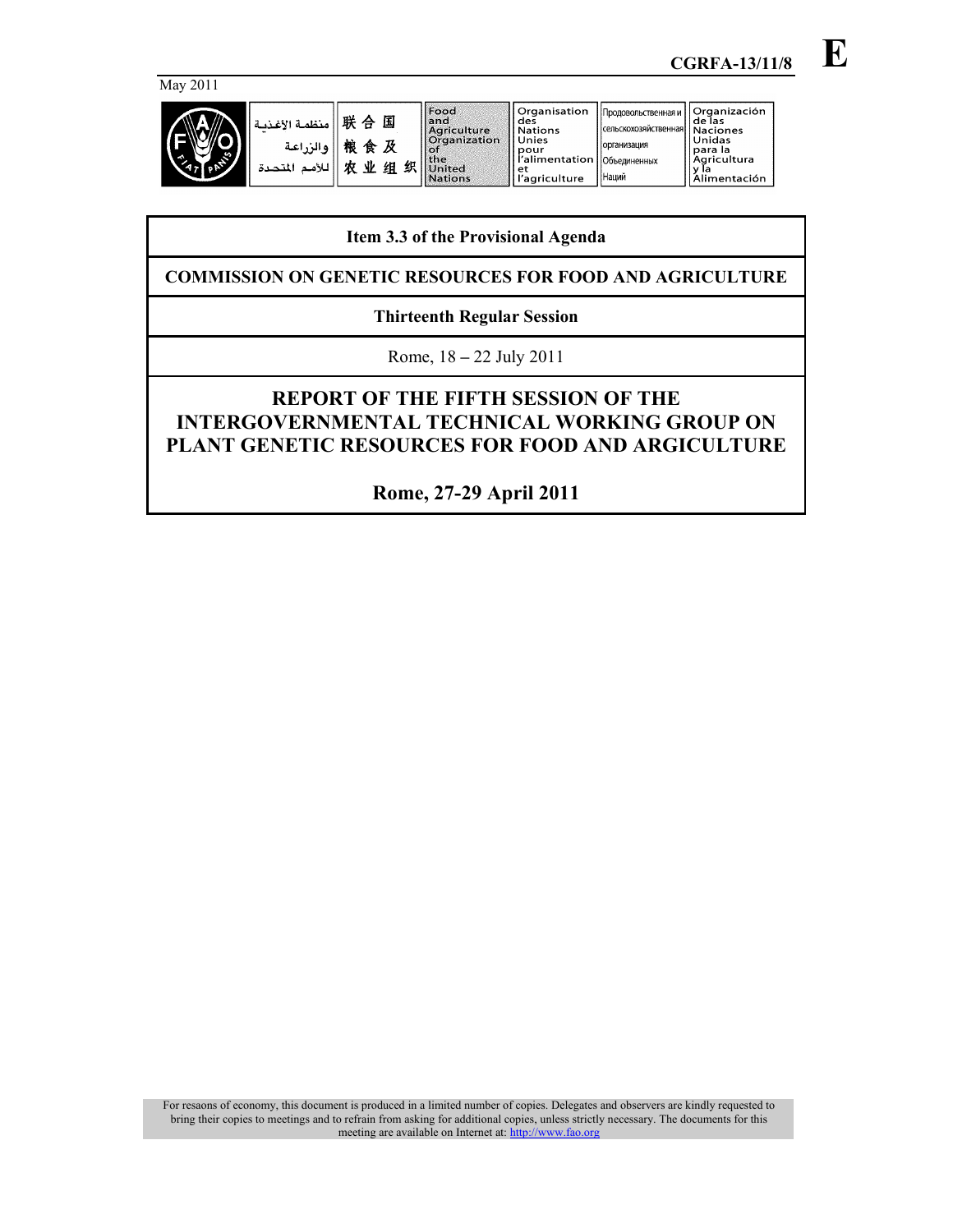*CGRFA/WG-PGR-5/11/REPORT* 

Commission on Genetic Resources for Food and Agriculture

**27-29 April 2011**

**Intergovernmental Technical**  Rome, Italy<br>27-29 April 2011 **Working Group on Plant Genetic Resources for Food and Agriculture** 

Fifth Session



*Food and Agriculture Organization of the United Nations*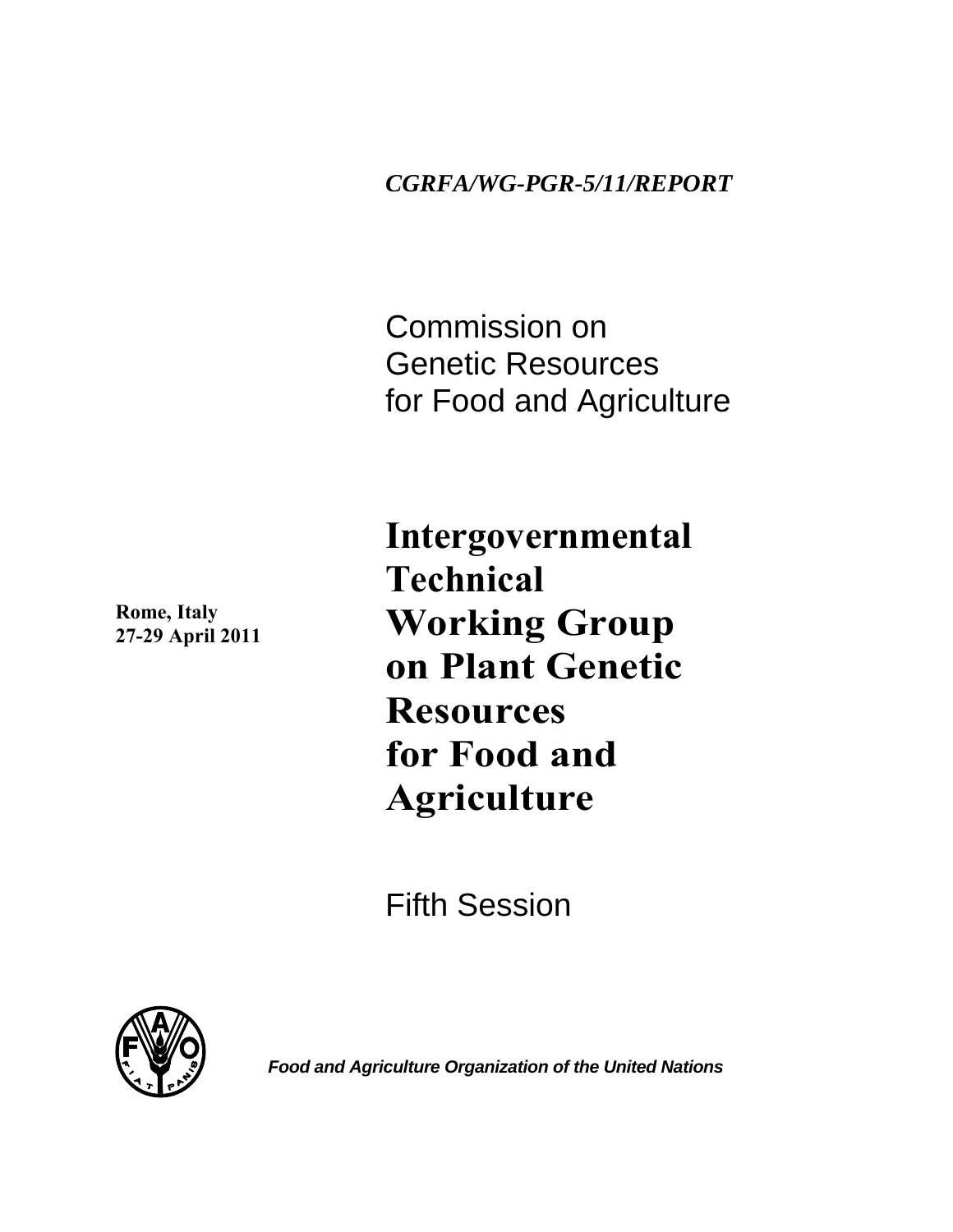**CGRFA/WG-PGR-5/11/REPORT** 

# **COMMISSION ON GENETIC RESOURCES FOR FOOD AND AGRICULTURE**

# **REPORT OF THE FIFTH SESSION**

# **OF THE**

# **INTERGOVERNMENTAL TECHNICAL**

# **WORKING GROUP ON**

# **PLANT GENETIC RESOURCES FOR FOOD AND AGRICULTURE**

**Rome, Italy, 27-29 April 2011** 

**FOOD AND AGRICULTURE ORGANIZATION OF THE UNITED NATIONS Rome, 2011**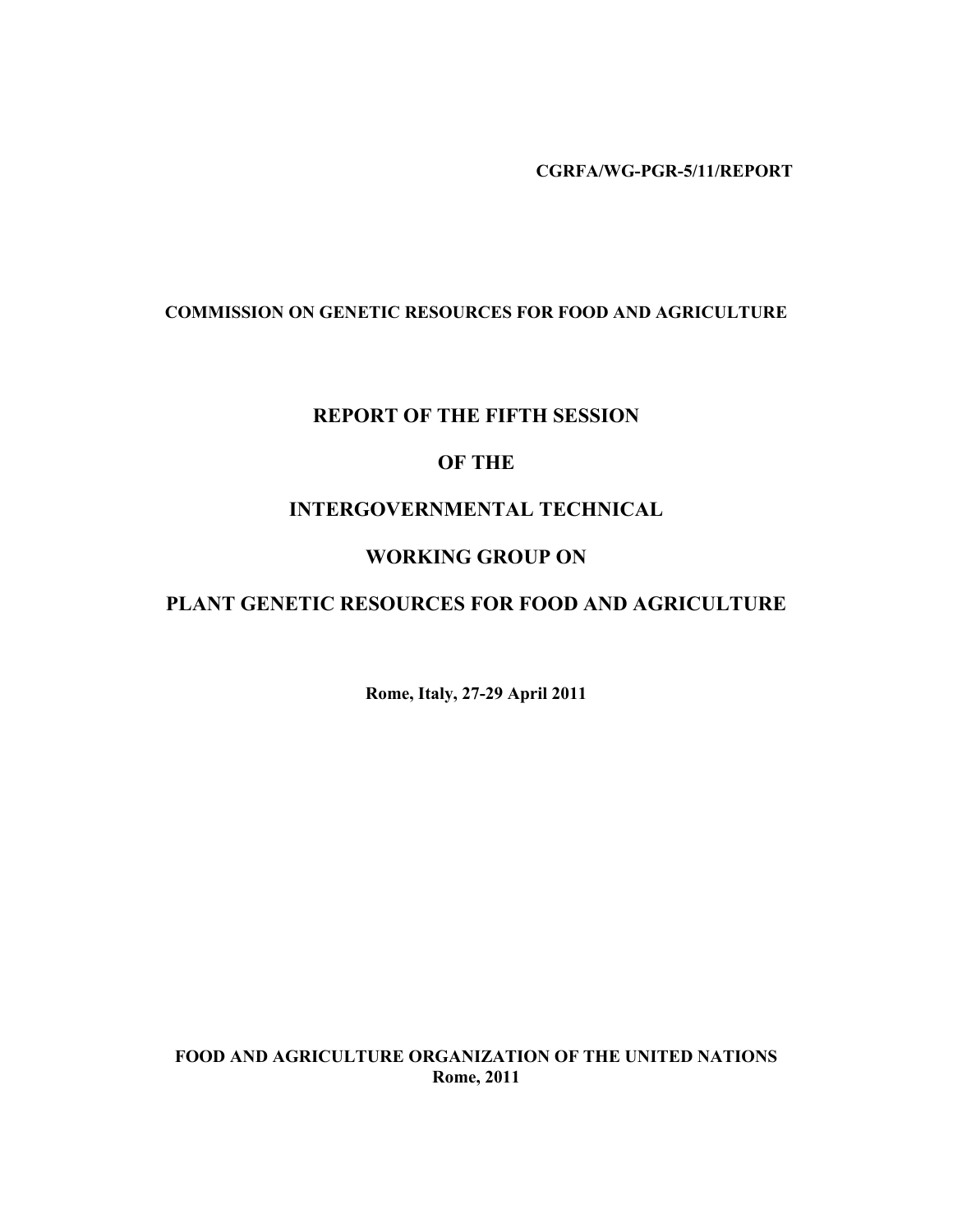The documents prepared for the Fifth Session of the Working Group on Plant Genetic Resources for Food and Agriculture of the Commission on Genetic Resources for Food and Agriculture are available on the Internet at the following address:

http://www.fao.org/agriculture/crops/core-themes/theme/seeds-pgr/itwg/5th/en/

They may also be obtained from:

Ms Kakoli Ghosh Team Leader Plant Genetic Resources and Seeds Plant Production and Protection Division Agriculture Department Food and Agriculture Organization of the United Nations 00153 Rome, Italy

E-mail: kakoli.ghosh@fao.org

The designations employed and the presentation of the material in this publication do not imply the expression of any opinion whatsoever on the part of the Food and Agriculture Organization of the United Nations concerning the legal status of any country, territory, city or area or its authorities, or concerning the delimitation of its frontiers or boundaries.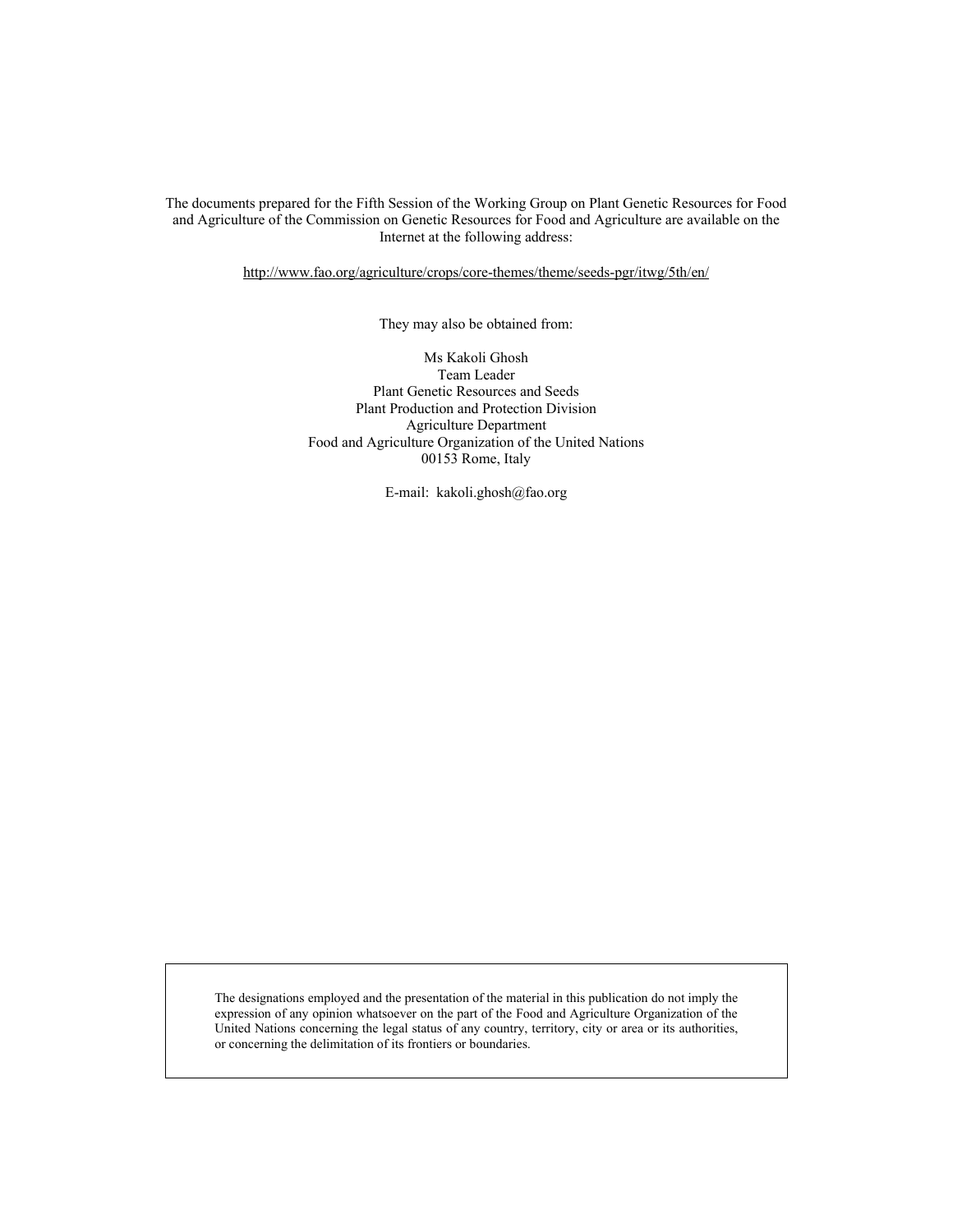### **TABLE OF CONTENTS**

*Paragraphs* 

| L INTRODUCTION                                                                                                                                                                                 | $\mathbf{1}$ |
|------------------------------------------------------------------------------------------------------------------------------------------------------------------------------------------------|--------------|
| IL OPENING OF THE SESSION AND ELECTION OF THE CHAIR AND<br><b>VICE-CHAIRS</b>                                                                                                                  | $2 - 9$      |
| III. REVIEW OF THE DRAFT UPDATED GLOBAL PLAN OF ACTION FOR THE<br>CONSERVATION AND SUSTAINABLE UTILIZATION OF PLANT GENETIC<br><b>RESOURCES FOR FOOD AND AGRICULTURE</b>                       | $10 - 17$    |
| IV. REVIEW OF THE DRAFT UPDATED GENEBANK STANDARDS                                                                                                                                             | $18 - 22$    |
| V. BIOTECHNOLOGIES AND THE CONSERVATION AND UTILIZATION<br>OF PLANT GENETIC RESOURCES FOR FOOD AND AGRICULTURE                                                                                 | $23 - 25$    |
| VI. REVIEW OF THE COMMISSION'S MULTI-YEAR PROGRAMME OF<br><b>WORK - PLANT GENETIC RESOURCES</b>                                                                                                | $26 - 31$    |
| VII. POLICY COHERENCE AND COMPLEMENTARITY OF THE WORK OF<br>THE COMMISSION AND THE GOVERNING BODY OF THE<br>INTERNATIONAL TREATY ON PLANT GENETIC RESOURCES FOR<br><b>FOOD AND AGRICULTURE</b> | $32 - 33$    |
| VIII. FOLLOW-UP TO OTHER RECOMMENDATIONS OF THE COMMISSION<br>ON GENETIC RESOURCES FOR FOOD AND AGRICULTURE                                                                                    | $34 - 38$    |
| IX. REPORTS FROM INTERNATIONAL ORGANIZATIONS AND<br><b>INSTRUMENTS</b>                                                                                                                         | $39 - 42$    |
| X. CLOSING STATEMENTS                                                                                                                                                                          | 43           |

### *APPENDICES*

- A. Agenda of the Fifth Session of the Intergovernmental Technical Working Group on Plant Genetic Resources for Food and Agriculture
- B. List of Documents
- C. Members of the Intergovernmental Technical Working Group on Plant Genetic Resources for Food and Agriculture Elected at the Twelfth Regular Session of the Commission on Genetic Resources for Food and Agriculture
- D. List of Delegates and Observers to the Fifth Session of the Intergovernmental Technical Working Group on Plant Genetic Resources for Food and Agriculture
- E. Draft Updated *Global Plan of Action for the Conservation and Sustainable Utilization of Plant Genetic Resources for Food and Agriculture*
- F. Draft Revised *Genebank Standards for the Conservation of Orthodox Seeds*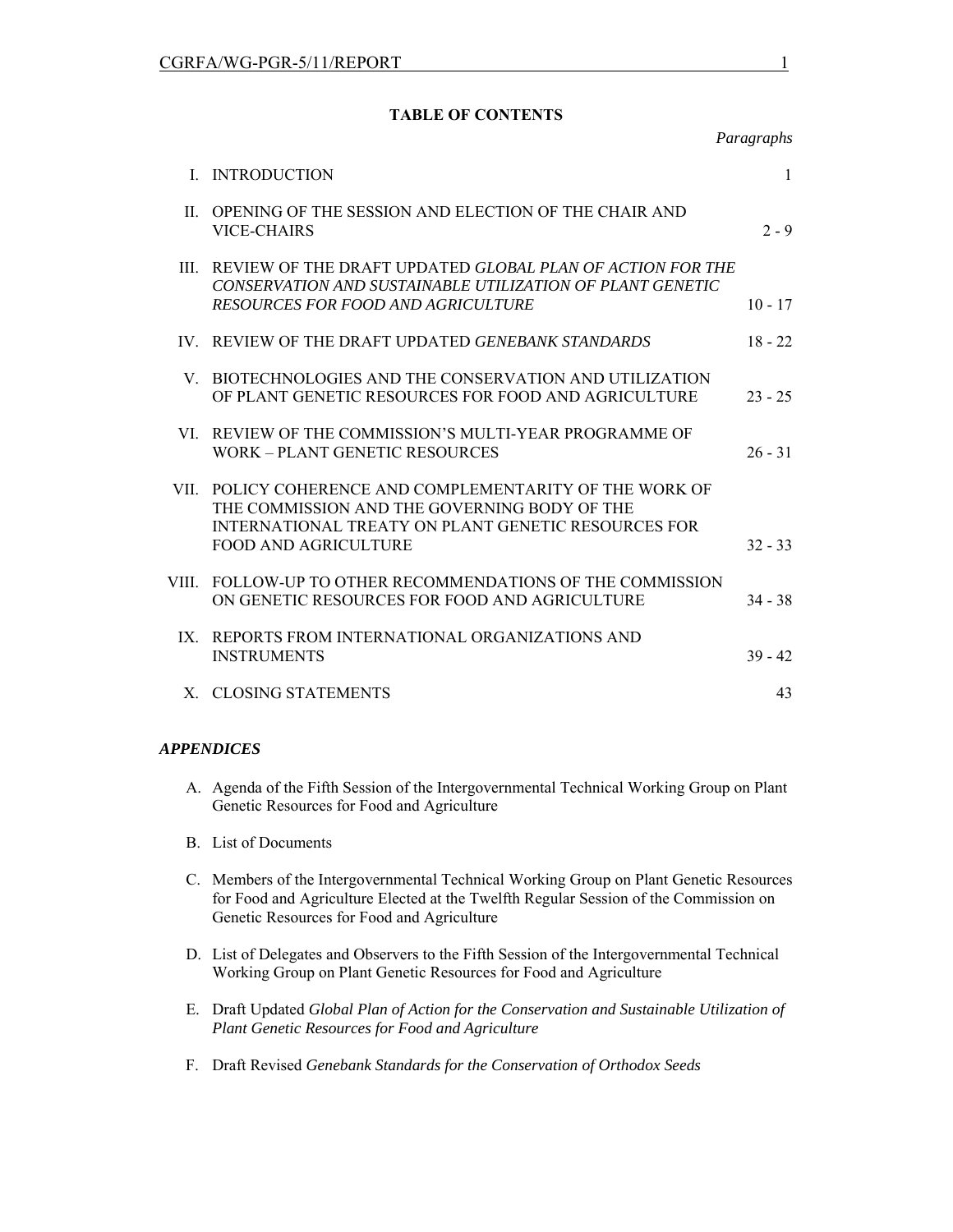#### **COMMISSION ON GENETIC RESOURCES FOR FOOD AND AGRICULTURE**

#### **REPORT OF THE FIFTH SESSION OF THE INTERGOVERNMENTAL TECHNICAL WORKING GROUP ON PLANT GENETIC RESOURCES FOR FOOD AND AGRICULTURE**

Rome, Italy 27-29 April 2011

## **I. INTRODUCTION**

1. The Fifth Session of the Intergovernmental Technical Working Group on Plant Genetic Resources for Food and Agriculture (Working Group) was held in Rome, Italy, from 27 to 29 April 2011. The list of delegates and observers is attached as *Appendix D*.

## **II. OPENING OF THE SESSION AND ELECTION OF THE CHAIR AND VICE-CHAIRS**

2. Mr Ali Abdulla Al-Shurai (Yemen), Vice-Chair of the Working Group, opened the session and welcomed the delegates and observers. He noted that the Working Group continues to provide valuable advice to the Commission on Genetic Resources for Food and Agriculture (Commission) on issues related to the conservation and sustainable use of plant genetic resources for food and agriculture (PGRFA) and global food security.

3. The Working Group then elected Mr Brad Fraleigh (Canada) as Chair, and as Vice-Chairs, Mr Ali Abdulla Al-Shurai (Yemen) and Ms Isabelle Clément-Nissou (France). Ms Hanaiya Abbas Ahmed El-Atriby (Egypt) was elected *Rapporteur*.

4. In taking the Chair, Mr Fraleigh welcomed the delegates and observers, and thanked the former Chair of the Working Group, Ms Ana Berretta (Uruguay), and Mr Al-Shurai for his guidance and strong support to the Working Group and the Secretariat for the preparation of the current session. He noted the important task before the Working Group and invited all members to provide focused and concise inputs for the success of the meeting.

5. Mr Modibo Traoré, Assistant Director-General, Agriculture and Consumer Protection Department of the Food and Agriculture Organization of the United Nations (FAO), welcomed the delegates and observers. He stressed the importance of an integrated approach to the management of the world's plant genetic resources to address global challenges and he emphasized the need for securing a broad diversity of crop plants and increasing capacities for plant breeding and seed delivery worldwide.

6. Mr Traoré noted that the updated *Global Plan of Action for the Conservation and Sustainable Utilization of Plant Genetic Resources for Food and Agriculture* (*Global Plan of Action*) is a cornerstone of FAO's programme of work on genetic resources, a supporting component of the International Treaty on Plant Genetic Resources for Food and Agriculture (International Treaty), and an important pillar of the Multi-Year Programme of Work of the Commission. He thanked member countries for their generous contributions to the preparatory process of updating the *Global Plan of Action* and emphasized that additional resources and long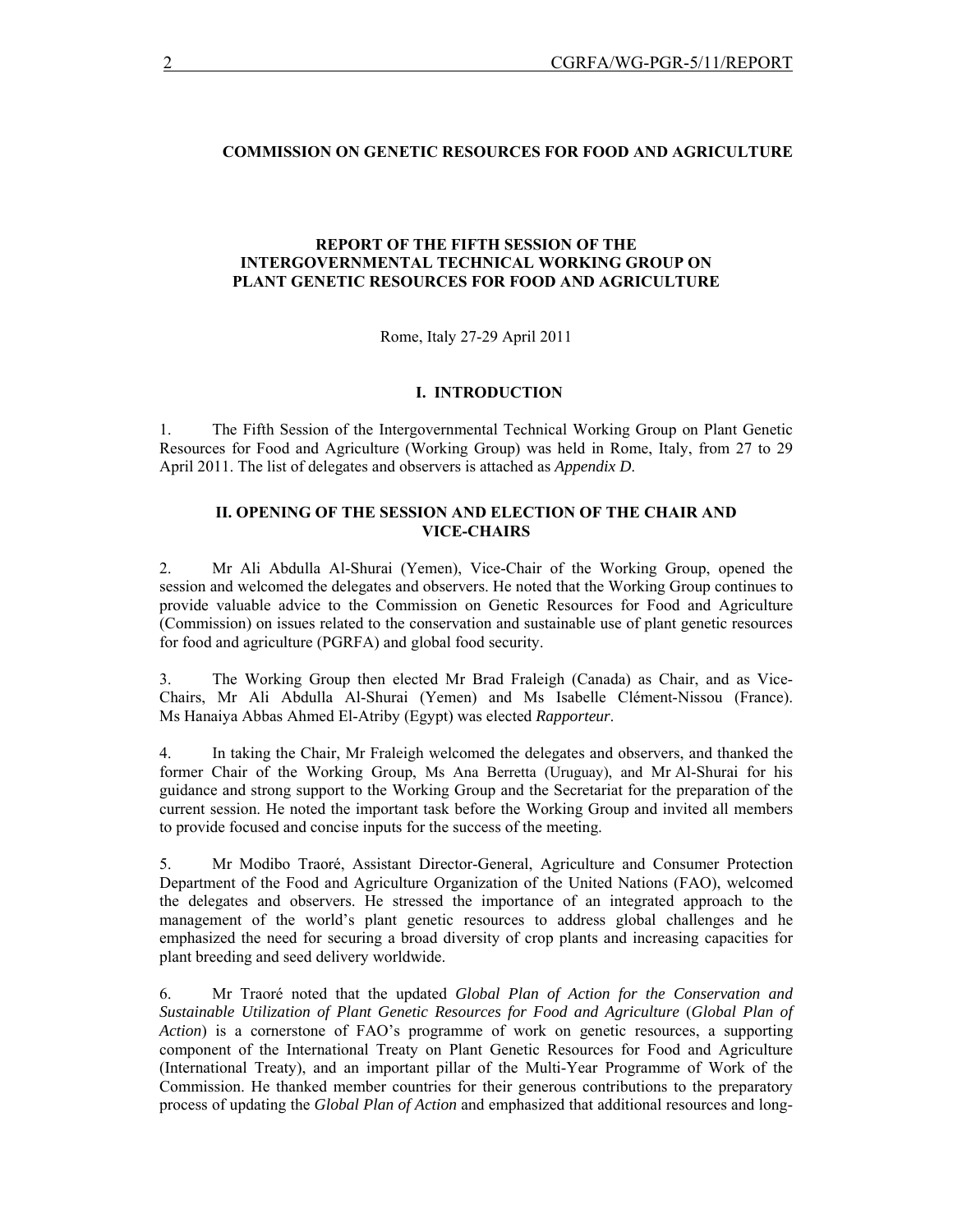term commitment will be required for its implementation at national, regional and international levels.

7. Ms Linda Collette, Secretary of the Commission, welcomed the participants and emphasized the important role of the Working Group in implementing the Commission's Multi-Year Programme of Work. She noted that *The Second Report on the State of the World's Plant Genetic Resources for Food and Agriculture (Second Report)*, guided by the Working Group, was one of the Commission's major outputs. It was launched by the Director-General of FAO in October 2010 during the International Year of Biodiversity. She noted that this report will contribute, together with other global assessments of various sectors, to *The State of the World's Biodiversity for Food and Agriculture*.

8. Ms Collette emphasized that updating the *Global Plan of Action* was a natural follow-up to the global assessment of PGRFA and thanked all member countries for enabling and contributing to this process. She noted that despite the busy agenda, she was confident that the Working Group would provide sound advice and recommendations to the Commission, in particular with regard to the updated *Global Plan of Action*.

9. The Working Group adopted the Agenda, as given in *Appendix A*.

## **III. REVIEW OF THE DRAFT UPDATED** *GLOBAL PLAN OF ACTION FOR THE CONSERVATION AND SUSTAINABLE UTILIZATION OF PLANT GENETIC RESOURCES FOR FOOD AND AGRICULTURE*

10. The Working Group considered the document, *Draft updated Global Plan of Action for the Conservation and Sustainable Utilization of Plant Genetic Resources for Food and Agriculture*<sup>1</sup> , and took note of the information provided in the documents, *Summary report of the regional consultations for updating the Global Plan of Action for the Conservation and*  Sustainable Use of Plant Genetic Resources for Food and Agriculture<sup>2</sup>, and, Comments on the *draft updated Global Plan of Action for the Conservation and Sustainable Use of Plant Genetic Resources for Food and Agriculture*<sup>3</sup> .

11. The Working Group welcomed the draft updated *Global Plan of Action* that clearly reflects the gaps and needs identified in the *Second Report*, and considered that the finalized updated *Global Plan of Action* would be a major achievement. The Working Group also thanked governments that provided extra-budgetary resources and the Secretariat for facilitating the regional consultations, the inputs of which were well reflected in the draft updated *Global Plan of Action.*

12. The Working Group emphasized the importance of ensuring that adaptation of agriculture to climate change is adequately covered in the updated *Global Plan of Action*. Other issues raised by members of the Working Group included the importance of *in situ* conservation; genetic improvement by plant breeders and farmers; the need for increased trust among all parties involved in the conservation and sustainable use of PGRFA; and the need for enhanced communication and cooperation among the ministries and institutions concerned.

13. The Working Group agreed that effective indicators are very important for monitoring the implementation of the updated *Global Plan of Action*. It noted that indicators had been adopted by the Commission regarding the implementation of the first *Global Plan of Action*. There is also a need for higher-order indicators for the updated *Global Plan of Action*. It also noted that in the

<sup>1</sup> CGRFA/WG-PGR-5/11/2 Rev.1

<sup>2</sup> CGRFA/WG-PGR-5/11/Inf.1

<sup>3</sup> CGRFA/WG-PGR-5/11/Inf.2 Rev.1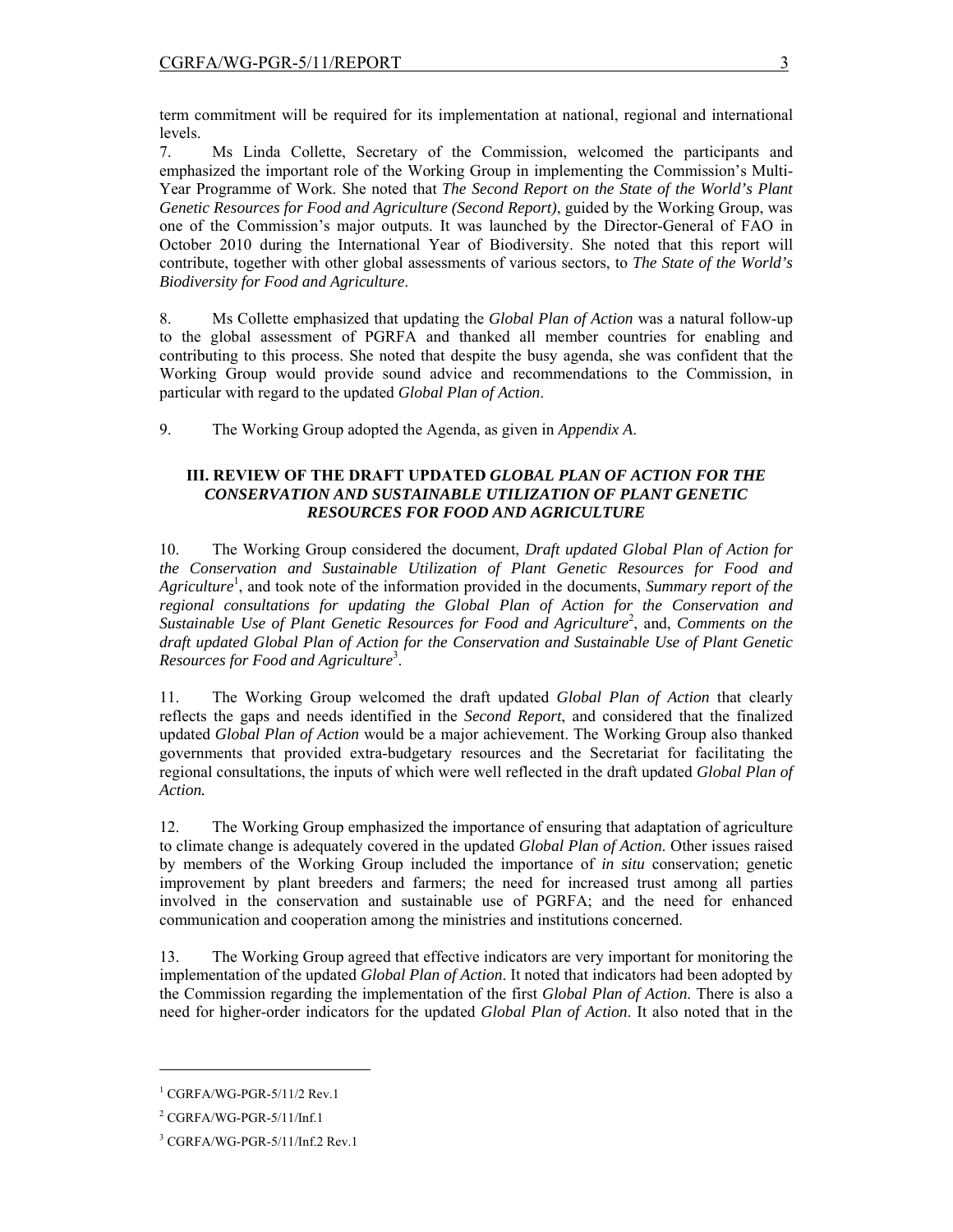development and adoption of such indicators, cooperation should continue with the International Treaty and the Convention on Biological Diversity.

14. The Working Group stressed the importance of ensuring that adequate funds are made available for the implementation of the updated *Global Plan of Action*, and in particular for developing human resources and infrastructure in developing countries. Some members indicated that the resources currently available through the Benefit-Sharing Fund of the International Treaty and the Global Crop Diversity Trust, while important, are not sufficient to fund all Priority Activities identified in the updated *Global Plan of Action*. Other members pointed out that the Funding Strategy of the International Treaty covers more than the Benefit-Sharing Fund and the Global Crop Diversity Trust, and includes reference to additional funding sources and possibilities both nationally and internationally. The Working Group recommended that the Commission call upon Governments and donors to make available financial resources for the implementation and monitoring of the updated *Global Plan of Action*.

15. The Working Group recommended that the Commission request FAO to prepare a synthetic account of the updated *Global Plan of Action*, as a supportive document to plant genetic resources stakeholders, highlighting its key components.

16. The Working Group went through the executive summary, the introduction and Priority Activity Areas 1 to 8 (para. 1 - 150) of the draft updated *Global Plan of Action* in detail and, while keeping the original text, incorporated recommended changes shown in curly brackets in *Appendix E* of this document. In cases where there was no consensus, the Working Group agreed to identify that text with square brackets. Text shown in square brackets and underlined was proposed by a Member of the Working Group but not agreed. Recommended deletions are shown as deleted with a line through them.

17. The Working Group recommended that the Commission consider the draft updated *Global Plan of Action,* as reviewed by the Working Group, as well as the remaining parts of the document, including individual suggestions by Working Group members (shown in square brackets after para. 150), as an early agenda item during its Thirteenth Regular Session, in order to ensure adequate time to reach agreement. The Working Group recommended that the review of the draft updated *Global Plan of Action* be completed at the Thirteenth Regular Session of the Commission so that the updated *Global Plan of Action* be finalized at that Session. The Working Group noted that the Council, if mandated accordingly by the FAO Conference, would be able to adopt at its session in November 2011, the updated *Global Plan of Action* as agreed by the Commission.

## **IV. REVIEW OF THE DRAFT UPDATED** *GENEBANK STANDARDS*

18. The Working Group considered the document, *Preparation of the draft revised Genebank Standards*<sup>4</sup> and the information document, *Draft Revised Genebank Standards for the*  Conservation of Orthodox Seeds<sup>5</sup>.

19. The Working Group thanked FAO for preparing the draft revised *Genebank Standards*, and considered it a high quality draft document reflecting current scientific knowledge and developments in the international context for *ex situ* conservation of orthodox seeds. It agreed that a finalized document would be a useful instrument for facilitating the conservation and sustainable use of PGRFA.

<sup>4</sup> CGRFA/WG-PGR-5/11/3

<sup>5</sup> CGRFA/WG-PGR-5/11/Inf.3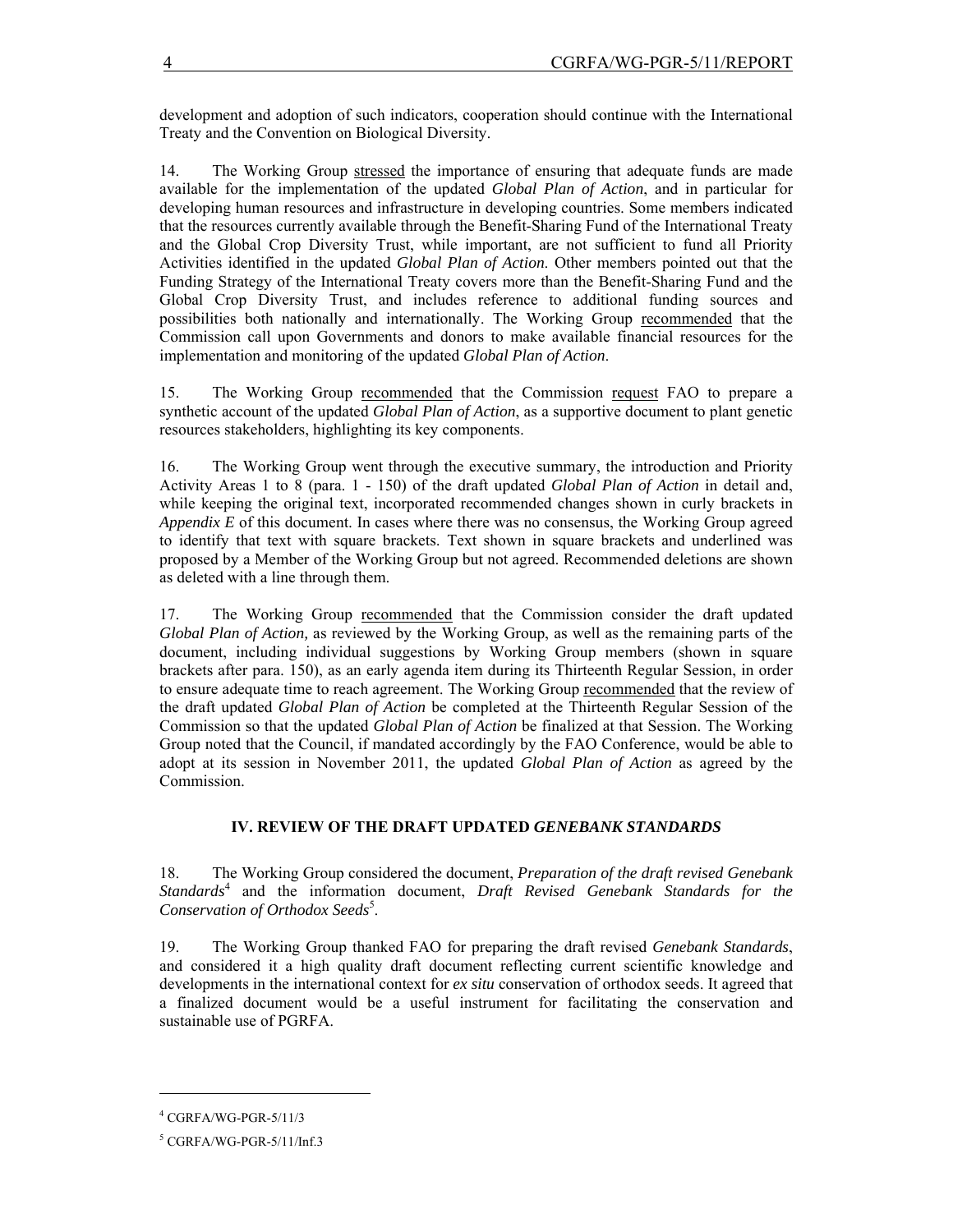20. The Working Group expressed its appreciation for the preparatory process that was undertaken to revise the *Genebank Standards*. This was conducted, as requested, in cooperation with the International Treaty, Bioversity International, other CGIAR centres, the Global Crop Diversity Trust and other international institutions, as well as in consultation with National Focal Points for plant genetic resources.

21. In considering the draft revised *Genebank Standards,* the Working Group noted the need for adequate financial support, especially for developing countries to be able to apply the standards; concern that the standards should not be used to exclude non-complying parties from funding; the importance of safety duplication; and the need to further enhance the readability of the document.

22. Due to time constraints, the Working Group did not review the draft revised *Genebank Standards* in detail. Some members of the Working Group provided written comments, including deletion of original text with proposed new text. The suggested deletions are shown in square brackets and the proposed additions are shown in square brackets and underlined in *Appendix F*  of this document. The Working Group recommended that the Commission consider next steps to be taken with a view to finalize the revised *Genebank Standards*. The Working Group recommended that the Commission urgently request FAO to develop genebank standards for germplasm not covered by the revised *Genebank Standards*, in cooperation with the International Treaty, the CGIAR and other relevant international institutions. Finally, the Working Group recommended that the Commission urge members to provide the necessary budgetary resources to help countries implement the revised *Genebank Standards* and to participate in the process of developing standards for germplasm that is not covered in the revised *Genebank Standards*.

## **V. BIOTECHNOLOGIES AND THE CONSERVATION AND UTILIZATION OF PLANT GENETIC RESOURCES FOR FOOD AND AGRICULTURE**

23. The Working Group considered the document, *Status and trends of biotechnologies applied to the conservation and utilization of genetic resources for food and agriculture and matters relevant for their future development*. 6

24. In reviewing the document, the Working Group expressed its appreciation to the Secretariat, emphasized the importance and relevance of biotechnologies for the conservation and utilization of PGRFA and stressed that all countries should be on an equal footing regarding their possibilities to employ them. It also highlighted the importance of FAO's role in this area, noting that it should ensure complementarity and avoid duplication with other international organizations. The Working Group indicated that the document should be updated to account for developments that had taken place since the current version was written; should better explain the connection to the Commission's Multi-Year Programme of Work and the Commission's planned future activities in the area of biotechnologies; and should highlight the potential future outlook of molecular markers, particularly regarding their use for identifying priority genetic resources for conservation and for more effectively managing *ex situ* collections. Moreover, new biotechnological advancements should be reported on.

25. With regard to the future activities in relation to biotechnologies and genetic resources for food and agriculture (GRFA), the Working Group suggested that they be condensed and made more explicit in the recommendations to the Commission. While differing opinions were expressed about retaining and/or modifying some of the proposed activities, the Working Group recommended that the Commission:

i) Emphasize the need for the development of sector-specific standards and technical protocols for the molecular characterization of GRFA in order to generate reproducible and comparable data;

<sup>6</sup> CGRFA/WG-PGR-5/11/4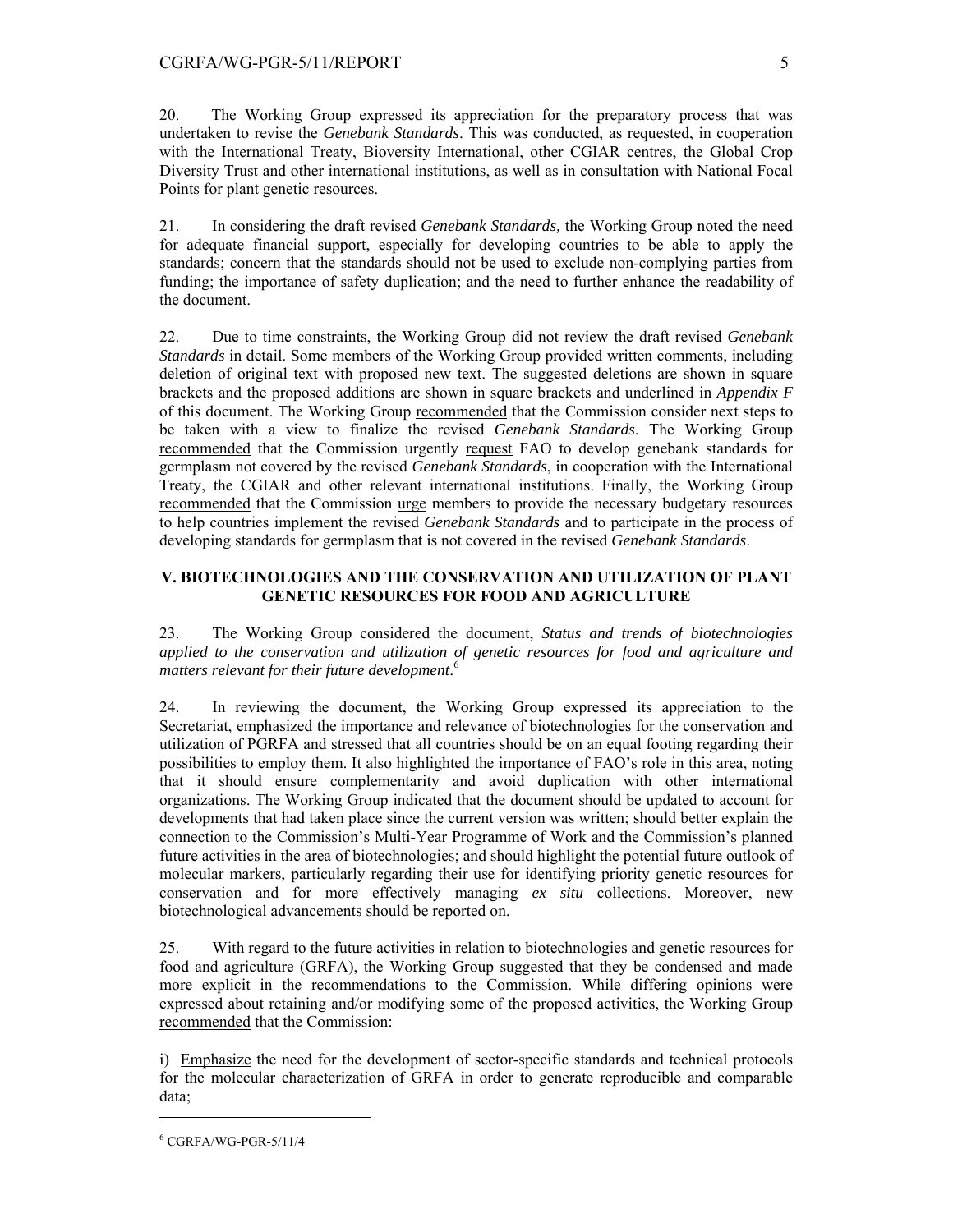ii) Request FAO to increase its efforts to strengthen the national capacities of developing countries for priority-setting, policy formulation and the use of biotechnologies for the characterization, conservation and utilization of GRFA;

iii) Request FAO to strengthen activities for the regular dissemination of updated factual information on the role of biotechnologies for the characterization, conservation and utilization of GRFA through existing databases, networks and newsletters (e.g. DAD-IS, FAO-BiotechNews, WIEWS and ISAAA), emphasizing also communication of biotechnology developments to the public; and

iv) Request FAO to explore mechanisms for future cooperation with relevant international organizations, including for fostering North-South and South-South cooperation, for harnessing the benefits of biotechnologies for the characterization, conservation and utilization of GRFA.

## **VI. REVIEW OF THE COMMISSION'S MULTI-YEAR PROGRAMME OF WORK – PLANT GENETIC RESOURCES**

26. The Working Group considered the document, *Review of the Commission's Multi-Year*  Programme of Work – Plant genetic resources.<sup>7</sup> The Working Group acknowledged the key role of the Multi-Year Programme of Work as a strategic work plan in the medium and long term and recognized the instrumental value of the *Strategic Plan 2010-2017 for the implementation of the Multi-Year Programme of Work.*

27. The Working Group recommended that the Commission request its Secretariat to prepare for its consideration and adoption at its Fourteenth Regular Session, a set of indicators, including higher-order indicators, to enable stakeholders at all levels, including national governments and regional and international organizations, to effectively monitor the implementation of the updated *Global Plan of Action*. The Working Group also recommended that the Commission consider adding a new milestone to its Multi-Year Programme of Work to review the implementation of the updated *Global Plan of Action*. Some members proposed the review should take place at the Fourteenth Regular Session of the Commission, some others at the Fifteenth Regular Session. These proposals were based on the assumption that the updated *Global Plan of Action* would be agreed by the Commission at its Thirteenth Regular Session.

28. The Working Group agreed on the need to periodically revise and extend the Multi-Year Programme of Work to keep the Programme rolling and it recommended that the Commission extend the Multi-Year Programme of Work to its Eighteenth Regular Session.

29. The Working Group recognized that the preparation of State of the World reports required a significant investment of time as well as human and financial resources. It therefore agreed that the presentation of *The Third Report on the State of the World's Plant Genetic Resources for Food and Agriculture* (Third Report), currently foreseen for the Commission's Sixteenth Regular Session, may not be realistically achievable. The Working Group recommended that the Commission request FAO to propose, for consideration at its Fourteenth Regular Session, a possible preparation process for the Third Report, including a realistic timeline and budget, to enable the Commission to make an informed decision on whether the Third Report could still be presented at its Sixteenth Regular Session. Subsequently, the Commission could decide on when to plan the updating of the rolling *Global Plan of Action*.

30. Some Working Group members expressed their concern as to a possible postponement of the presentation of the Third Report, noting that *The State of the World's Biodiversity for Food and Agriculture*, foreseen to be presented at the Commission's Sixteenth Regular Session, should include up-to-date information on the status and trends of PGRFA.

31. The Working Group stressed the need for close collaboration between the Commission and the Governing Body of the International Treaty and recommended that the Multi-Year

<sup>7</sup> CGRFA/WG-PGR-5/11/5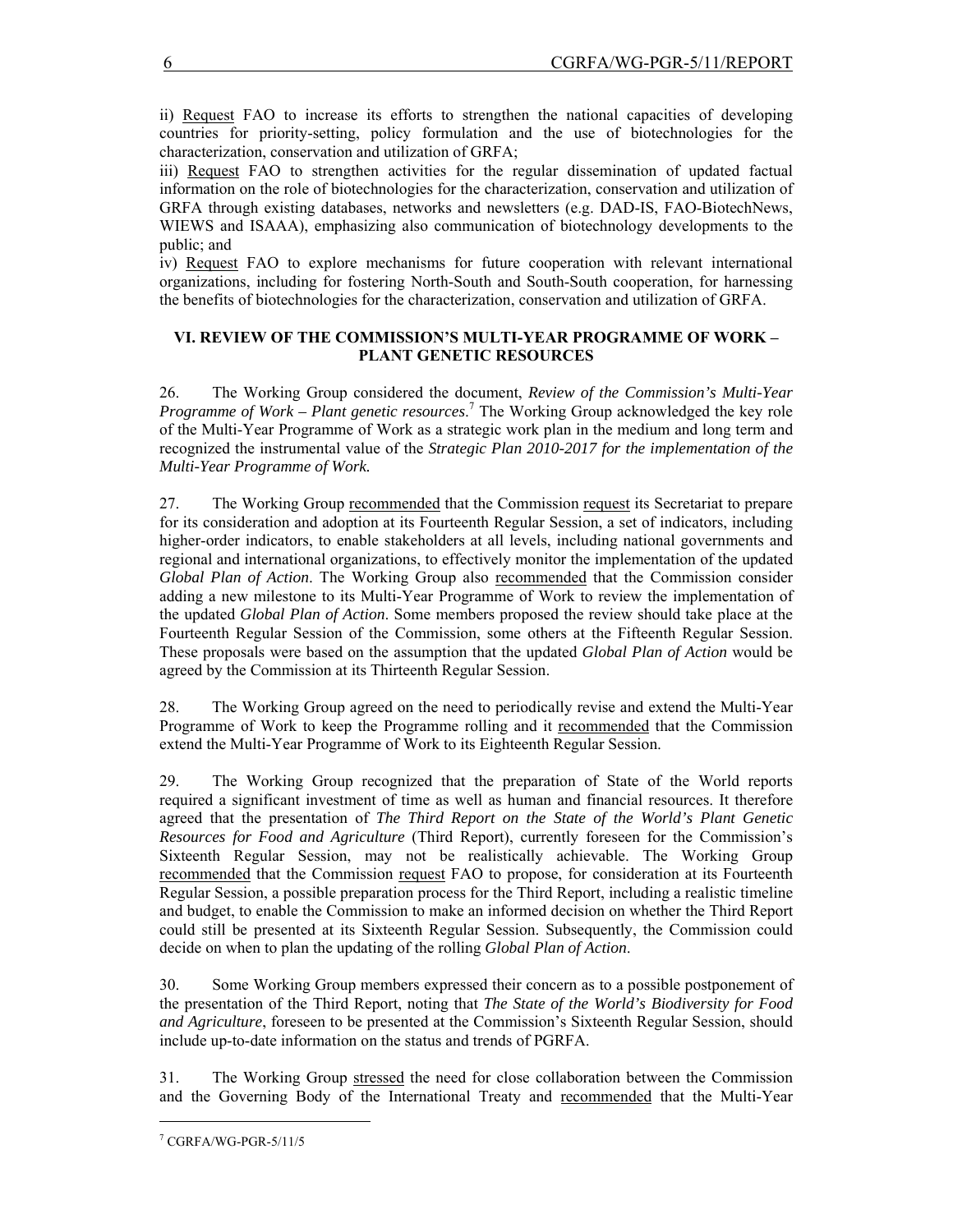Programme of Work be adjusted, as necessary, to take into account any future changes in the division of tasks and activities between the two bodies.

## **VII. POLICY COHERENCE AND COMPLEMENTARITY OF THE WORK OF THE COMMISSION AND THE GOVERNING BODY OF THE INTERNATIONAL TREATY ON PLANT GENETIC RESOURCES FOR FOOD AND AGRICULTURE**

32. The Working Group considered the document, *Policy Coherence and Complementarity of the Work of the Commission and the Governing Body of the International Treaty on Plant Genetic*  Resources for Food and Agriculture<sup>8</sup>. The Working Group recommended that the Commission, its Bureau and its Secretariat continue to enhance cooperation with the Governing Body, its Bureau and its Secretariat. Different preferences were expressed with regard to the options for the functional division of tasks and activities between the Governing Body and the Commission. However, the option to transfer all activities related to PGRFA from the Commission to the Governing Body was not supported. Some countries proposed that activities be progressively transferred to the International Treaty such as the Facilitating Mechanism, the National Information Sharing Mechanism, the continued updating of the *Global Plan of Action* and the World Information and Early Warning System (WIEWS).

33. The Working Group recommended that the Commission join the Governing Body in requesting the Secretaries of the Commission and the Governing Body to prepare a paper on the legal, administrative and financial implications of transferring activities or tasks related to PGRFA from the Commission to the Governing Body of the International Treaty. It further recommended that the Commission Bureau accept the invitation by the Governing Body to continue exploring, in consultation with the Bureau of the Governing Body, options for close cooperation between the Commission and the Governing Body that may gradually lead to an agreed functional division of tasks and activities between the Commission and the Governing Body within the terms of the International Treaty, taking into account the legal, administrative and financial implications.

## **VIII. FOLLOW-UP TO OTHER RECOMMENDATIONS OF THE COMMISSION ON GENETIC RESOURCES FOR FOOD AND AGRICULTURE**

34. The Working Group considered the document, *Follow-up to other recommendations of*  the Commission on Genetic Resources for Food and Agriculture<sup>9</sup>, and noted the information provided in the documents, *Strengthening plant breeding capacities10*, *Strengthening Seed systems: Gap analysis of seed sector<sup>11</sup>*, and *Options to promote food security: on-farm and in situ management of plant genetic resources for food and agriculture<sup>12</sup>*.

35. The Working Group welcomed the development of the Facilitating Mechanism and emphasized both its valuable role in the implementation of the *Global Plan of Action* and the need for cooperation between the Commission and the International Treaty in this area. The Working Group recommended that the Commission call for extra-budgetary resources to advance the operation of the Facilitating Mechanism after considering its further development.

36. The Working Group stressed the importance of the National Information Sharing Mechanisms (NISMs) for informing decision-making on plant genetic resources at the national level and for the preparation of national, regional and global assessments of PGRFA. In

<sup>8</sup> CGRFA/WG-PGR-5/11/6

<sup>9</sup> CGRFA/WG-PGR-5/11/7

<sup>10</sup> CGRFA/WG-PGR-5/11/Inf.4

 $11$  CGRFA/WG-PGR-5/11/Inf.5

<sup>12</sup> CGRFA/WG-PGR-5/11/Inf.6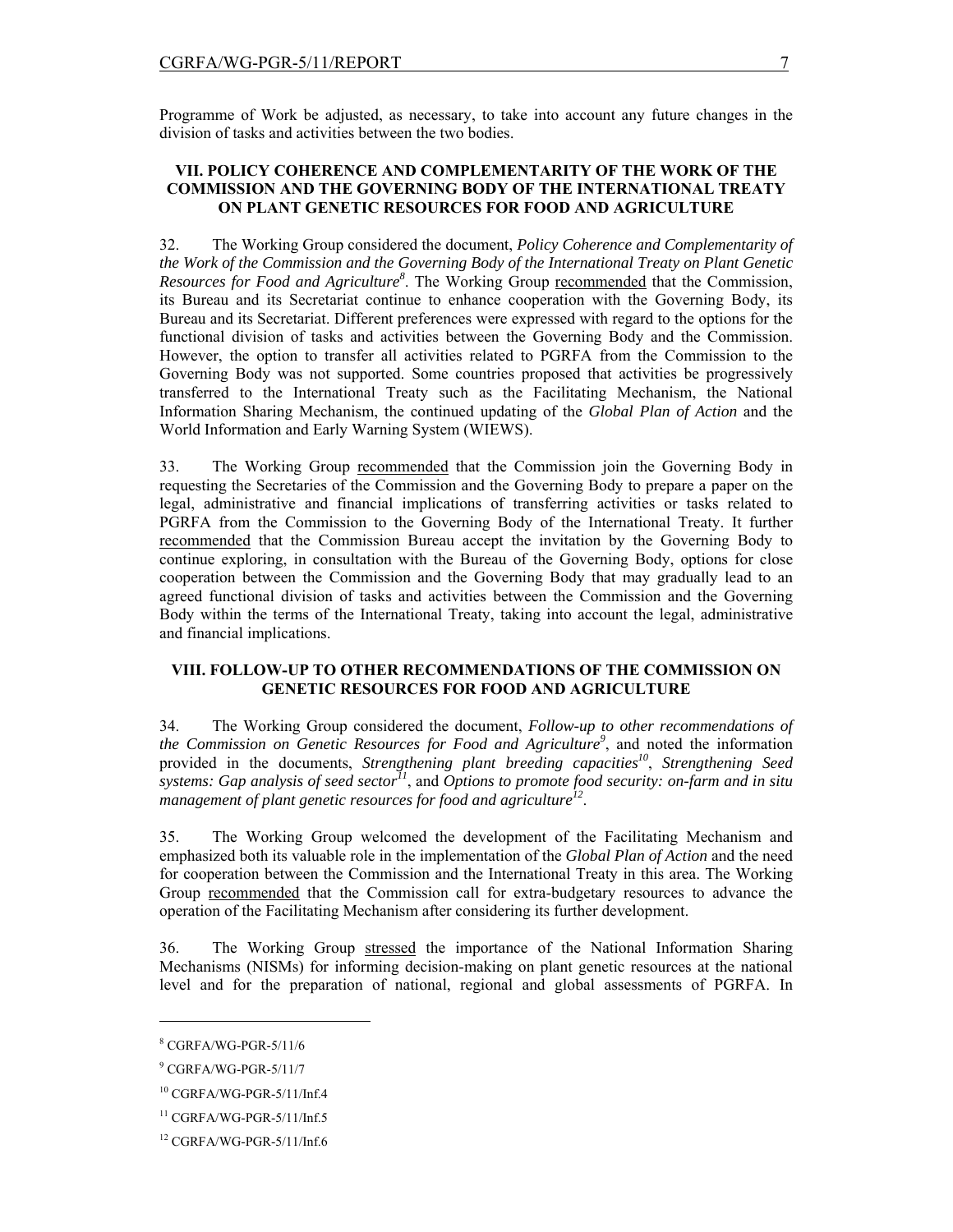acknowledging the continued updating and improvement of the tools used by countries for applying the new monitoring approach, the Working Group recommended that the Commission provide further guidance on advancing the NISMs, taking into account the need for close cooperation between the Commission and the Governing Body of the International Treaty in the implementation and monitoring of the updated *Global Plan of Action*. Some members recommended that the Commission call for sustainable funding, through regular programme and extra-budgetary resources, to continue applying the new monitoring approach and to strengthen established NISMs. The Working Group stressed the need to further elaborate a vision for the development of the Global Information System in the context of Article 17 of the International Treaty, taking into account existing information systems such as WIEWS, NISMs, GENESYS and GRIN-Global.

37. The Working Group noted with satisfaction the achievements of the FAO-led Global Partnership Initiative on Plant Breeding Capacity Building (GIPB). The Working Group emphasized the importance of plant breeding to address climate change and stressed the need for capacity development and long term national strategies for strengthening linkages among the conservation of plant germplasm, crop improvement, and the dissemination of quality seeds and planting materials. The need for effective partnerships at national, regional and international levels was emphasized, including through public-private collaboration. A sustained commitment of resources would be required to maximize country participation in plant breeding capacity building initiatives and to ensure the availability of skilled personnel and adequate infrastructure. The Working Group recommended that the Commission reaffirm the importance of further work in the area of plant breeding and support the proposed conference of experts as a follow up to the World Seed Conference held in 2009. The Working Group recommended that the Commission urge FAO to strengthen synergies among relevant stakeholders in support of the implementation of the updated *Global Plan of Action* and Article 6 of the International Treaty. It further recommended that the Commission request FAO to continue to strengthen seed sector development at the national and regional levels and reaffirm the need for further collaboration in plant breeding capacity and seed systems development. The Working Group further recommended that the Commission request FAO to review the information document, *Strengthening Seed systems: Gap analysis of seed sector*, based on comments and suggestions the Working Group provided.

38. The Working Group emphasized the importance of and need for on-farm management of PGRFA and *in situ* conservation of crop wild relatives, especially in light of global challenges such as climate change. The Working Group welcomed the proposal for the development of a toolkit to guide national *in situ* conservation efforts. The Working Group also expressed support for the call by the Commission for the establishment of a global network for *in situ* conservation of crop diversity and recommended that the Commission consider establishing means to further consider the global network for *in situ* conservation and other important aspects of *in situ* conservation and on-farm management. The Working Group emphasized the need for coordination between the International Treaty and the Commission and collaboration between relevant stakeholders at national, regional and international levels to promote on-farm management and *in situ* conservation of plant diversity.

## **IX. REPORTS FROM INTERNATIONAL ORGANIZATIONS AND INSTRUMENTS**

39. The Working Group considered the document, *Reports from International Organizations* and Instruments*<sup>13</sup>*, and took note of the information provided in the documents, *Report from the Global Crop Diversity Trust to the Intergovernmental Technical Working Group on Plant Genetic Resources for Food and Agriculture*14 and *Report from International Centers of Agricultural Research of the CGIAR to the Intergovernmental Technical Working Group on Plant Genetic* 

<sup>13</sup> CGRFA/WG-PGR-5/11/8

<sup>14</sup> CGRFA/WG-PGR-5/11/Inf.7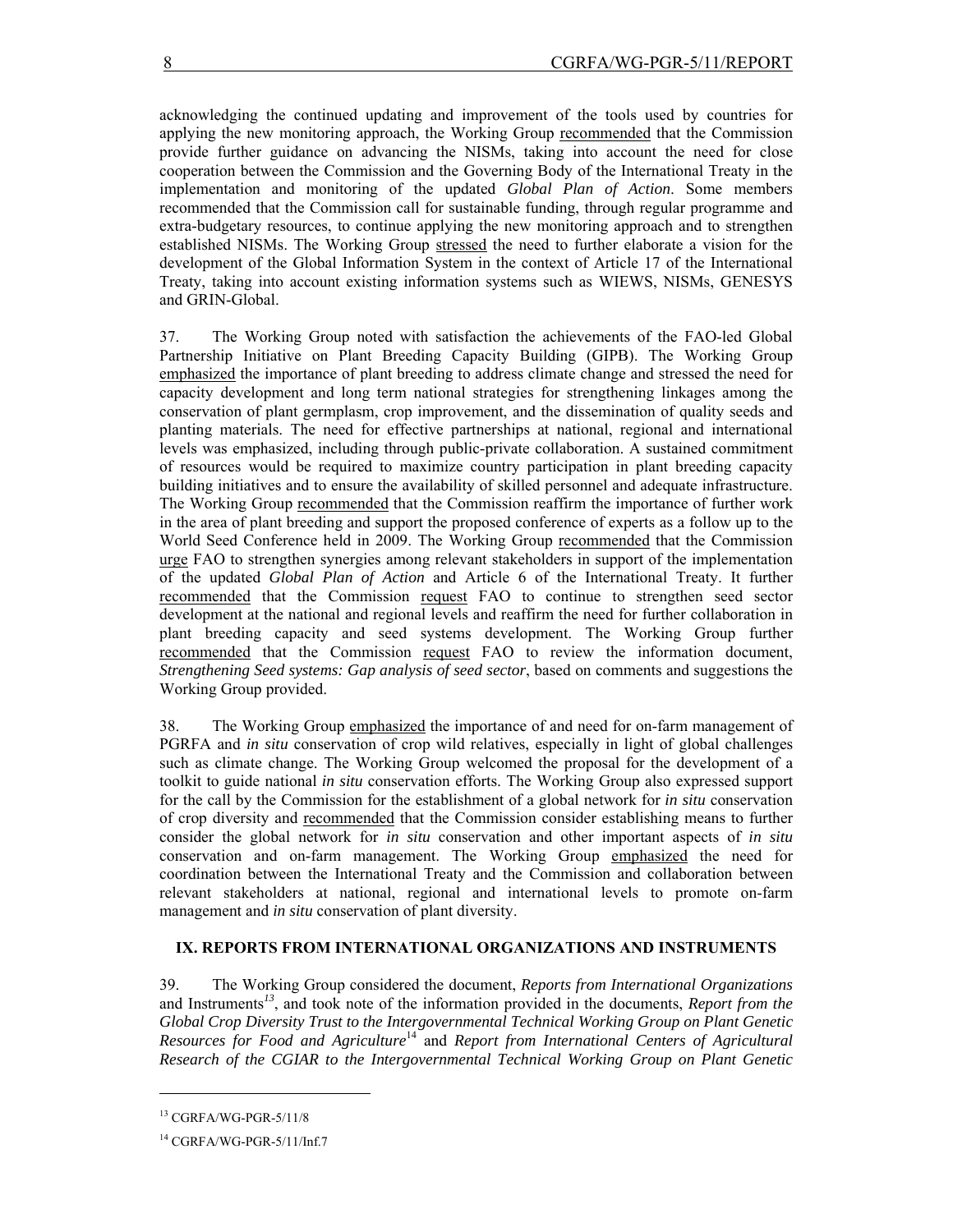*Resources for Food and Agriculture*15. The Working Group thanked the Global Crop Diversity Trust, the CGIAR Centres and the International Treaty for the information provided and stressed the need for collaboration between the Commission and international organizations and instruments.

40. The Working Group recommended that the Commission invite the CGIAR Centres to inform the Commission of the outcomes of the CGIAR Consortium Board-Commissioned Genetic Resources Scoping Study. The Working Group recommended that the Commission welcome the important work done by other organizations and instruments in the area of PGRFA, in particular the adoption of the *Nagoya Protocol on Access to Genetic Resources and the Fair and Equitable Sharing of Benefits Arising from their Utilization* by the tenth meeting of the Conference of the Parties to the Convention on Biological Diversity.

41. The Secretary of the International Treaty informed the Working Group of the main outcomes of the Fourth Session of the Governing Body of the International Treaty, held in Bali, Indonesia, from 14 to 18 March 2011. He highlighted a number of outcomes that were of direct relevance to the work of the Commission and its Working Group. He emphasized the need for continuing the strong and effective collaboration between the International Treaty and the Commission.

42. The Working Group recommended that the Commission continue receiving reports from international organizations and instruments, and non-governmental organizations and the private sector, on their activities in relation to plant genetic resources as a means to disseminate experiences and contribute to collaborative learning.

## **X. CLOSING STATEMENTS**

43. The Working Group expressed its gratitude to the Chair for his guidance and leadership during the session. It also thanked the Vice-Chairs and *Rapporteur* for their dedicated efforts as well as the Secretariat and all the staff from FAO for preparing and serving during the session. The Chair thanked all the delegates and observers for their constructive spirit throughout the meeting and acknowledged the hard work of all the staff, including those working behind the scenes including the translators and interpreters.

<sup>15</sup> CGRFA/WG-PGR-5/11/Inf.8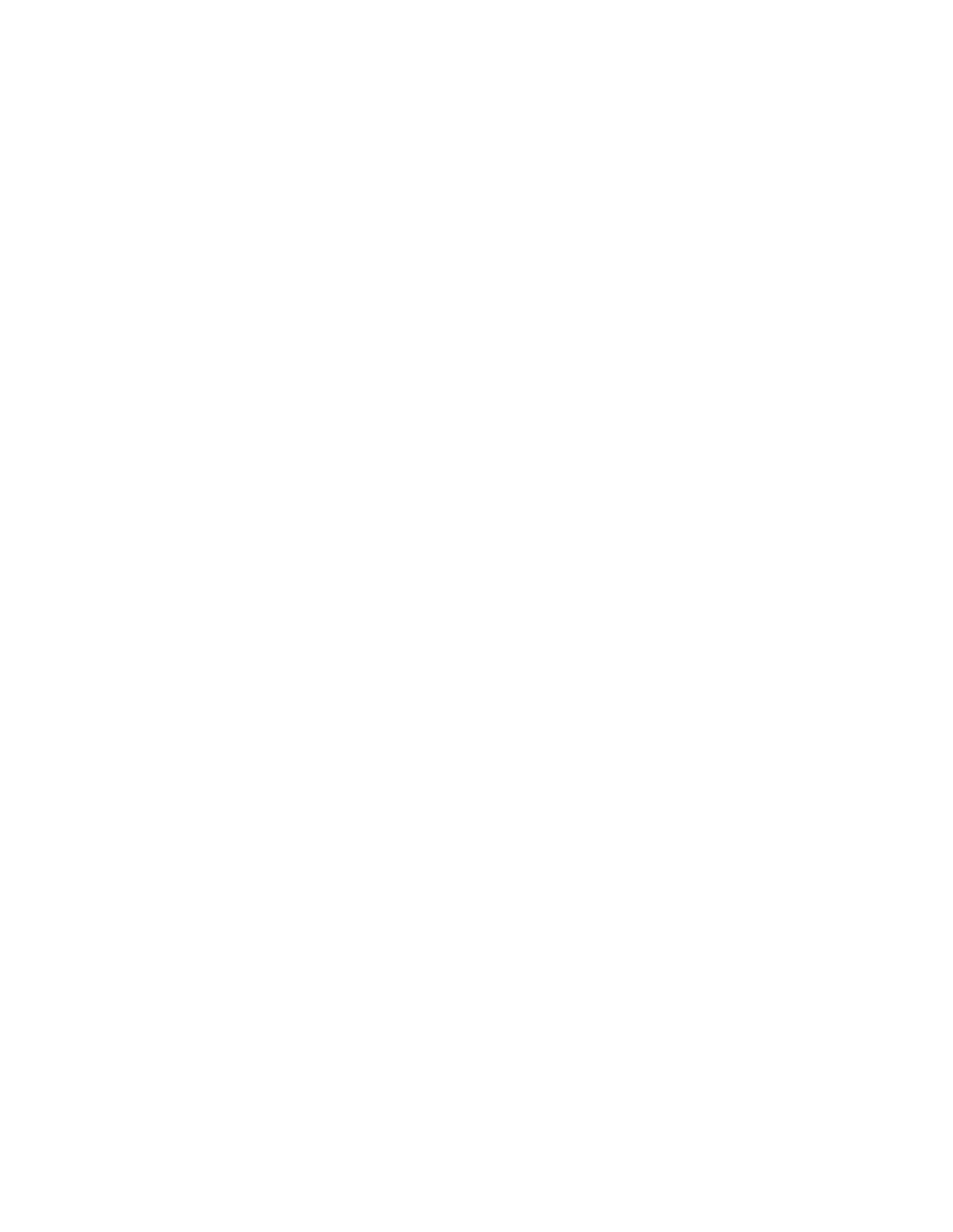## **APPENDIX A**

## **INTERGOVERNMENTAL TECHNICAL WORKING GROUP ON PLANT GENETIC RESOURCES FOR FOOD AND AGRICULTURE**

#### **Fifth Session**

Rome, Italy, 27-29 April 2011

# **AGENDA**

- 1. Election of the Chair, the Vice-Chair(s) and the *Rapporteur*
- 2. Adoption of the agenda and timetable
- 3. Review of the draft updated *Global Plan of Action for the Conservation and Sustainable Utilization of Plant Genetic Resources for Food and Agriculture*
- 4. Review of the draft updated *Genebank Standards*
- 5. Biotechnologies and the conservation and utilization of plant genetic resources for food and agriculture
- 6. Review of the Commission's Multi-Year Programme of Work Plant genetic resources
- 7. Policy coherence and complementarity of the work of the Commission and the Governing Body of the International Treaty on Plant Genetic Resources for Food and Agriculure
- 8. Follow-up to other recommendations of the Commission on Genetic Resources for Food and Agriculture
- 9. Reports from international organizations and instruments
- 10. Other Business
- 11. Adoption of the Report of the Working Group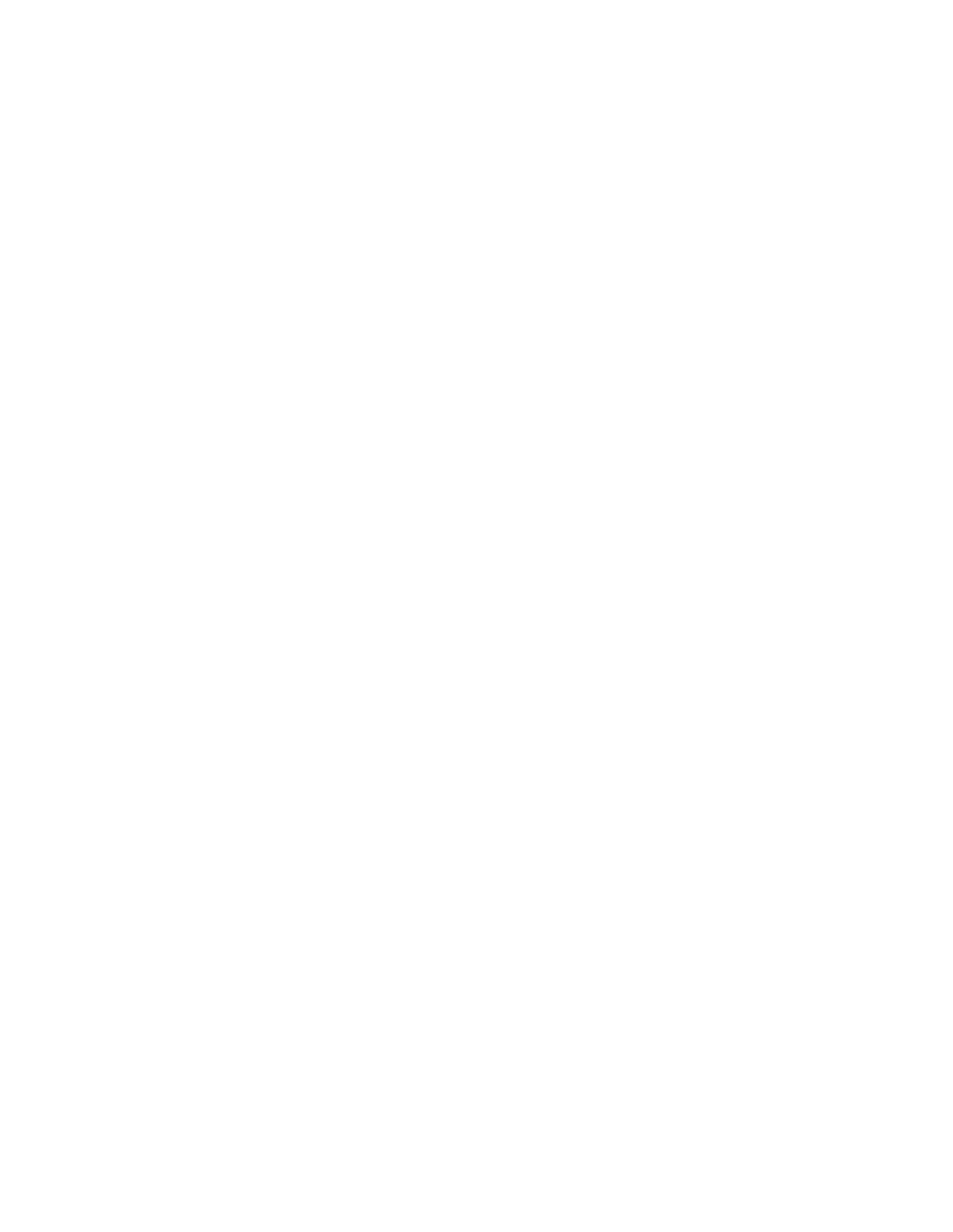#### **APPENDIX B**

## **LIST OF DOCUMENTS**

## **WORKING DOCUMENTS**

| $C$ GRFA/WG-PGR-5/11/1      | Provisional Agenda                                                                                                                                                                              |
|-----------------------------|-------------------------------------------------------------------------------------------------------------------------------------------------------------------------------------------------|
| CGRFA/WG-PGR-5/11/1/Add.1   | Provisional Annotated Agenda and Timetable                                                                                                                                                      |
| $CGRFA/WG-PGR-5/11/2/Rev.1$ | Draft updated Global Plan of Action for the<br>Conservation and Sustainable Utilization of Plant<br>Genetic Resources for Food and Agriculture                                                  |
| $C$ GRFA/WG-PGR-5/11/3      | Preparation of the draft revised Genebank Standards                                                                                                                                             |
| $C$ GRFA/WG-PGR-5/11/4      | Status and trends of biotechnologies applied to the<br>conservation and utilization of plant genetic resources<br>for food and agriculture and matters relevant for their<br>future development |
| $C$ GRFA/WG-PGR-5/11/5      | Review of the Commission's Multi-Year Programme of<br>Work – Plant Genetic Resources                                                                                                            |
| CGRFA/WG-PGR-5/11/6         | Policy coherence and complementarity of the work of<br>the Commission and the Governing Body of the<br>International Treaty on Plant Genetic Resources for Food<br>and Agriculture              |
| CGRFA/WG-PGR-5/11/7         | Follow-up to other recommendations of the Commission<br>on Genetic Resources for Food and Agriculture                                                                                           |
| $C$ GRFA/WG-PGR-5/11/8      | Reports from International Organizations and<br><b>Instruments</b>                                                                                                                              |

For resaons of economy, this document is produced in a limited number of copies. Delegates and observers are kindly requested to bring their copies to meetings and to refrain from asking for additional copies, unless strictly necessary. The documents for this meeting are available on Internet at: http://www.fao.org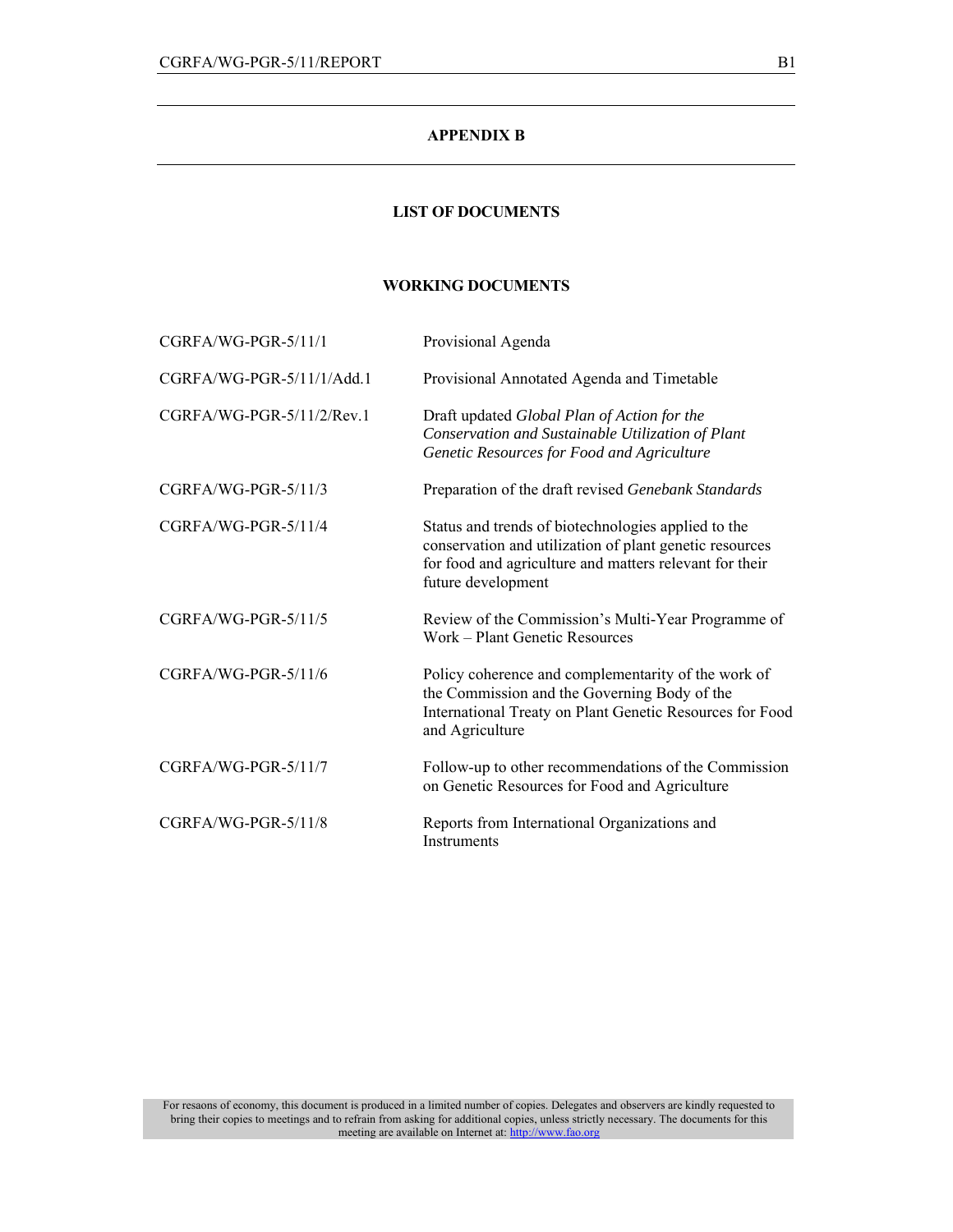# **INFORMATION DOCUMENTS**

| CGRFA/WG-PGR-5/11/Inf.1       | Summary report of the regional consultations for<br>updating the Global Plan of Action for the Conservation<br>and Sustainable Utilization of Plant Genetic Resources<br>for Food and Agriculture                                             |
|-------------------------------|-----------------------------------------------------------------------------------------------------------------------------------------------------------------------------------------------------------------------------------------------|
| CGRFA/WG-PGR-5/11/Inf.2/Rev.1 | Comments on the draft updated Global Plan of Action<br>for the Conservation and Sustainable Utilization of Plant<br>Genetic Resources for Food and Agriculture                                                                                |
| CGRFA/WG-PGR-5/11/Inf.3       | Draft revised Genebank Standards for the Conservation<br>of Orthodox Seeds                                                                                                                                                                    |
| CGRFA/WG-PGR-5/11/Inf.4       | Strengthening plant breeding capacities                                                                                                                                                                                                       |
| CGRFA/WG-PGR-5/11/Inf.5       | Strengthening seed systems: gap analysis of the seed<br>sector                                                                                                                                                                                |
| CGRFA/WG-PGR-5/11/Inf.6       | Options to promote food security: on-farm and in situ<br>management of plant genetic resources for food and<br>agriculture                                                                                                                    |
| CGRFA/WG-PGR-5/11/Inf.7       | Report from the Global Crop Diversity Trust to the<br>Intergovernmental Technical Working Group on Plant<br>Genetic Resources for Food and Agriculture                                                                                        |
| CGRFA/WG-PGR-5/11/Inf.8       | Report from the International Agricultural Research<br>Centres of the Consultative Group on International<br>Agricultural Research to the Intergovernmental<br>Technical Working Group on Plant Genetic Resources<br>for Food and Agriculture |
| CGRFA/WG-PGR-5/11/Inf.9       | Statutes of the Intergovernmental Technical Working<br>Group on Plant Genetic Resources for Food and<br>Agriculture, and Members elected by the Twelfth<br>Regular Session of the Commission                                                  |
| CGRFA/WG-PGR-5/11/Inf.10      | List of Documents                                                                                                                                                                                                                             |
| CGRFA/WG-PGR-5/11/Inf.11      | Biotechnologies for Agricultural Development                                                                                                                                                                                                  |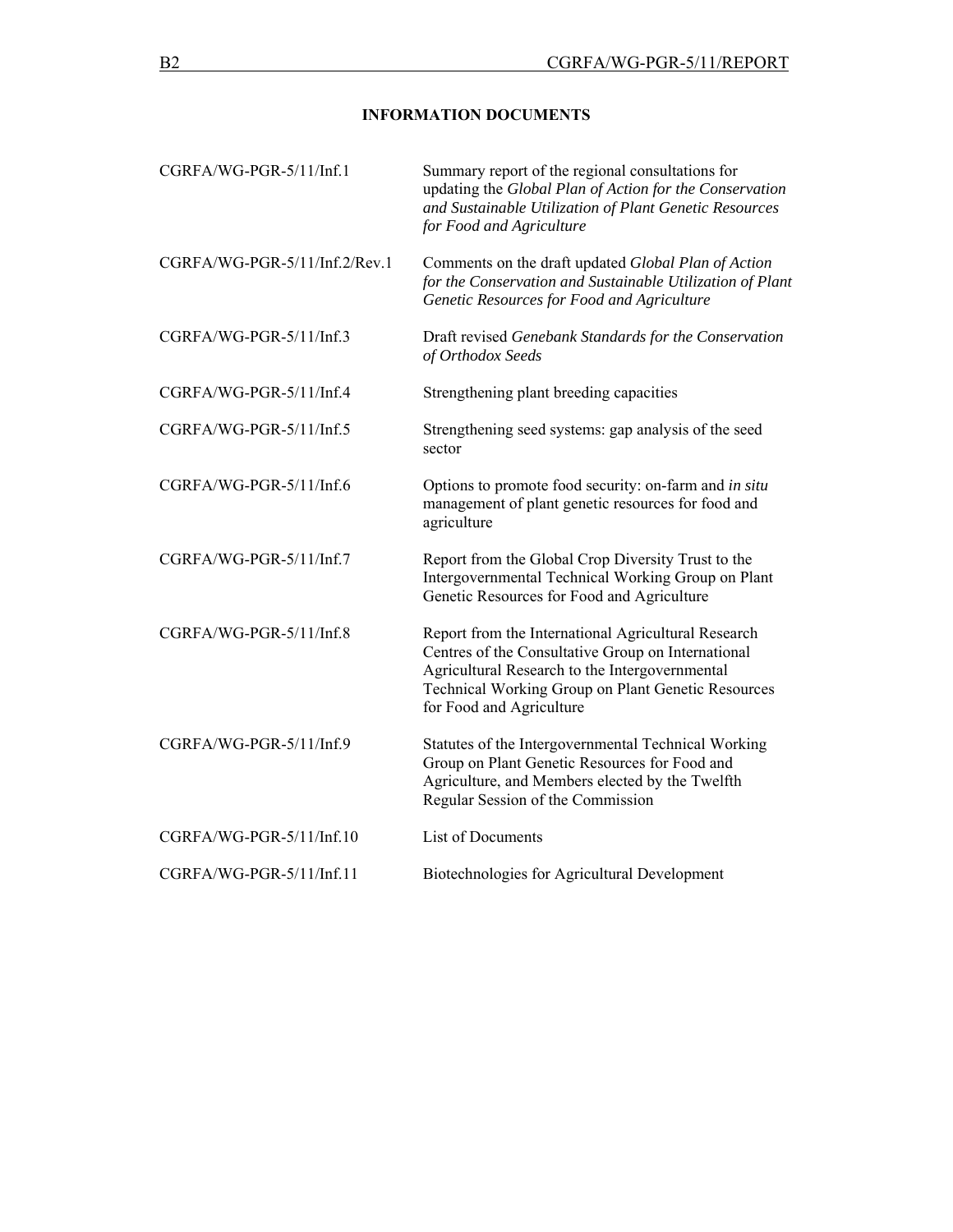# **APPENDIX C**

 $\mathcal{L}_\text{max} = \mathcal{L}_\text{max} = \mathcal{L}_\text{max} = \mathcal{L}_\text{max} = \mathcal{L}_\text{max} = \mathcal{L}_\text{max} = \mathcal{L}_\text{max} = \mathcal{L}_\text{max} = \mathcal{L}_\text{max} = \mathcal{L}_\text{max} = \mathcal{L}_\text{max} = \mathcal{L}_\text{max} = \mathcal{L}_\text{max} = \mathcal{L}_\text{max} = \mathcal{L}_\text{max} = \mathcal{L}_\text{max} = \mathcal{L}_\text{max} = \mathcal{L}_\text{max} = \mathcal{$ 

## **MEMBERS OF THE INTERGOVERNMENTAL TECHNICAL WORKING GROUP ON PLANT GENETIC RESOURCES FOR FOOD AND AGRICULTURE ELECTED AT THE TWELFTH REGULAR SESSION OF THE COMMISSION ON GENETIC RESOURCES FOR FOOD AND AGRICULTURE**

Rome, Italy, 27 – 29 April 2011

| Composition (no. of countries per region) | Country                                                             |  |
|-------------------------------------------|---------------------------------------------------------------------|--|
| Africa<br>(5)                             | Algeria<br>Burkina Faso<br>Kenya<br>Madagascar<br>Republic of Congo |  |
| Asia<br>(5)                               | Bangladesh<br>Cambodia<br>Japan<br>Malaysia<br>Viet Nam             |  |
| <b>Europe</b><br>(5)                      | France<br>Norway<br>Poland<br>Spain<br>Sweden                       |  |
| Latin America and the Caribbean<br>(5)    | <b>Brazil</b><br>Cuba<br>Ecuador<br>Guatemala<br>Venezuela          |  |
| <b>Near East</b><br>(3)                   | Egypt<br>Kuwait<br>Yemen                                            |  |
| <b>North America</b><br>(2)               | Canada<br>United States of America                                  |  |
| <b>Southwest Pacific</b><br>(2)           | Cook Islands<br>Samoa                                               |  |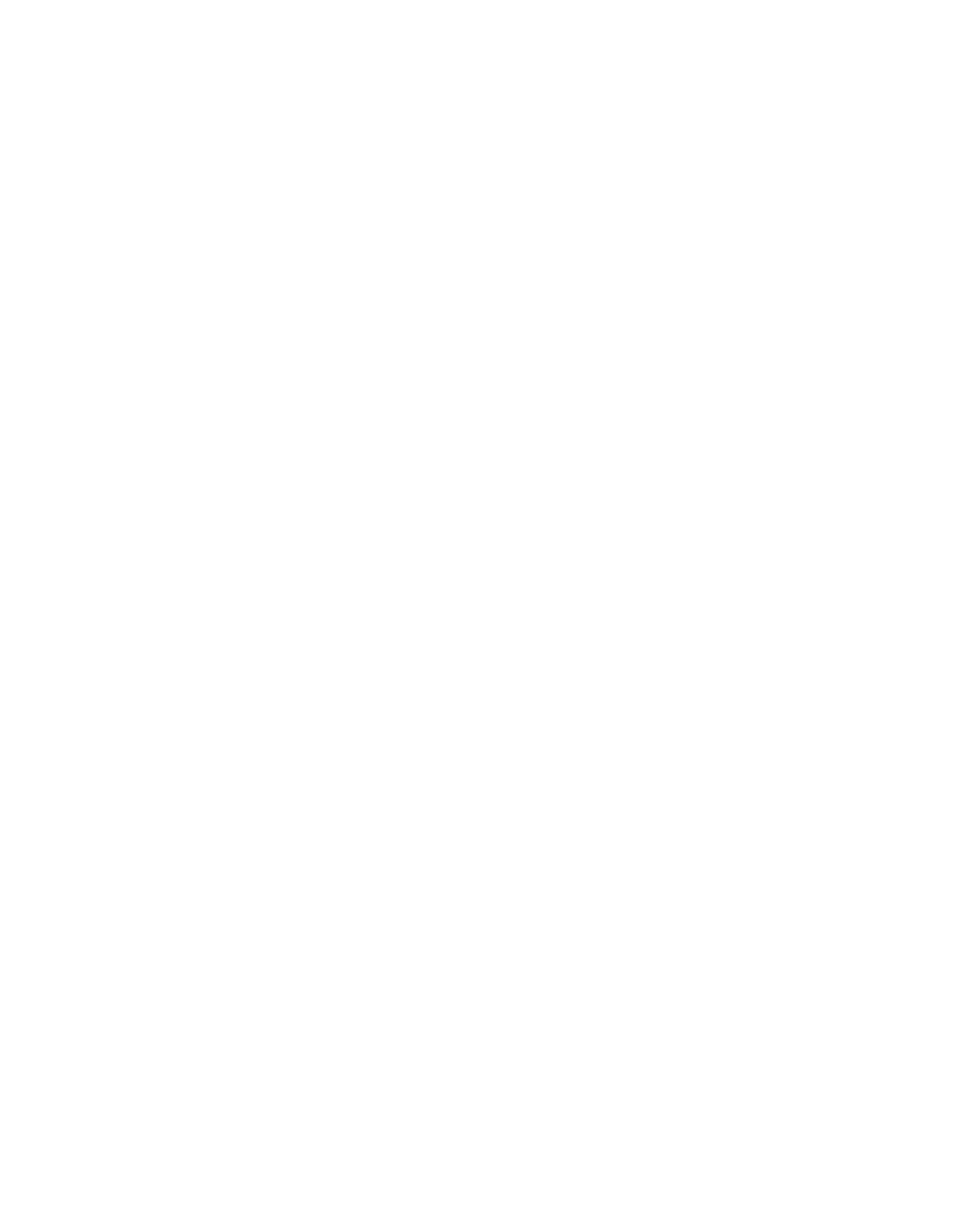### **APPENDIX D**

# **قائمة المندوبين والمراقبين LIST OF DELEGATES AND OBSERVERS LISTE DES DELEGUES ET OBSERVATEURS LISTA DE DELEGADOS Y OBSERVADORES**

| الرئيس<br>Chair<br>Président<br>Presidente | : Brad FRALEIGH<br>: (Canada – Canadá) |
|--------------------------------------------|----------------------------------------|
| نائب الرئيس                                | : Ali Abdulla AL-SHURAI                |
| Vice-Chairs                                | : (Yemen – Yémen)                      |
| Vice-Présidents                            | : Ms Isabelle CLÉMENT-NISSOU           |
| Vicepresidentes                            | : (France – Francia)                   |
| الحقرر                                     | : Ms Hanaiya Abbas Ahmed El-Atriby     |
| Rapporteur                                 | : $(Egypt - Égypte - Egipto)$          |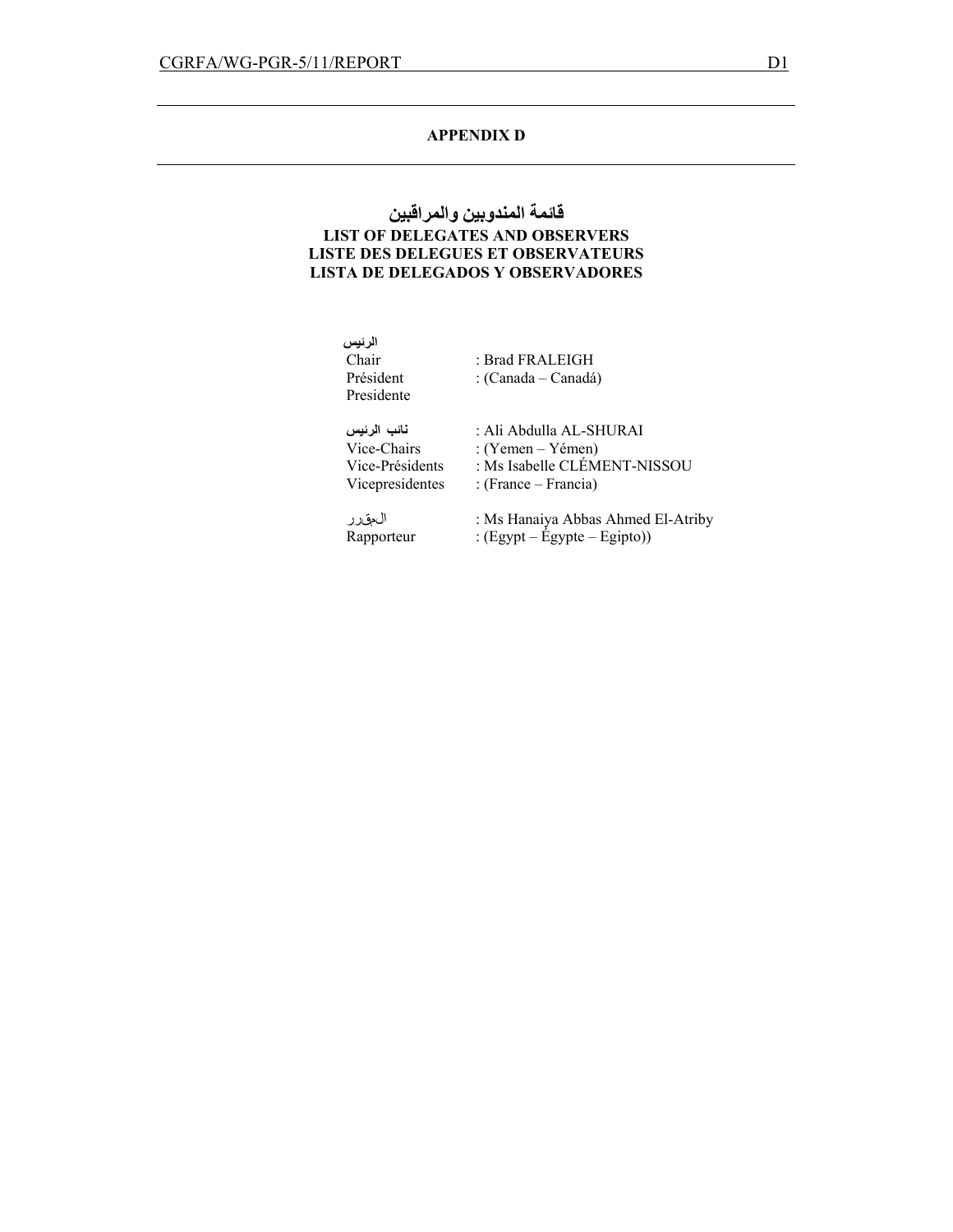# **أعضاء جماعة العمل الفنية الحكومية الدولية المعنية بالموارد الوراثية النباتية للأغذية والزراعة**

### **MEMBERS OF THE INTERGOVERNMENTAL TECHNICAL WORKING GROUP ON PLANT GENETIC RESOURCES FOR FOOD AND AGRICULTURE**

#### **MEMBRES DU GROUPE DE TRAVAIL TECHNIQUE INTERGOUVERNEMENTAL SUR LES RESSOURCES PHYTOGENETIQUES POUR L'ALIMENTATION ET L'AGRICULTURE**

#### **MIEMBROS DEL GRUPO DE TRABAJO TECNICO INTERGUBERNAMENTAL SOBRE RECURSOS FITOGENETICOS PARA LA ALIMENTACION Y LA AGRICULTURA**

## **ALGERIA - ALGÉRIE – ARGELIA – الجزائ**

M. Salah CHOUAKI Point Focal Ressources Phytogénétiques INRA-A 2, rue des Frères Ouaddek BP200 Hacen Bld. du Belfort El Harrach Alger Phone: +213 0 21521281 Fax: +213 0 21521283 Email: chouaki\_salah@yahoo.fr

M. Abdel Hamid HEMDANI Sous-Directeur Protection des Patrimoines Génétiques Ministère de l'Agriculture et du Développement Rural 12, Boulevard Amirouche Alger Phone: +213 66 19 56 697 Email: hhemdani@yahoo.fr

#### **BANGLADESH**

Md. Khalequzzaman Akanda CHOWDHURY Member Director (Crops) Bangladesh Agricultural Research Council (BARC) Dhaka Phone: +880 2 8118275/9126663 Email: md-crops@barc.gov.bd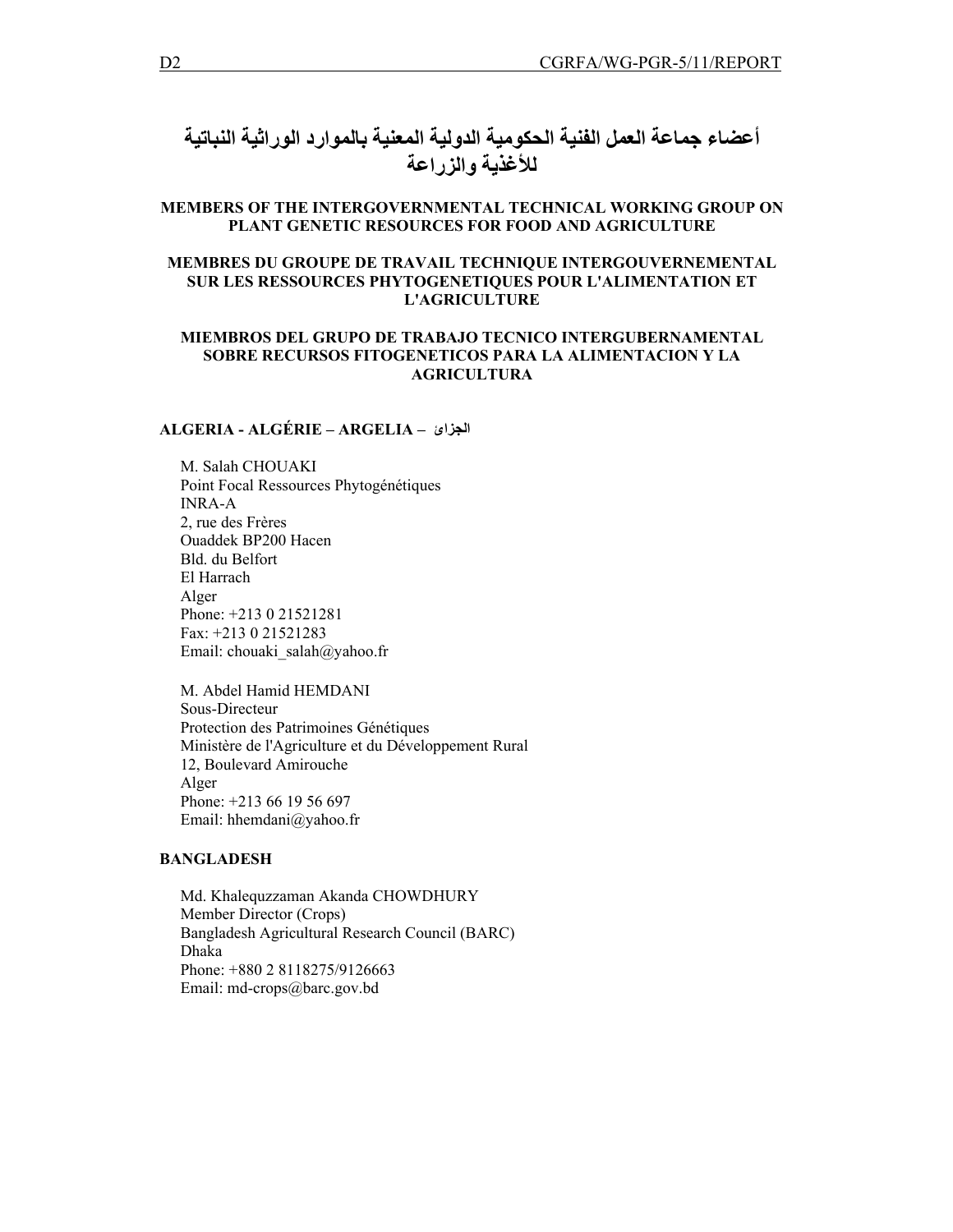# **BRAZIL - BRÉSIL - BRASIL**

Ms Patricia BUSTAMANTE National Center for Research on Genetic Resources and Biotechnology (CENARGEN) Brazilian Agricultural Research Corporation (EMBRAPA) Parque Estação Biológica (PqEB) Avenida W5 Norte (final) Plano Piloto Brasilia, DF Caixa Postal 02372; CEP 70770-917 Phone: +5561 3348 4608/4700 Fax: +5561 3340 3624 Email: pgoulart@cenargen.embrapa.br; pgbustamante2011@gmail.com

Mr Olyntho VIEIRA Deputy Permanent Representative of Brazil to FAO Permanent Representation of the Federative Republic of Brazil to FAO Via di Santa Maria dell'Anima 32 00186 Rome Phone: +3906 68 30 75 76/68 39 84 26/67 89 353 Fax: +3906 68398802 Email: olyntho.vieira@brafao.it

Mr Fabiano SOARES Alternate Permanent Representative of Brazil to FAO Permanent Representation of the Federative Republic of Brazil to FAO Via di Santa Maria dell'Anima 32 00186 Rome Phone: +3906 68 30 75 76/68 39 84 26/67 89 353; cell: +39 348 349 9305 Fax: +3906 68 39 88 02 Email: rebrafao@brafao.it; fabi@brafao.it

#### **BURKINA FASO**

M. Didier BALMA Directeur de la Recherche Scientifique 01 BP 476 Ouagadougou 01 CREAF/Kamboinsé Ouagadougou Phone: +226 70 24 73 60 Email: dbal@fasonet.bf; balma\_didier@yahoo.fr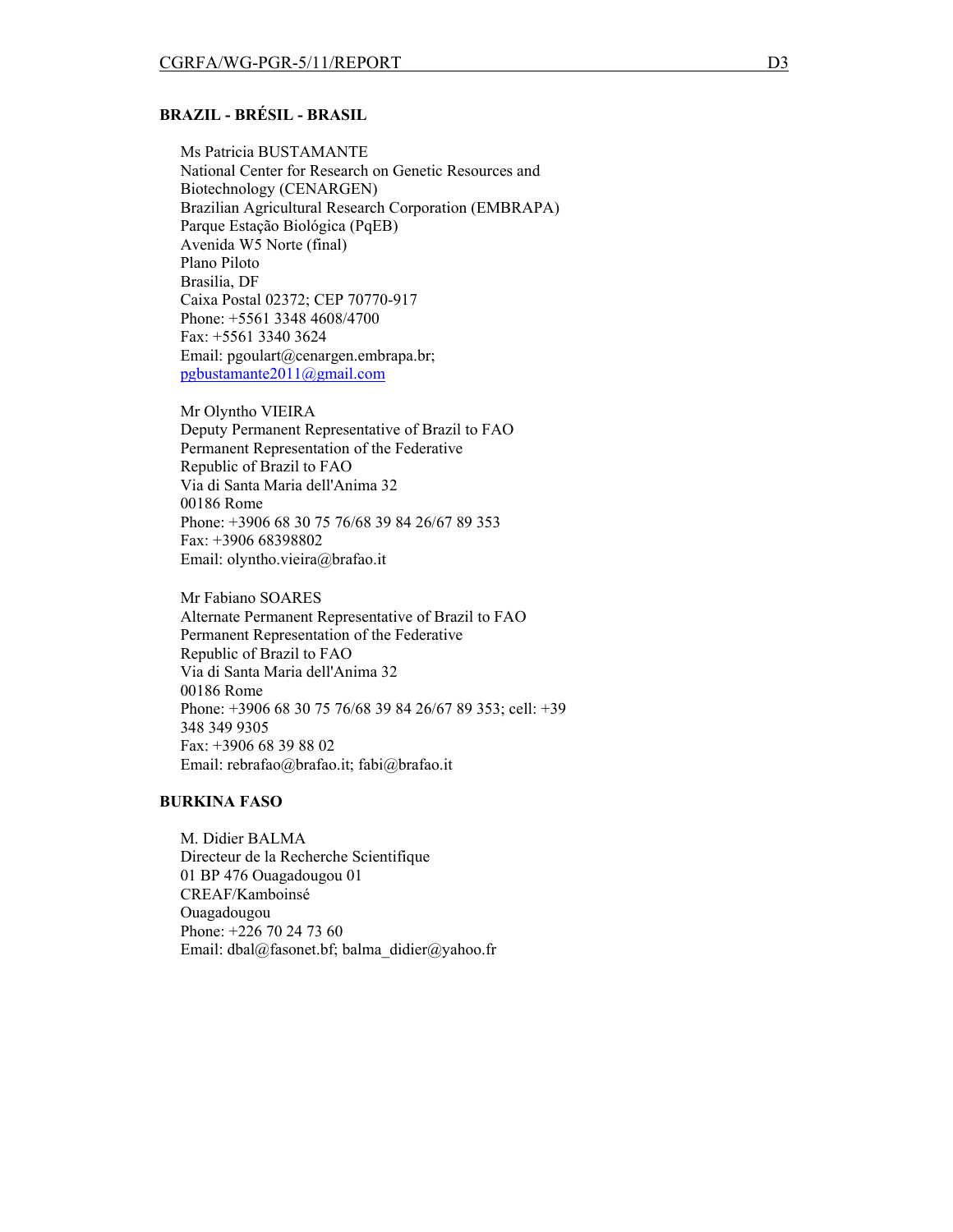#### **CAMBODIA - CAMBODGE - CAMBOYA**

Mr Ty CHANNA Deputy Director Cambodian Agricultural Research and Development Institute (CARDI) PO Box 01 Phnom Penh Phone: +855 23 21 96 93 Fax: +855 21 98 00 Email: Tchanna@cardi.org.kh

## **CANADA - CANADÁ**

Mr Brad FRALEIGH Director Multilateral Science Relations International Science Cooperation Bureau Research Branch Agriculture and Agri-Food Canada 1341 Baseline Road, Tower 5-5-133 Ottawa, Ontario K1A 0C5 Phone: +1 613 773 1838 Fax: +1 613 773 1833 Email: brad.fraleigh@agr.gc.ca

Mr Ken RICHARDS Research Manager Plant Gene Resources of Canada Agriculture and Agri-Food Canada Saskatoon Research Centre 107 Science Place Saskatoon, Saskatchewan S7N 0X2 Phone: +1 306 956 7641 Fax: +1 306 956 7246 Email: Ken.Richards@agr.gc.ca

## **CONGO**

H.E. Mamadou KAMARA DEKAMO Ambassadeur Phone: +39 06 84 17 422 Fax: +39 06 84 17 422 Email: ambacorome@libero.it

M. Marc MANKOUSSOU Conseiller Phone: +39 06 84 17 422 Fax: +39 06 84 17 422 Email: ambacorome@libero.it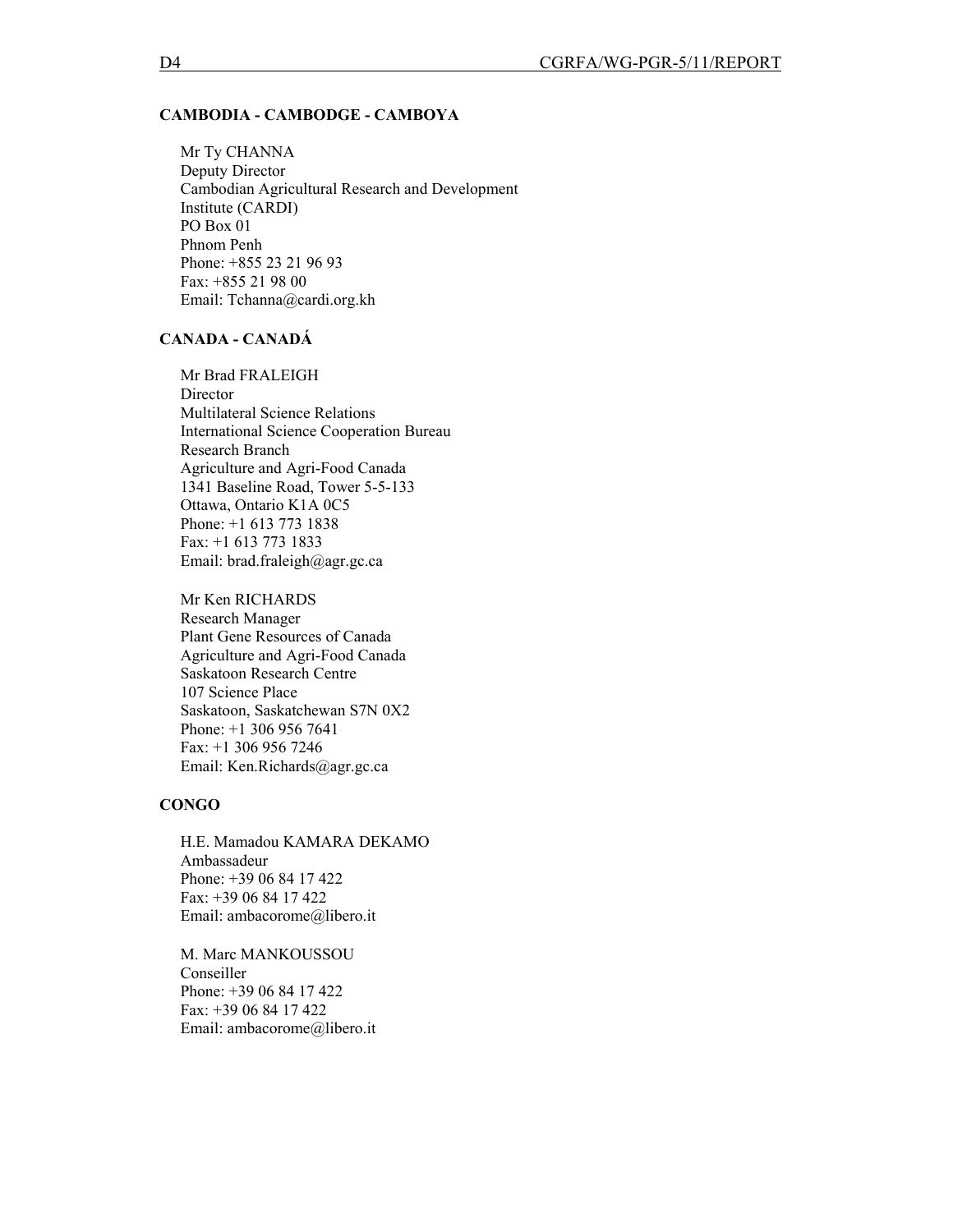# **COOK ISLANDS - ÎLES COOK - ISLAS COOK**

Mr William WIGMORE Director of Research Ministry of Agricultuure PO Box 96 Rarotonga Phone: +68 22 87 11/25 403 Email: research@oyster.net.ck

## **CUBA**

Mr Modesto FERNÁNDEZ DIAZ-SILVIERA Senior Officer for Environment Department of Environment Ministry of Science, Technology and Environment Havana Phone: +537 20 96 576 Email: modesto@citma.cu

## **ECUADOR - ÉQUATEUR**

Sr.J Cesar Guillermo TAPIA BASTIDAS Jefe Departamento Nacional de Recursos Fitogenéticos (DENAREF) Instituto Nacional Autonomo de Investigaciones Agropecuarias del Ecuador (INIAP) Avs. Eloy Alfaro No. 30-350 y Amazonas Edificio del MAG Piso 4 **Ouito** Phone: +593 23 00 60 89 Fax: +593 23 00 60 89 Email: denareg@yahoo.com; cesar.tapia@iniap.gob.ec

# **EGYPT - ÉGYPTE - EGIPTO**

Ms Hanaiya Abbas Ahmed EL-ATRIBY President National Gene Bank Agricultural Research Center Ministry of Agriculture and Land Reclamation 9, El Gamaa Street Giza, 12619 Cairo Phone: (+202) 35 69 32 41/35 69 32 48 Fax: +202 569 32 40 Email: hitriby@ngb.gov.eg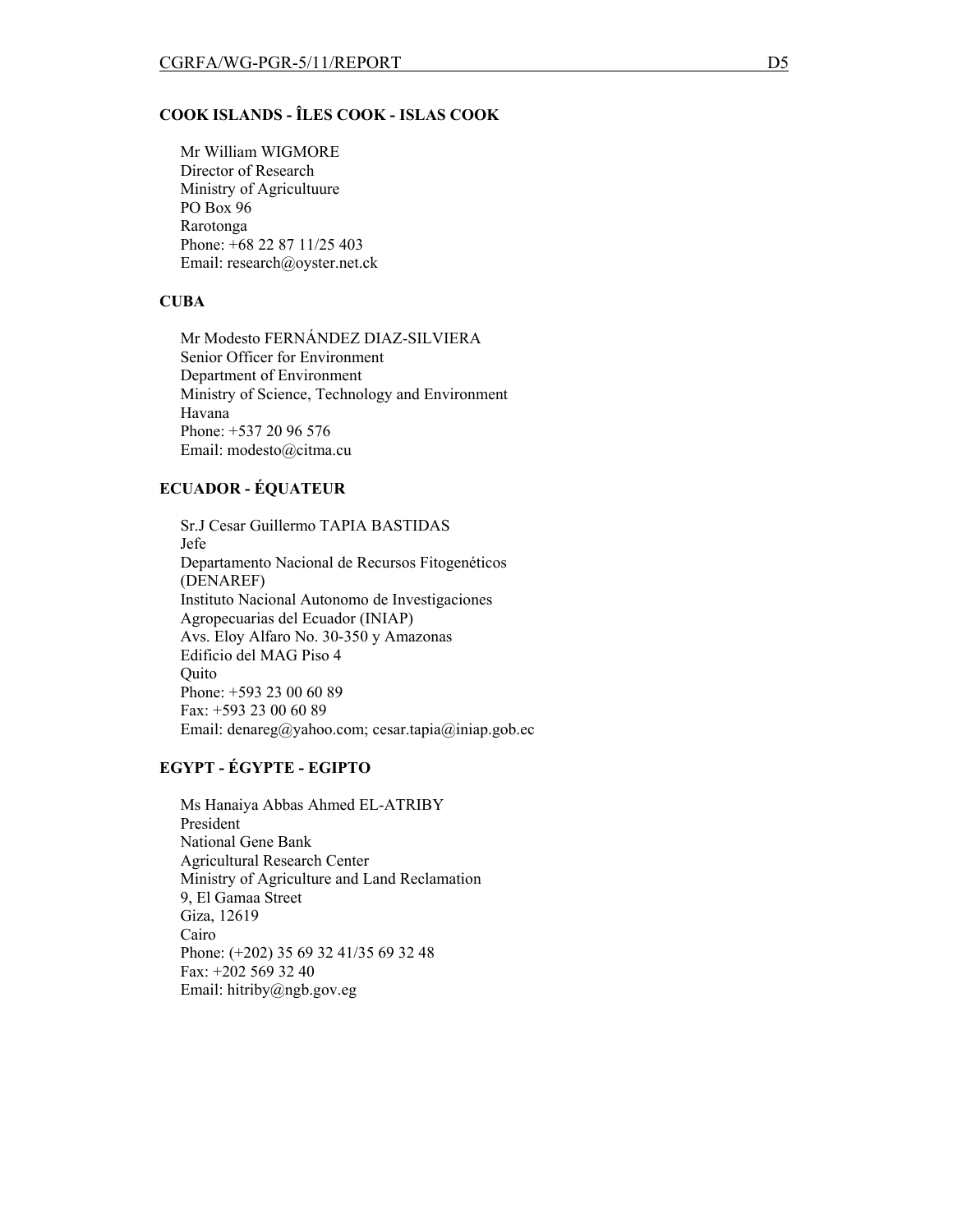### **FRANCE - FRANCIA**

Mr François BURGAUD Directeur des relations extérieures Groupement National Interprofessionel des Semences et plants 44, rue du Louvre 75001 Paris Phone: +33 1 42 33 76 94 Fax: +33 1 40 28 40 16 Email: francois.burgaud@gnis.fr

Ms Isabelle CLÉMENT-NISSOU Chef du service des relations internationales Groupement National Interprofessionnel des Semences et plants 44, rue du Louvre 75001 Paris Phone: +33 1 42 33 85 04 Fax: +33 1 40 28 40 16 Email: isabelle.clement-nissou@gnis.fr

Mr Ygor GIBELIND Chef de délégation Service de la Stratégie Agroalimentaire et du Développement Durable Bureau du foncier et de la biodiversité Ministère de l'Agriculture, de l'Alimentation, de la Pêche, de la Ruralité et de l'Aménagement du territoire 3, rue Barbet-de Jouy, Paris Phone: +33 1 49 55 60/59 Fax: +33 1 49 55 59 87 Email: ygor.gibelind@agriculture.gouv.fr

#### **GUATEMALA**

Sr. Juan Carlos CAMPOLLO SARTI Viceministro Viceministro de Desarrollo Económico Rural Ministerio de Agricultura, Ganadería y Alimentación 7a Av. 12-90 zona 13 Ciudad de Guatemala Phone: +502 24 13 70 00

Mr Arnoldo Roberto COBAQUIL GARCIA Director Dirección Fitozoogenética y Recursos Nativos Viceministerio de Sanidad Agropecuaria y Regulaciones 7a avenida 12-90, Zona 13 Ministerio de Agricultura Ganadería y Alimentación Ciudad de Guatemala Phone: (+502) 24 13 74 69/24 13 74 68 Email: rcobaquil@maga.gob.gt; coba.vincent@gmail.co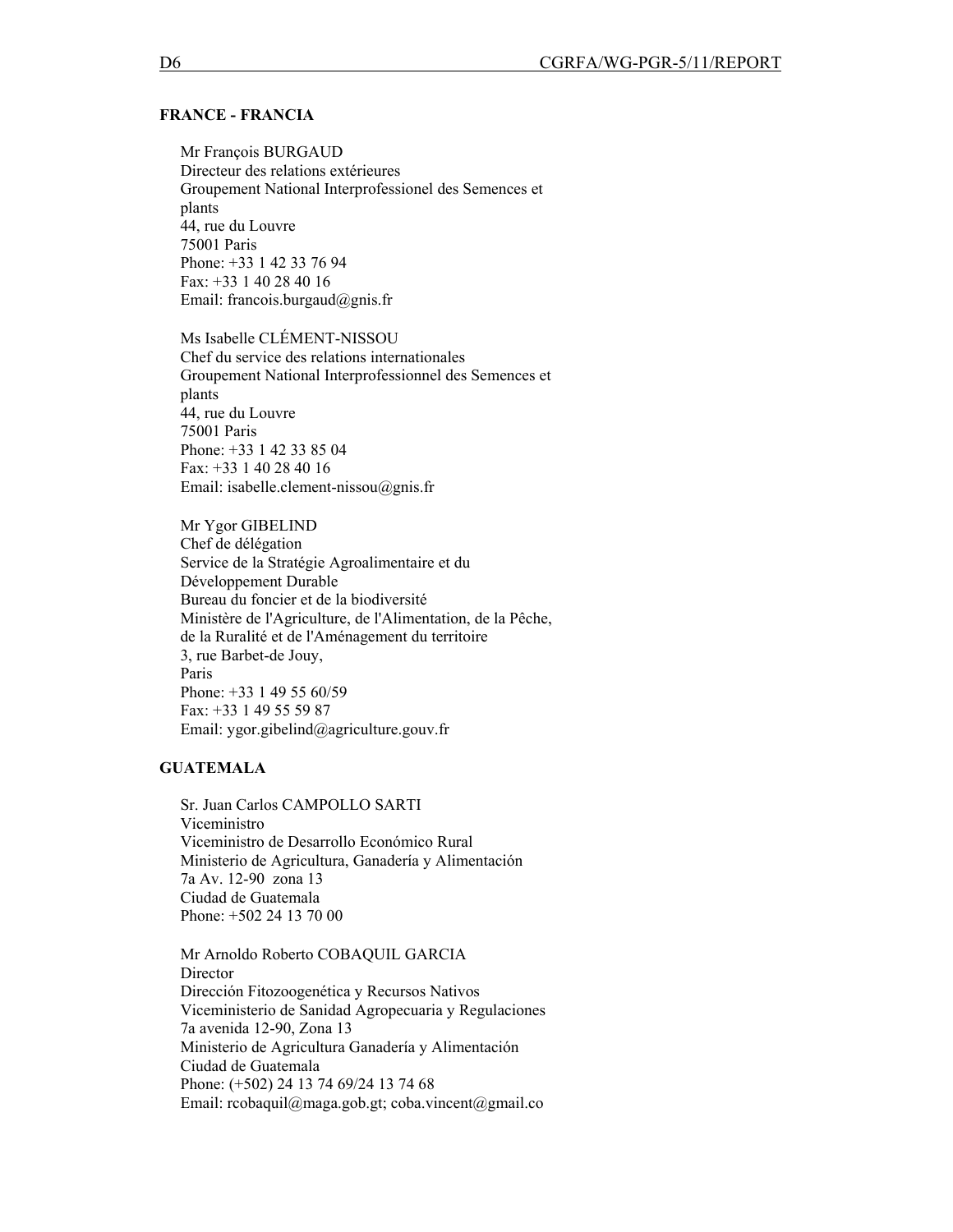## **JAPAN - JAPON - JAPÓN**

Mr Tomotaro NISHIKAWA Chief Researcher National Institute of Agrobiological Sciences 2-1-2 Kannondai, Tsukuba Ibaraki 305-8602 Phone: +81 29 83 87 458 Fax: +81 29 83 87 408 Email: tomotaro@affrc.go.jp

Ms Fumiko YAGIHASHI Technical Official Research Promotion Division Ministry of Agriculture, Forestry and Fisheries Chiyodaku, Kasumiga Seki Tokyo Phone: +81 3 35 02 74 36 Fax: +81 3 35 93 22 09 Email: fumiko\_yagihashi@nm.maff.go.jp

## **KENYA**

Mr Patrick OCHIENG Chief Agricultural Officer Office of the Agriculture Secretary Ministry of Agriculture PO Box 30028-00100 Nairobi Phone: +254 02 02 72 57 23 Email: agriculturesecretary@kilimo.go.ke; okakapato@yahoo.com

## **KUWAIT - KOWEÏT**

Ms Fadila A. AL-SALAMEEN Associate Research Scientist Biotechnology Department PO Box 24885 Safat 13109 Kuwait Phone: +965 24 98 91 57 Fax: +965 24 98 90 69 Email: fslamian@safat.kisr.edu.kw

### **MADAGASCAR**

M. Alain RAMANANTSOANIRINA Chercheur SRR/FOFIFA PO Box 230 Antsirabe 110 Madagascar Phone: +261 3 20 46 27 32 Fax: +261 22 25 929 Email: ntsoanirina@mel.moov.mg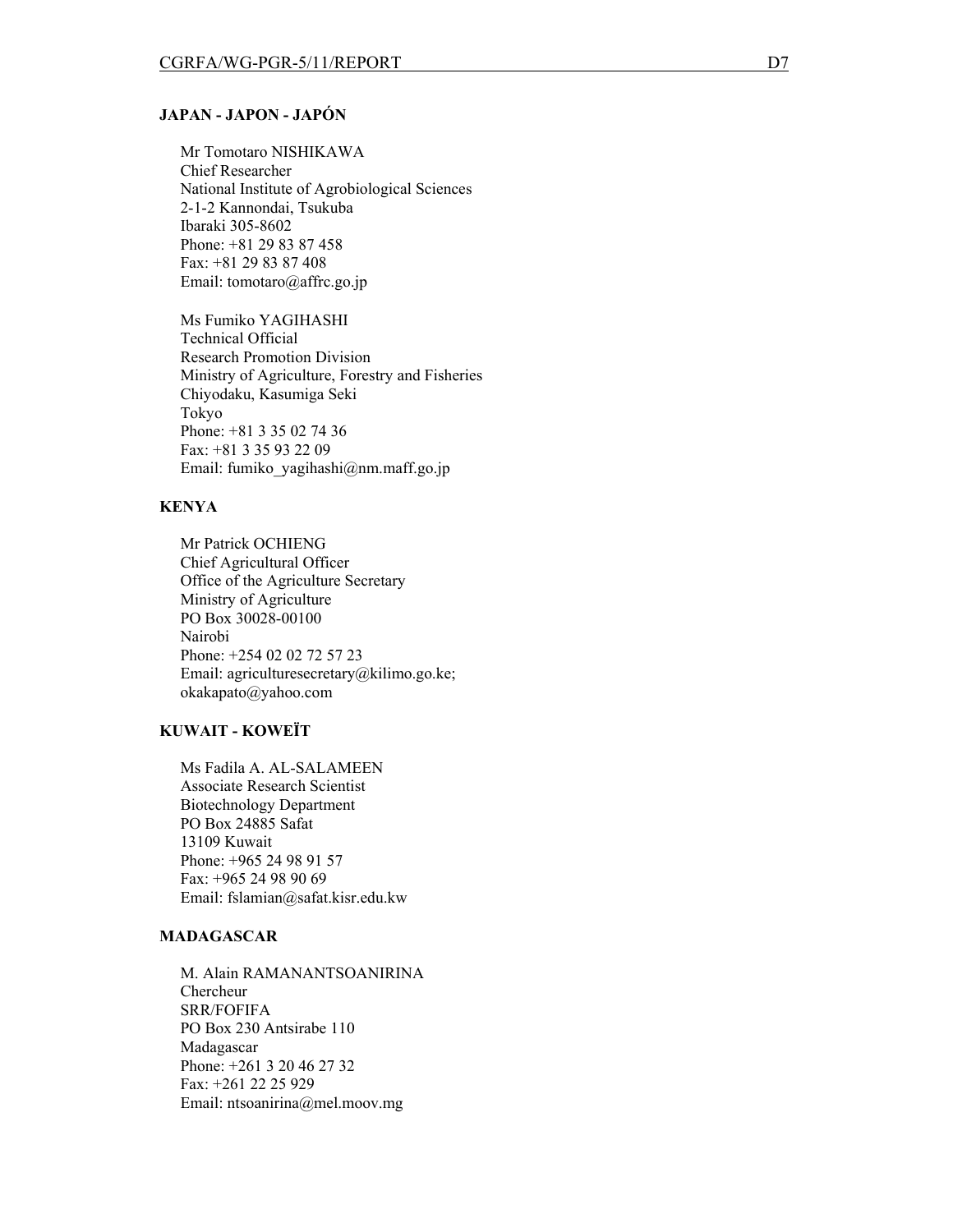#### **MALAYSIA - MALAISIE - MALASIA**

Mr Azman Mohd SAAD Agriculture Attaché and Alternate Permanent Representative Agriculture Attaché Office Embassy of Malaysia Via Nomentana, 297 00162 Rome Phone: +39 06 84 15 808/84 19 296/84 11 339/84 15 764 Fax: +39 06 85 55 040/85 55 110 Email: agrimoa.rome@ambasciatamalaysia.it; aa.rome@ambasciatamalaysia.it

Mr Azhar BIN MOHD ISA Assistant Agriculture Attaché and Alternative Permanent Representative Embassy of Malaysia Via Nomentana, 297 00162 Rome Phone: +39 06 84 17 026 Fax: +39 06 85 55 040/85 55 110 Email: agrimoa.rome@ambasciatamalaysia.it; aa.rome@ambasciatamalaysia.it

Ms Rosliza JAJULI Research Officer Persiaran MARDI-UPM Malaysian Agricultural Research and Development Institute Headquarters 43400 Serdang Selangor Malaysia Phone: +603 81 43 73 49 Email: rosliza@mardi.gov.my

## **NORWAY - NORVÈGE - NORUEGA**

Mr Åsmund ASDAL Scientific Adviser Norwegian Genetic Resource Centre Norwegian Forest and Landscape Institute PO Box 115 N-1431 Ås Phone: +47 40 62 29 20 Fax: +47 64 94 80 01 Email: aasmund.asdal@bioforsk.no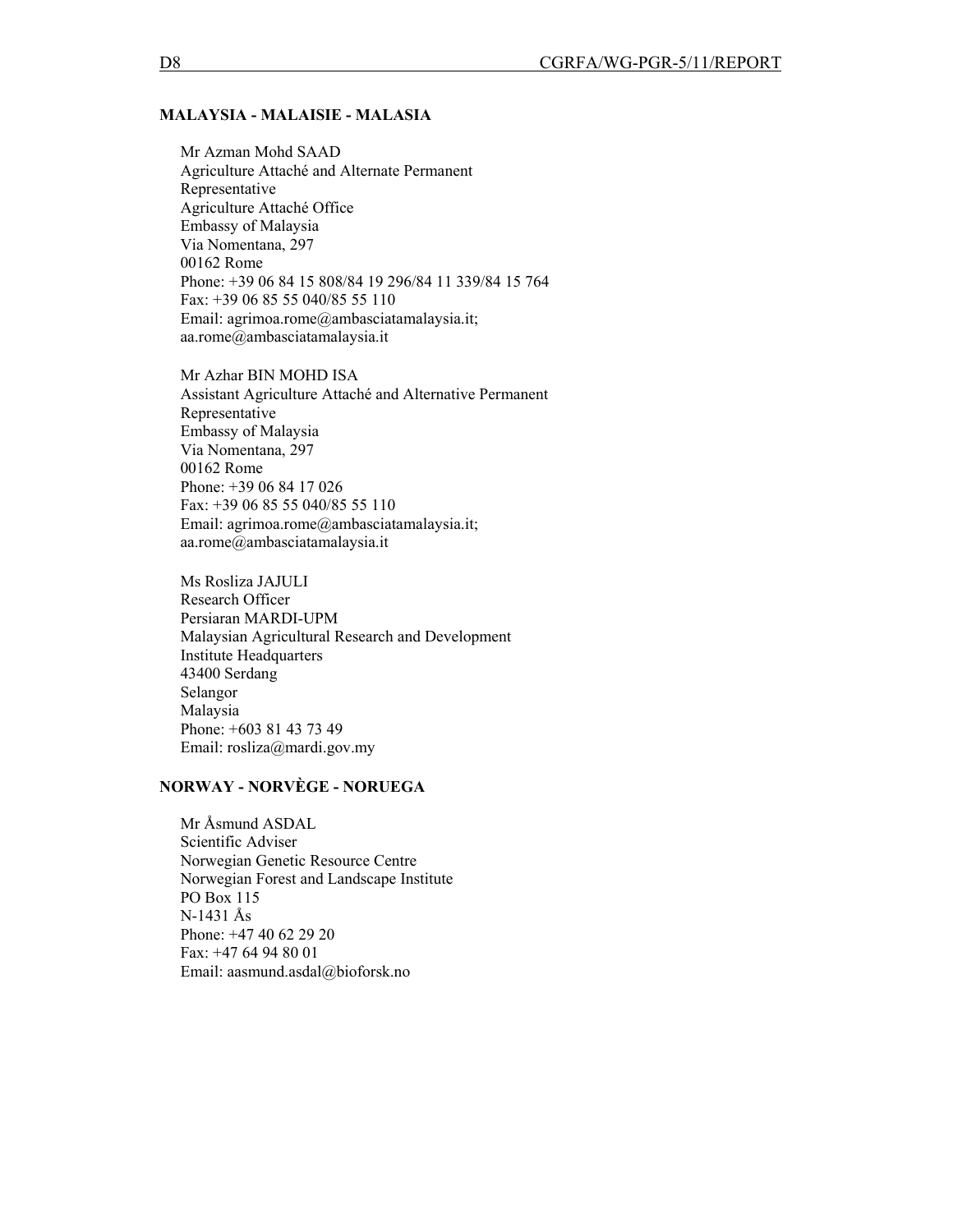Ms Elisabeth KOREN Senior Adviser Ministry of Agriculture and Food Box 8007 Dep N-0030 Oslo Phone: +47 22 24 91 32 Fax: +47 22 24 27 53 Email: elisabeth.koren@lmd.dep.no

#### **POLAND - POLOGNE - POLONIA**

Ms Zofia BULINSKA-RADOMSKA National Genetic Resources Coordinator Plant Breeding and Acclimatization Institute 05-870 Blonie Warsaw Phone: +48 22 72 54 715 Fax: +48 22 72 54 714 Email: z.bulinska@ihar.edu.pl

Ms Dorota NOWOSIELSKA Senior Specialist for Plant Genetic Resources Ministry of Agriculture and Rural Development 30, Wspòlna Street Warsaw 00 930 Phone: +48 22 62 32 612 Fax: +48 22 62 31 781 Email: dorota.nowosielska@minrol.gov.pl

Mr Wieslaw PODYMA Deputy Director Department of Plant Protection Ministry of Agriculture and Rural Development 30, Wspòlna Street Warsaw 00 930 Phone: +48 22 62 32 151 Fax: +48 22 62 31 781 Email: wieslaw.podyma@minrol.gov.pl

#### **SPAIN - ESPAGNE - ESPAÑA**

Sr. Juan FAJARDO VIZCAYNO Centro Nacional de Recursos Fitogenéticos INIA - Ministerio de Ciencia e Innovación Autovia A-2 Km 36. Finca la Canaleja Apdo. Correos 1045 Alcalá de Henares 28800 Madrid Phone: +34 91 88 19 286 (ext.21) Fax: +34 91 88 19 287 Email: fajardo.juan@inia.es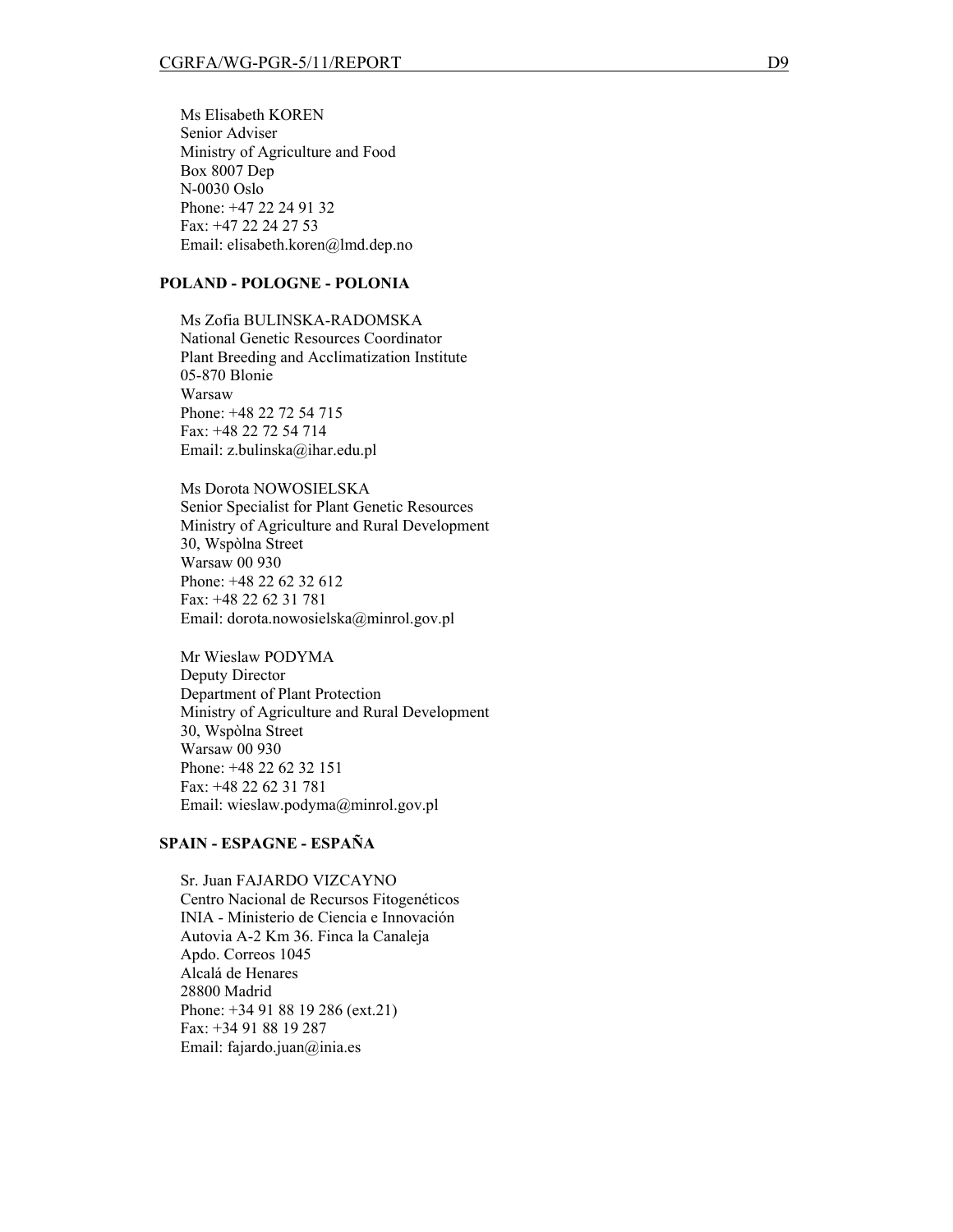Sr. Elias GUÍA LÓPEZ Representante Alterno de España ante la FAO y el PMA Embajada de España (Oficina de los Representantes Permanentes Adjunto y Alterno) Largo dei Lombardi, 21 00186 Roma Phone: +39 06 68 78 762/68 69 539/68 19 20 17 Fax: +39 06 6873076 Email: eliasguia@tiscali.it

Sr. Santiago MENÉNDEZ DE LUARCA Representante Permanente Adjunto de España ante la FAO y el PMA Embajada de España (Oficina de los Representantes Permanentes Adjunto y Alterno) Largo dei Lombardi, 21 00186 Roma Phone: +39 06 68 78 762/68 69 539/68 19 20 17 Fax: +39 06 68 73 076 Email: repfao@tiscali.it

Sr. Luis SALAICES SANCHEZ Delegado Jefe de Área de Registro de Variedades Oficina Española de Variedades Vegetales Ministerio de Medio Ambiente y Medio Rural y Marino C/ Alfonso XII no. 62, 2a planta 28014 Madrid Phone: +34 91 34 76 712 Fax: +34 91 34 76 703 Email: Luis.Salaices@marm.es

## **SWEDEN - SUÈDE - SUECIA**

Ms Harriet FALCK REHN Agr.lic. Senior Administrative Officer Ministry for Rural Affairs The Animal and Food Division SE-103 33 Stockholm Phone: +46 8 40 53 950; cell: +46 76 77 60 648 Email: harriet.falck-rehn@rural.ministry.se

Mr David STÅLBERG Swedish Board of Agriculture SE-551 82 Jönköping Phone: +46 36 15 60 32 Email: david.stahlberg@jordbruksverket.se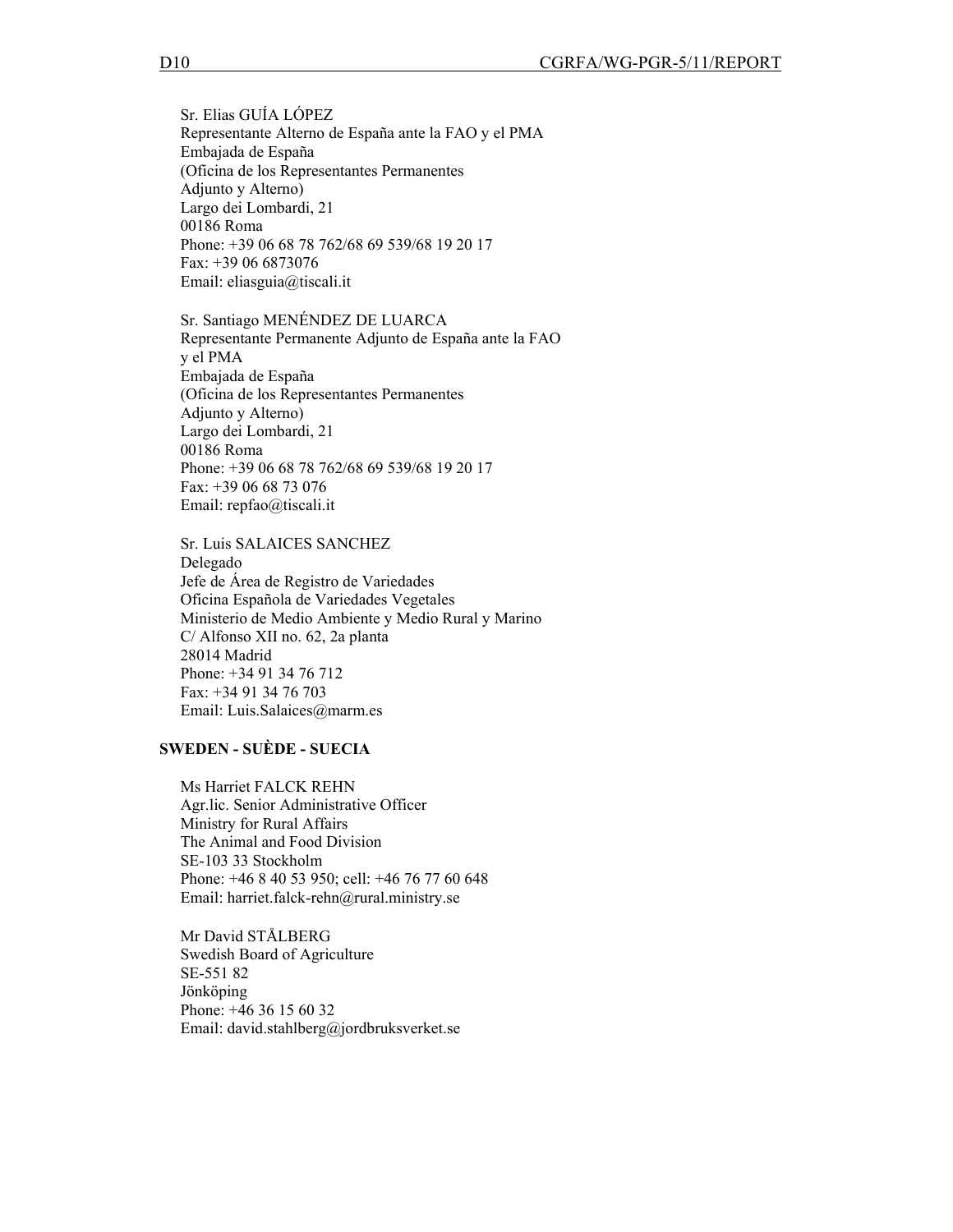Mr Jens WEIBULL Associate Professor Swedish Biodiversity Centre PO Box 57 23053 Alnarp Phone: +46 40 41 55 31; cell: +46 70 57 32 248 Email: jens.weibull@slu.se

## **TONGA**

Mr Viliami KAMI Principal Research Officer Ministry of Agriculture, Food, Forests and Fisheries PO Box 14 Nuku'alofa Phone: +676 37 47 6 Email: maf-ento@kalianet.to

#### **UNITED STATES OF AMERICA - ÉTATS-UNIS D'AMÉRIQUE - ESTADOS UNIDOS DE AMÉRICA**

Mr Peter BRETTING USDA/ARS, GWCC Room 4-2212, Mailstop 5139 5601 Sunnyside Avenue Beltsville, MD 20705-5139 Phone: +1 301 504 5541; cell: +1 301 346 7719 Fax: +1 301 504 6191 Email: peter.bretting@ars.usda.gov

Mr Peter TABOR Director, Plant Division Office of Agreements and Scientific Affairs Foreign Agricultural Service Department of Agriculture Phone: +1 202 720 0765 Fax: +1 202 72 06 77 Email: peter.tabor@fas.usda.gov

### **VENEZUELA (BOLIVARIAN REPUBLIC OF) - VENEZUELA (RÉPUBLIQUE BOLIVARIENNE DU) - VENEZUELA (REPÚBLICA BOLIVARIANA DE)**

Ms Margaret GUTIÉRREZ MULAS Investigadora Instituto Nacional de Investigaciones Agrícolas Av. Universidad, Via El Limón. Frente a la Zona Educativa CP 2103 Maracay Phone: (+58 24 32 40) 4911/(Direct) 2975 Fax: +58 24 32 40 2644 Email: mgutierrez.margaret@gmail.com; mgutierrez@inia.gob.ven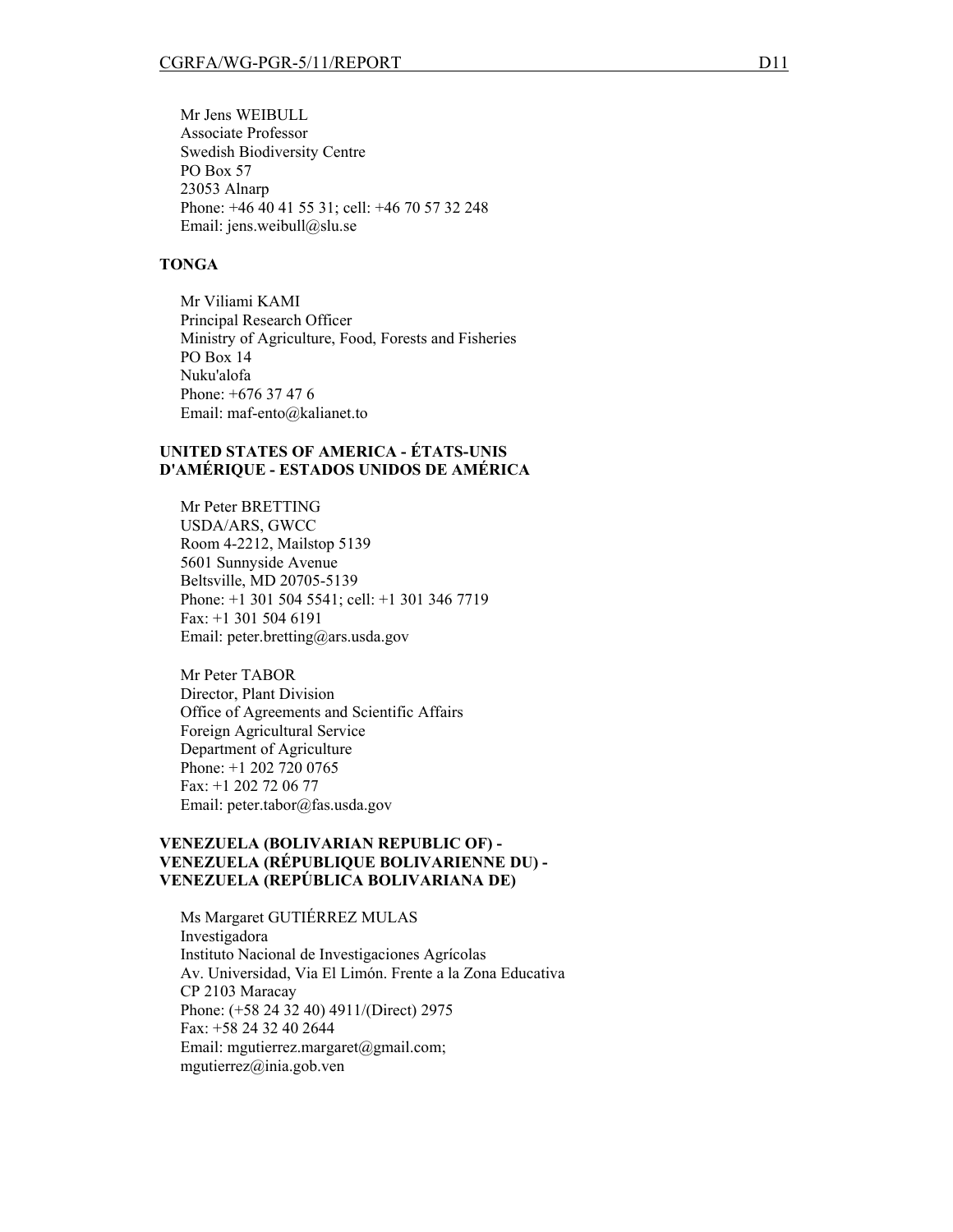## **VIET NAM**

Tuan Nghia LA Director Plant Resources Center Hanoi Phone: +84 4 33 65 65 43 Fax: +84 4 33 65 06 25 Email: latuannghia@agi.vaas.vn

# **YEMEN - YÉMEN**

Mr Ali Abdulla AL-SHURAI NFP-GRFA in Yemen National Genetic Resources Centre Sana'a PO Box 860 Phone: +967 1 22 22 959 Fax: +967 1 22 29 69 Email: shuraiaa@yahoo.com; yemen\_NFP\_GRFA@ymail.com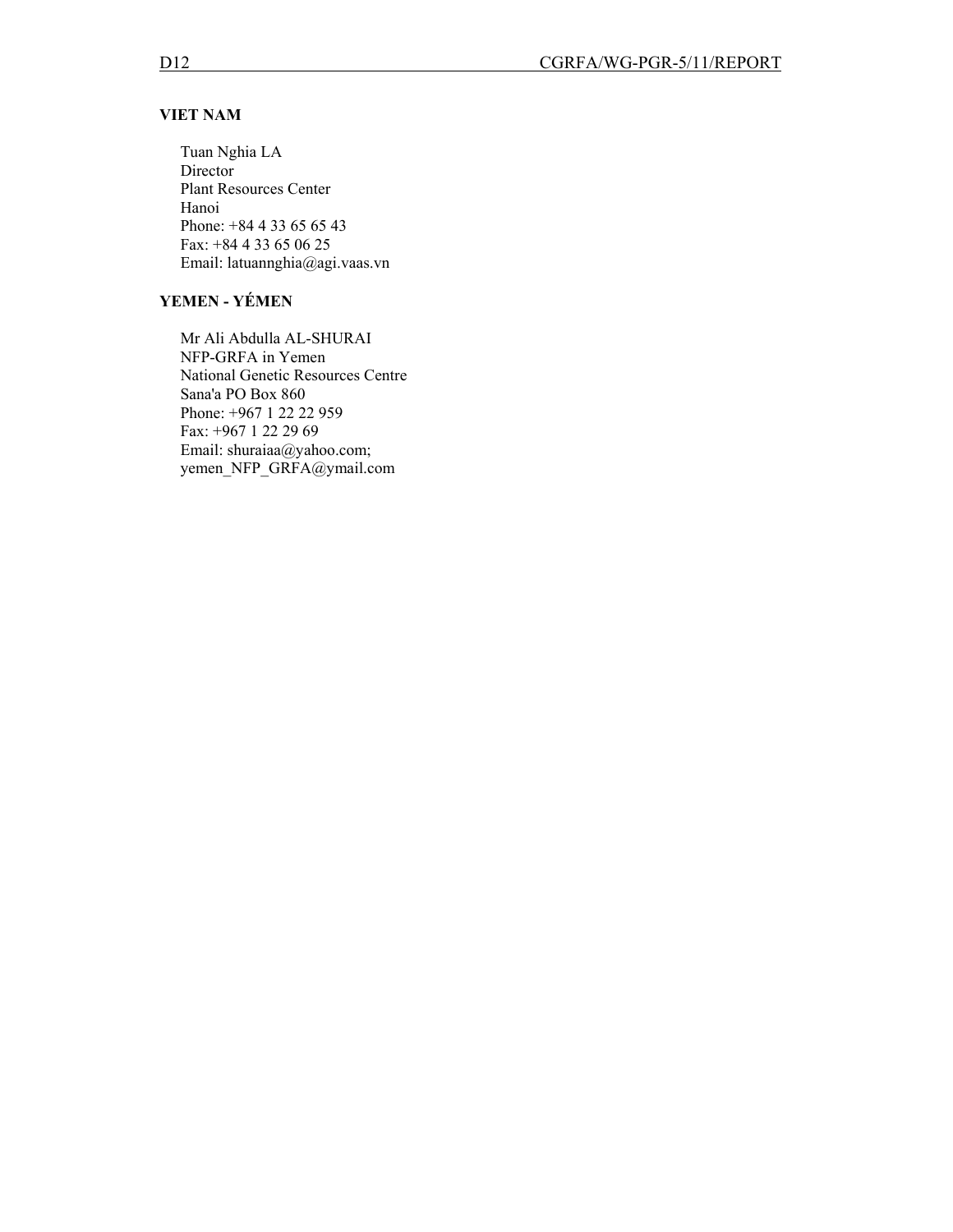### **OBSERVERS FROM MEMBER COUNTRIES OF THE COMMISSION OF GENETIC RESOURCES FOR FOOD AND AGRICULTURE OBSERVATEURS DE PAYS MEMBRES DE LA COMMISSION DES RESSOURCES GENETIQUES POUR L'ALIMENTATION ET L'AGRICULTURE OBSERVADORES DE PAISES MIEMBROS DE LA COMISION DE RECURSOS GENETICOS PARA LA ALIMENTACION Y LA AGRICULTURA**

## **ANGOLA**

M. Carlos Alberto AMARAL Counsellor Alternate Permanent Representative to FAO, IFAD and WFP Embassy of the Republic of Angola Via Druso, 39 00184 Rome Phone: (+3906)77 25 42 99/77 20 93 36 Fax: (+3906)77 20 93 36/77 59 00 09 Email: camaral@tiscali.it; carlosamaral@tiscalinet.it

Mr Pedro Antonio MOÇAMBIQUE Genebank Curator Centro Nacional Recursos Fitogenéticos Av. Revolução de Outubro Luanda Phone: +244 22 23 25 673 Email: pedmocamb@hotmail.com

## **ARGENTINA - ARGENTINE**

Ms Andrea Martina CLAUSEN Coordinator Genetic Resources Projects INTA C.C. 2760 Balcarce

Mr Andrea S. REPETTI Consejero Representante Permanente Alterna ante la FAO Piazza dell'Esquilino, 2 00185 Rome Phone: +39 06 48 07 33 00 Email: a.repetti@argfao.it; repargentinafao@argfao.it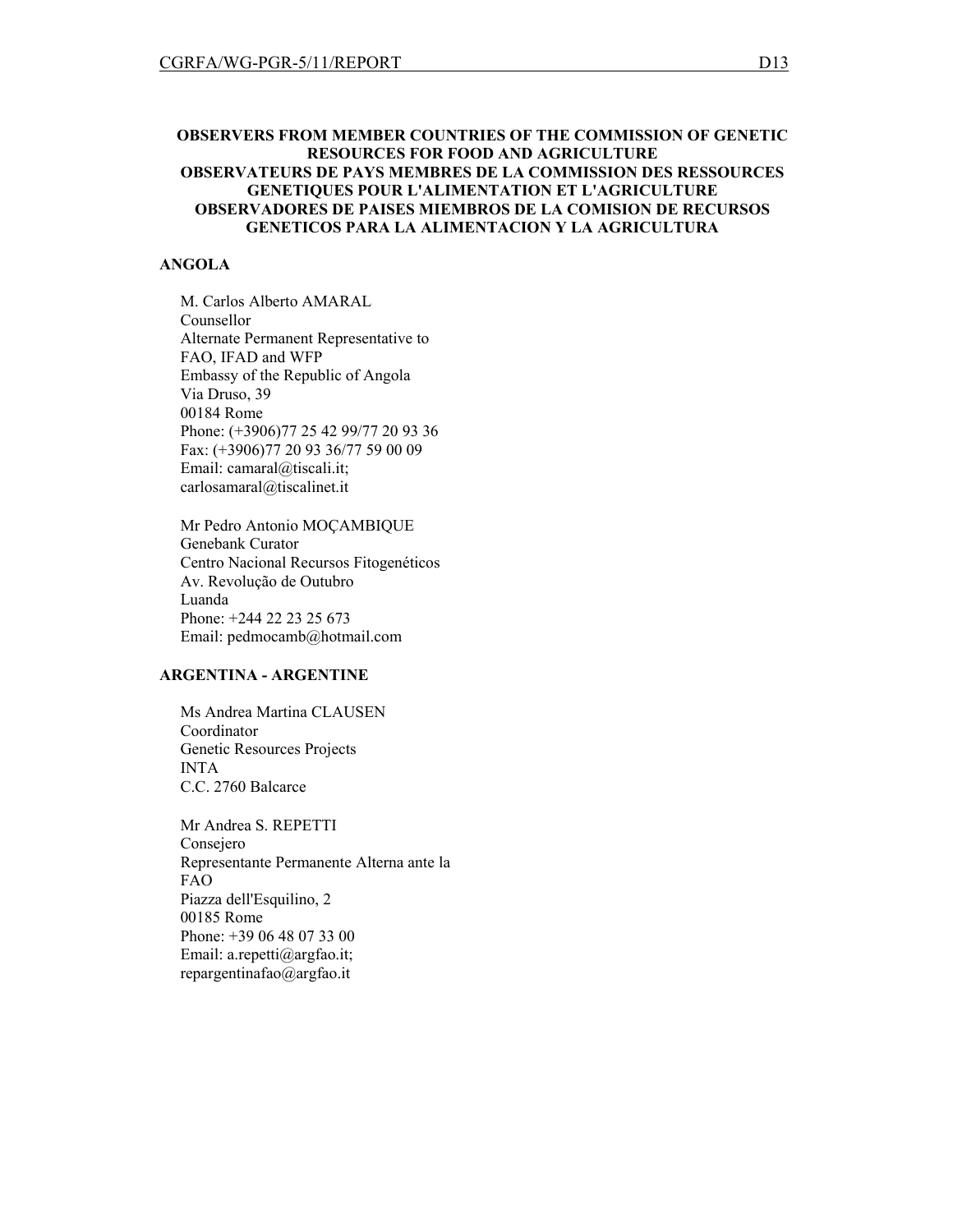## **ARMENIA – ARMÉNIE**

 Mr Zohrab V. MALEK Ambassador to FAO Permanent Representative Permanent Representation of the Republic of Armenia to FAO Via Camillo Sabatini 102 Mailing address: C.P. 64194 00100 Rome, Italy Phone: +39 065201924 Fax: +39 065201924 Email: armambfao@virgilio.it

## **CYPRUS - CHYPRE - CHIPRE**

Ms Christina PITTA Alternate Permanent Representative Permanent Representation of the Republic of Cyprus to the UN Agencies in Rome Piazza Farnese 44 00186 Rome Phone: +39 06 68 65 75 8 Fax: +39 06 68 80 37 56 Email: faoprcyp@tin.it

## **CZECH REPUBLIC - RÉPUBLIQUE TCHÈQUE - REPÚBLICA CHECA**

Mr Jírí MUCHKA Permanent Representative of the Czech Republic to FAO Via dei Gracchi, 322 00192 Rome Phone: (+3906) 360957/36095758- 9/3609571 Fax: +3906 32 44 466 Email: rome@embassy.mzv.cz

### **DEMOCRATIC PEOPLE'S REPUBLIC OF KOREA - RÉPUBLIQUE POPULAIRE DÉMOCRATIQUE DE CORÉE - REPÚBLICA POPULAR DEMOCRÁTICA DE COREA**

Mr Kim Hyk SIK Deputy Permanent Represetnative of the Democratic People's Republilc of Korea to FAO Embassy of the D.P.R. Korea Viale dell'Esperanto, 26 00144 Rome Phone: +3906 54 22 07 49 Fax: +3906 54 21 00 90 Email: ekodpr@alice.it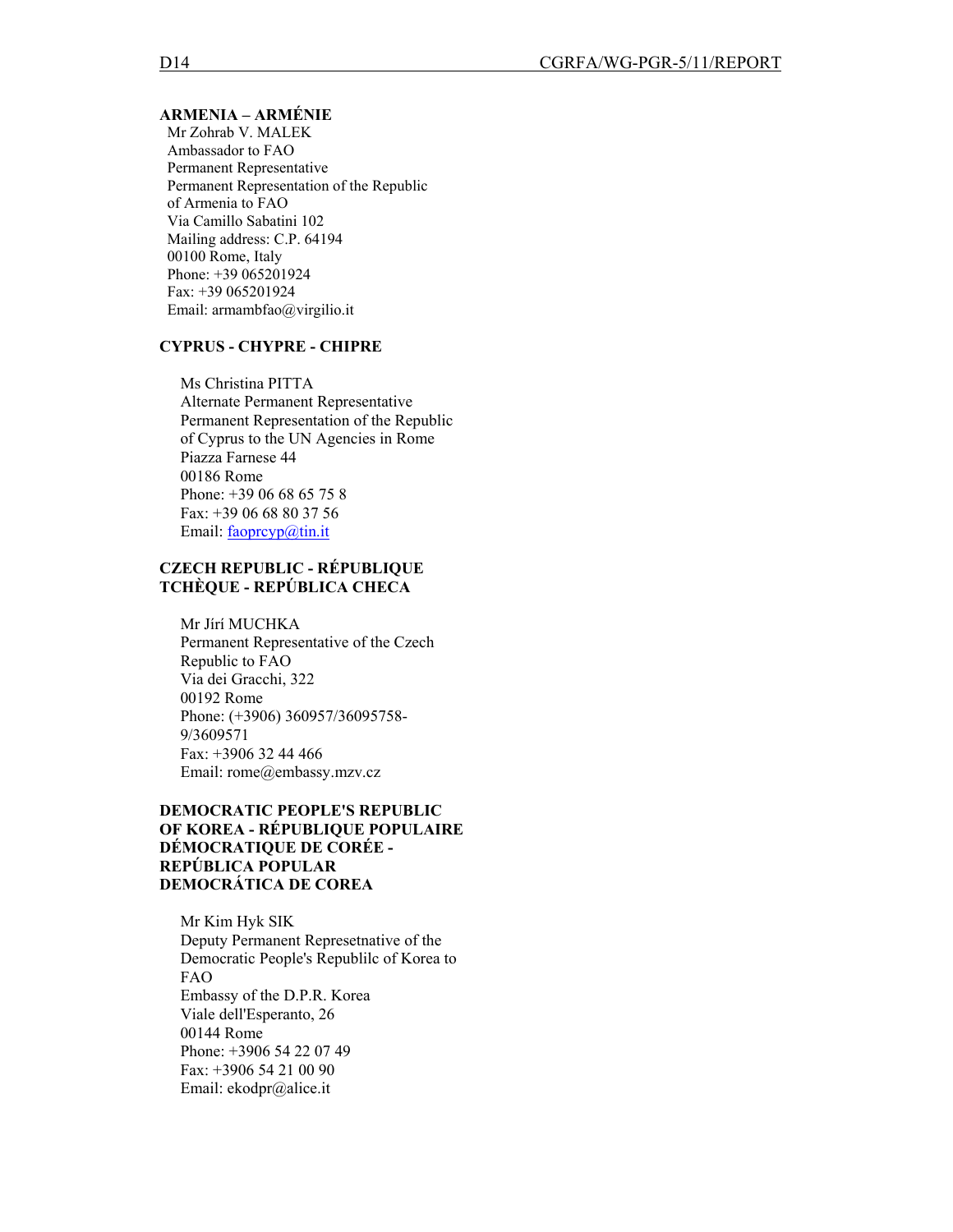### **DEMOCRATIC REPUBLIC OF THE CONGO - RÉPUBLIQUE DÉMOCRATIQUE DU CONGO - REPÚBLICA DEMOCRÁTICA DEL CONGO**

Mr Dely LIMBOMBE LISENDO Chargé des Ressources Phytogénétiques Direction de la Production et Protection des Végétaux Ministère de l'Agriculture, Pêche et Elevage Kinshasa Phone: +243 81 72 52 161 Email: dhlobanga@yahoo.fr

## **EUROPEAN UNION (MEMBER ORGANIZATION) - UNION EUROPÉENNE (ORGANISATION MEMBRE) - UNIÓN EUROPEA (ORGANIZACIÓN MIEMBRO)**

Ms Silvia RENDA Intern of the European Union Delegation Phone: +338 111 007 Email: silvia.renda@eeas.europa.eu

## **GERMANY - ALLEMAGNE - ALEMANIA**

Mr Thomas MEIER Deputy Head of Division Federal Ministry for Food, Agriculture and Consumer Protection Bonn Office, P.O. Box 14 02 70, 53107 Bonn Phone: +49 (0) 228 99 529 4078 Email: Thomas.Meier@bmelv.bund.de

Ms Sarah SENSEN Alternate Federal Office for Agriculture and Food Division 513 - Information and Coordination Centre for Biological **Diversity** Deichmanns Aue 29 53179 Bonn Phone: (+49) (0)2 28/68 45 35 43 Fax: +49 (0)2 28 / 68 45 -37 87 Email: sarah.sensen@ble.de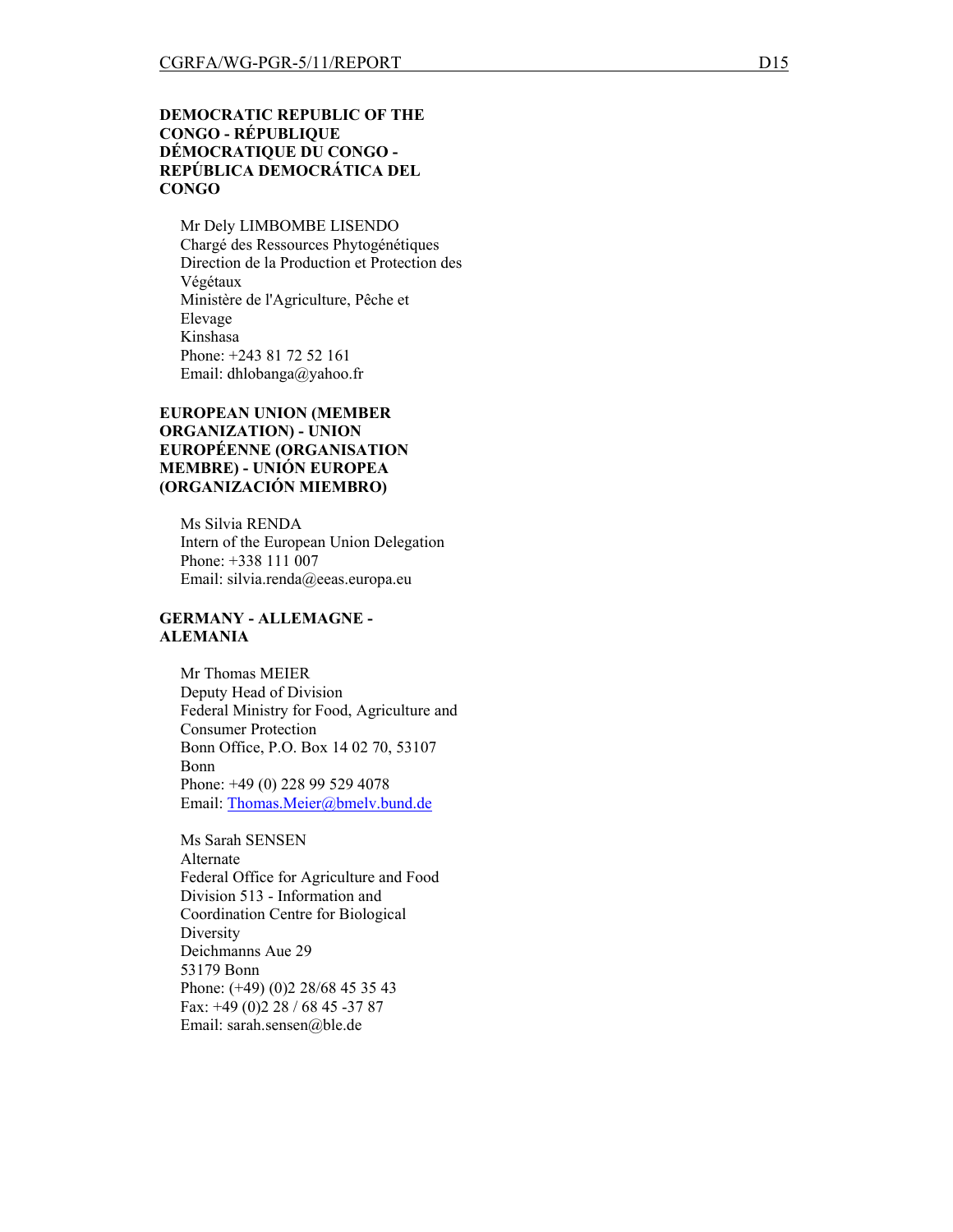Mrs Swantje NILSSON Deputy Permanent Representative Permanent Representation of the Federal Republic of Germany to FAO Via S. Martino della Battaglia, 4 00185 Rome Phone: +39 06 49213280/492131 Fax: +39 06 49213281 Email: Swantje.Nilsson@diplo.de

#### **GREECE - GRÈCE - GRECIA**

Mrs Parthenopi RALLI Agronomist, Responsible of the Greek Genebank Agricultural Research Centre of Northern **Greece** National Agricultural Research Foundation (NAGREF) PO Box 60458 57001 Thermi Phone: +30 23 10 47 11 10 Fax: +30 23 10 47 12 09 Email: kgeggb@otenet.gr

## **INDONESIA - INDONÉSIE**

Mr M. Si HAMMIM Agriculture Attaché Embassy of the Republic of Indonesia Via Campania, 55 00187 Rome Phone: +39 06 42 00 91 50/42 00 Fax: +39 06 48 80 280/48 90 49 10 911 Email: indorom@indonesianembassy.it indorom@uni.net

Mr Sutoro SUTORO Researcher ICABIOGRAD, AARD Ministry of Agriculture Jakarta Phone: +62 251 833 79 75 Fax: +62 251 833 28 20 Email: storo8@gmail.com

### **IRAQ**

Mr Raad ADWL Expert Ministry of Agriculture Box 26028 Baghdad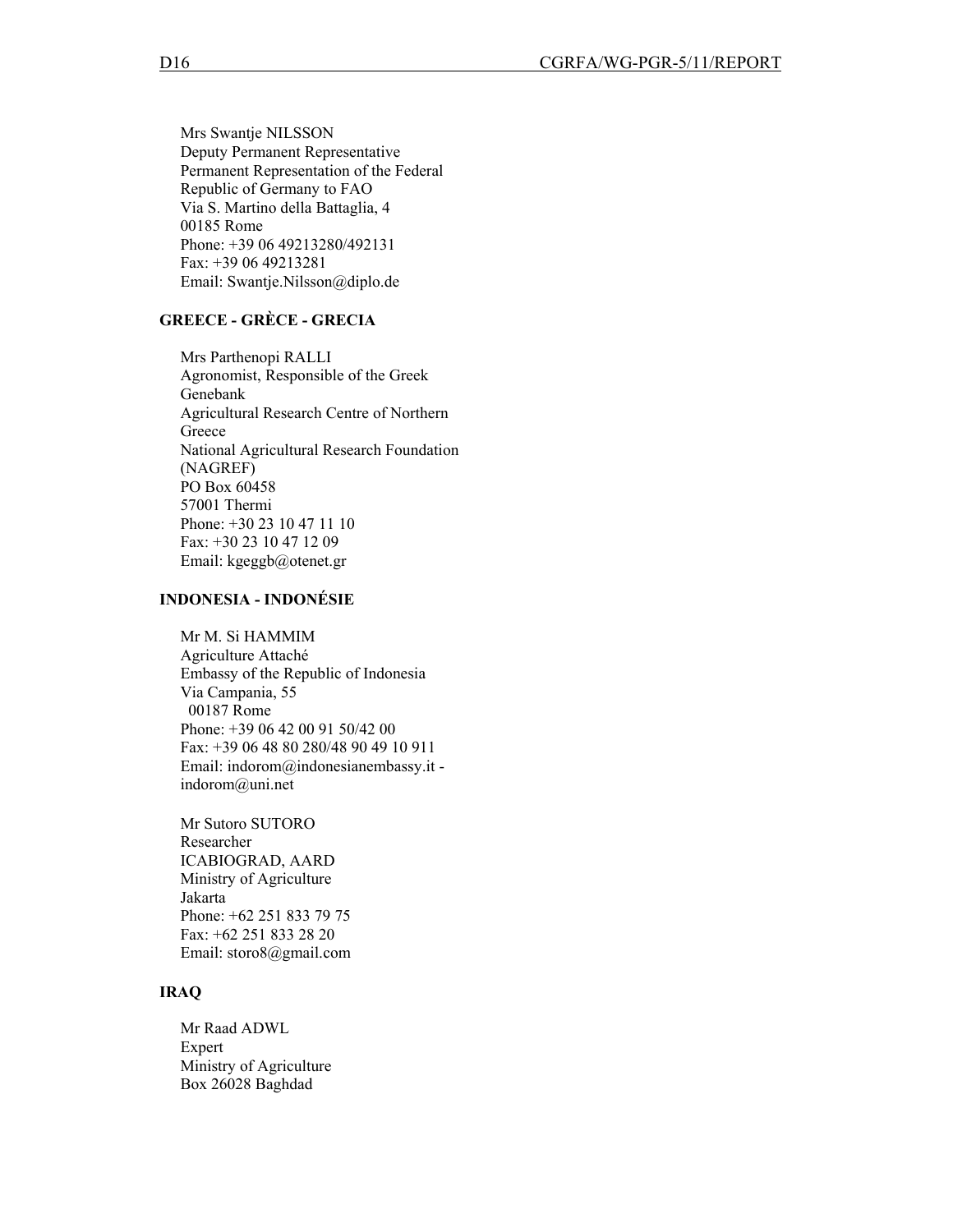## **ITALY - ITALIE - ITALIA**

H.E. Pietro SEBASTIANI Permanent Representative of Italy to FAO Permanent Representation of the Republic of Italy to FAO Piazza Margana, 19 00186 Rome Phone: +39 06 69 77 961 Fax: +39 06 67 96 352/69 77 9635 Email: rapp.ita.onu.rm@esteri.it

Mr Claudio MISCIA Counsellor Permanent Representation of the Republic of Italy to FAO Piazza Margana, 19 00186 Rome Phone: +39 06 69 77 961 Fax: +39 06 67 96 352/69 77 96 35 Email: rapp.ita.onu.rm@esteri.it

Mr Stefano MARGUCCIO First Secretary Permanent Representation of the Republic of Italy tol FAO Piazza Margana, 19 00186 Rome Phone: +39 06 69 77 961 Fax: +39 06 67 96 352/69 77 96 35 Email: rapp.ita.onu.rm@esteri.it

Mr Carlo FIDEGHELLI Professor Consiglio per la Ricerca e la Sperimentazione in agricoltura Centro di Ricerca per la frutticoltura Via Fioranello 52 00134 Rome Phone: +39 06 79 34 81 10 Fax: +39 06 79 34 01 58 Email: carlo.fideghelli@entecra.it

Mr Stefano CILLI Direzione Generale della competitivitá per lo sviluppo rurale Ministry of Agriculture, Food and Forestry Policy Via XX Settembre, 20 00187 Rome Phone: +39 06 46 65 164/48 24 702 Fax: +39 06 47 46 178/47 42 314 Email: s.cilli@politicheagricole.gov.it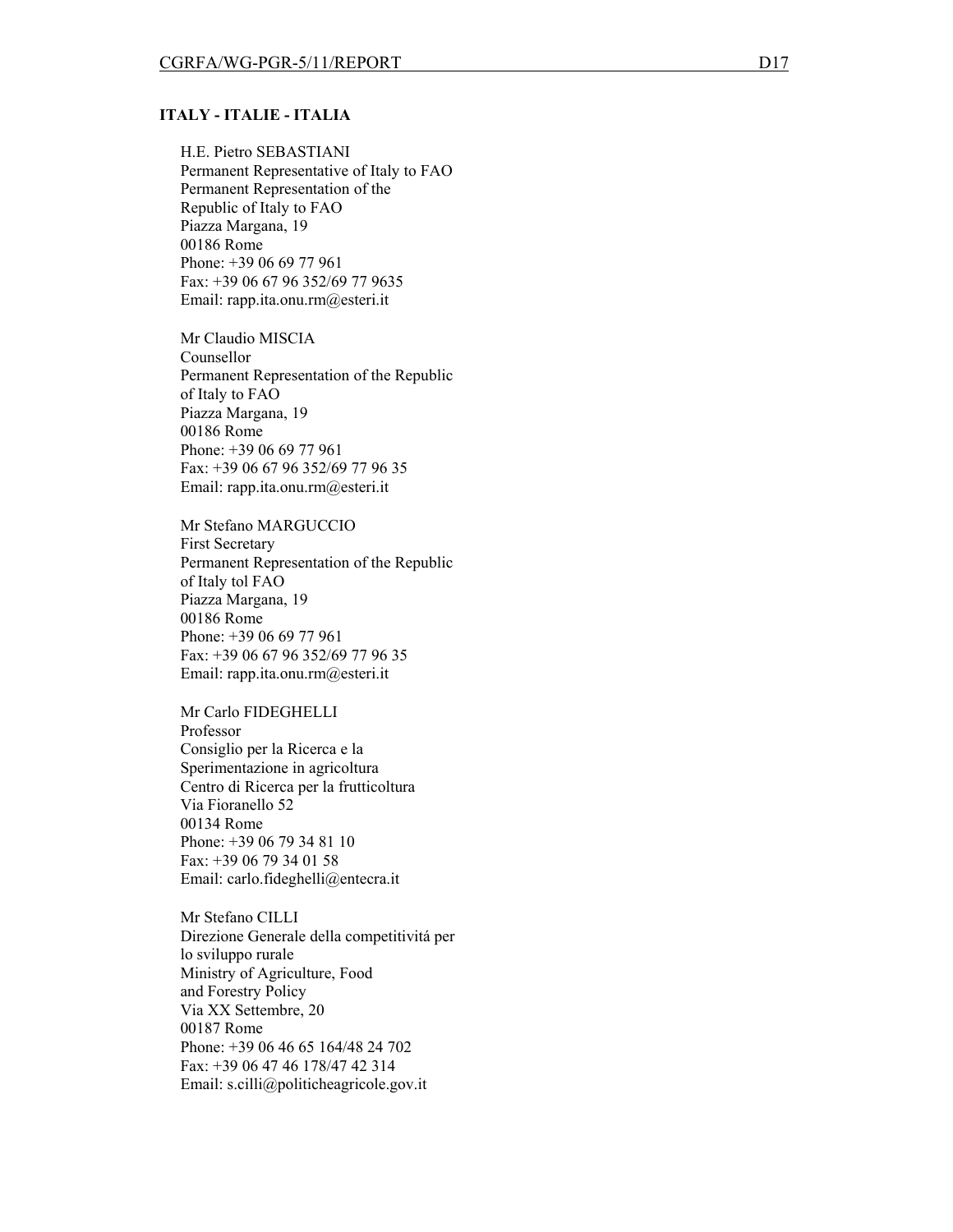Ms Lorenza COLLETTI Corpo Forestale dello Stato Via Giosuè Carducci, 5 00187 Rome Italy Phone: +39 06 46 651

#### **MALTA - MALTE**

Mr Karl GRIMA BEZZINA Senior Agricultural Officer Plant Biotechnology Centre Ministry for Resources and Rural Affairs Annibale Preca Street Lija LJA 1915 Email: karl.grima-bezzina@gov.mt

### **MAURITANIA - MAURITANIE**

M. Cheikh AHMED OULD SIDI ABDALLAH Chef Service des Productions Végétales Direction de l'Agriculture Phone: + 222 22 56 728/52 57 879 Email: cheikhahmedtlamid@yahoo.fr

## **NIGERIA - NIGÉRIA**

Mr M.D. MAGAJI **Director** Plant Resources Department Agricultural Research Council of Nigeria Agricultural Research House, Plot 223D, Cadastral Zone B6 Mabushi, P.M.B. 5026 Wuse Abuja Phone: Mobile: +234 803 2875 745/708 7118 119 Email: mdmagaji2000@yahoo.co.uk

Mr Yarama Dakwa NDIRPAYA Assistant Director Plant Genetic Resources Division Agricultural Research Council of Nigeria Agricultural Reseaarch House P.M.B. 5026 Wuse Abuja Phone: Mobile +234 803 5925 180 Email: yndirpaya@yahoo.com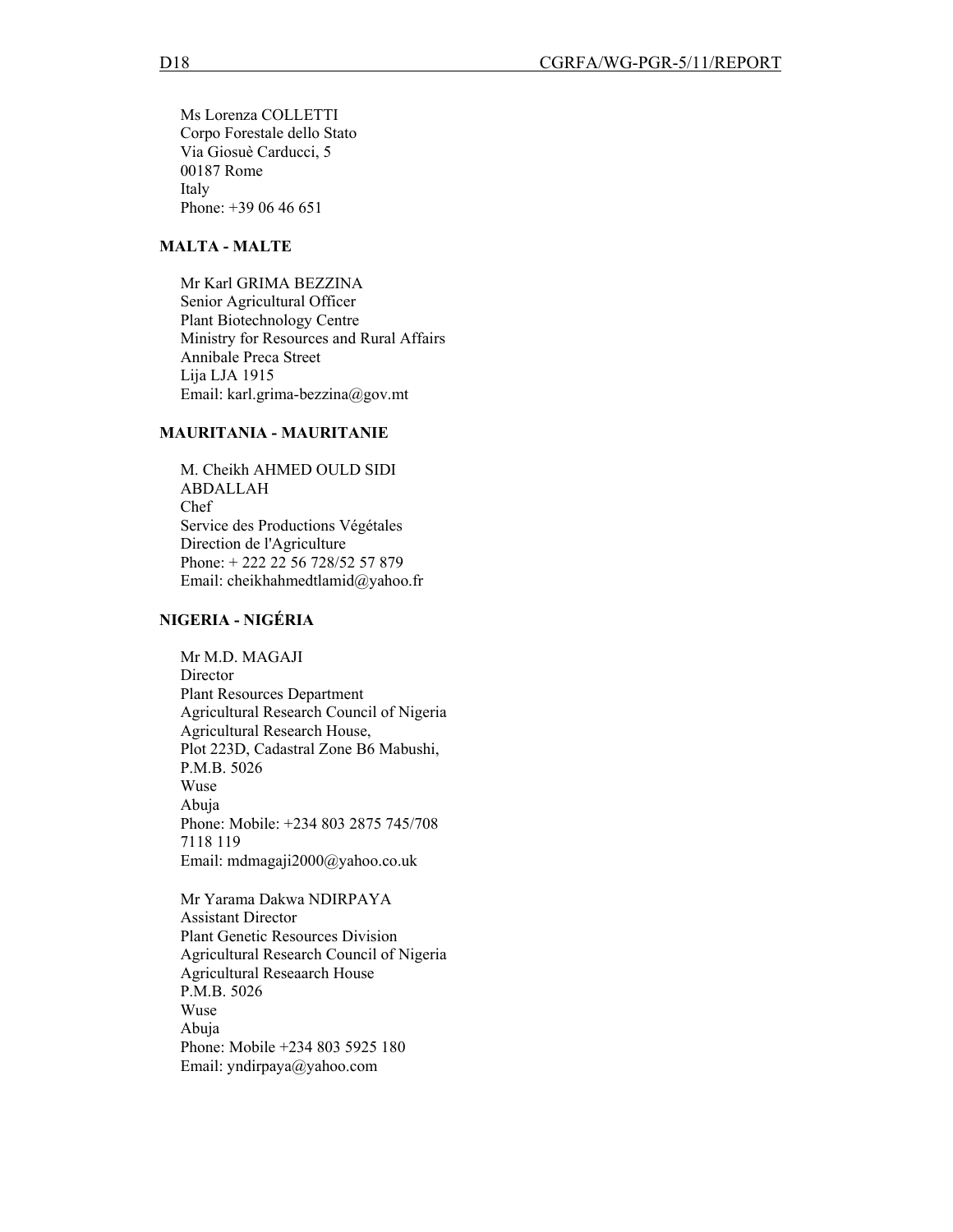## **PHILIPPINES - FILIPINAS**

Mr Esteban PAGARAN Alternate Permanent Representative Embassy of the Republic of the Philippines Viale delle Medaglie d'Oro, 112-114 00136 Rome Phone: +39 06 39 74 66 21/39 74 66 22 Fax: +39 06 39 74 08 72 Email: enpagaran@yahoo.com

#### **SAUDI ARABIA - ARABIE SAOUDITE - ARABIA SAUDITA**

Mr Abdallah bin ALI AL BEIZ Advisor Ministry of Agriculture Riyadh

Mr Ahmed bin KHALAF AL SHAMMARI Engineer Gene Bank National Centre for Agricultural and Animal Research Riyadh

### **SLOVAKIA - SLOVAQUIE - ESLOVAQUIA**

Ms Denisa MEDVED'OVÁ Permanent Representative of the Slovak Republic to FAO Via dei Colli della Farnesina, 144 00194 Rome Phone: +39 06 36 71 52 06 Fax: +39 06 36 71 52 66

### **SOUTH AFRICA - AFRIQUE DU SUD - SUDÁFRICA**

Ms Natalie FELTMAN Deputy Director Plant Genetic Resources Directorate: Genetic Resources Department of Agriculture, Forestry and Fisheries Private Bag X973 Pretoria 0001 Phone: +27 12 319 6366; cell: +27 82 65 32 713 Fax: +27 12 319 6385 Email: natalie@daff.gov.za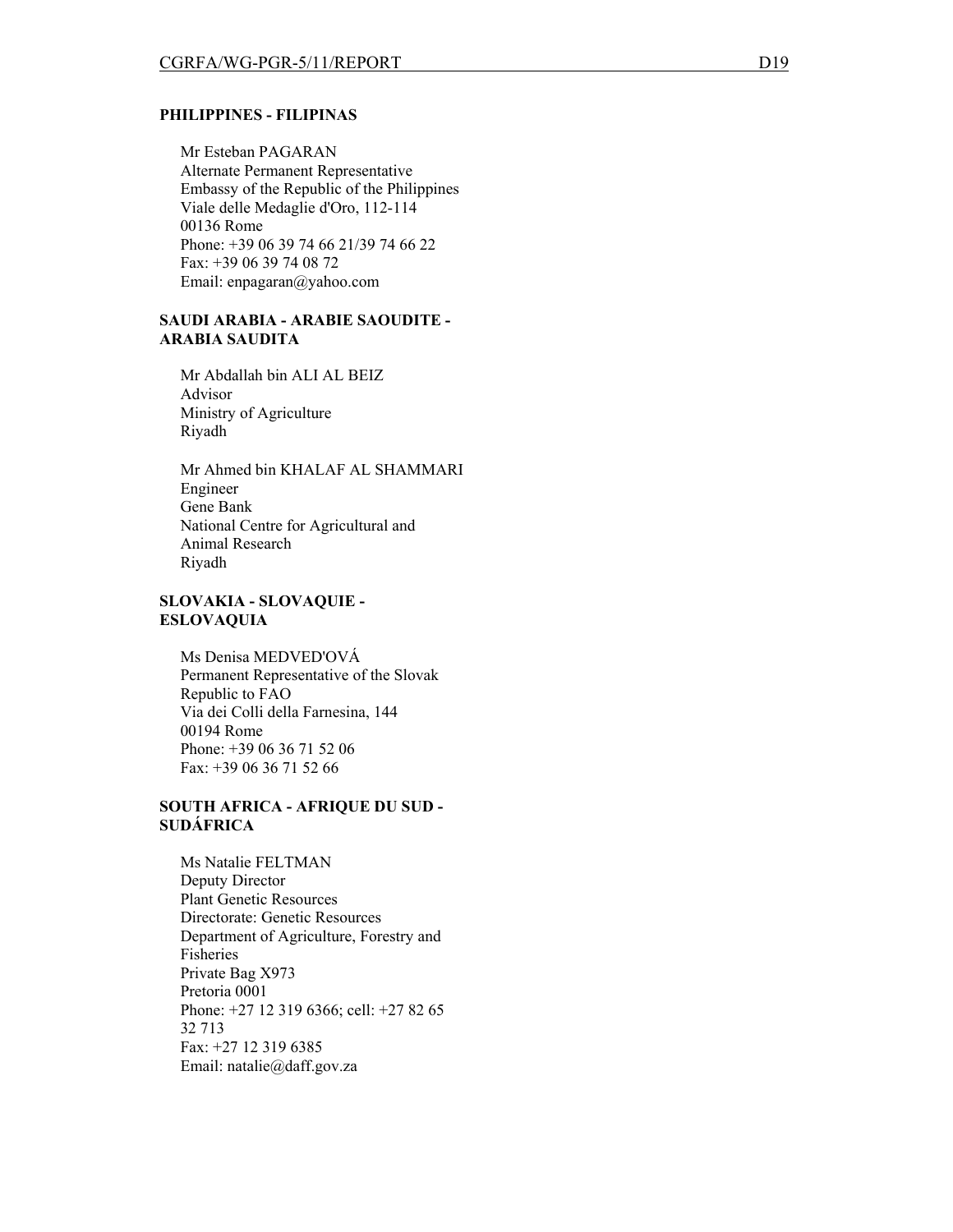Ms Kwena KOMAPE Agriculture Counsellor/Alternate Permanent Representatiuve of South Africa South African Embassy Via Tanaro, 14 00198 Rome Phone: +39 06 85 25 43 49; cell: +39 331 642 1744 Fax: +39 06 85 49 671 Email: agriculture@sudafrica.it

#### **SURINAME**

Mrs P. MILTON Policy Advisor Ministry of Agriculture, Animal Husbandry and Fisheries Letitia Vriesdelaan 8-10 Paramaribo Phone: +597 40 20 40/08 53 55 06 Fax: +597 47 59 19 Email: dirlvv@sr.net

### **SWITZERLAND - SUISSE - SUIZA**

M. Christian EIGENMANN Secteur Certification Protection des Végétaux et des variétés Office fédéral de l'agriculture Mattenhofstrasse 5 CH-3003 Berne Phone: +41 31 32 51 704 Fax: +41 31 32 22 634 Email: christian.eigenmann@blw.admin.ch

Mme. Madeleine KAUFMANN Secteur Agriculture Durable Internationale Office Fédéral de l'Agriculture Mattenhofstrasse 5 CH-3003 Berne Phone: +41 31 32 41 951 Fax: +41 31 32 22 634 Email: madeleine.kaufmann@blw.admin.ch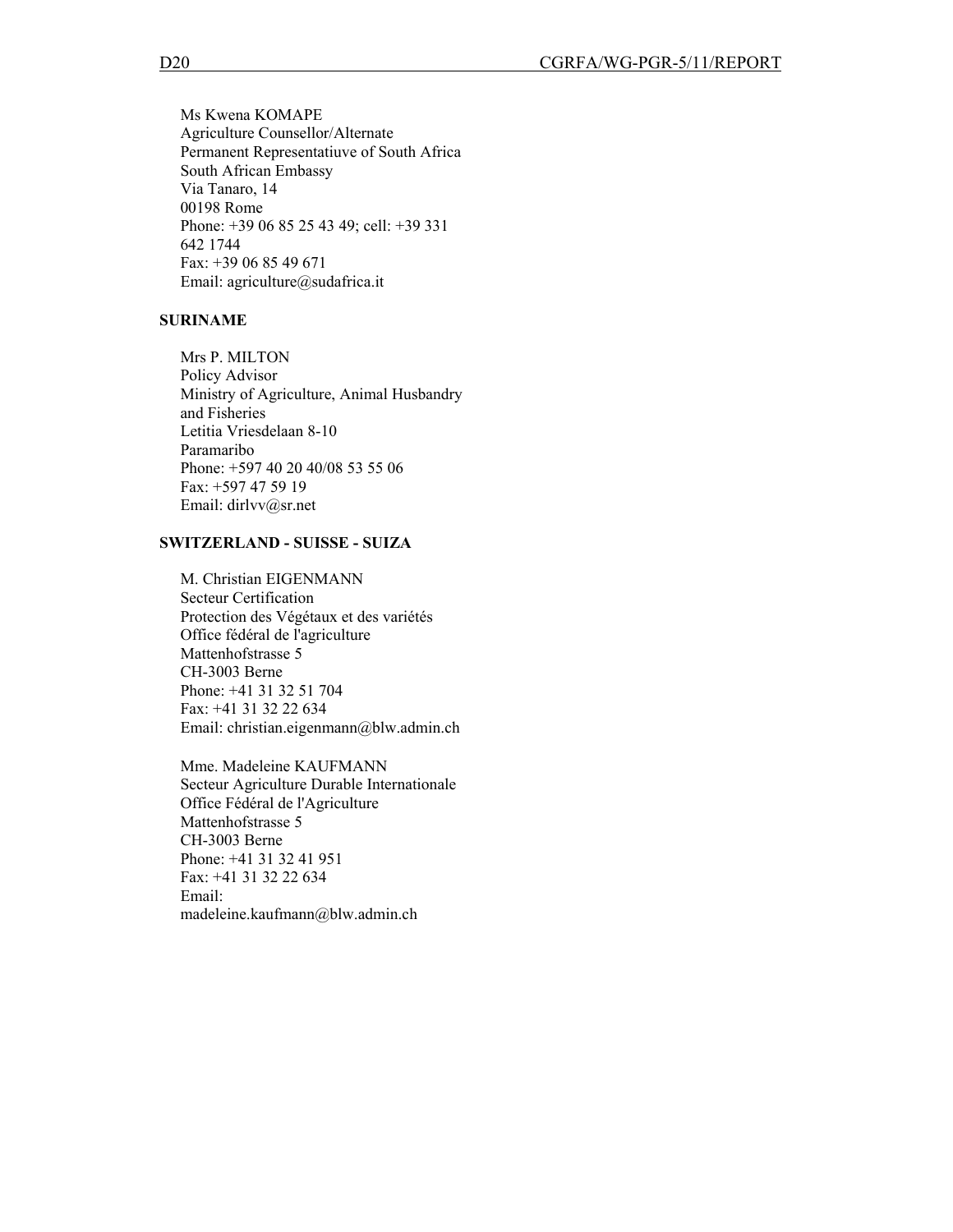## **SYRIAN ARAB REPUBLIC - RÉPUBLIQUE ARABE SYRIENNE - REPÚBLICA ÁRABE SIRIA**

Mr Essam AL SHAHIN Attaché Embassy of the Syrian Arab Republic Piazza dell' Ara Coeli, 1 00186 Rome Phone: +39 06 6749801 (6 lines) Fax: +39 06 6794989 Email: esaam78@yahoo.com

#### **TURKEY - TURQUIE - TURQUÍA**

Mr Fazu DÜSÜNCECI Alternate Permanent Representative to FAO Embassy of the Republic of Turkey Via Palestro, 28 00185 Rome Phone: +39 06 44 59 41/44 59 42 49 (direct Alternate) Fax: +39 06 49 41 526 Email: turkemb.roma@mfa.gov.tr

### **UNITED KINGDOM - ROYAUME-UNI - REINO UNIDO**

Mr Julian JACKSON ITPGRFA National Focal Point Food and Farming Group Plant Genetics Resource Policy DEFRA - Department for Environment, Food and Rural Affairs Science 5B Millbank London SW1P 3JR Phone: +44 (0) 20 72 38 68 13 Email: julian.jackson@defra.gsi.gov.uk

## **ZAMBIA - ZAMBIE**

Mr Trevor SICHOMBO First Secretary Embassy of the Republic of Zambia Via Ennio Quirino Visconti, 8 00193 Rome Phone: (+3906)36 08 88 24/36 00 69 03 Fax: +3906 97 61 30 35 Email: zamrome@rdn.it info@zambianembassy.it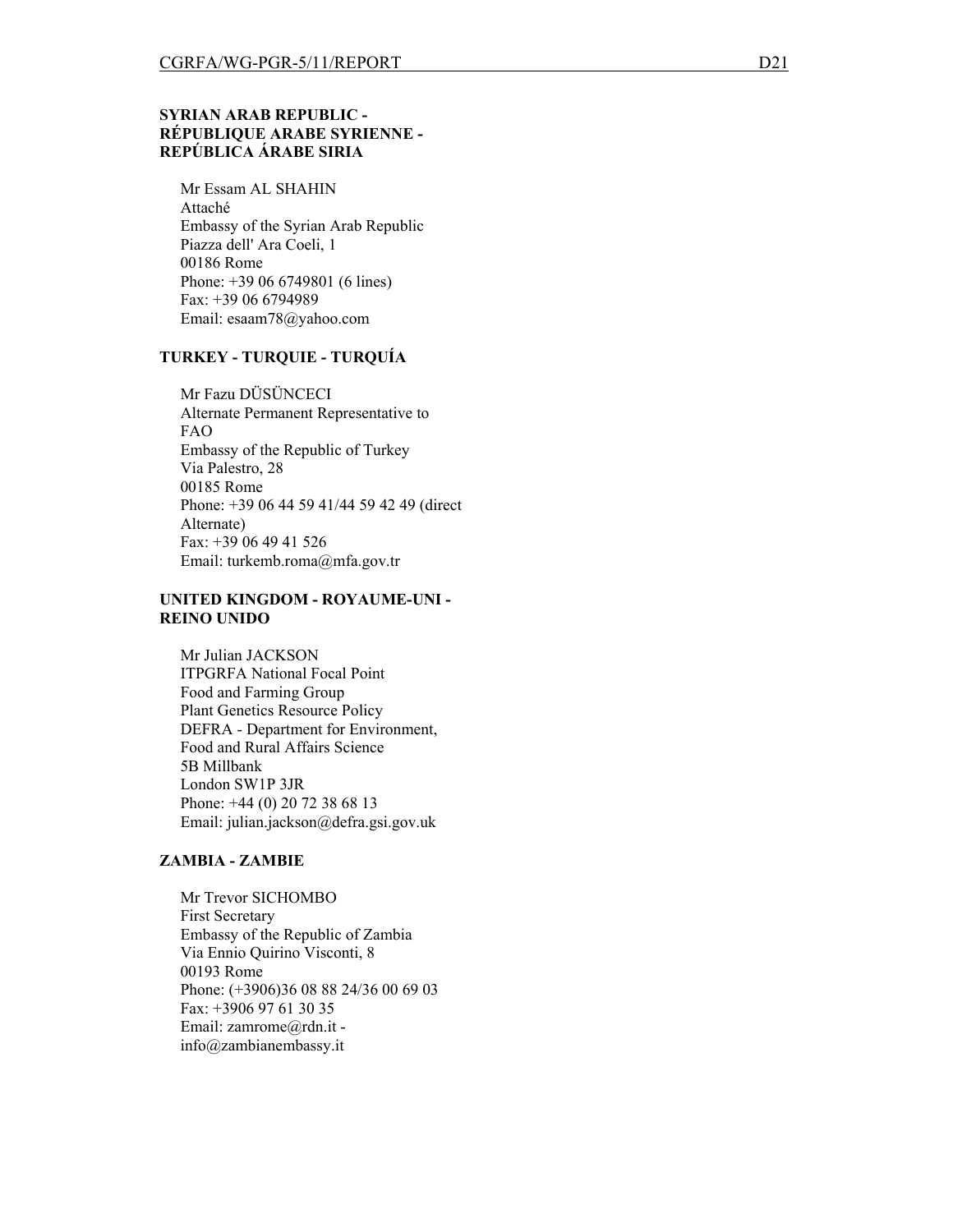## **ZIMBABWE**

Mr Kudzai KUSENA Curator Department of Research and Specialist **Services** PO Box CY 550 Causeway Harare Phone: +263 4 704 531-9 Fax: +263 4 791 223 Email: ngbz@1wayafrica.co.zw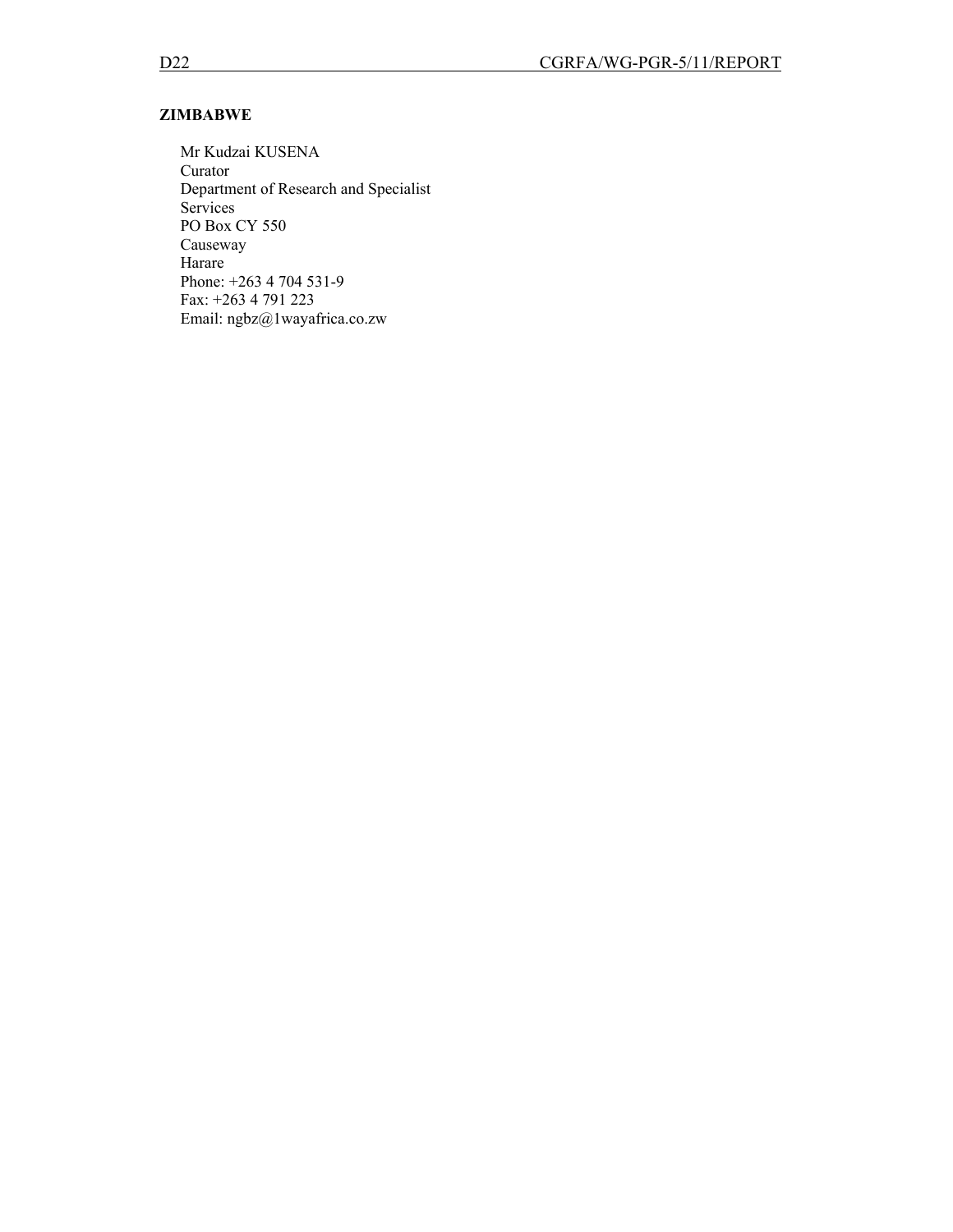## **المراقبون من الدول الأعضاء فى هيئة الموارد الوراثية للأغذية والزراعة OBSERVERS FROM INTERGOVERNMENTAL ORGANIZATIONS OBSERVATEURS DES ORGANISATIONS INTERGOUVERNEMENTALES OBSERVADORES DE LAS ORGANIZACIONES INTERGUBERNAMENTALES**

## **GLOBAL CROP DIVERSITY TRUST FOND FIDUCIAIRE MONDIAL POUR LA DIVERSITÉ VÉGÉTAL FONDO MUNDIAL PARA LA DIVERSIDAD DE CULTIVOS**

Mr Cary FOWLER Executive Director Global Crop Diversity Trust c/o FAO Viale delle Terme di Caracalla 00153 Rome, Italy Phone: +39 06 5705 3841 Email: Cary.Fowler@fao.org

Ms Jane TOLL Project Manager Global Crop Diversity Trust c/o FAO Viale delle Terme di Caracalla 00153 Rome, Italy Phone: +39 06 5705 6276

Mr Godfrey MWILA Programme Scientist Global Crop Diversity Trust c/o FAO Viale delle Terme di Caracalla 00153 Rome, Italy Phone: +39 06 5705 6280

Ms Charlotte LUSTY Scientist Global Crop Diversity Trust c/o FAO Viale delle Terme di Caracalla 00153 Rome, Italy Phone: +39 06 5705 4119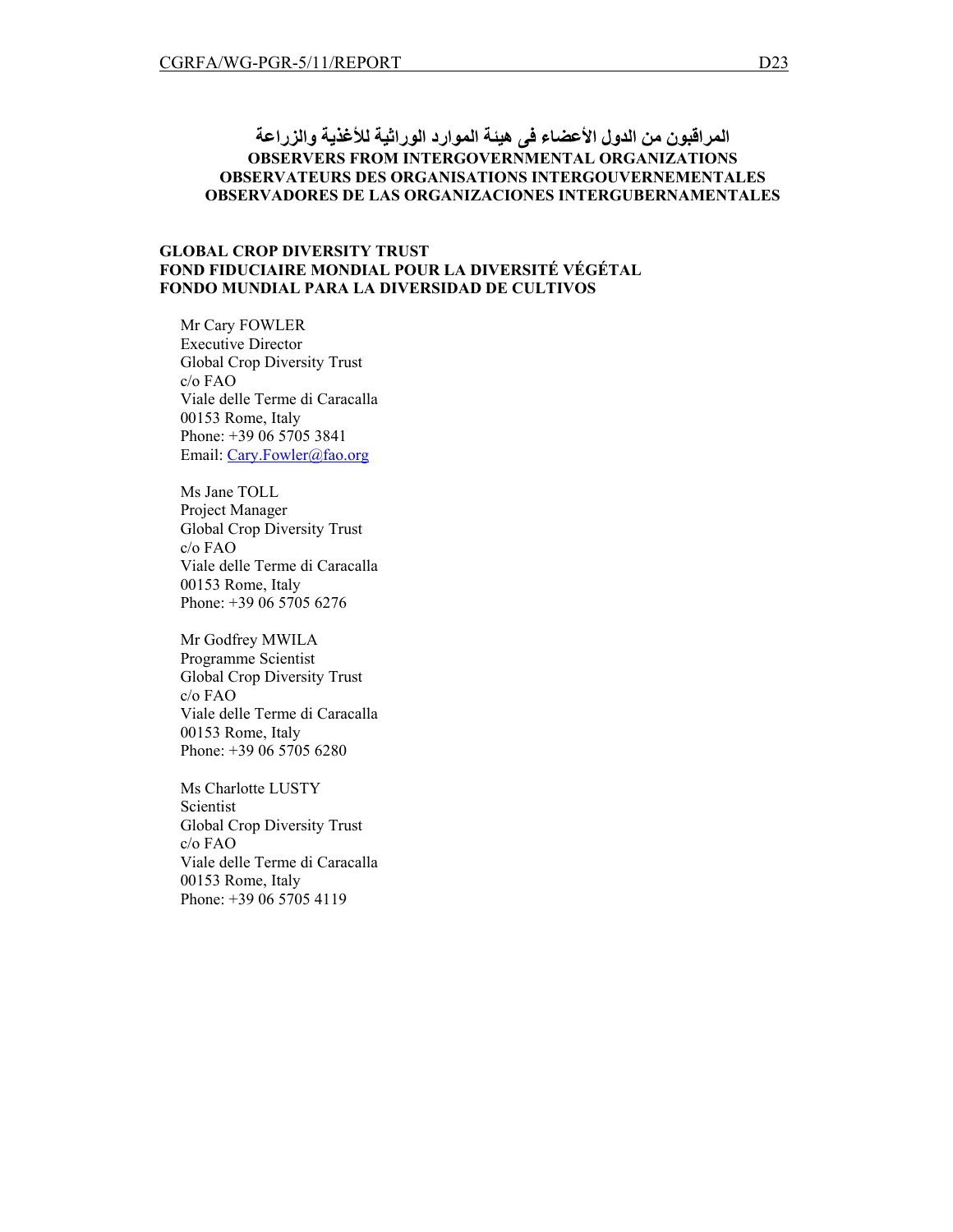## **INTERNATIONAL TREATY ON PLANT GENETIC RESOURCES FOR FOOD AND AGRICULTURE TRAITÉ INTERNATIONAL SUR LES RESSOURCES PHYTOGÉNÉTIQUES POUR L'ALIMENTATION ET L'AGRICULTURE TRATADO INTERNACIONAL SOBRE LOS RECURSOS FITOGENÉTICOS PARA LA ALIMENTACIÓN Y LA AGRICULTURA**

Mr Shakeel BHATTI **Secretary** International Treaty on Plant Genetic Resources for Food and Agriculture Food and Agriculture Organization of the United Nations Viale delle Terme di Caracalla 00153 Rome, Italy Phone: +39 06 57 05 34 41 Fax: +39 06 57 05 63 47 Email: Shakeel.Bhatti@fao.org

Mr Mario MARINO Treaty Support Officer International Treaty on Plant Genetic Resources for Food and Agriculture Food and Agriculture Organization of the United Nations Viale delle Terme di Caracalla 00153 Rome, Italy Phone: +39 06 57 05 50 84 Fax: +39 06 57 05 63 47 Email: Mario.Marino@fao.org

Mr Alvaro TOLEDO CHAVARRI Technical Officer International Treaty on Plant Genetic Resources for Food and Agriculture Food and Agriculture Organization of the United Nations Viale delle Terme di Caracalla 00153 Rome, Italy Phone: +39 06 57 05 44 97 Fax: +39 06 57 05 63 47 Email: Alvaro.Toledo@fao.org

Mr Daniele MANZELLA Treaty Support Officer International Treaty on Plant Genetic Resources for Food and Agriculture Food and Agriculture Organization of the United Nations Viale delle Terme di Caracalla 00153 Rome Phone: daniele.manzella@fao.org Email: +39 06 57 05 61 30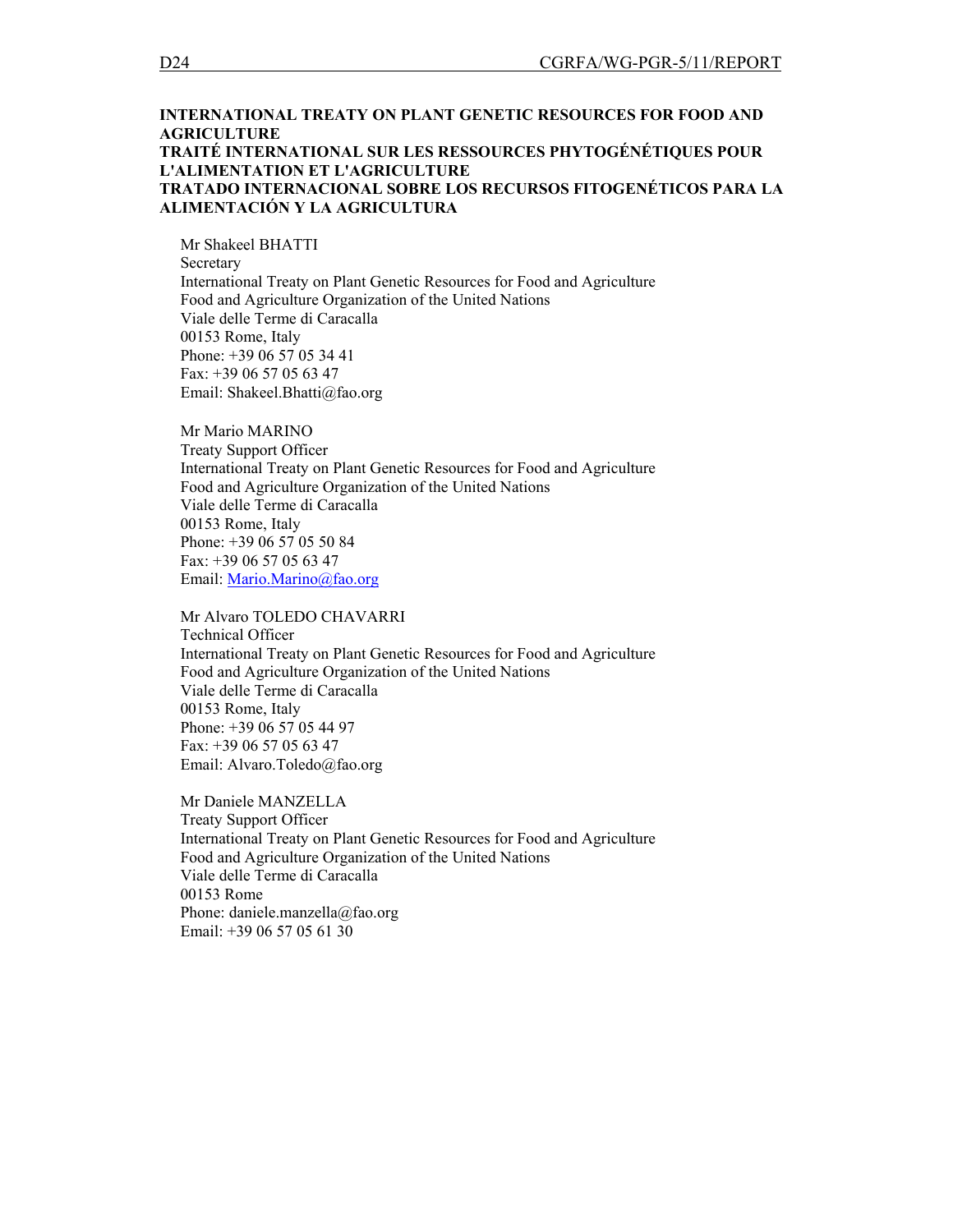# **CONSULTATIVE GROUP ON INTERNATIONAL AGRICULTURAL RESEARCH GROUPE CONSULTATIF POUR LA RECHERCHE AGRICOLE INTERNATIONALE**

# **GRUPO CONSULTIVO SOBRE INVESTIGACIÓN AGRÍCOLA INTERNACIONAL**

## **BIOVERSITY INTERNATIONAL**

Mr Kwesi ATTAH-KRAH Deputy Director-General Bioversity International Via dei Tre Denari, 472/a 00057 Maccarese Rome, Italy Phone: + 39 06 61 18 349 Fax: +39 06 66 11 84 05 Email: k.atta-krah@cgiar.org

Mr Ehsan DULLOO Senior Scientist Understanding and Managing Biodiversity Programme Bioversity International Via dei Tre Denari, 472/a 00057 Maccarese Rome, Italy Phone: +39 06 61 18 206 Fax: +39 06 611 97 96 61 Email: e.dulloo@cgiar.org

Mr Jan ENGELS Genetic Resources Management Advisor Bioversity International Via dei Tre Denari, 472/a 00057 Maccarese Rome, Italy Phone: +39 06 61 18 222 Fax: +39 06 611 97 96 61 Email: j.engels@cgiar.org

Mr Michael HALEWOOD Head Policy Research and Support Unit Bioversity International Via dei Tre Denari, 472/a 00057 Maccarese Rome, Italy Phone: +39 06 61 18 294 Fax: +39 06 61 97 96 61 Email: m.halewood@cgiar.org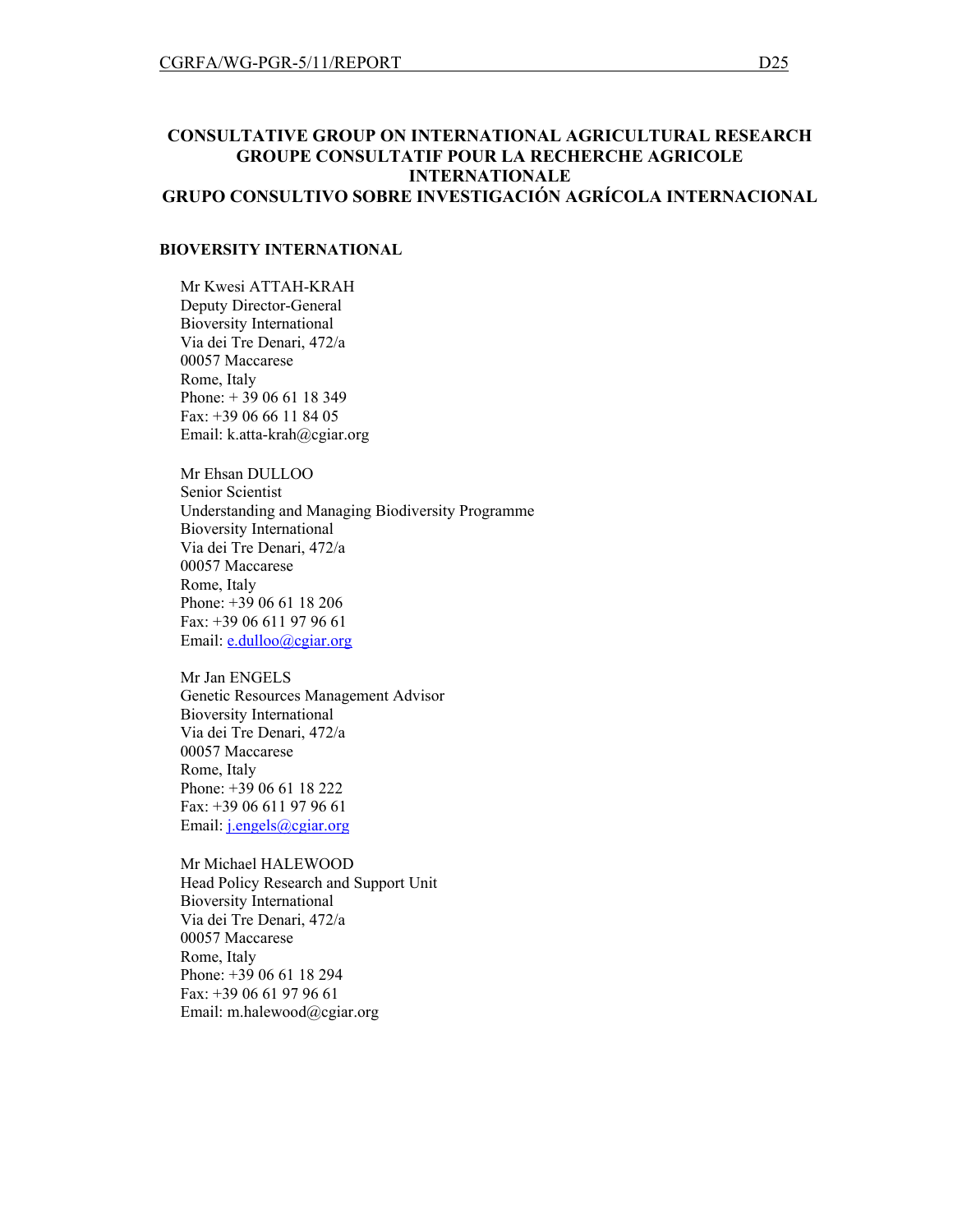Mr Toby HODGKIN Principal Scientist Global Partnerships Programme Bioversity International Via dei Tre Denari 472/a 00057 Maccarese Rome, Italy Phone: +39 06 6118212 Fax: +39 06 61979661 Email: t.hodgkin@cgiar.org

Mr Xiaoyong ZHANG Research Fellow Policy Research and Support Unit Organisation Bioversity International Via dei Tre Denari, 472/a 00057 Maccarese Rome, Italy Phone: +39 06 61 18 304 Fax: +39 06 61 97 96 61 Email: xiaoyong.zhang@cgiar.org

## **INTERNATIONAL UNION FOR THE PROTECTION OF NEW VARIETIES OF PLANTS UNION INTERNATIONALE POUR LA PROTECTION DES OBTENTIONS VÉGÉTALES UNIÓN INTERNACIONAL PARA LA PROTECCIÓN DE LAS OBTENCIONES VEGETALES**

Mr Peter BUTTON Vice Secretary-General International Union for the Protection of New Varieties of Plants (UPOV) 34, chemin des Colombettes CH-1211 Geneva 20 Switzerland Phone: +41 22 338 86 72 Fax: +41 22 73 30 336 Email: peter.button@upov.int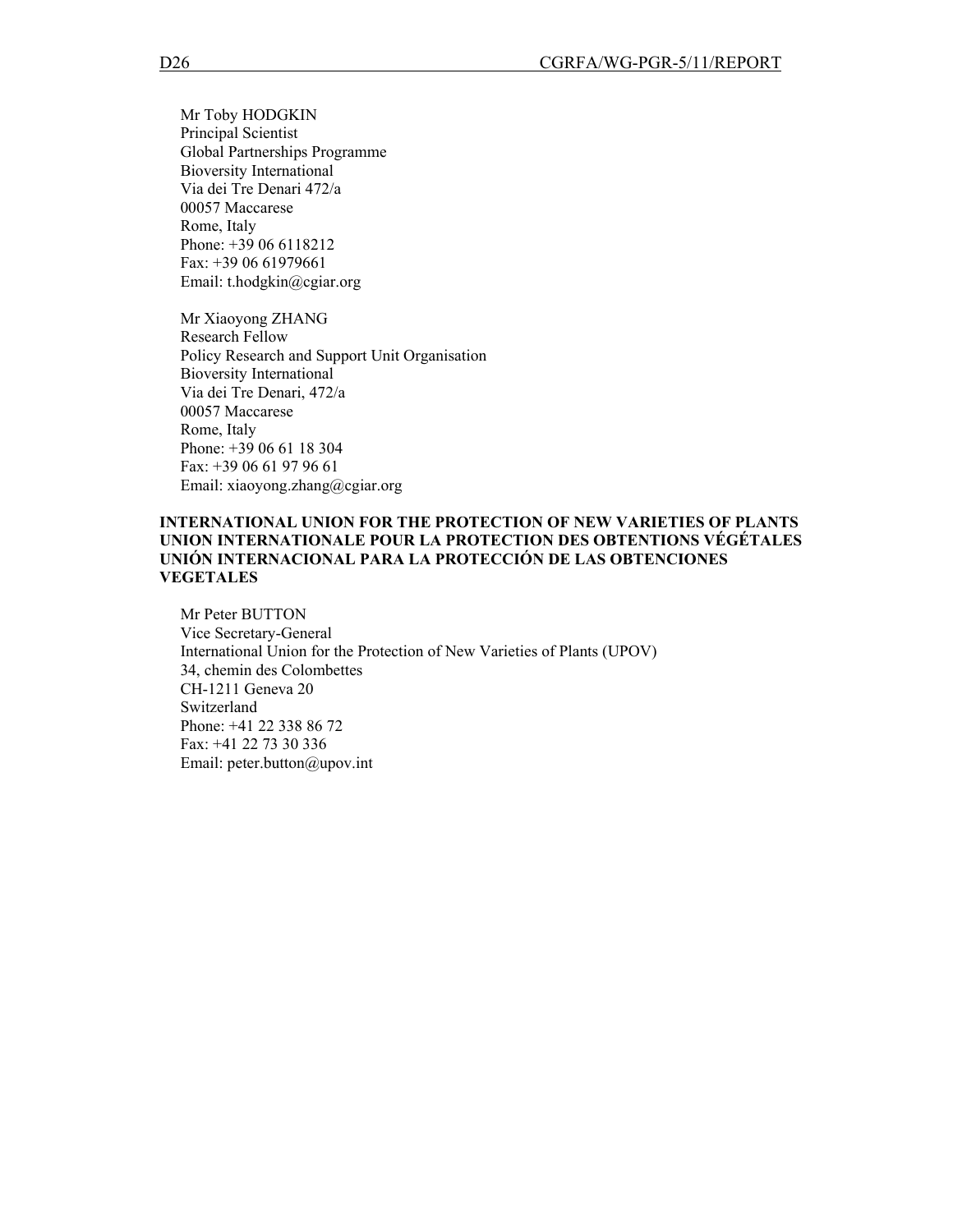## **ةدحتملا ممألل ةعارزلاو ةیذغألا ةمظنم FOOD AND AGRICULTURE ORGANIZATION OF THE UNITED NATIONS ORGANISATION DES NATIONS UNIES POUR L'ALIMENTATION ET L'AGRICULTURE ORGANIZACIÓN DE LAS NACIONES UNIDAS PARA LA ALIMENTACIÓN Y LA AGRICULTURA**

Mr Shivaji PANDEY **Director** Plant Production and Protection Division Food and Agriculture Organization of the United Nations Viale delle Terme di Caracalla 00153 Rome, Italy Phone: +39 06 57 05 55 04 Fax: +39 06 57 05 3057. Email: Shivaji.Pandey@fao.or

Ms Kakoli GHOSH Team Leader Seeds and Plant Genetic Resources Plant Production and Protection Division Food and Agriculture Organization of the United Nations Viale delle Terme di Caracalla 00153 Rome Phone: +39 06 57 05 45 33 Fax: +39 06 57 05 30 57 Email: Kakoli.Ghosh@fao.org

Mr Stefano DIULGHEROFF Information Management Officer Seeds and Plant Genetic Resources Plant Production and Protection Division Food and Agriculture Organization of the United Nations Viale delle Terme di Caracalla 00153 Rome, Italy Phone: +39 06 57 05 55 44 Fax: +39 06 57 05 30 57 Email: Stefano.Diulgheroff@fao.org

Mr Thomas Arthur OSBORN Senior Agricultural Officer (Seed Policy) Seeds and Plant Genetic Resources Plant Production and Protection Division Food and Agriculture Organization of the United Nations Viale delle Terme di Caracalla 00153 Rome, Italy Phone: +39 06 57 05 54 07 Fax: +39 06 557 05 30 57 Email: Thomas.Osborn@fao.org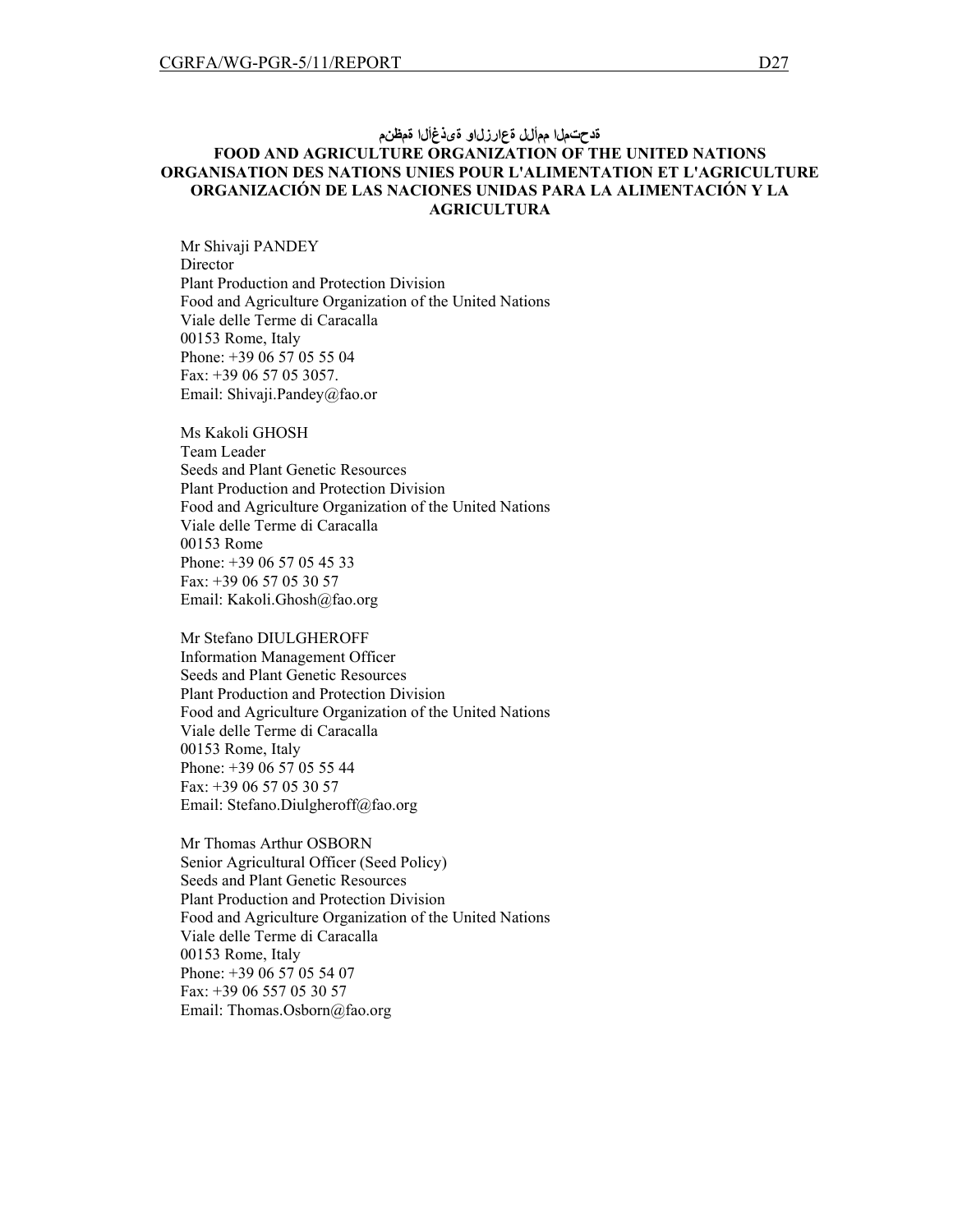Mr Chikelu MBA Agricultural Officer (Plant Genetic Resources Use) Plant Production and Protection Division Food and Agriculture Organization of the United Nations Viale delle Terme di Caracalla 00153 Rome, Italy Phone: +39 06 57 05 62 65 Fax: +39 06 57 05 30 57 Email: Chikelu.Mba@fao.org

Mr Philippe LE COËNT Agricultural Officer (Seeds) Seed and Plant Genetic Resources Plant Production and Protection Division Food and Agriculture Organization of the United Nations Viale delle Terme di Caracalla 00153 Rome, Italy Phone: +39 06 57 05 30 60 Fax: +39 06 57 05 30 57 Email: Philippe.LeCoent@fao.org

Mr Wilson HUGO Agricultural Officer (Seeds) Seeds and Plant Genetic Resources Plant Production and Protection Division Food and Agriculture Organization of the United Nations Viale delle Terme di Caracalla 00153 Rome, Italy Phone: +39 06 57 05 45 81 Fax: +39 06 57 05 30 57 Email: Wilson.Hugo@fao.org

Ms Barbara PICK Consultant Seed and Plant Genetic Resources Plant Production and Protection Division Food and Agriculture Organization of the United Nations Viale delle Terme di Caracalla 00153 Rome, Italy Phone: +39 06 57 05 30 91 Fax: +39 06 57 05 30 57 Email: Barbara.Pick@fao.org

Ms Denise Mackin Consultant Seed and Plant Genetic Resources Plant Production and Protection Division Food and Agriculture Organization of the United Nations Viale delle Terme di Caracalla 00153 Rome, Italy Phone: +39 06 57 05 32 30 Fax: +39 06 57 05 30 57 Email: Lucio.Olivero@fao.org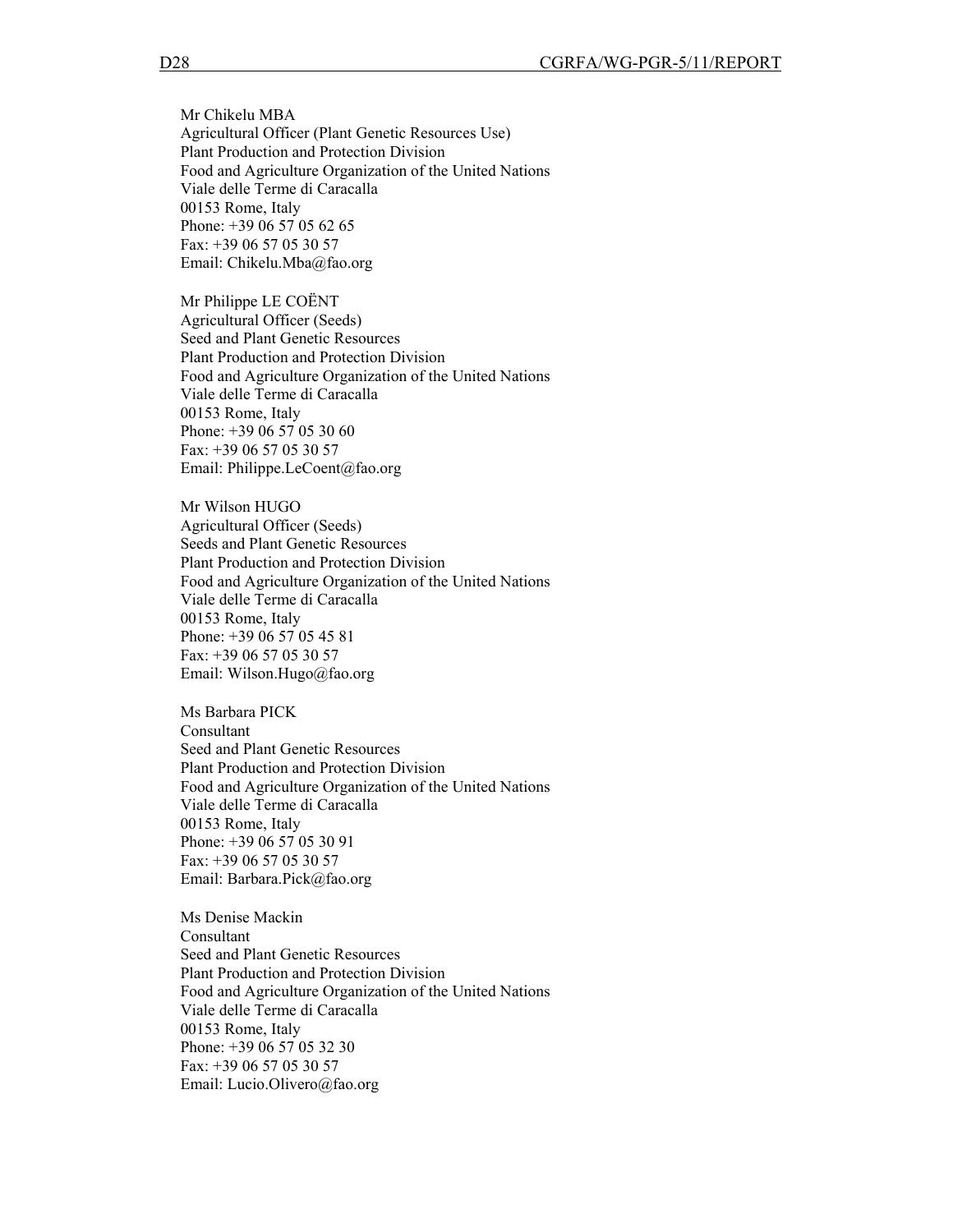Ms Petra STABERG Consultant Seed and Plant Genetic Resources Plant Production and Protection Division Food and Agriculture Organization of the United Nations Viale delle Terme di Caracalla 00153 Rome Phone: +39 06 57 05 47 55 Fax: +39 06 57 05 30 57 Email: Petra.Staberg@fao.org

Mr Geoffrey HAWTIN Consultant Seed and Plant Genetic Resources Plant Production and Protection Division Food and Agriculture Organization of the United Nations Viale delle Terme di Caracalla 00153 Rome Email: geoffhawtin@hotmail.com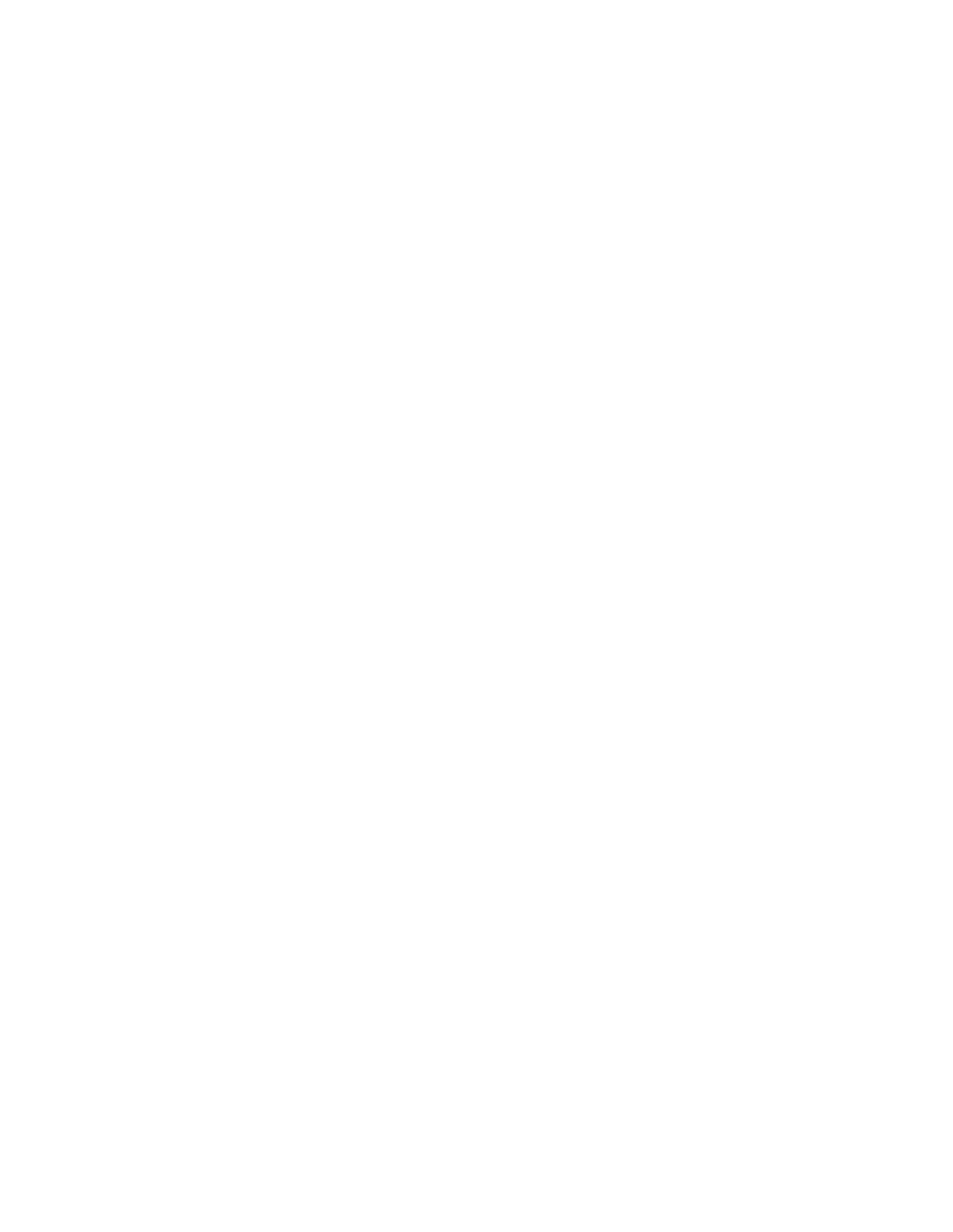#### **APPENDIX E**

 $\mathcal{L}_\mathcal{L} = \{ \mathcal{L}_\mathcal{L} = \{ \mathcal{L}_\mathcal{L} = \{ \mathcal{L}_\mathcal{L} = \{ \mathcal{L}_\mathcal{L} = \{ \mathcal{L}_\mathcal{L} = \{ \mathcal{L}_\mathcal{L} = \{ \mathcal{L}_\mathcal{L} = \{ \mathcal{L}_\mathcal{L} = \{ \mathcal{L}_\mathcal{L} = \{ \mathcal{L}_\mathcal{L} = \{ \mathcal{L}_\mathcal{L} = \{ \mathcal{L}_\mathcal{L} = \{ \mathcal{L}_\mathcal{L} = \{ \mathcal{L}_\mathcal{$ 

## **DRAFT UPDATED GLOBAL PLAN OF ACTION FOR THE CONSERVATION AND SUSTAINABLE UTILIZATION OF PLANT GENETIC RESOURCES FOR FOOD AND AGRICULTURE**

**Note:** This appendix contains the draft updated Global Plan of Action, as reviewed by the Intergovernmental Technical Working Group on Plant Genetic Resources for Food and Agriculture, at its Fifth Session. The Working Group reviewed in detail the executive summary, the introduction and Priority Activity Areas 1 to 8 (para. 1-150) and, while keeping the original text, incorporated recommended changes shown in curly brackets in the text below. In cases where there was no consensus, the Working Group agreed to identify that text with square brackets. Text shown in square brackets *and* underlined was proposed by a Member of the Working Group but not agreed. Recommended deletions are shown as deleted with a line through them.

| $\{textext}\}$ : | Recommended by the Working Group                       |
|------------------|--------------------------------------------------------|
| $[text]$ :       | Proposed deletion, but not agreed by the Working Group |
| $[text]$ :       | Proposed addition, but not agreed by the Working Group |
| text:            | Deletion recommended by the Working Group              |

#### **Executive Summary**

1. Plant genetic resources for food and agriculture provide the biological basis for agricultural production and world food security. These resources serve as the most important raw material for farmers, their custodians, and for plant breeders. The genetic diversity in these resources allows crops and varieties to adapt to ever changing conditions and to overcome the constraints caused by pests, diseases and abiotic stresses. They are essential for sustainable agricultural production. There is no inherent incompatibility between conservation and use of these resources. In fact, it will be critically important to ensure that these activities are fully complementary. The conservation, sustainable use, and fair and equitable sharing of benefits from their use, are both an international concern and an imperative. These are the objectives of the International Treaty on Plant Genetic Resources for Food and Agriculture, which is in harmony with the Convention on Biological Diversity. In reaffirming {the context of } the sovereign rights of states over their biological resources{ and the interdependence of countries regarding PGRFA}, this updated Global Plan of Action addressing plant genetic resources for food and agriculture is an appropriate manifestation of the international community's continued concern and responsibility in this area.

2. Over the last 15 years the Global Plan of Action has been the main reference document for national, regional and global efforts to conserve and sustainably use plant genetic resources for food and agriculture and to share equitably and fairly the benefits that derive from their use. As part of the FAO Global System for the conservation and sustainable use of plant genetic resources for food and agriculture, the Global Plan of Action has been the key element used by the FAO Commission on Genetic Resources for Food and Agriculture in fulfilling its mandate with respect to plant genetic resources, and has provided an important reference for other genetic resources sectors. The Global Plan of Action assisted governments in the formulation of national policies and strategies on plant genetic resources for food and agriculture. It was used by the international community to define priorities at the global level, to improve coordination of efforts and to create synergies. The Global Plan of Action has proven to be instrumental in the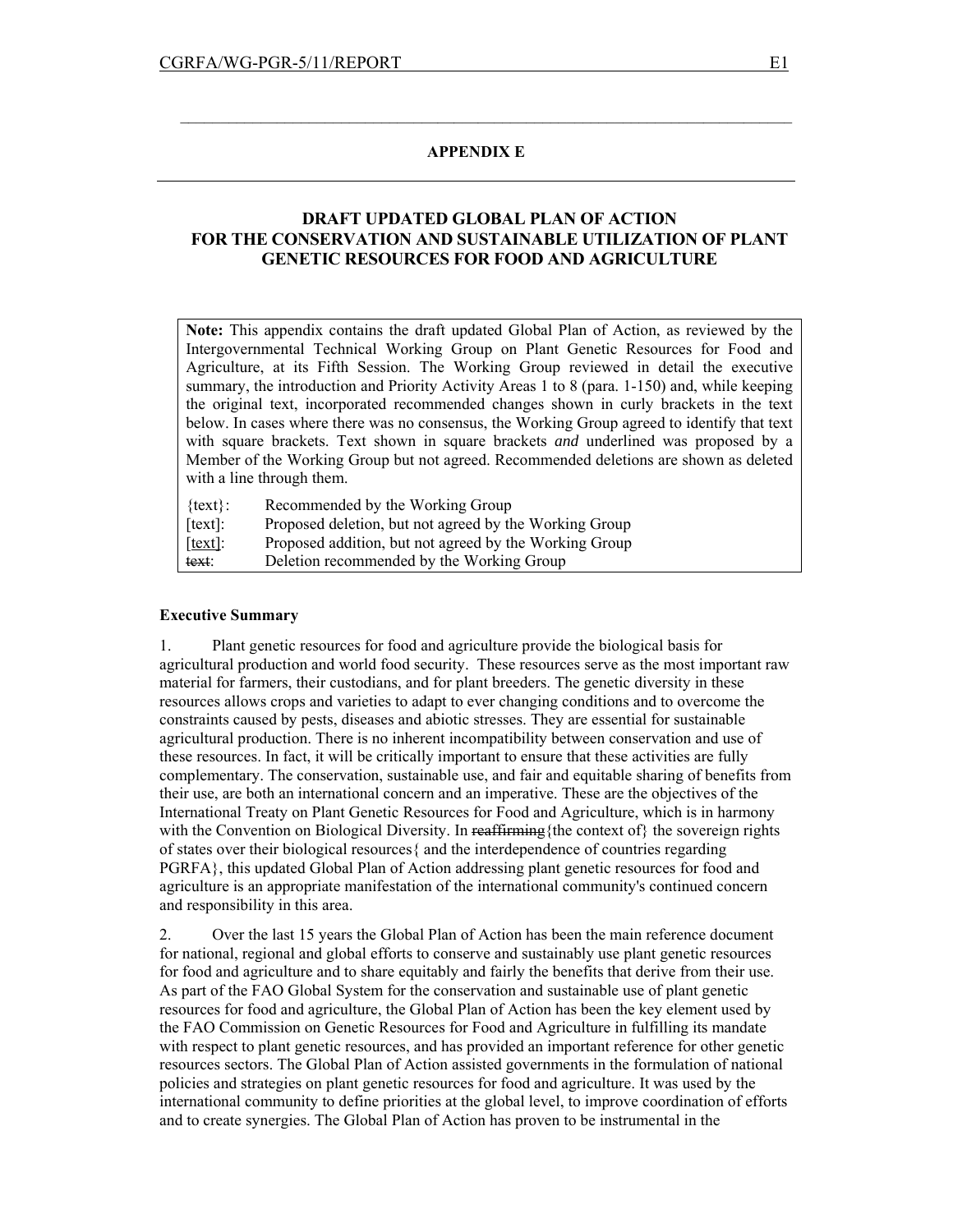reorientation and prioritization of the research and development agenda of relevant international organizations with regard to PGRFA-related activities.

3. The adoption of the Global Plan of Action by 150 countries in 1996 {in Leipzig }was a key milestone in the development of the international governance of plant genetic resources for food and agriculture. It set the stage for the successful completion of the negotiations of the International Treaty under the FAO Commission on Genetic Resources for Food and Agriculture.

4. Since its adoption, there have been a number of major developments with respect to the conservation and use of plant genetic resources for food and agriculture which call for an update of the Global Plan of Action. The recently completed and published Second Report on the *State of the World' Plant Genetic Resources for Food and Agriculture* has provided a solid foundation for, and guidance to, this updating process. The world is facing increasing food insecurity, reflected in unstable food prices and competition between food and fuel production. Climate change, increasing urbanization, the need for greater sustainability of agriculture {and the necessity of safeguarding plant genetic diversity  $\{$  and  $\{minimizing\}$  entinued genetic erosion all require increased attention to both conservation and use of plant genetic resources for food and agriculture. At the same time, there are important new opportunities that can improve the management of plant genetic resources for food and agriculture, including powerful and widely available communication and information technologies as well as significant advances in biotechnology{ and bioproduct development arising from agriculture}. Furthermore, the policy environment has changed significantly, particularly with the entry into force of the International Treaty on Plant Genetic Resources for Food and Agriculture, and among others*,* the Cartagena Protocol on Biosafety{, as well as with the adoption of the Nagoya Protocol on Acces to Genetic Resources and the Fair and Equitable Sharing of Benefits Arising from their Utilization and the Nagoya Protocol on Access and Benefit Sharing of Biodiversity. The world has also experienced a renewed commitment towards agriculture and its research and development activities. An updated Global Plan of Action is needed to respond to, and reflect, these developments.

5. The updated Global Plan of Action addresses the new challenges and opportunities in its 18 Priority Activity Areas. The Second Report on the State of the World's Plant Genetic Resources for Food and Agriculture, a series of regional consultation meetings, as well as inputs from experts worldwide have provided the required inputs to make this Global Plan of Action upto-date, forward looking and reflective of global, regional and national perspectives and priorities. The updating of the Global Plan of Action also serves the purpose of strengthening its role as a supporting component of the International Treaty on Plant Genetic Resources for Food and Agriculture.

6. Based on the various inputs listed above, it was possible to streamline the number of Priority Activity Areas, reducing them from 20 to 18. This was done by merging former Priority Activity Areas 5 and 8 (*Sustaining existing ex situ collections* and *Expanding ex situ conservation activities*) into the new Priority Activity Area 6, *Sustaining and expanding ex situ conservation of germplasm*. Former Priority Activity Areas 12 (*Promoting development and commercialization of underutilized crops and species*) and 14 (*Developing new markets for local varieties and 'diversity-rich' products*) have been merged into the new Priority Activity Area 11, *Promoting development and commercialization of farmers' varieties*{*/landraces*} *and underutilized species*. In addition, the focus of a number of other Priority Activity Areas has been adjusted in order to accommodate newly defined priorities. An effort has also been made, following guidance from the regional consultations, to simplify and clarify the document. The updated *Global Plan of Action* gives more emphasis and visibility to plant breeding, as reflected in Priority Activity Area 9, *Supporting plant breeding, genetic enhancement and base-broadening efforts*.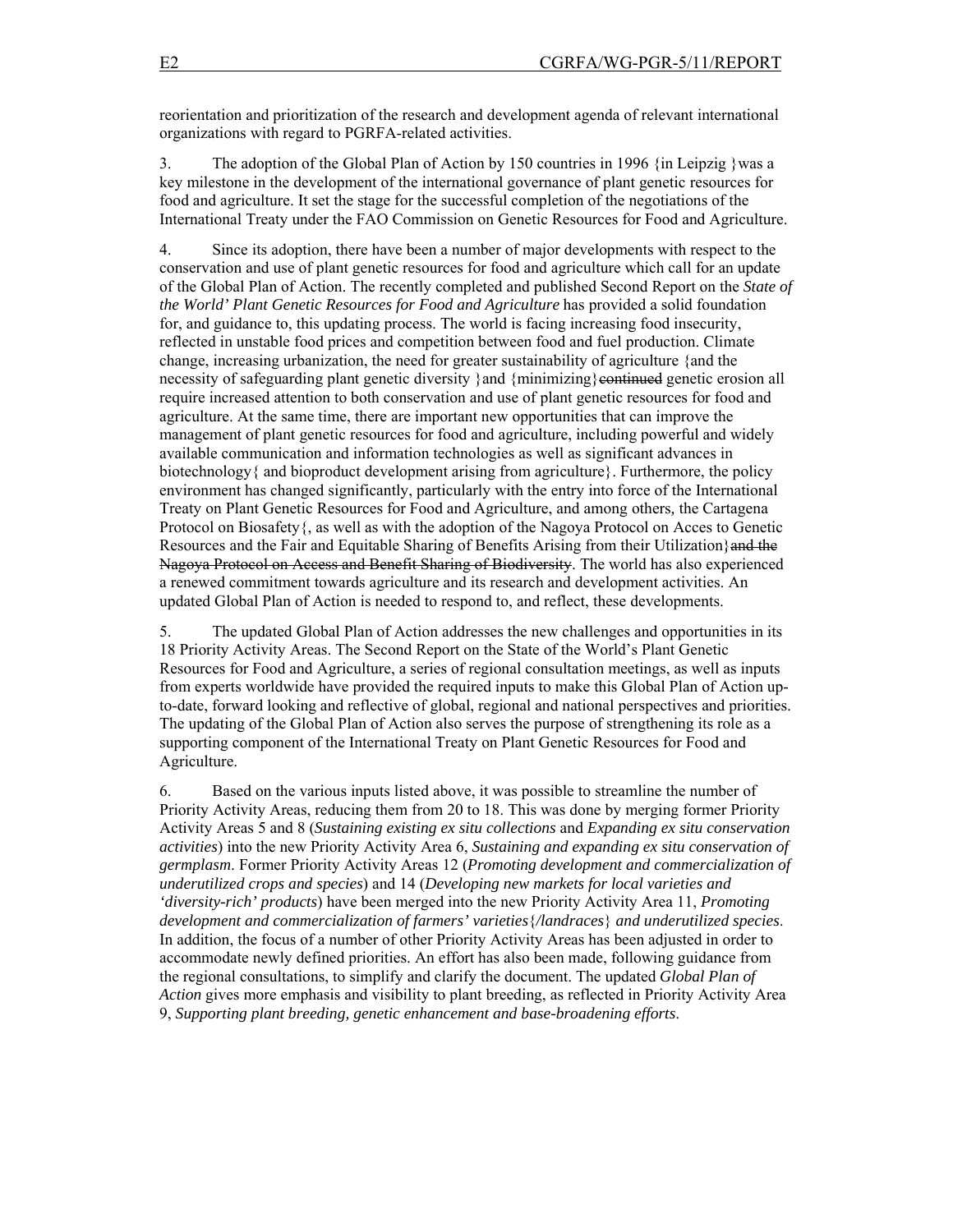## **CONTENTS**

## **Draft Updated Global Plan of Action for the Conservation and Sustainable Utilization of Plant Genetic Resources for Food and Agriculture**

| Introduction                                                   |                                                                                                                            |  |
|----------------------------------------------------------------|----------------------------------------------------------------------------------------------------------------------------|--|
|                                                                | Continued need for plant genetic resources for food and agriculture and its<br>conservation and sustainable use            |  |
|                                                                | History of the Global Plan of Action                                                                                       |  |
|                                                                | Implementation of the Global Plan of Action                                                                                |  |
|                                                                | The rationale for the updated Global Plan of Action                                                                        |  |
|                                                                | Aims and strategies of the Global Plan of Action                                                                           |  |
|                                                                | Structure and Organization of the Global Plan of Action                                                                    |  |
|                                                                | <b>Priority Activity Areas</b>                                                                                             |  |
| <b>In Situ Conservation and Management</b>                     |                                                                                                                            |  |
|                                                                | 1. Surveying and inventorying plant genetic resources for food and<br>agriculture                                          |  |
|                                                                | 2. Supporting on-farm management and improvement of plant genetic<br>resources for food and agriculture                    |  |
|                                                                | 3. Assisting farmers in disaster situations to restore crop systems                                                        |  |
|                                                                | 4. Promoting in situ management of crop wild relatives and wild food<br>plants                                             |  |
| <b>Ex Situ Conservation</b>                                    |                                                                                                                            |  |
|                                                                | 5. Supporting targeted collecting of plant genetic resources for food and<br>agriculture                                   |  |
|                                                                | 6. Sustaining and expanding ex situ conservation of germplasm                                                              |  |
|                                                                | 7. Regenerating and multiplying ex situ accessions                                                                         |  |
| <b>Sustainable Use</b>                                         |                                                                                                                            |  |
|                                                                | 8. Expanding the characterization, evaluation and further development of<br>specific collection sub-sets to facilitate use |  |
|                                                                | 9. Supporting plant breeding, genetic enhancement and base-broadening<br>efforts                                           |  |
|                                                                | 10. Promoting diversification of crop production and broadening crop<br>diversity for sustainable agriculture              |  |
|                                                                | 11. Promoting development and commercialization of farmers'<br>varieties {/landraces} and underutilized species            |  |
|                                                                | 12. Supporting seed production and distribution                                                                            |  |
| <b>Building Sustainable Institutional and Human Capacities</b> |                                                                                                                            |  |
|                                                                | 13. Building and strengthening national programmes                                                                         |  |
|                                                                | 14. Promoting and strengthening networks for plant genetic resources for<br>food and agriculture                           |  |
|                                                                | 15. Constructing and strengthening comprehensive information systems for                                                   |  |

**Paragraphs**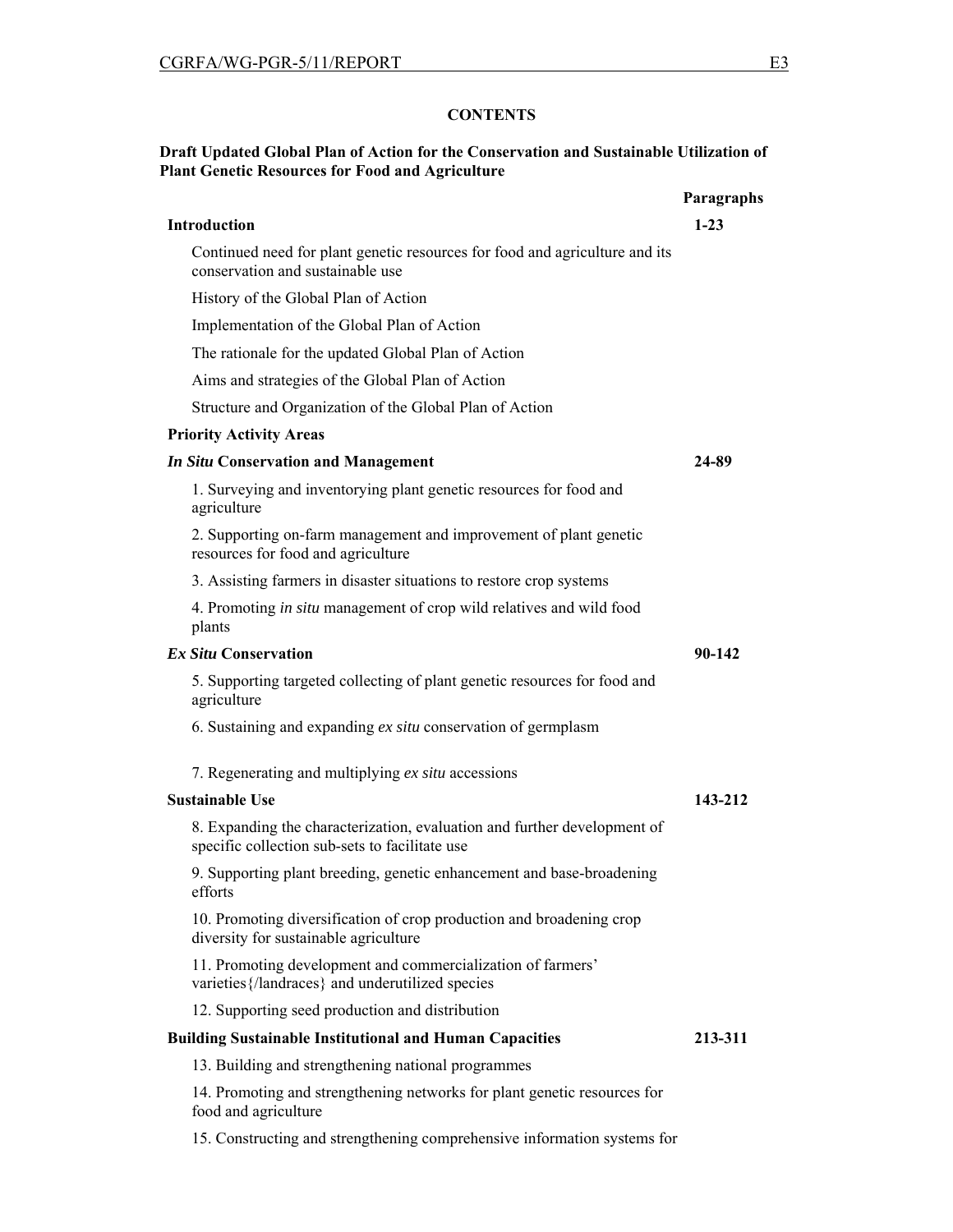plant genetic resources for food and agriculture

[16. Developing and strengthening systems for monitoring [and safeguarding genetic diversity and minimizing genetic ]erosion of plant genetic resources for food and agriculture]

17. Building and strengthening human resource capacity

18. Promoting and strengthening public awareness on the importance of plant genetic resources for food and agriculture

**Implementation and financing of the updated Global Plan of Action 312-321** 

**List of acronyms and abbreviations**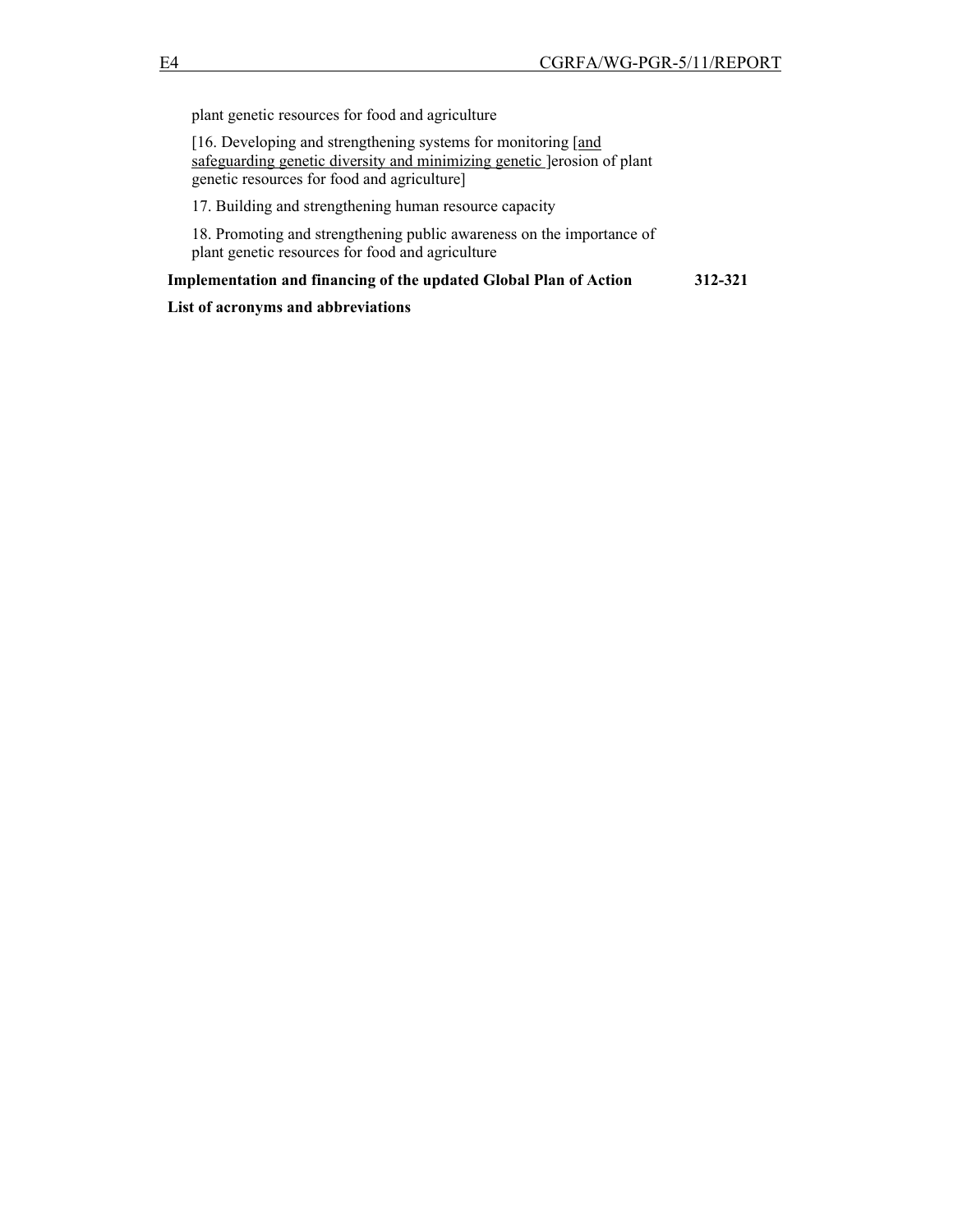### **Introduction**

## **Continued need for plant genetic resources for food and agriculture and their conservation and sustainable use**

1. Agriculture in the  $21<sup>st</sup>$  century will face many new challenges. Food and fibre production will have to increase drastically {dramatically} to meet the needs of a growing and modernizing population with a proportionally smaller rural labour force. Changes in diets and food habits will drive changes in crop and livestock production systems. Increased demand for biofuels for an expanding bio-energy market will [compete with][complement] food production. In many parts of the world, the effects of climate change will likely [exceed the adaptive capacity][require changes in the adaptability] of many crops and forages, increasing countries' interdependence for plant genetic resources for food and agriculture (PGRFA). Furthermore, climate change will lead to changes in production areas and practices, as well as in the occurrence of pests and diseases of crops and livestock. Increasingly, voices can be heard that agriculture {Agriculture} will need to {continue to} reduce its negative impact on the environment and biodiversity and adopt more efficient and sustainable production practices. Land-use changes will limit the area available for agriculture and increase pressure on populations of crop wild relatives (CWR) and wild food plants.

2. PGRFA underpin agriculture's ability to cope with these changes, whether environmental or socio-economic. They will therefore have to play an increasingly important role in securing continuing improvements in agricultural production and productivity; not only through the provision of new genes for improved crop varieties, but also through contributions to effective agro-ecosystem function  $\{$  and bio-product development $\}$ . In many poor rural areas around the world, PGRFA, as a part of agricultural biodiversity, are an essential component of {indigenous and }local communities' livelihood strategies.

## **History of the Global Plan of Action**

3. The Global Plan of Action (GPA) for the conservation and sustainable utilization of plant genetic resources for food and agriculture was formally adopted by representatives of 150 countries during the Fourth International Technical Conference on Plant Genetic Resources in Leipzig, Germany in 1996. During the same conference, the Leipzig Declaration, which provides a clear focus on the importance of PGRFA for world food security and commits countries to implement the GPA, was adopted. More than 150 countries, as well as the public and private sectors, actively participated in the preparation of the GPA. FAO committed itself to carry out the GPA, under the guidance of the intergovernmental Commission on Genetic Resources for Food and Agriculture (the Commission), as part of the FAO Global System for the Conservation and Use of Plant Genetic Resources.

4. At its Eighth Regular Session in 1999, the Commission reaffirmed that FAO should periodically assess the state of the world's PGRFA to facilitate analyses of changing gaps and needs and contribute to the updating process of the rolling GPA. At the Ninth Regular Session, the Commission agreed on the application of a new approach for monitoring GPA implementation based on internationally agreed indicators, which led to the establishment of the National Information Sharing Mechanisms (NISM). At its Twelfth Regular Session in 2009, the Commission endorsed the Second Report on the State of the World's PGRFA as an authoritative assessment of this sector and requested FAO to prepare the updated GPA, based primarily on the Second Report, and, in particular, on the identified gaps and needs, taking into account further contributions from Governments, as well as inputs received from regional meetings and consultations. It decided that the updated GPA would be considered at its Thirteenth Regular Session.

5. In 2001, the FAO Conference adopted the International Treaty on Plant Genetic Resources for Food and Agriculture (the International Treaty), which in its Article 14 recognizes the GPA as one of its supporting components and, in 2006, its Governing Body decided that the GPA's priorities are also priorities under the International Treaty's funding strategy. In 2009, the Governing Body of the International Treaty noted the need to ensure close collaboration between the Commission and the Governing Body with regard to the GPA, and invited the Commission, in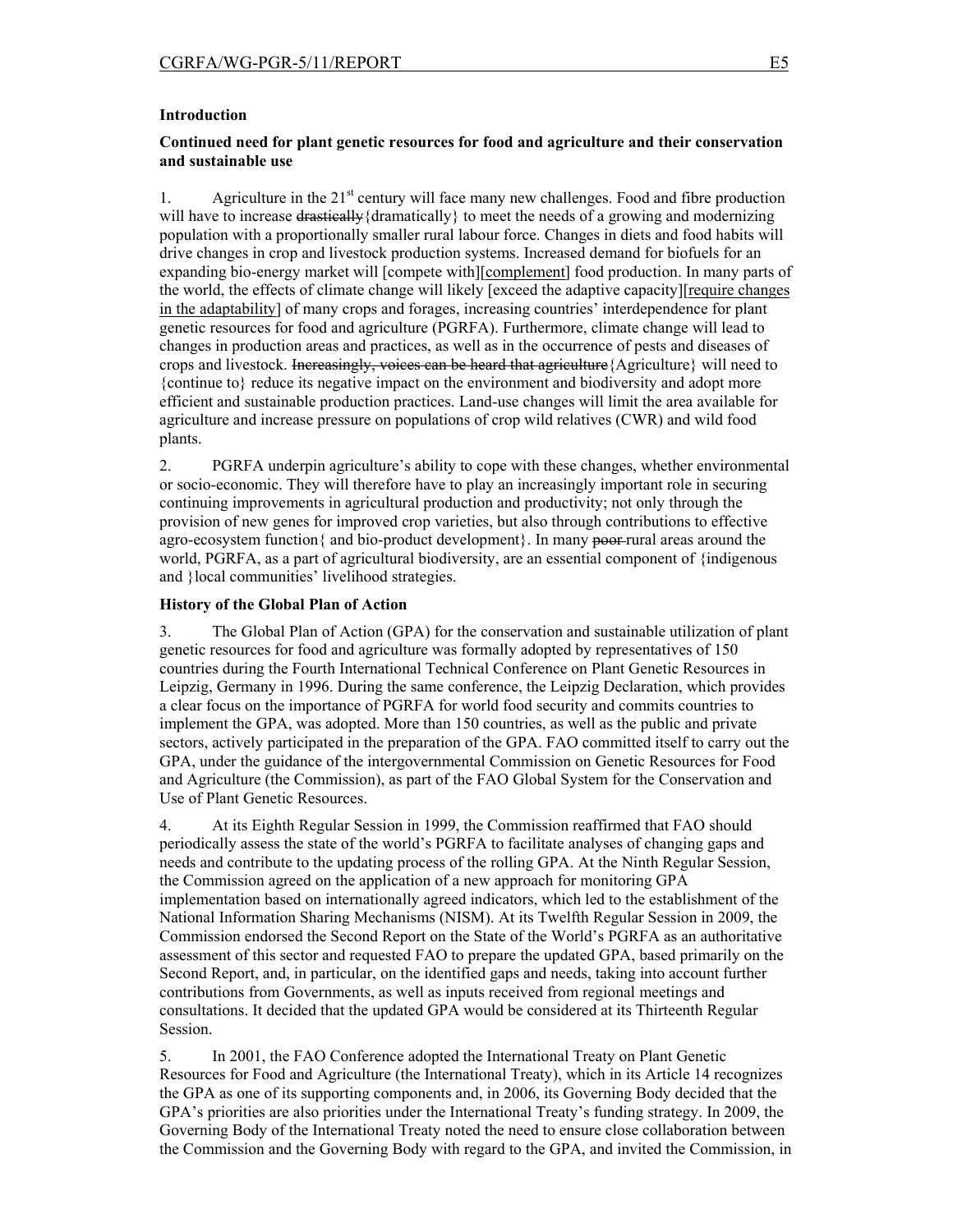the GPA revision, to take into account specific issues of relevance to the International Treaty and to adequately reflect the provisions of the International Treaty in the updated GPA.

## **Implementation of the Global Plan of Action**

6. Since the formulation of the first GPA, based largely on the information generated during the preparatory process of the First Report on the *State of the World's Plant Genetic Resources for Food and Agriculture* in the early 1990's, considerable progress has been made with the implementation of the GPA around the world. One of the main changes that can be reported when comparing the situation in 2010 with that in 1996 is an increase of almost 20% in the number of accessions that are conserved in genebanks worldwide, reaching 7.4 million in 2010. Over 240,000 new samples have been collected and added to *ex situ* genebanks, {collections.} {Genebanks identified in 2010 were }1,750 of which were identified in 2010 compared to approximately 1,450 in 1996. The number of botanical gardens has grown from about 1,500 in 1996 to more than 2,500 in 2010. The number of national programmes on PGRFA has increased often with a broader participation of stakeholders. Most countries have now adopted or revised national legislation dealing with PGRFA and seed systems. The application of modern plant biotechnologies in the conservation and use of PGRFA has increased; farmers increasingly participate in breeding programmes; and the conservation and use of CWR and landraces has improved. The important role of information in the conservation and use of PGRFA, and technological advances, are reflected in the improved situation with regard to information management at the national, regional and global level.

7. Overall, international activity in conservation and sustainable use of PGRFA has increased. Many new regional and crop networks and programmes have been set up, also in response to the action priorities of the GPA. Networks remain very important for promoting cooperation, sharing knowledge, information and ideas, exchanging germplasm, and for carrying out joint research and other activities. [The International Treaty has established a funding strategy with priority activity areas of the rolling GPA as priorities. ]Initiatives, such as the efforts of the Global Crop Diversity Trust (the Trust), to contribute to more rational *ex situ* conservation, especially for the crops covered under the Multilateral System of the International Treaty (i.e. the Annex I crops), build on such networks. The existing network of international *ex situ* collections of major crops played an important role in the negotiations of the International Treaty, and they continue to form the backbone of the FAO Global System for the Conservation and Sustainable Use of PGRFA. The Svalbard Global Seed Vault (SGSV) now provides an additional level of security to existing *ex situ* collections. Furthermore, the development of a global portal of accession level data and the imminent release of an advanced genebank information management system are other important steps towards the strengthening and more effective operation of a global system for *ex situ* conservation. Complementary to this is the establishment of NISMs in more than 65 countries to facilitate access to relevant information, monitor GPA implementation and strengthen partnerships among stakeholders and national decision-making processes. The Global Partnership Initiative on Plant Breeding Capacity Building (GIPB) represents an effort to fill an important gap in national programmes, i.e. linking the conservation of PGRFA to use in crop improvement. In addition, the GPA Facilitating Mechanism has been established to identify and disseminate information on funding opportunities for all priority activity areas.

## **The rationale for the updated Global Plan of Action**

8. Since the GPA was formulated and adopted, a number of substantial changes and new challenges and opportunities with respect to the conservation and utilization of PGRFA have occurred. These new developments, which have been highlighted in the Second Report on the *State of the World's Plant Genetic Resources for Food and Agriculture* and which featured prominently in the regional meetings and consultations, provide the justification and rationale for updating the GPA. The most important issues are discussed below.

9. The following **developments and trends in agriculture** are expected to have significant impacts on the conservation and use of PGRFA:

a) Throughout most of the developed world, most food is supplied by industrialized food production systems which are driven by strong consumer demand for cheap food of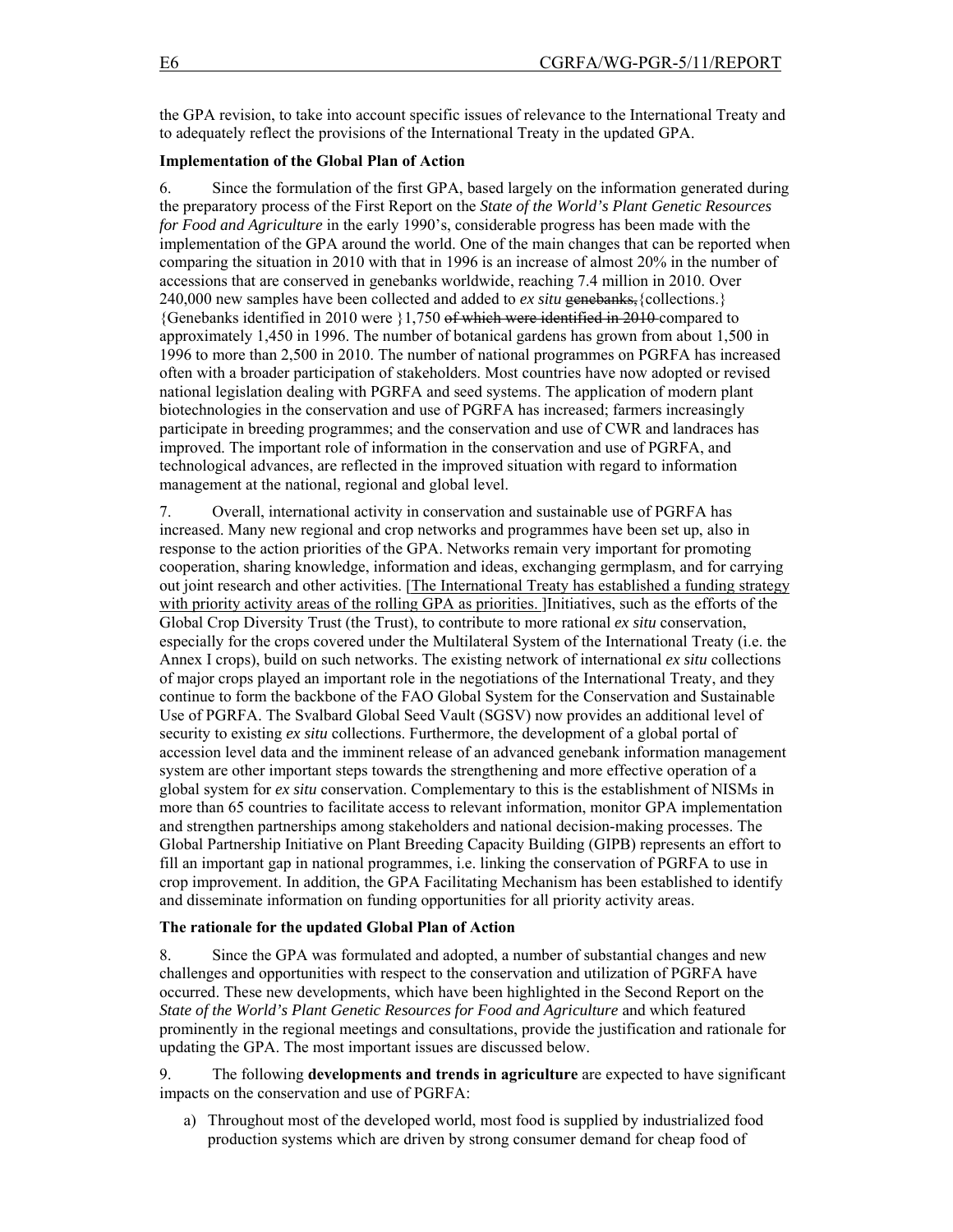uniform and predictable quality. Crop varieties are bred to meet the requirements of these high-input systems and strict market standards, often under mono-cropping and monoculture production systems{, but also to address biotic resistance, nutritional quality and yield stability}. [These developments have strengthened the downward trend in species and genetic diversity in farmers' fields.]

- b) In the developing world, however, a substantial portion of food is still produced with few, if any, chemical inputs and any food surplus of subsistence farming or home gardens is sold locally. Many millions of small-scale farmers throughout the world depend on locally available PGRFA for their livelihoods and well being.
- c) Urbanization will occur at an accelerated pace and it is expected that more than 70% of the world population will be urban in 2050 (compared with about 50% today). Income levels are expected to rise steadily to many times their current levels.<sup>16</sup> Nonetheless, income disparity between rich and poor will remain very high.
- d) [Another trend, related to globalization, is the significant concentration of international seed companies. International seed trade has increased, but it is dominated by fewer and larger multinational seed companies than in 1996.][There has been a major increase in the international seed trade which is dominated by fewer and larger multinational seed companies.]
- e) The ever increasing production and marketing of genetically modified varieties for a growing number of crops is closely related with the previous point and needs close monitoring by the genetic resources community, especially to avoid contamination of existing collections during regeneration activities and/or when germplasm is being collected in farmers' fields or in nature.
- f) {According to national policies and needs, there  $\frac{F_{\text{Here}}}{F_{\text{Here}}}$  is increasing [recognition of Farmers' Rights, as included in Article 9 of the International Treaty, and][implementation of Article 9 on Farmers' Rights and recognition] of the important role farmers have been playing in the conservation and sustainable use of PGRFA.

10. **Climate change** represents an immediate and unprecedented threat to livelihoods and food security and may well be a major barrier to achieving the required increase of 70% in global food production by 2050. The following strategic components are needed to secure PGRFA and use them optimally to help cope with climate change:

- An increased emphasis on *in situ* conservation of genetically diverse populations, especially of CWR, to allow evolution to continue and thus permit the continued generation of adaptive traits;
- A significantly expanded programme of *ex situ* conservation, especially of CWR, to ensure maintenance of diversity of species, populations and varieties adapted to extreme conditions and from areas expected to be highly impacted by climate change;
- {Increased reasearch and improved}Improved availability of information on the characteristics of material held *ex situ* which will become useful under new conditions;
- Increased support for access and movement of materials to meet the increased interdependence resulting from the new environmental conditions;
- Increased support for building capacity in plant breeding and seed systems management that make effective and sustainable use of PGRFA;
- A targeted and increased involvement of farmers and farming communities in national and local crop improvement activities, including support to participatory research and plant breeding.

11. Over the last 15 years considerable information has become available with respect to the extent and nature of genetic erosion of PGRFA and the extent of genetic vulnerability. Genetic erosion is reported to continue in many regions of the world and the genetic vulnerability of crops

l

<sup>&</sup>lt;sup>16</sup> FAO 2009. How to Feed the World in 2050.

http://www.fao.org/fileadmin/templates/wsfs/docs/expert\_paper/How\_to\_Feed\_the\_World\_in\_2050.pdf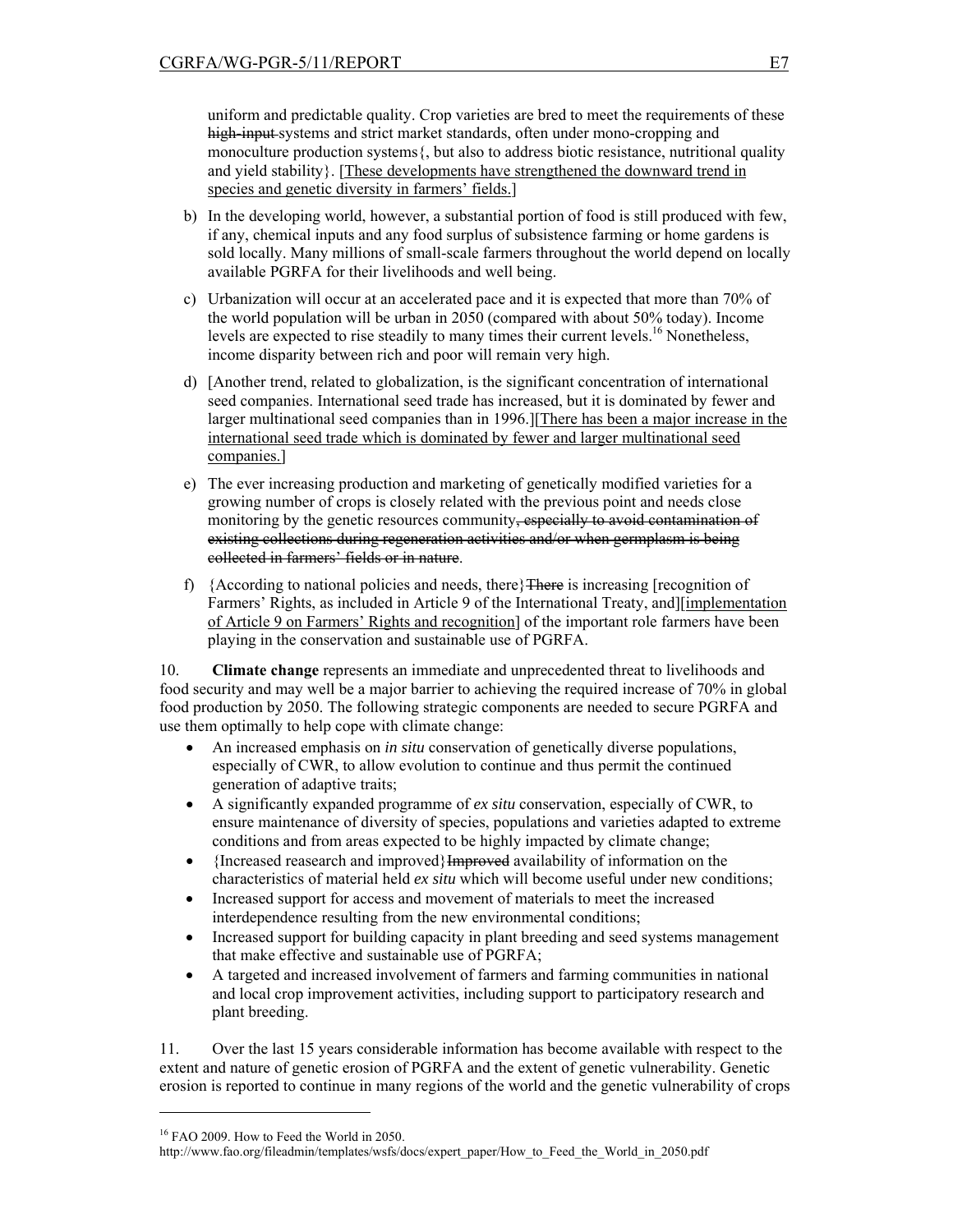has further increased over the past 15 years. The major causes of erosion that have been identified include replacement of farmers' varieties{/landraces}, land clearing, over-exploitation, [water availability,] population pressures, [changing dietary habits,] environmental degradation, changing agricultural systems, over-grazing, legislation and policy, and pests diseases and weeds. Changes in the seed sector and production methodologies have  $a\{n\}$  major impact on the vulnerability of crops. This vulnerability applies in particular to those species {neglected and underutilized species} that do not find much, if any, support from research $\{\}$ breeding and{/or development/marketing, and} are increasingly neglected even by farmers. These so-called neglected and underutilized species have a great potential in the context of climate change, eco-agriculture, dietary diversity and in general for the sustainability of agricultural production systems.

12. Major **advances in key areas of science and technology** relevant to PGRFA conservation and use have occurred over the last 15 years. Of these the most important have been the rapid development of information and communication technologies (ICT), which include the internet and mobile phones, the management and analysis of information, and the developments in molecular biology.

- a) **Information management and exchange technologies** have greatly advanced over the last 15 years. There is significantly increased accessibility to information as well as enhanced analytical capacity available to genetic resources workers. The most important element of the latter has been the way in which Geographic Information Systems (GIS) and satellite-based methods such as Global Positioning System (GPS) and remote sensing have been developed so that PGRFA data can be combined with a wide range of other data to locate specific areas of diversity or to identify material from particular habitats.
- b) The dramatic **advances in molecular and genomic methods** over the last 15 years have already had a profound impact on key areas of GPA implementation. These methods allow the generation of additional and much more detailed information on the extent and distribution of genetic diversity and can be used as part of the planning strategies of PGRFA conservation and use. In addition, significantly improved technologies for identifying and transferring genes between related and even unrelated species open completely new horizons for the exploitation of genetic diversity.
- c) Whereas relatively few major developments have occurred with respect to *ex situ* **conservation** practices and procedures over the last decade, the new information and molecular tools have the potential to make the conservation and use of PGRFA more effective and efficient. Much work has been undertaken on *in situ* **conservation**, both of CWR and, to an even greater extent, on-farm[/in garden conservation]. The experience gathered and knowledge created have resulted in the recognition of the importance of an integrated, multi-disciplinary approach, in which farmers and {indigenous and local} communities play a leading part and in which livelihood and well-being perspectives are fully reflected.

13. There have been major policy developments with respect to conservation and use of PGRFA. These include the adoption by the Conference of the Parties of the Convention on Biological Diversity (CBD) of an Agricultural Biodiversity Programme of Work in 2000, the adoption of the Millennium Development Goals in 2000, the establishment of the Global Strategy for Plant Conservation in 2002, the establishment of the Global Crop Diversity Trust in 2004 and the adoption by the Commission on Genetic Resources of the Multi-Year Programme of Work (MYPOW) in 2007, which includes substantial work on PGRFA.

14. Undoubtedly, the most important development has been the entry into force of the International Treaty in 2004. Contracting Parties recognize that the rolling GPA is important to this Treaty in Article 14, and that they should promote its effective implementation, including through national actions and, as appropriate, international cooperation to provide a coherent framework, among others, for capacity-building, technology transfer and exchange of information, taking into account the provisions of benefit-sharing in the Multilateral System. Contracting Parties {to the International Treaty }also recognize that the ability to [fully ]implement [prioritiy activities, plans and programmes taking into account ]the GPA, in particular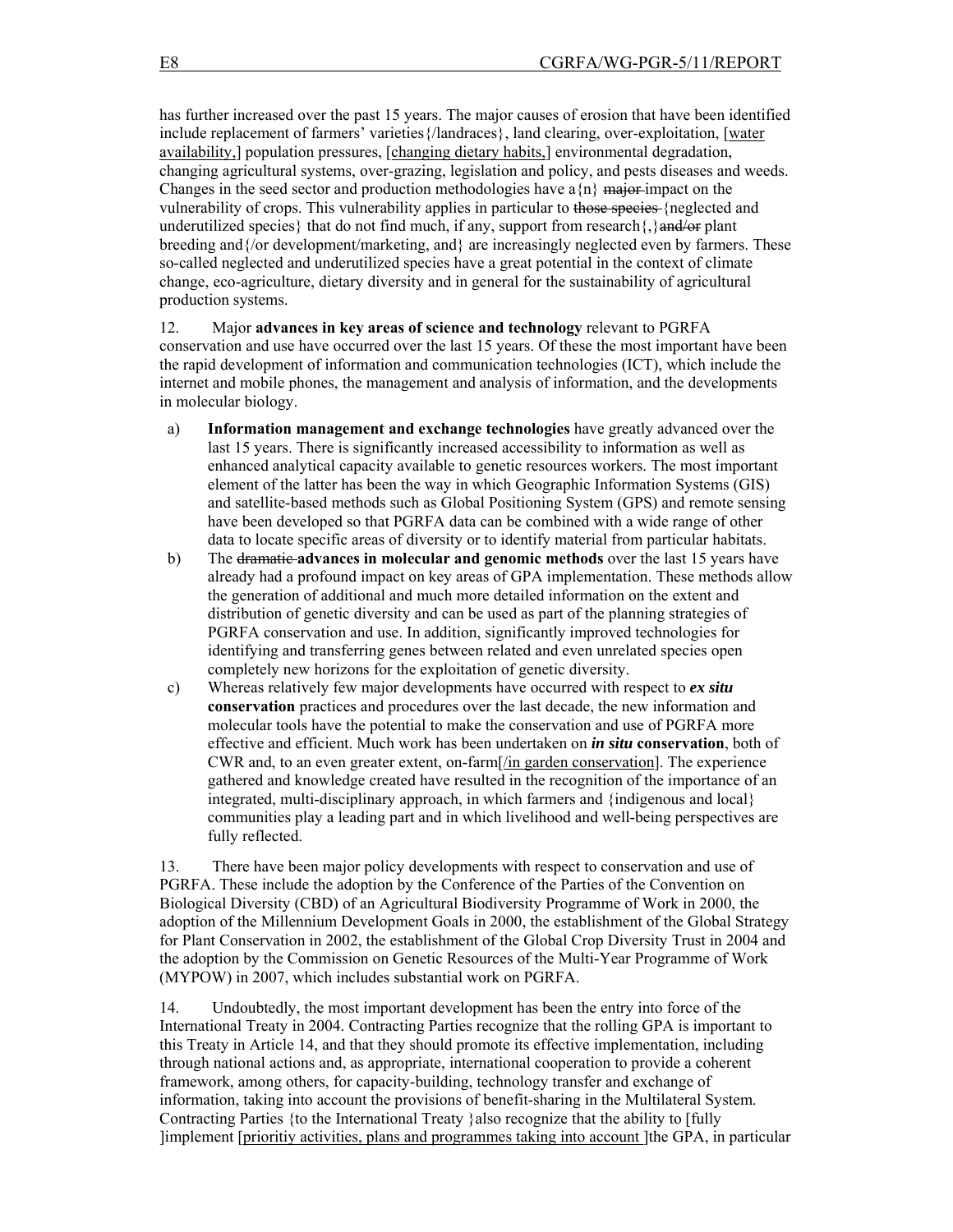of developing countries and countries with economies in transition, will depend largely upon the effective implementation of {Article 6, Sustainable Use of PGRFA, of }Article 13, Benefitsharing in the Multilateral System {including 13.1}, and of the Funding Strategy as provided in Article 18. The GPA framework has been taken into account by the Governing Body of the International Treaty in establishing the priorities of the Benefit-Sharing Fund to enable the strategic use of the fund to catalyze the sustainable use and conservation of PGRFA. The updated GPA will be an important resource for the identification of future priorities.

15. At its  $10<sup>th</sup>$  meeting (2010), the Conference of the Parties to the CBD adopted the Strategic Plan for Biodiversity for the period 2011-2020, with 20 Targets. Target 13 of the "Aichi Biodiversity Targets" is the key target relating to genetic diversity: "By 2020, the genetic diversity of cultivated plants and farmed and domesticated animals and of wild relatives, including other socio-economically as well as culturally valuable species, is maintained, and strategies have been developed and implemented for minimizing genetic erosion and safeguarding their genetic diversity". A number of the other targets would also relate to the conservation and sustainable use of plant genetic resources.<sup>17</sup> The updated GPA aims to contribute significantly to the achievement of these targets. Work on international indicators related to these targets has been initiated. The recently adopted Nagoya Protocol on Access to Genetic Resources and the Fair and Equitable Sharing of Benefits Arising from their Utilisation, may, when in force, also have implications for the access to and utilization of certain plant genetic resources.

16. The GPA itself mandates the Commission to develop a procedure for the review of the GPA. Such a review should deal with the progress made at national, regional and international levels in implementation, elaboration, and adjustment as appropriate, of the GPA, thus making it a "rolling" plan as recommended in Agenda 21.

#### **Aims and strategies of the Global Plan of Action**

17. At its Eleventh Regular Session the FAO Commission agreed that the GPA should be based on clear, but succinctly stated, aims and principles, and should include, among others, a strategy and information on each proposed priority activity. It agreed that the aims would refer to, and draw upon, as appropriate, applicable international agreements.

18. The main aims of this updated GPA are:

l

- a) [to strengthen the implementation of the International Treaty;]
- b) to ensure the conservation of PGRFA as a basis for food security, sustainable agriculture and poverty reduction by providing a foundation for current and future use;
- c) to promote sustainable use of PGRFA by enhancing the capacity to use the resources for crop improvement, in order to foster economic development and to reduce hunger and poverty, particularly in developing countries, as well as provide options for adaptation to and mitigation of climate change[, other global changes and response to food, feed and other needs];
- d) to promote {the exchange of PGRFA and the} fair and equitable sharing of the benefits arising from the {their} use of PGRFA, in recognition of the enormous contribution that the local and indigenous communities and farmers of all regions of the world, in particular those in the centres of origin and crop diversity, have made and will continue to make for the conservation and development of plant genetic resources which constitute the basis of food and agriculture production throughout the world;
- e) to enable{assist} countries, as appropriate, and subject to their national legislation, to take measures to protect and promote Farmers' Rights, as provided in Article 9 of the International Treaty;

 $17$  Including target 2 (biodiversity values integrated into national and local development and poverty reduction strategies and planning processes etc.), target 5 (rate of loss of natural habitats halved etc.), target 6 (all aquatic plants harvested sustainably etc.), target 7 (areas under agriculture, aquaculture and forestry are managed sustainably etc.), target 11 (protected areas etc.) target 12 (extinction of known threatened species prevented), target 18 (traditional knowledge, innovations and practices etc.).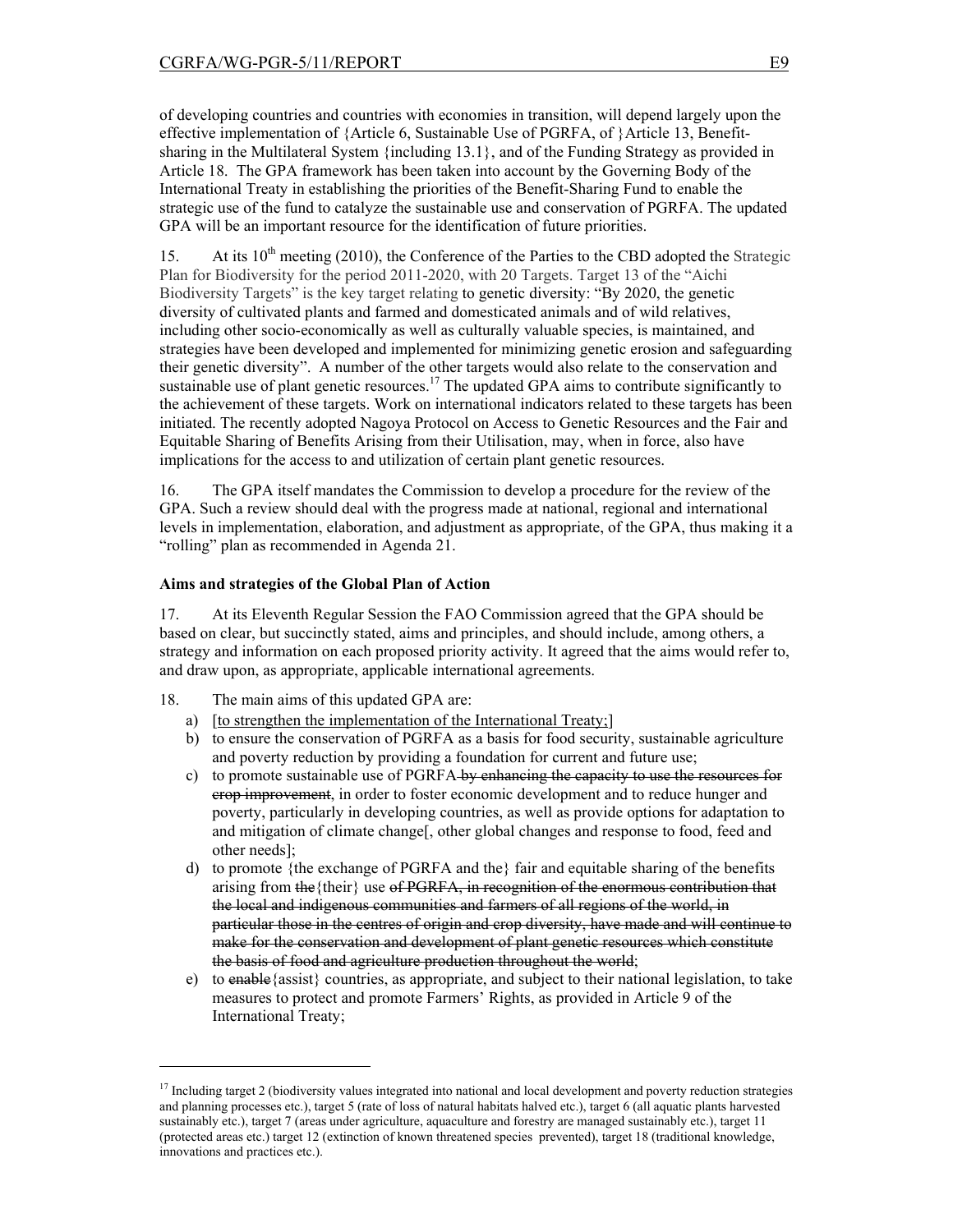- f) to assist countries, regions, the Governing Body of the International Treaty, as well as other institutions responsible for conserving and using PGRFA, to identify priorities for action;
- g) to create and strengthen national programmes in particular, and increase regional and international cooperation, including research, education and training, on the conservation and use of PGRFA, and to enhance institutional capacity;
- h) to promote information sharing on PGRFA among and within regions and countries.
- i) to set the conceptual bases for the development and adoption of national policies and legislation {as appropriate } for the conservation and sustainable use of  $PGRFA$  {;
- j) to reduce unintended and unnecessary duplication of actions in order to promote cost efficiency and effectiveness in global efforts to conserve and sustainbly use PGRFA}.

19. The GPA is based on the fact that countries are interdependent with respect to PGRFA and therefore that substantial regional and international cooperation will be necessary to meet its aims effectively and efficiently. In this context, the GPA has developed a broad strategic framework comprised of seven basic and interrelated aspects:

- a) A large and important amount of PGRFA, vital to world food security, is stored *ex situ*. Whereas the maintenance of genetic resources in genebanks{ and networks} is a well established procedure in most countries, many of the existing collections need to be further developed and strengthened. Securing adequate storage conditions for the genetic materials already collected and providing for its regeneration and safety duplication is a key strategic element of the GPA. In general, there is a need for standard operating procedures for all routine genebank operations.
- b) Linking conservation with use and identifying and overcoming obstacles to the greater use of conserved PGRFA are necessary if maximum benefits are to be obtained from conservation efforts. Effective information management, including the sharing of relevant information widely with users by taking full advantage of the advanced information technologies will be an important prerequisite to achieve this. This will {not only }increasingly include molecular and genomic{, but also morphological and agronomic} data on PGRFA, which will need to be linked to, and analyzed together with, the characterization and evaluation data managed in genebank databases.
- c) Enhancing capacity at all levels is a key strategy used in the individual activities in the GPA. The GPA seeks to promote the pragmatic and efficient use and development of institutions, human resources, cooperation, and financial mechanisms, among others by enhancing the mobility of human and financial resources as a contribution to the establishment of a true global system for PGRFA. Furthermore, there is a need to enhance linkages between scientific and technological innovation and its application to the conservation and use of PGRFA.
- d) Strengthening the efforts and partnerships of public and private sector breeders to {conserve and} use PGRFA is essential. In addition, participatory breeding and selection, as well as participatory research in general, with farmers and farming communities, need to be strengthened and recognized more broadly as appropriate ways of achieving sustainable and long-lasting conservation and use of PGRFA.
- e) *In situ* conservation and development of PGRFA occur in two contexts: on-farm and in nature. Farmers, {indigenous and local}<del>rural</del> communities and indigenous peoples play a crucial role in both. Enhancing the {their} capacity of farmers and communities through linkages to extension agencies, the {public and }private sector, NGOs and farmer-owned cooperatives, as well as through the provision of incentives for the *in situ* conservation of PGRFA, will help promote food security, adaptability and resilience, particularly among {such communities}the many rural people who live in areas of low agricultural potential.
- f) Considering the importance of CWR for crop improvement and the fact that they have not been given adequate attention, specific conservation and management activities will be required, including their better protection through improved land-use practices, nature conservation and strengthened community involvement.
- g) Conservation and use strategies at the community, national, regional and international levels are most effective when they are complementary and well-coordinated. *In situ*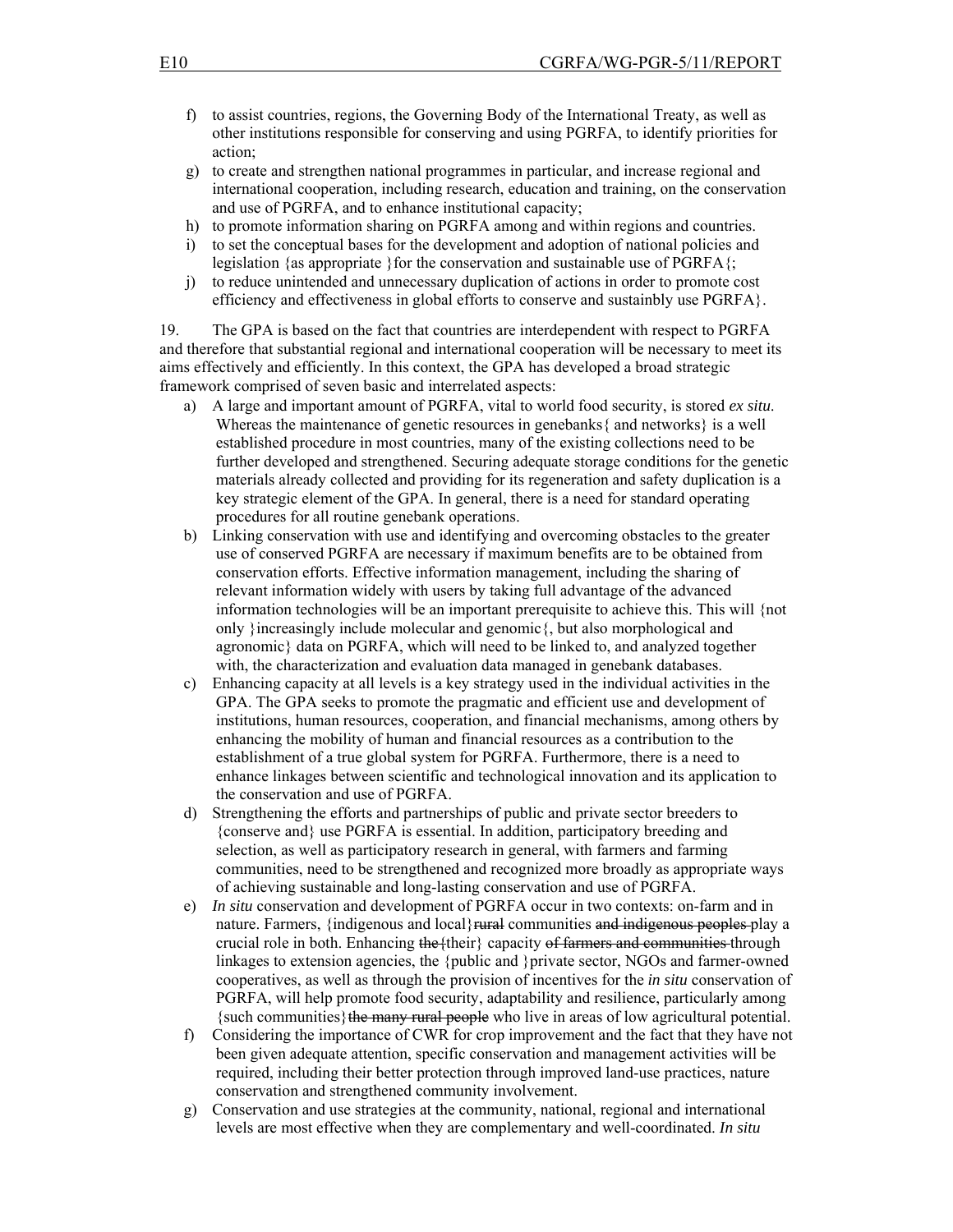conservation*, ex situ* conservation and sustainable use, need to be fully integrated at all levels.

20. Resource mobilization to allow the timely and adequate implementation of the strategic elements above will require due attention and efforts at all levels, including coordination with the numerous initiatives underway within countries, regionally and globally (e.g. CBD, UNFCCC, etc.) to realize much needed synergies.

## **Structure and Organization of the Global Plan of Action**

21. The updated GPA has 18 priority activity areas. For pragmatic and presentational purposes, these are organized into four main groups. The first group deals with *In Situ*  **Conservation and Management**; the second with *Ex Situ* **Conservation**; the third with **Sustainable Use**; and the fourth with **Building Sustainable Institutional and Human Capacities**. As the GPA is a set of integrated and intertwining activities, the placement of the activities into four groups is intended simply to help order the presentation and guide the reader to areas of particular interest. Many priority activity areas relate and are relevant to more than one group.

22. For each priority activity there is a basic set of headings or sections to aid in the presentation of the proposed priority activity. In some cases, recommendations found under one heading might as appropriately have been placed under another. While no strict section definitions are considered necessary, a few explanatory remarks might be useful:

- a) The Background section provides a rationale for the priority activity area and a summary of the achievements made since 1996, mainly based on the findings reported in the Second Report on the *State of the World's Plant Genetic Resources for Food and Agriculture*.
- b) The Long-term Objectives and Intermediate Objectives {The Objectives} sections specify{specifies} the ultimate and intervening objectives respectively to be accomplished by the priority activity. The explicit articulation of goals can aid the international community in judging the extent of implementation of the activity over time.
- c) The Policy/strategy section proposes national and international policies and strategic approaches to implement the objectives of the priority activity. In some cases there are recommendations for new international policies; in other cases there are proposals for changes in approach, priorities, and visions.
- d) The Capacity section indicates what human and institutional capabilities should be developed or provided.
- e) The Research/technology section, including technology development and transfer, identifies areas of scientific, methodological, or technological research or action relevant to the implementation of the priority activity.
- f) The Coordination/administration section addresses how these issues might be approached as the priority activity is planned and implemented. The focus of this section has been mainly limited to the national level to avoid repetitions as the need to further strengthen collaboration with relevant international organizations and agricultural research centres, and to increase sharing of information among all organizations and stakeholders applies throughout all priority activity areas. International collaboration is critical to gaining maximum benefits under legal and policy instruments such as the CBD and the International Treaty and to meet associated obligations.

23. On occasion, institutions or constituencies are specifically identified in the body of a Priority Activity Area. This is not meant to imply their exclusion in other Activities. Such references are used to highlight a role which is particularly critical, or one which may otherwise be overlooked, or both.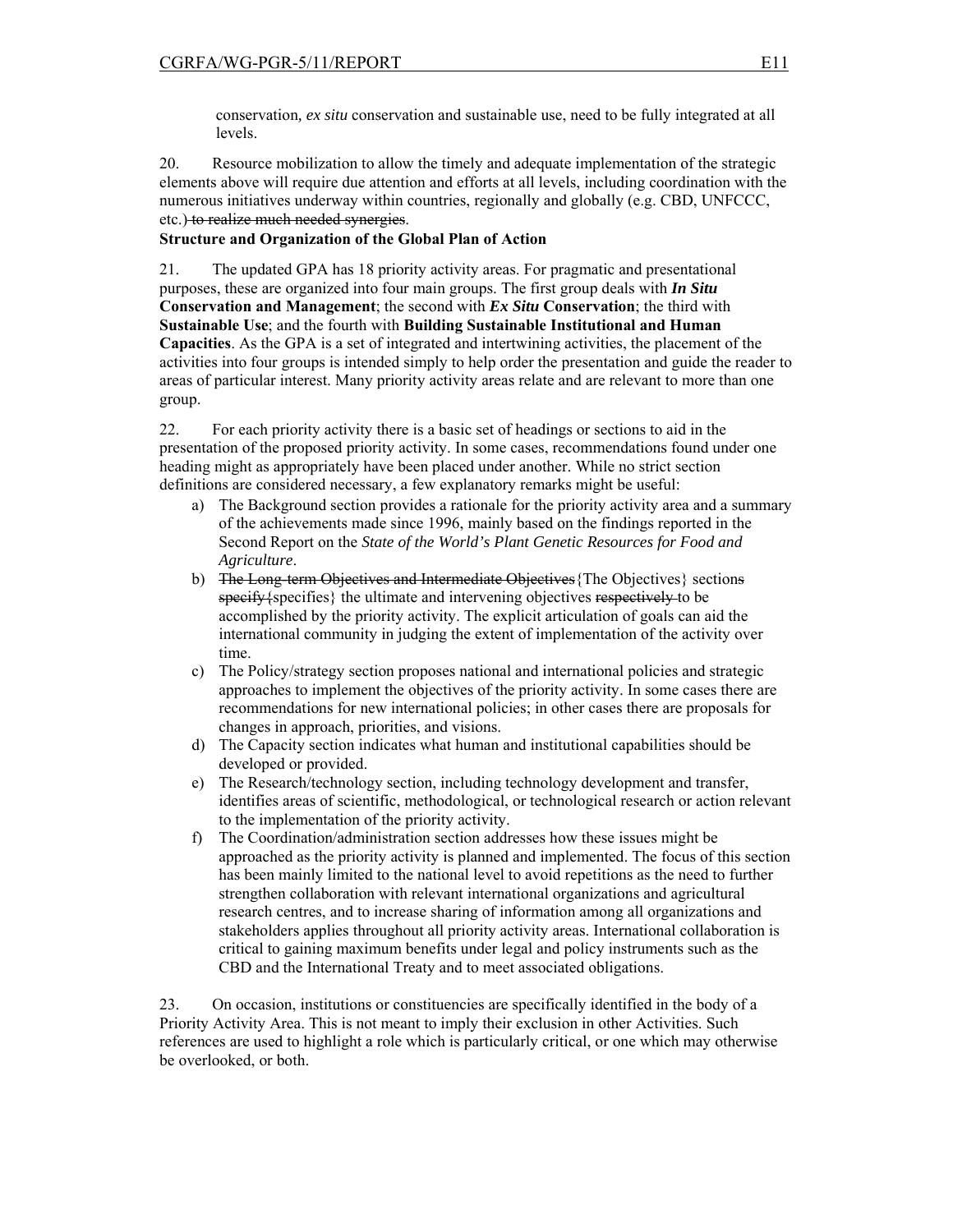#### *In Situ* **Conservation and Management**

#### **1. Surveying and inventorying plant genetic resources for food and agriculture**

24. **Background:** Rational conservation of PGRFA (*in situ* and *ex situ*) begins with surveys and inventories, as highlighted by the International Treaty in Article 5. In order to elaborate policies and strategies for conservation and use of PGRFA, national programmes need to know what resources exist in their countries, their distribution and the extent to which they are already being conserved. Countries that have ratified the CBD have acknowledged specific responsibilities concerning this (for example in the Programme of Work on Agricultural Biodiversity). Wider accessibility to geo-referencing tools has facilitated surveying, and development and application of modern molecular biology techniques have assisted in assessing the extent of genetic diversity and {in some cases }genetic erosion. During the past decade most surveys have been restricted to individual crops or limited areas, although some progress has also been made in inventorying CWR and establishing specific sites for their *in situ* conservation. Nonetheless, efforts in protected areas regarding surveying, inventorying and conservation of PGRFA have been limited in comparison with those devoted to many other components of biodiversity. Several international organizations have contributed to monitoring the conservation status of wild plants of agricultural relevance regionally and globally, but improved partnerships with organizations in the environment sector need to be pursued, especially at the country level.

25. **Long-term objectives{Objectives}:** To facilitate the development, implementation and monitoring of complementary conservation strategies and national policies related to the conservation and sustainable use of PGRFA. To strengthen linkages between ministries of agriculture and of the environment and promote monitoring of the status and trends in PGRFA and thereby ensure their adequate conservation.

26. **Intermediate objectives:** To develop and apply methodologies for surveying and inventorying *in situ* and *ex situ* PGRFA, including GIS, satellite-based methods (e.g. GPS and remote sensing) and molecular markers. To identify, locate, inventory, and assess threats to PGRFA, particularly from land-use and climate changes.

27. **Policy/strategy:** {The ability to identify species will be a key element for this priority activity area. }The surveying and inventorying of PGRFA{, as needed} should be considered as the first step in the process of conservation and of reducing the rate of biodiversity loss. Without the capacity to conserve and/or use biodiversity, however, such work may have marginal utility  $\{$  with regards to sustainable use}. Thus, surveying and inventorying should ideally be linked to specific objectives and plans for *in situ* conservation, collecting, *ex situ* conservation and use. Standard definitions and methods need to be promoted for assessing genetic vulnerability and genetic erosion directly. There is also an urgent need to develop improved indicators, including proxy indicators, of diversity, genetic erosion and vulnerability that can be applied to establish national, regional and global baselines. {These indicators should be objective and balanced, taking into account systems in use at national level. They should not establish punitive measures, nor affect country sovereignity over genetic resources, nor impose specific information systems. }General agreement on the design and use of such indicators needs to be pursued.

28. Local and indigenous knowledge should be recognized as an important component of surveying and inventorying activities and should be carefully considered and[, where appropriate and with the prior informed consent of indigenous and local communities,] documented.

29. **Capacity:** Countries should provide and [may need] [may benefit from] financial and technical support to survey and inventory PGRFA. There are numerous obstacles to surveying and inventorying PGRFA, including lack of adequately trained human resources. Training and capacity-building should be undertaken in several areas of research, including plant identification, population biology, ethno-botany, use of GIS and GPS, and molecular tools. The capacity to gauge climate change impact and assess adaptation is also increasingly relevant, particularly if *in situ* conserved genetic diversity is to be maintained sustainably in the longer-term.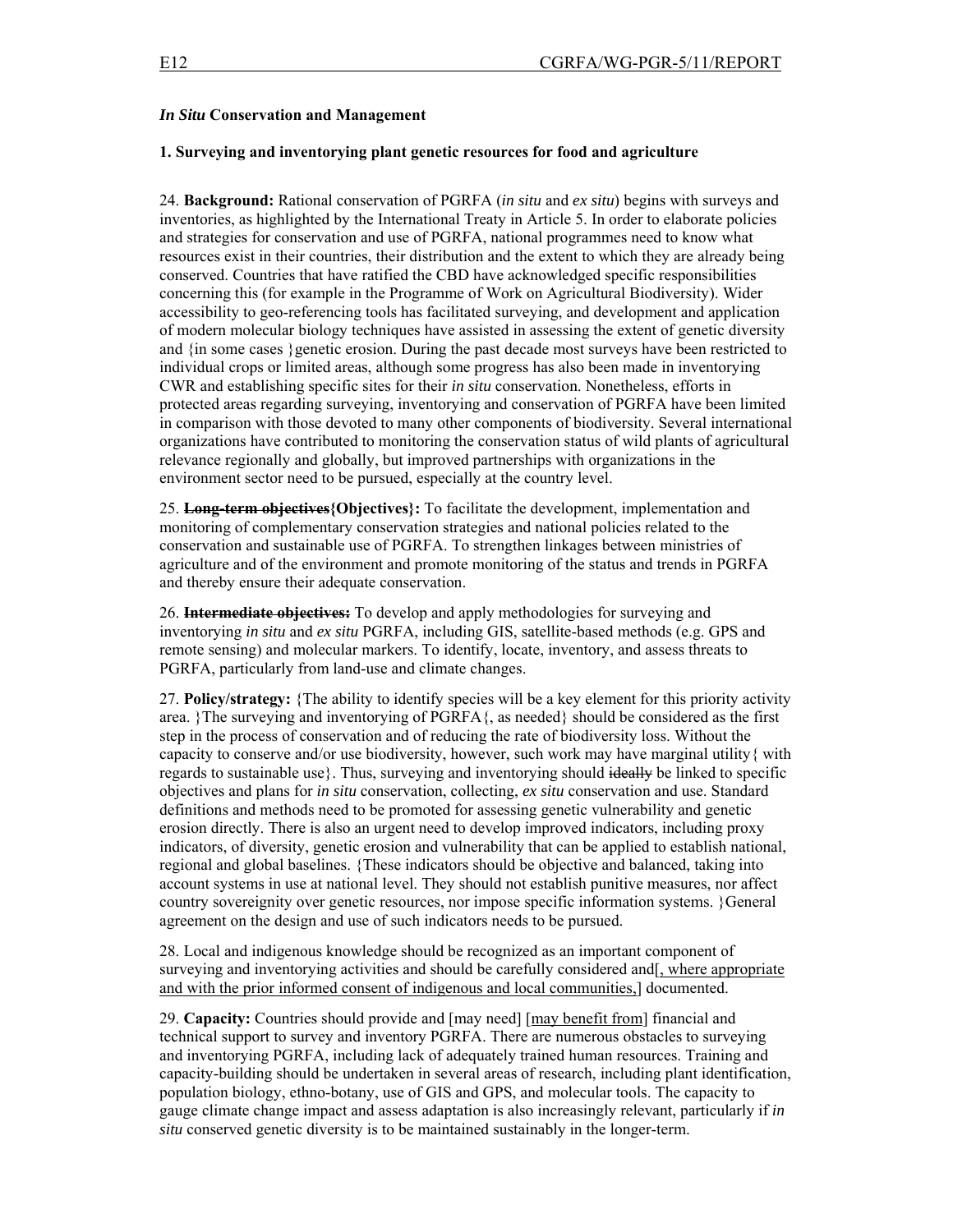30. **Research/technology:** Adequate support should be given to developing better methodologies for surveying and assessing inter- and intra-specific diversity in agroecological systems. There is also a strong need to develop scientifically sound and easily implemented indicators for monitoring the status and trends of PGRFA, especially at the genetic level.

31. There are specific research needs related to on-farm management and *in situ* conservation of PGRFA. More complete inventories are needed to enable better targeting of *in situ* conservation activities. If these were associated with actual or predicted data on specific traits of interest, they would have even more value, and provide a useful link to *ex situ* conservation and use. Existing information sources should be used in research to determine the extent to which CWR exist in protected areas.

32. A particularly important research area is the development of indicators that can be used to monitor changes in extent and distribution of diversity at different scales and to aggregate information on individual species and populations. This research will materially strengthen national conservation planning and decision-making.

33. **Coordination/administration:** Coordination must take place in-country between ministries {dealing with } $\Theta$  agriculture {,} and  $\Theta$  the environment {, research, science and tecnology}, and regionally, realizing that species cross national boundaries. Regional and global level coordination is needed to strengthen linkages between existing *ex situ* and *in situ* conservation efforts.

34. Strong linkages need to be established with national, regional and crop networks and with the users of PGRFA (breeders, researchers and farmers) in order to inform, direct and prioritize the entire conservation process. Countries should collaborate in surveying and inventorying activities in order to build capacity.

## **2. Supporting on-farm management and improvement of plant genetic resources for food and agriculture**

35. **Background:** Plant breeding has helped raise crop yields, improve resistance to pests and diseases and enhance {diversity and }quality of {agriculture and }food products, especially in favourable environments. [Farmers choose to grow modern varieties for many reasons][Much more is known about the reasons farmers choose to grow modern or traditional varieties], including market conditions, family food security and environmental sustainability. Although these choices often result in significant genetic erosion, the last two decades have provided substantial evidence that many farmers in the developing world, and increasing numbers in developed countries, continue to maintain significant crop genetic diversity in their fields. This diversity constitutes an important element for the livelihood strategies of farmers because of their adaptation to marginal or heterogeneous environments. This diversity is also maintained to meet changes in market demands, labour availability and other socioeconomic factors, and for cultural and religious reasons.

36. A range of initiatives and practices has become available to help farming communities continue to benefit from the maintenance and use of local crop genetic diversity in their production systems. Building capacity and leadership in  $\frac{\{textbeal}\}$  communities and their institutions is a precondition for implementing such community-based activities. Promoting and supporting the on-farm management of genetic resources has become firmly established and systematized as a key component of crop conservation strategies. As a result, on-farm[ and garden] management of PGRFA is one of the three first priorities of the Benefit Sharing Fund of the International Treaty.

37. Despite this progress, significant technical and methodological questions remain. In particular, there is room for improvement in coordination of on-farm management with *ex situ* conservation and use. In order to realize the full potential of on-farm improvement, these practices need to be fully integrated into rural development policies.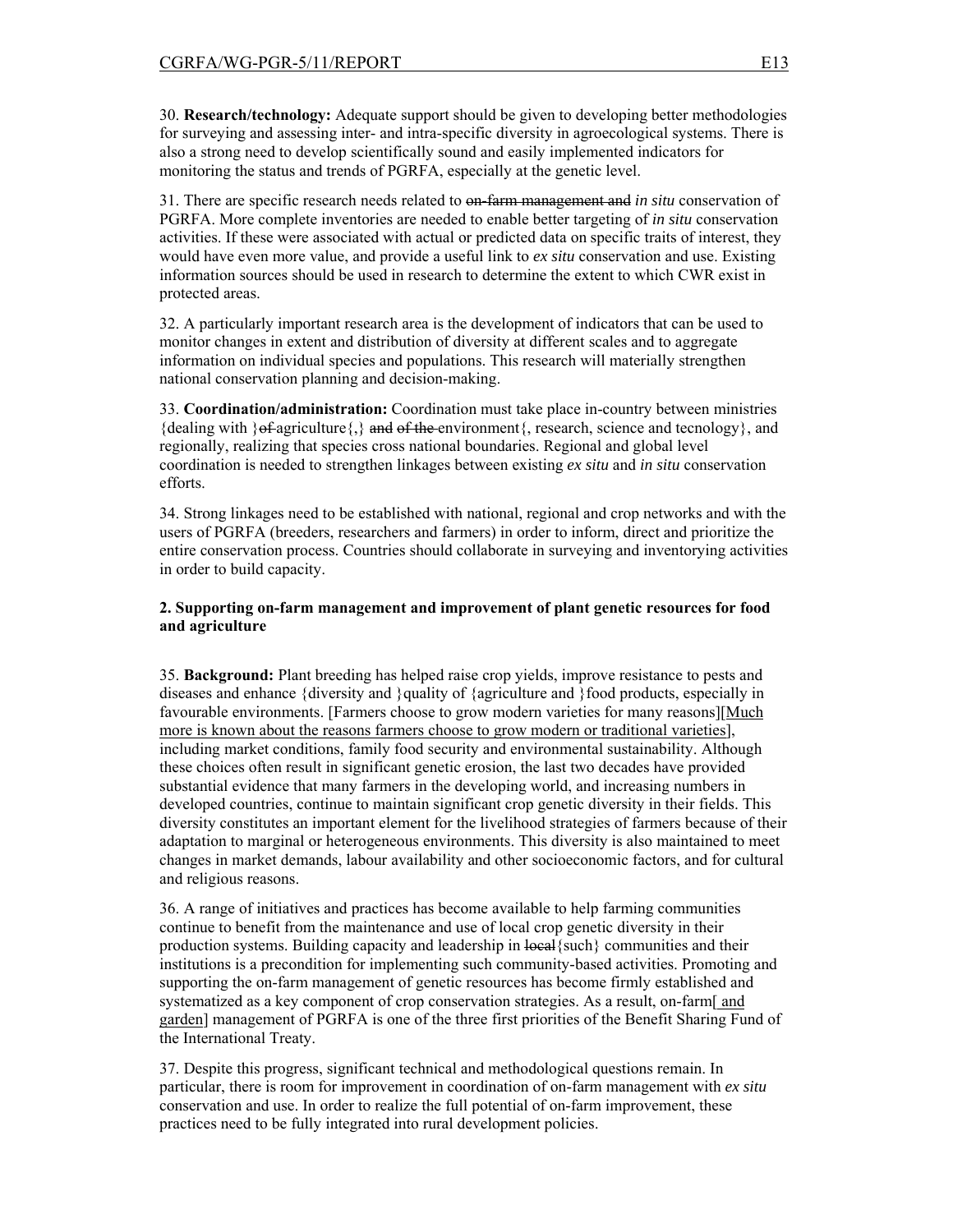38. Concerns about the impact of climate change on agriculture have grown substantially over the past decade. Farmers may no longer be able to grow their own traditional varieties and landraces in changed climates, and they will therefore need access to new germplasm. Furthermore, agriculture is both a source and a sink for atmospheric carbon. PGRFA are becoming recognized as critically important for the development of farming systems that are resilient to climate change, capture more carbon and produce less greenhouse gasses. They will underpin the breeding of the new adapted crop varieties that will be needed for {the adaptation of } agriculture under{to} future environmental conditions. There will be an increased need for linkages between local seed systems and genebanks { and networks } to secure new germplasm adapted to changed climates.

39. **Long-term objectives{Objectives}:** To use the knowledge generated during the past two decades to promote and improve the effectiveness of existing on-farm conservation, management, improvement and use of PGRFA. To achieve a better balance and integration between *ex situ* and *in situ* conservation. To realize Farmers' Rights as detailed in Article 9 of the International Treaty, at regional and national levels{ according to national legislation and priorities}. To promote the equitable sharing of benefits from PGRFA as called for in Article 13 of the International Treaty. To foster the future emergence of public and private seed companies and cooperative enterprises that address local needs as an outgrowth of successful on-farm crop selection and breeding. To encourage {maintain, especially for small-scale and subsistence farmers in developing countries,} [ taking into account phytosanitary constraints] traditional seed exchange and supply systems, including community genebanks, and strengthen local markets for products. To take full account of the role of women in agricultural production, particularly regarding on-farm management of PGRFA, in many developing countries. To foster successful traditional and innovative selection and breeding, particularly in the light of climate change.

40. **Intermediate objectives:** To address gaps in knowledge about the dynamics, methodologies, effects, and potential of on-farm conservation and crop improvement. To establish or strengthen programmes and networks for on-farm management of farmers' varieties{/landraces}, CWR, wild food plants and rangeland genetic resources, and integrate their work into rural development policies and activities. To extend the role of national, regional and international genebanks{ and networks} to include support for, and provision of materials to, on-farm improvement programmes in a more integrated manner. To build on-farm programmes based on local and traditional systems of knowledge, institutions and management, ensuring local participation in planning, management and evaluation. To focus greater public and scientific attention on the diverse roles that gender and age play in production and resource management in rural households.

41. **Policy/strategy:** Although on-farm management activities have now moved beyond the stage of small-scale research of methodological projects, these activities still need to be fully integrated into wider conservation and development strategies and/or action plans. On-farm activities are complementary to more formal crop variety development and strengthen seed supply systems. Institutional flexibility will be needed in working with farming communities. Specific strategies for conserving PGRFA *in situ*, and for managing crop diversity on-farm and in protected areas, need to be developed. Special attention should be paid in these strategies to conservation of CWR in their centres of origin, major centres of diversity and biodiversity hotspots. Working examples must be disseminated of conservation and sustainable use of PGRFA that support and maintain the social, economic and cultural values of local and indigenous communities and improve the quality of life. This will be best achieved by involving {such}local communities in all aspects of management and improvement of PGRFA on-farm.

42. Governments should consider how production, economic incentives, and other policies, as well as agricultural extension and research services, might facilitate and encourage on-farm management and improvement of PGRFA. Increasingly, the value of conservation activities needs to be demonstrated in terms of continued provision of ecosystem services. The importance of PGRFA as one of these services is just beginning to be fully recognized, and efforts should continue and intensify to document the value of CWR and landrace diversity in this regard.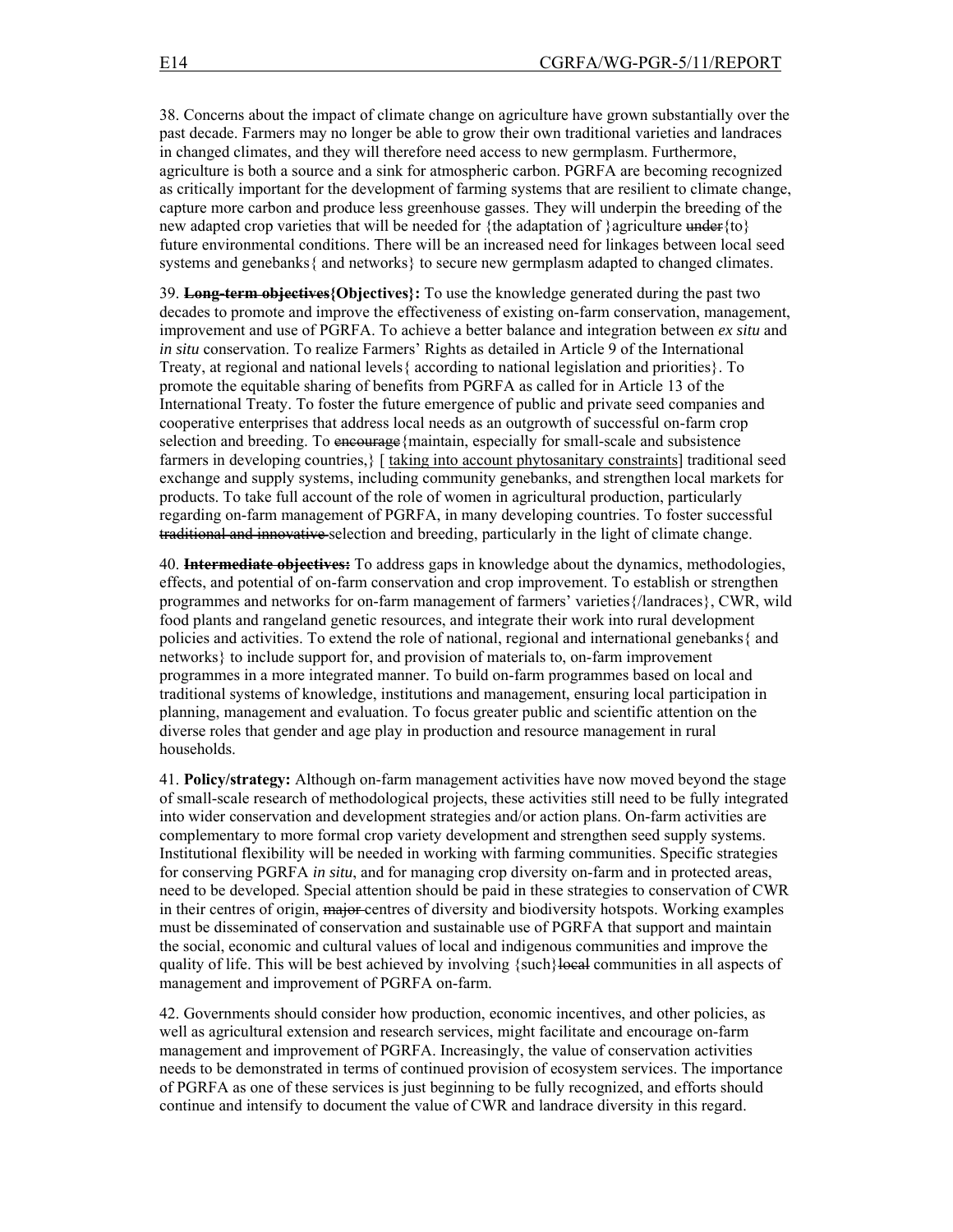43. There will be a specific need to integrate CWR and landrace conservation into existing conservation strategies to ensure that agricultural biodiversity and more general biodiversity are not addressed as separate entities. This will require that conservation of agricultural biodiversity becomes a feature of wider biodiversity conservation initiatives and programmes {at the national, regional and international levels}.

44. Where appropriate, national policies should aim to strengthen the capacity of {indigenous and }local communities to participate in crop improvement efforts. Decentralized, participatory and gender sensitive approaches to crop improvement in order to produce varieties that are specifically adapted to socio-economically disadvantaged environments in particular need to be strengthened. This may require new policies and legislation, including appropriate intellectual property protection{, variety release} and seed certification procedures for varieties bred through participatory plant breeding, in order to promote and strengthen their use and ensure that they are included in national agricultural development strategies.

45. Greater attention needs to be paid to on-farm conservation and use of underutilized species, many of which can make a valuable contribution to improving diets and incomes. In order to capture the potential market value of such crops there needs to be greater cooperation among different actors in the production chain, from the development and testing of new varieties, through value-added activities, to the opening up of new markets. Increasingly, the value of conservation activities needs to be demonstrated in terms of continued provision of ecosystem services. The importance of agricultural biodiversity as one of these services is just beginning to be fully recognized, and efforts should continue and intensify to document the value of CWR and landrace diversity in this regard.

46. **Capacity:** Adequate support should be given to community-based organizations and user groups engaged in providing practical assistance to on-farm conservation and improvement work. The ability of farmers, indigenous and local communities and their organizations, as well as extension workers and other stakeholders, to manage agricultural biodiversity sustainably on-farm needs to be strengthened.

47. Considering the needs, and numbers, of the farmers served, genebanks{, networks} and national/international organizations should consider identifying appropriate farmers' varieties{/landraces} for multiplication and/or developing new breeding populations that incorporate specific traits into locally adapted materials for on-farm improvement activities. Stepby-step incorporation and improvement should be encouraged rather than the hasty replacement of existing on-farm diversity. As a general practice, the quantities of seed and planting materials distributed should encourage experimentation by farmers, and not be so large as to displace normal seed supply sources or on-farm seed management.

48. Interdisciplinary training programmes should be developed for extension workers, NGOs and others in facilitating and catalyzing on-farm activities, including selection and breeding techniques appropriate to supplement and improve those already used by farmers.

49. The focus of training programmes should be on helping farmers to gain new knowledge and technologies and explore new markets for their products, and researchers to become better enablers and supporters of farmers. Training should be aimed at four different groups: scientists (including plant breeders, researchers and agricultural economists), technical support staff, extension agents (including NGOs), and farmers. Support for advanced degree work should include relevant work in the biological and social sciences. Training of extension agents should aim to increase their skills in ethno-botany, participatory selection and breeding, seed maintenance and using ICT.

50. Training of farmers should {be carried out in the context of the whole production chain and mainly focusing} focus on the identification of plant traits, selection/breeding, utilization and maintenance of local crops, and the promotion of product sales. It is important to develop farmers' skills in selecting plants at the vegetative state and not only after harvest.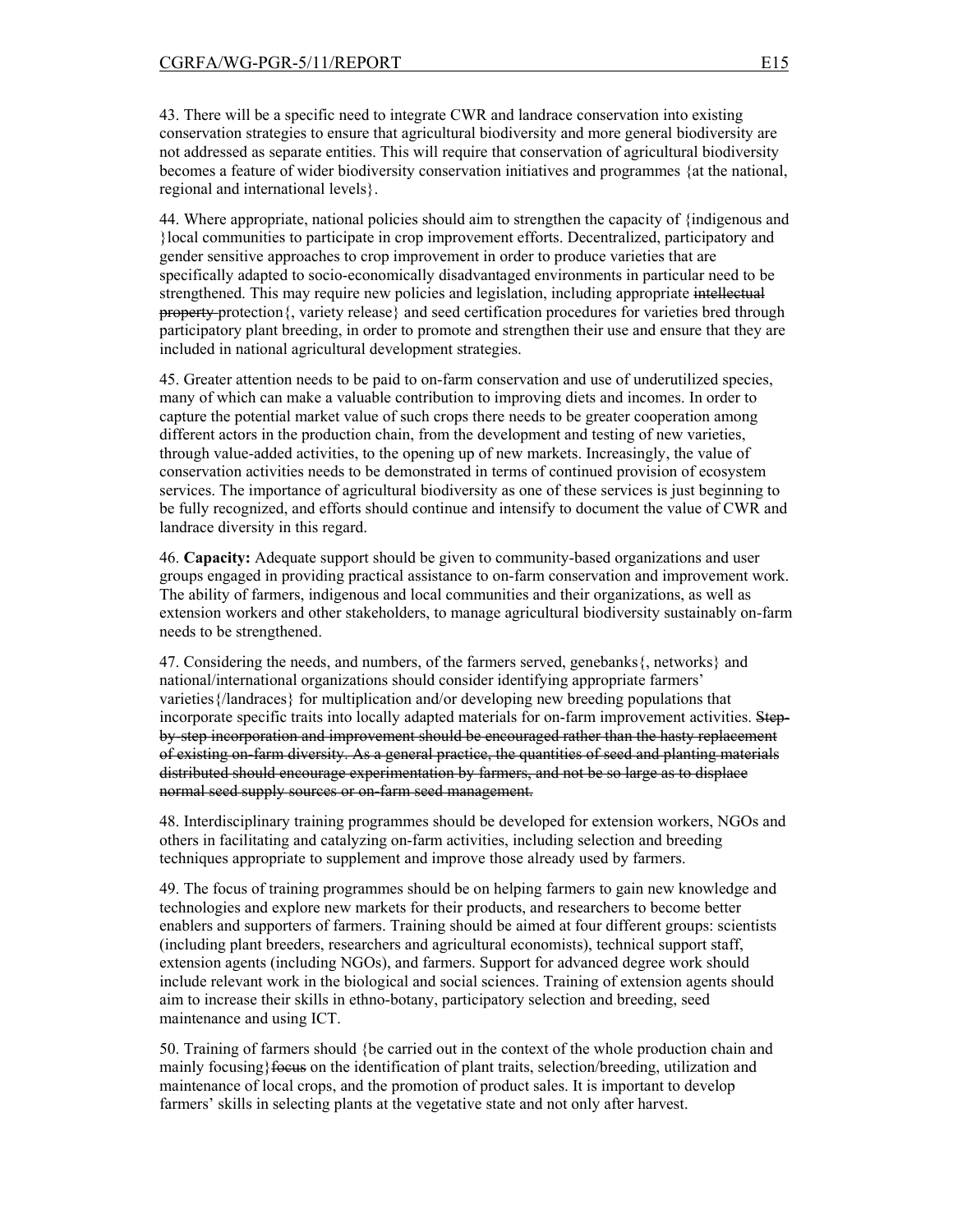51. Training programmes should be designed in close collaboration with the National Agricultural Research System (NARS) and farmers $\{\}$  and their organizations { and other stakeholders }, and be based on particular needs as they see them. Such programmes should not neglect the central role that women play in both influencing and directing the evolution of crops. Programmes should consider the different uses of biological resources by women and men, including women's concern for the multiple uses and processing requirements of crops.

52. **Research/technology:** Seven basic types of rigorous, multi-disciplinary scientific research are needed:

- a) further ethnobotanical and socio-economic/socio-cultural research to understand and analyze farmer knowledge, selection/breeding, utilization, and management of PGRFA, consistent with the approval of the farmers involved and with applicable requirements for protection of their knowledge and technologies;
- b) population and conservation biology to understand the structure and dynamics of genetic diversity in local farmers' varieties{/landraces} (including population differentiation, gene flow{ including introgression}, genetic pollution, degree of inbreeding, and selective pressures);
- c) crop improvement research, including participatory breeding, as a means of increasing crop yields and reliability without significant losses of local biodiversity;
- d) research and extension studies for neglected and underutilized crops, including production, marketing and distribution of seed and vegetatively propagated planting materials;
- e) studies of the most effective ways to integrate on-farm and *ex situ* conservation [considering the complementarity of formal and local seed systems];
- f) studies on the extent and nature of possible threats to existing diversity on-farm and *in situ*, particularly regarding threats represented by climate and land use change (including their effects on pollinators);
- g) spatial analysis to identify varieties likely to have climate-adapted traits to aid plant breeding[;
- h) studies to quantify genetic erosion].

53. Scientific research should, when possible, be coupled with on-farm activities in order that the context and purpose of the work are fully appreciated {evaluated.} {Phenotyping techniques could be used for the characterization of farmers' varieties/landraces in relation with specific traits and adaptation to various field conditions}. Research should assist in the monitoring, evaluation, and improvement of on-farm activities. Research should be undertaken in a participatory and collaborative manner to foster interaction and cooperation [between rural people][among farmers, breeders] and the staff of national institutions. Other institutions must be involved appropriately whenever necessary.

54. Methods should be developed and assistance provided for integrating *in situ*, {on }farm and [in][ garden] management and conservation of PGRFA with national and regional genebanks{/networks} and research institutes.

55. **Coordination/administration:** Coordination efforts in this area should allow for and encourage local, community-level initiatives in proposing programmes. Small, grass-roots projects should receive priority in funding and support services. Priority should be placed on farmers{-initiated technical projects promoting crop diversity and} with a technical project promoting the maintenance of pre-existing diversity and on collaboration between communities and research institutions. Subject to satisfactory progress, programmes should be sufficiently long (10 years or more) to achieve results.

56. Links between organizations primarily concerned with conservation of PGRFA and those dealing with its use are often weak or absent in many countries and require strengthening.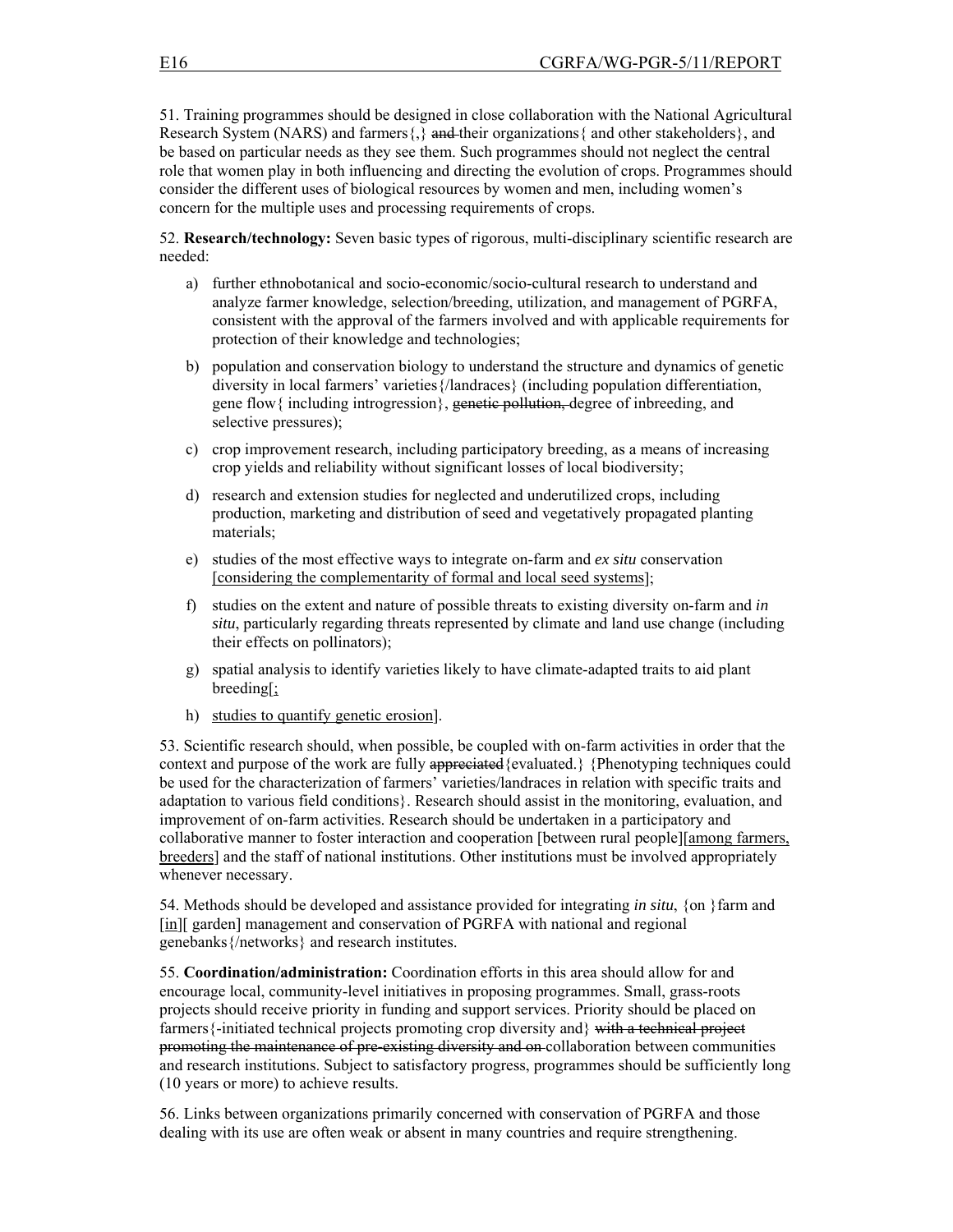## **3. Assisting farmers in disaster situations to restore crop systems[18]**

57. **Background:** Natural disasters and civil strife often challenge the resilience of crop systems, in particular affecting small-scale and subsistence farmers in developing countries. Seed security is a key component of such resilience. Whereas immediate seed assistance can help the farmers affected by an acute disaster, a more systematic approach to re-establishing seed security and crop systems is needed in the case of chronic stresses. In particular, there has been recognition over the past decade of the extent and nature of the threats posed by climate change to seed and food security, and the importance and potential of PGRFA in helping agriculture to remain productive and robust under changed conditions. When crop varieties are lost from farmers' fields in an area, they can often be re-introduced over time from surrounding areas, with some support, through local markets and farmer-to-farmer exchange. They can also be re-introduced from additional sources, in particular national, regional or international genebanks { and networks }. However, genebanks themselves are sometimes compromised by natural and man-made disasters and in these cases their ability to support restoration of crop systems will rely on access to materials held in other genebanks. The International Treaty, in Article 12, provides a sound basis for improving and facilitating such access. National, regional and global information systems are needed to support such restoration activities.

58. Food aid, combined with the importation of often poorly adapted seed varieties, can lower yields and keep them low for years. In the long run, inappropriate food and seed aid practices can exacerbate hunger, undermine food security, distort local seed systems and increase costs of donor assistance. Realizing this, a fundamental shift in thinking has occurred in the past decade, based on the seed security framework. The objective is to investigate in detail the functioning of seed systems and to describe the seed situation in terms of availability, access and quality. After disasters, farmers often have difficulty accessing seeds of locally-adapted varieties, even though they may be available, because they have lost financial and other assets. The new thinking engendered by the seed security framework has led to better coordination among agencies and new types of seed interventions, moving beyond direct distribution of seeds and other inputs to farmers. These include market-based approaches such as seed vouchers and input trade fairs and community-based seed multiplication initiatives for both farmers' and improved varieties.

59. **Long-term objectives{Objectives}:** To rehabilitate affected crop systems based on locally adapted PGRFA, including the restoration of germplasm as appropriate, in support of [farming ]community livelihoods and sustainable agriculture.

60. **Intermediate objectives:** To develop capacity to assess and establish seed security, including helping farmers to access locally adapted PGRFA.

61. To establish institutional responsibilities and mechanisms for the identification, acquisition, multiplication and delivery of appropriate PGRFA.

62. To strengthen the capacity of [rural][farming] communities and farmers to identify and access relevant PGRFA held *ex situ*.

63. To ensure that crop varieties delivered to stressed communities are adapted to local conditions.

64. **Policy/strategy:** Governments, with the co-operation of relevant farmers' organizations and communities, UN bodies and regional, intergovernmental and NGOs, should establish necessary policies at all levels that allow implementation of appropriate seed security activities in response to disasters, including climate change.

65. Governments should develop policies and strategies for disaster risk planning and response which take fully into consideration seed security issues, and the location-specific conditions and

l

<sup>&</sup>lt;sup>18</sup> [Proposal to merge PAA 3 with PAA 16.]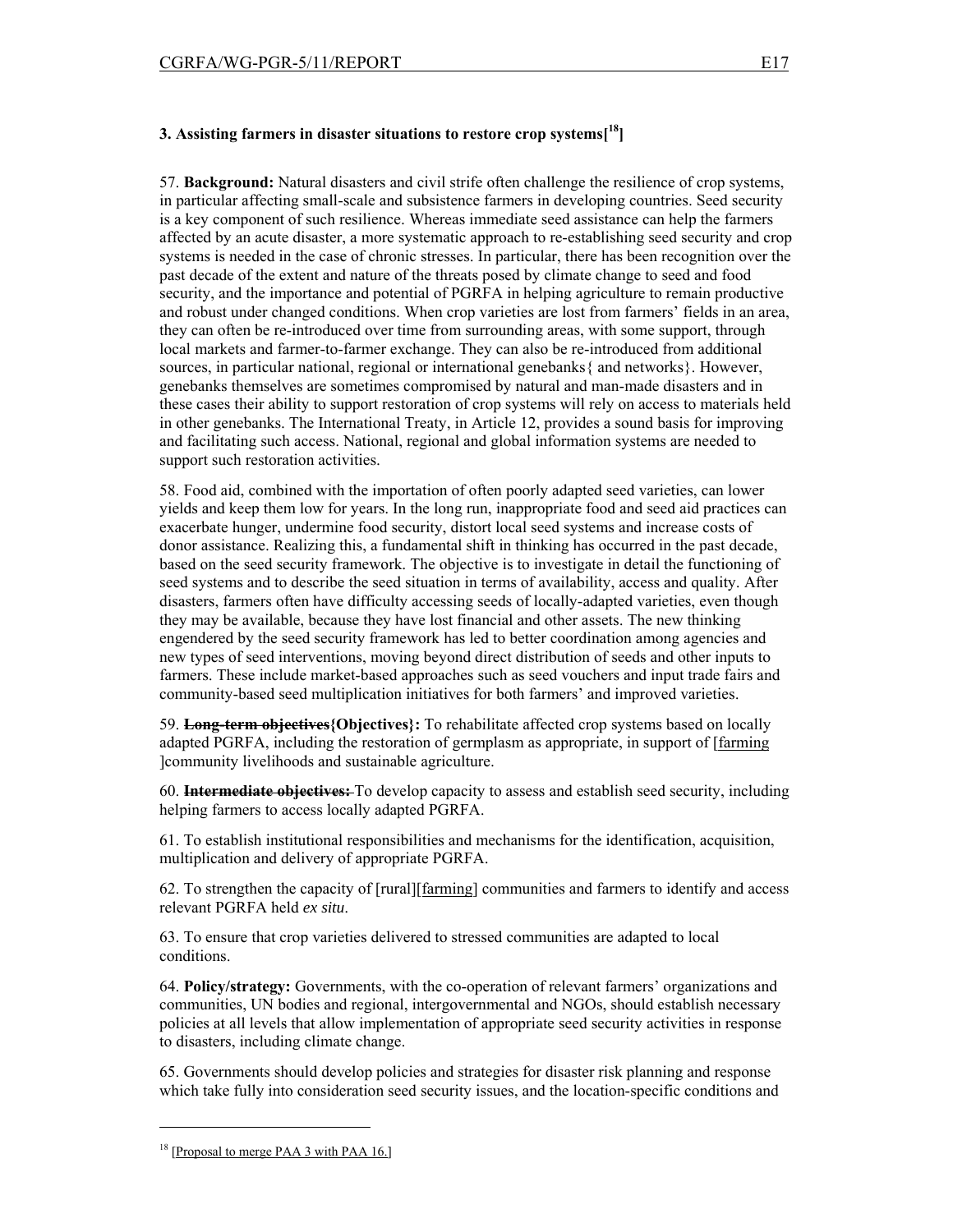requirements of seed security interventions. This will include promoting seed security assessments, and developing guidelines for best practices for seed interventions.

66. Efforts are needed to conserve farmers' varieties{/landraces} and CWR before they are lost as a result of changing climates, or other threats. Special efforts are needed to identify species and populations most at risk and that carry potentially important traits.

67. There is a need for countries to establish or strengthen genetic erosion monitoring systems, including easy-to-use indicators. Support should then be given to urgent collecting farmers' varieties{/landraces} in especially vulnerable or threatened areas, where these are not already held *ex situ*, so that they can be multiplied for immediate use and also conserved for future use. There should be duplication of national genebank collections outside of the country, such as in genebanks of neighbouring countries, and/or regional or international genebanks{ and networks}. A systematic global assessment is needed of the extent to which existing collections are backedup, to avoid excessive duplication.

68. Genebanks{ and networks} should make available characterization and evaluation information that will assist in identification of useful accessions to be deployed for restoration of crop systems, respecting access and benefit sharing agreements. The Multilateral System of the International Treaty should facilitate this process.

69. **Capacity**: National and international agricultural research institutions should collaborate with FAO and other appropriate agencies to establish mechanisms for rapid acquisition and multiplication, restoration and provision of PGRFA to countries in need. Such agencies should ensure that capacity is sufficient for the task. Cooperation with NGOs[, public] and private organizations is an important component of efforts to distribute locally adapted germplasm in regions that are recovering from disasters.

70. Information systems must be established to identify and obtain appropriate germplasm for reintroduction.[ Arrangements for repatriation of PGRFA that could have been lost or damaged due to extreme situations should be foreseen.]

71. Governments and international emergency agencies should consider making available adequate funds for multiplication of seed of locally adapted PGRFA in response to emergency demand after disasters.

72. Response interventions can be complemented by preventive national and community-based seed multiplication initiatives, and governments should strengthen capacities to cope with disasters and support the re-emergence of local seed supply networks and crop systems.[ The farmers' role in conserving local varieties/landraces should be recognized as this represents an important source of genetic diversity for restoration.]

73. **Research/technology**: Studies are needed on the extent and nature of possible threats to existing diversity on-farm and *in situ*. Previous experience should be reviewed and options developed to enhance preparedness for rescue of *ex situ* collections and seed collecting in the context of emergencies, including civil strife, industrial accidents and natural disasters. These efforts will benefit from close collaboration among governments of countries affected, donors, NGOs and private organizations, national, regional and international agricultural research institutes, regional plant genetic resource networks as well as relevant inter-governmental agencies. Research on how rural communities can identify, obtain and use PGRFA held *ex situ* is also needed.

74. Studies are also needed on pre-disaster seed production and delivery systems, including crop agro-ecologies, crop calendars, local seed flows, seed markets and stocks. Information that would assist planners in disaster risk reduction and response is lacking, especially regarding the anticipated effects of climate change.

75. **Coordination/administration**: At the national level, coordination will be needed among ministries of agriculture, the environment and agencies involved in disaster preparedness and response. NGOs will have a particularly important role to play. Public awareness efforts are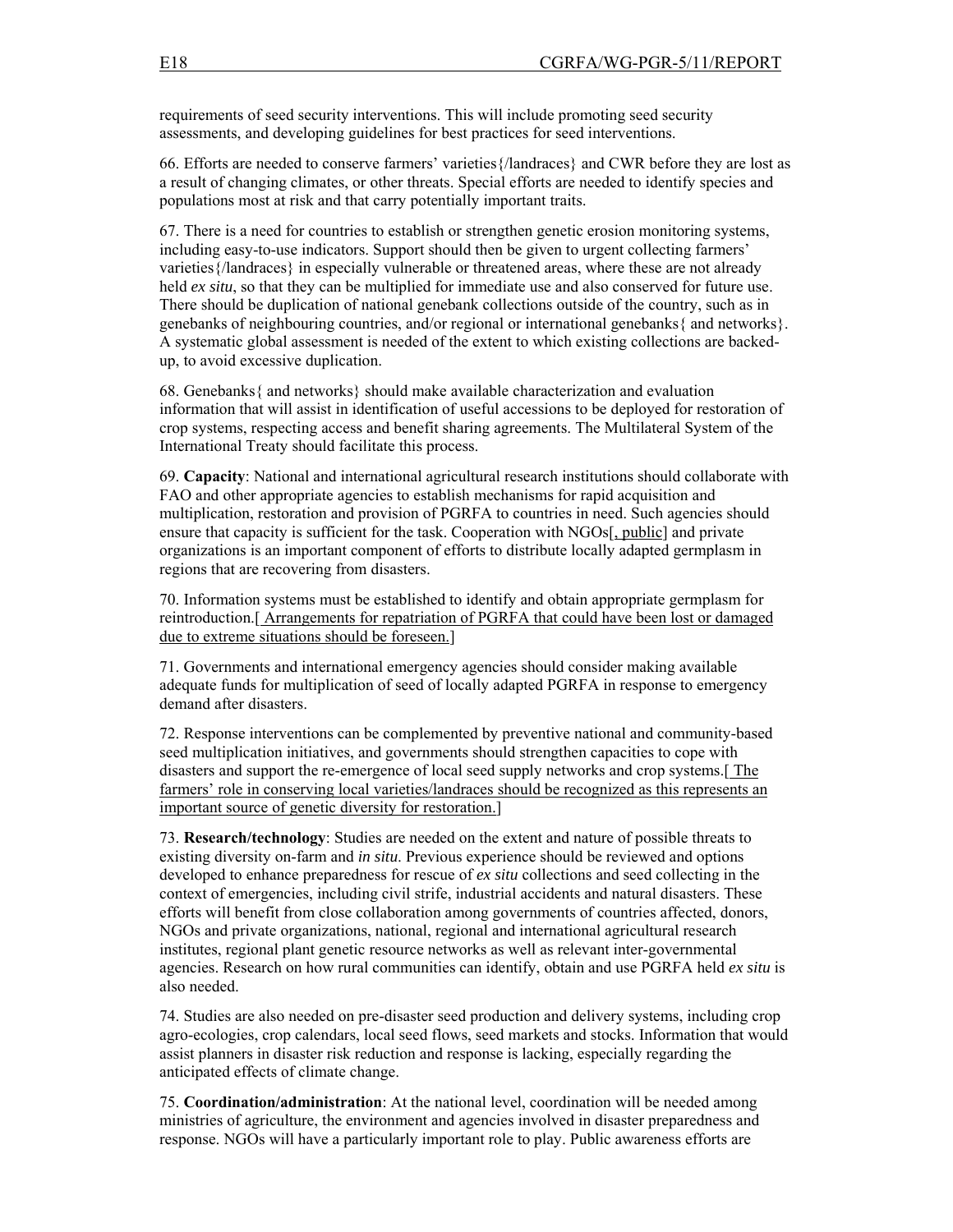needed to sensitize the donor community and NGOs to the importance of adapted PGRFA in relief and rehabilitation efforts. Such efforts should also increase awareness of the need for safety duplication of *ex situ* collections in other countries.

## **4. Promoting** *in situ* **{conservation and }management of crop wild relatives and wild food plants**

76. **Background**: Natural ecosystems contain important PGRFA, including rare, endemic and threatened CWR and wild food plants. These species are becoming increasingly important as providers of new traits for plant breeding. CWR and wild species are ideally conserved *in situ*, where they can evolve under natural conditions. Unique and particularly diverse populations of these species must be protected *in situ* when under threat. Most of the world's 8,500 national parks and other protected areas, however, were established with little specific concern for the conservation of genetic diversity of any plants, let alone specifically CWR and wild food plants. Management plans for protected areas are not usually specific enough to conserve genetic diversity of these species, but could be modified to complement other conservation approaches. It can be argued that actively conserving CWR genetic diversity in protected area networks significantly raises the understanding of their value in ecosystem services, which in turn underpins the long-term security of the protected area itself.

77. Many protected areas are also under threat of degradation and destruction. Climate change represents an additional serious threat. It is therefore necessary to complement conservation in protected areas with measures aimed at conserving genetic diversity that lies outside such areas, and also with *ex situ* conservation as appropriate. *In situ* conservation implies comprehensive planning, which should consider and accommodate the often conflicting demands of environmental protection, food production and genetic conservation.

78. **Long-term objectives{Objectives}**: To use genetic resources of CWR and wild food plants sustainably and conserve them in protected areas and on other lands not explicitly listed as protected areas.

79. **Intermediate objectives**: To promote planning and management practices in important *in situ* conservation areas for CWR and wild food plants. To assess the threats to, and conservation status of, priority CWR and wild food plants and develop management plans for their protection *in situ*. To improve knowledge of the uses of wild plants as sources of income and food, in particular by women.

80. To create a better understanding of the contributions of CWR and wild plants to local economies, food security, and environmental health. To improve management and planning, and promote complementarity between conservation and sustainable use in parks and protected areas by, among other things, increasing the participation of {indigenous and }local communities and ensuring the active conservation of CWR and wild food plant genetic diversity.

81. To establish better communication and coordination among various bodies engaged in *in situ* conservation and land use management, nationally and regionally, especially between the agriculture and environment sectors.

82. **Policy/strategy**: Governments, subject to national legislation, with {stakeholders and}the NGOs, and taking into account the views of farmers{, indigenous} and local communities, should:

- a) include as appropriate, among the purposes and priorities of national parks and protected areas, the conservation of PGRFA, including appropriate forage species, CWR and species gathered in the wild for food{ or feed, which could include hotspots of and genetic reserves for CWR and wild food plants};
- b) consider integrating conservation and management of PGRFA, particularly CWR and wild food plants in their centres of origin, major centres of diversity and biodiversity hotspots, in national land use plans. Recognizing that the centres of diversity are primarily located in developing countries where resources may be limited and capacity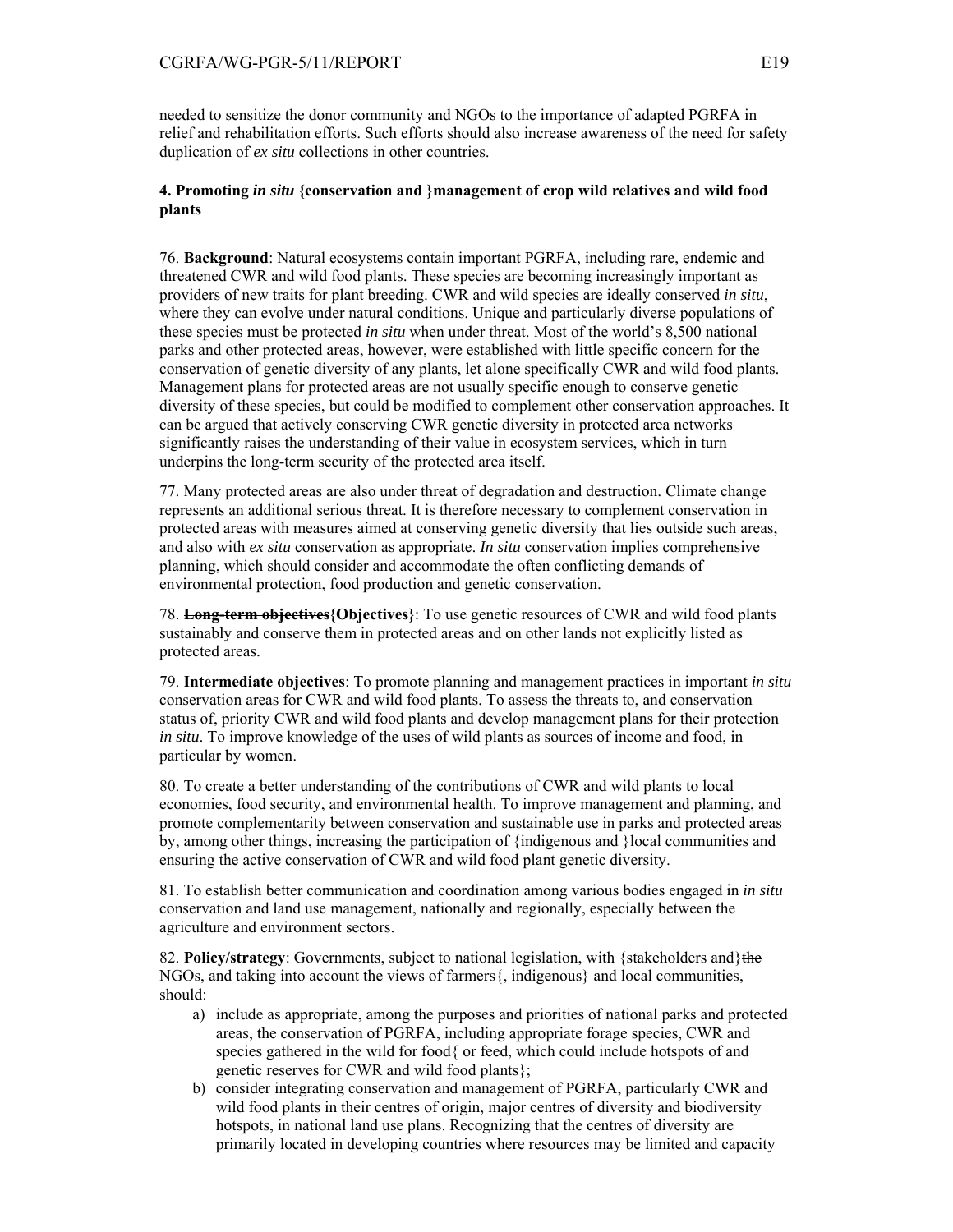building and [resource][technology] transfer required. *In situ* conservation strategies need to be linked better {complementary }with *ex situ* strategies;

- c) support the establishment of national and local objectives for protected area management through broad based participation, involving in particular groups most dependent on wild food plants;
- d) support the creation of advisory panels to guide management of protected areas. Where appropriate, involve farmers, indigenous communities, PGRFA scientists, local government officials (from various ministries), and community leaders, according to national legislation;
- e) [note the interrelationship between genetic resources and traditional knowledge, their inseparable nature for indigenous and local communities, the importance of the traditional knowledge for PGRFA, and for the sustainable livelihoods of these communities, especially ][recognize the rights of indigenous {and local }communities to PGRFA ]in protected areas according to national legislation;
- f) recognize that women are a valuable source of information on the feasibility of *in situ* conservation and management practices;
- g) adopt improved measures to counter the threat of invasive alien species that could impact negatively on *in situ* conservation of CWR and wild food plants;
- h) support indigenous and local community efforts to manage CWR and wild food plants in protected areas, or where existing aboriginal or treaty rights are recognized;
- i) review existing environmental impact statement requirements to incorporate an assessment of the likely effect of the proposed activity on local biodiversity for food and agriculture, particularly on CWR;
- j) integrate genetic conservation objectives into the sustainable management of CWR and wild food plants in protected areas and other managed resource areas;
- k) collate information on CWR and wild food plants and make the information available through national information sharing mechanisms and specialized global information systems.<sup>19</sup>

83. Governments, in cooperation with the relevant UN bodies and regional, intergovernmental and NGOs and the farming, indigenous and local communities living in non-protected areas, should seek, where possible and appropriate, to:

- a) develop national strategies for CWR conservation and use as a basis for *in situ* and *ex situ* conservation action and sustainable use;
- b) take conservation action to maintain the diversity of CWR and wild food plants as an integral component of land-use planning;
- c) encourage {indigenous and }local communities to conserve and manage CWR and wild food plants, and provide for participation in decisions relating to local conservation and management.

84. As appropriate and feasible, protected area policies should promote and sustain, rather than restrict, those human activities that maintain and enhance genetic diversity within and among plant species. Participatory approaches to protected and related area management should also be encouraged to reconcile the sometimes conflicting goals of conservation and local livelihood security.

85. In parallel with the national approach there is also a need for a complementary global perspective that focuses on securing the *in situ* conservation of the world's most important CWR species, including the establishment of a global network of genetic reserves. While it is recognized that the prime location for *in situ* conservation of CWR diversity will be existing protected areas, because these are already established for ecosystem conservation, the possibility of *in situ* conservation of CWR outside of protected area should also be evaluated.

86. FAO should promote the adoption and implementation of a global strategy for CWR management that can serve as a guide for government action, recognizing there is a requirement for action at both the national and global levels.

l

<sup>&</sup>lt;sup>19</sup> Crop Wild Relatives Portal and Genesys.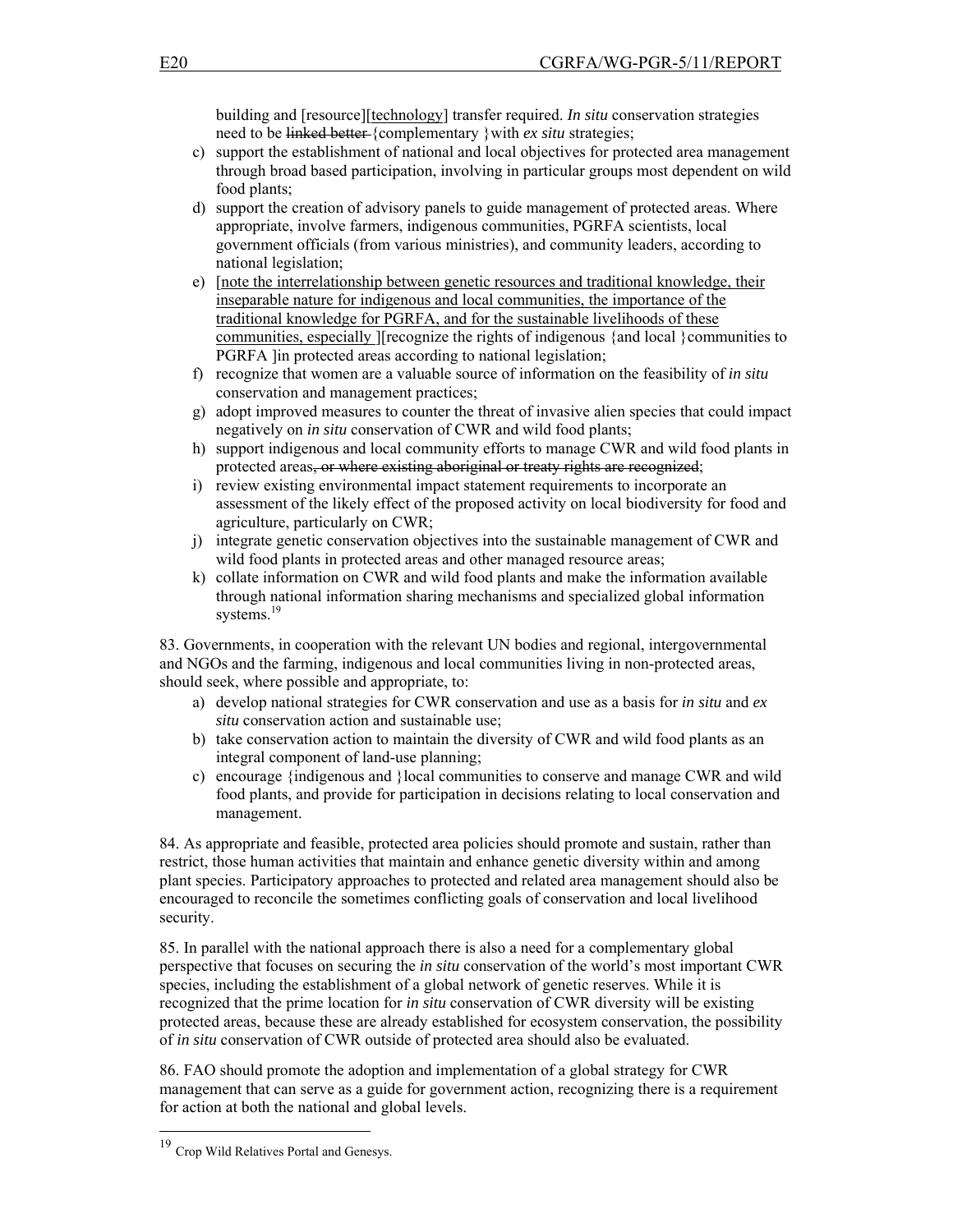- 87. **Capacity**: Governments should, whenever possible, and as appropriate:
	- a) develop a prioritized plan, particularly for those ecosystems in which high levels of diversity of CWR and wild food plants are found, and conduct national reviews to identify management practices needed to safeguard the desired level of genetic diversity for CWR and wild food plants;
	- b) assist {indigenous and }local communities in their efforts to identify, catalogue and manage CWR and wild food species;
	- c) monitor the holdings, the distribution and diversity of CWR and wild food plants, integrate and link data and information from *in situ* conservation programmes with that from *ex situ* programmes and encourage private and nongovernmental organizations to do likewise.

88. **Research/technology:** Research needs relating to *in situ* management of CWR and wild food plants includes{:}

- a) studies on their reproductive biology and ecological requirements. Strengthened research capacity is also required in areas such as  $\{\cdot\}$
- b) species {classification and }identification,{and ethnobotany;}
- c) {description of }gene pools description and population {surveys} $\frac{1}{2}$  surveys{ $\frac{1}{2}$  using new molecular tools{, as well as models for assisted migrations of populations of CWR that may be threatened in their natural habitats; }. Research should also target
- d) understanding the value of CWR *in situ* and the role they play in ecosystem services.

89. **Coordination/administration:** Governments should, as appropriate:

- a) link protected area planning and management with organizations responsible for the conservation and sustainable use of CWR and wild food plants, such as centres for crop genetic resources, national crop genetic resources coordinators, national protected area network managers and botanical gardens, and including organizations involved in the environment sector;
- b) designate focal points, as appropriate, to catalyze coordination of *in situ* protection programmes and liaise with other countries in the region;
- c) establish mechanisms for periodic review and modification of conservation plans;
- d) link information on CWR to specialized global information systems to aid information exchange and dissemination.

## *Ex Situ* **Conservation**

### **5. Supporting targeted collecting of plant genetic resources for food and agriculture**

90. **Background:** The prime motivating forces behind most collecting are gap-filling, imminent risk of loss and opportunities for use. The germplasm currently conserved in genebanks does not represent the total variation in PGRFA. Many major crops have generally been well collected, but some gaps still exist. Collections of most regional, minor, and underutilized crops are much less complete. CWR, even of major crops, have received little attention relative to their potential importance in breeding. The global crop strategies supported by the Trust make an attempt to identify gaps in global holdings of some major food crops. However, in the absence of comprehensive analysis of all the genetic diversity represented in the world's genebanks, these conclusions remain tentative. In addition, collecting missions conducted with inadequate methodologies may not have successfully sampled diversity. Also, the extent and distribution of diversity in wild populations and farmers' varieties{/landraces} (particularly for annual crops) changes over time. Sub-optimal conditions in genebanks may also have led to the loss of collected materials, requiring re-collection.

91. Global threats to PGRFA *in situ* and on-farm have increased during the past 20 years{ due to the increased impact of human activities on land}. Major threats to landraces and CWR {conservation }are [linked to the lack of funds and long term impact in relation to agricultural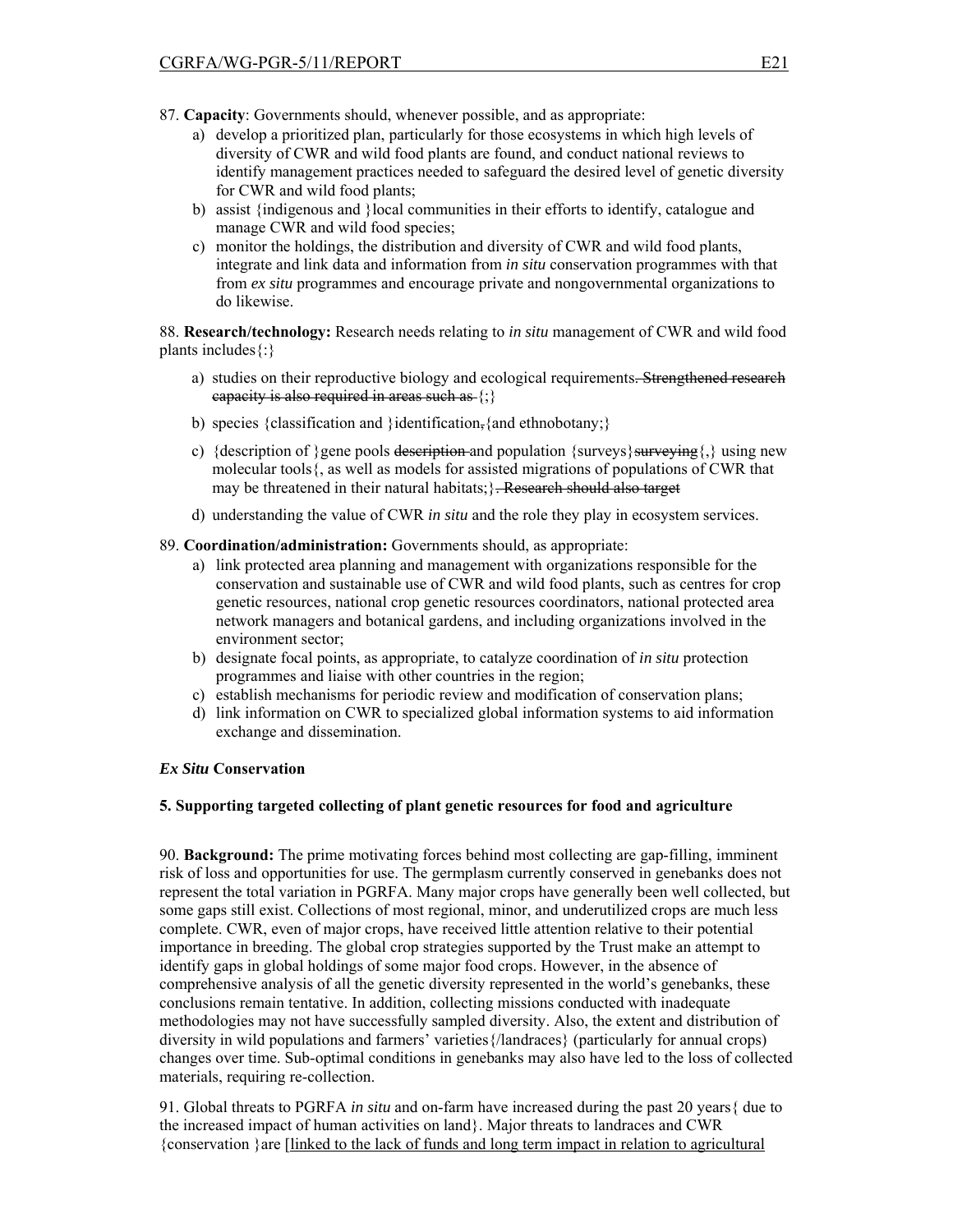policies][the introduction of modern varieties], climate change, alien invasive species, and land use change, including urbanization. A recent assessment indicates that up to 20% of plant species may be threatened with extinction globally. It is unlikely that the figure is lower for CWR. An urgent need for resistances to biotic and abiotic stresses and nutritional and other traits often warrant further collecting.

92. **Long-term objectives{Objectives}**: To collect and conserve diversity of PGRFA together with its associated information, in particular diversity that is missing from *ex situ* collections, under threat or of anticipated usefulness.

93. **Intermediate objectives**: To identify priorities for targeted collecting in terms of missing diversity, potential usefulness and threatened environments.

94. **Policy/strategy**: Policy makers need to be made aware of the continuing need to improve the coverage of diversity in *ex situ* collections, including CWR, farmers' varieties{/landraces} and wild food plants{ and forages}. Collecting best practices should be developed and documented with regard to the objectives and obligations set forth in the CBD and Article $\{s\}$  5  $\{$  and 12.3 h }of the International Treaty, for example the right of Contracting Parties {of the CBD }to require prior informed consent before providing access to genetic resources  $\{\}$  and the {their} obligations of Contracting Parties, subject to their national legislation, to respect the knowledge of indigenous {and local }communities regarding the conservation and sustainable use of biological diversity.

95. **Capacity**: Collected material should be deposited in facilities with the capacity to manage them in the country of origin, and elsewhere for safety duplication, as agreed by the country of origin prior to collection. Where such facilities do not exist in the country of origin, they should be developed, as appropriate, and in the meantime, the materials could be managed in other countries as agreed in{with} the country of origin prior to collection.

96. Full consideration should be given to the capacity to conserve the material collected effectively and sustainably before collecting is initiated.

97. Training should be undertaken in scientific collecting methods for PGRFA, especially in connection with the use of tools and methods that enhance collecting efficiency and effectiveness, such as GPS, spatial modelling programs and ecogeographic surveying.

{97 bis. **Research/technology**: Research is needed to identify gaps in existing *ex situ* collections to ensure the entire genepool is adequately represented; this will require access to and availability of accurate passport and other data. The use of GIS and molecular technologies can also facilitate the identification of gaps and planning of collecting missions. In the case of some CWR, research may be needed on the taxonomy and botany of the targeted species.}

98. **Coordination/administration**: Coordination, as appropriate, should take place within a country, in particular between genebanks and herbaria and other institutes with taxonomic expertise. Regional and international level coordination is needed to provide linkages with *ex situ* collections and gap-filling and regeneration efforts. Such coordination might concern the identification of global needs or specific national needs that could be met by PGRFA in another country.

99. Strong linkages need to be established with regional and crop networks and with the users of PGRFA (breeders, researchers and farmers) in order to inform, direct and prioritize the entire conservation process, including surveying, inventorying and collecting.

100. Mechanisms need to be developed at all levels for emergency collection of PGRFA{, in particular endangered CWR}. These mechanisms should make full use of, and therefore should be closely linked with, information and early warning systems at all levels.

101. As part of national PGRFA programmes, governments should designate a focal point for administering requests for collecting.

## **6. Sustaining and expanding [existing ]***ex situ* **conservation of germplasm**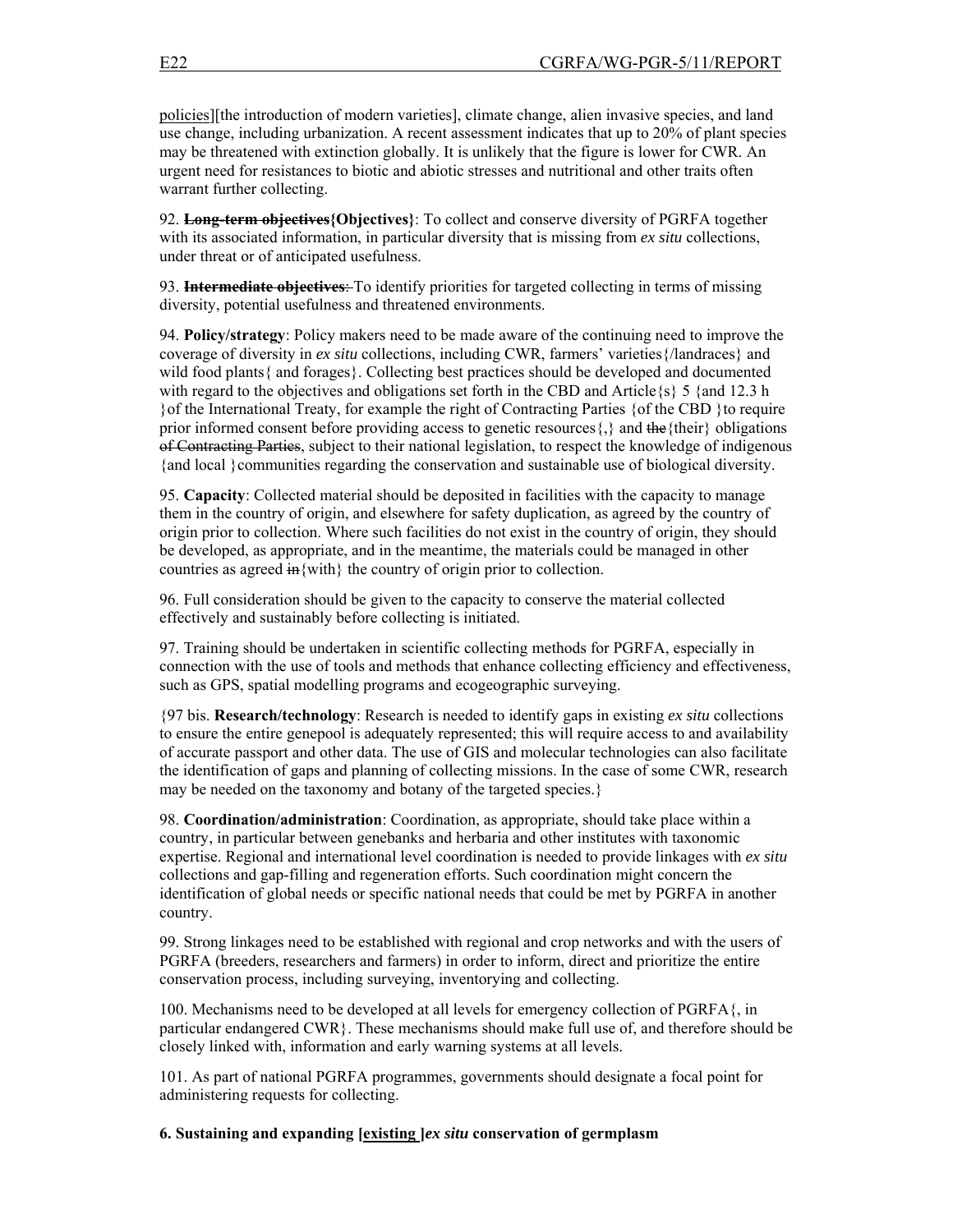102. **Background**: Currently seed, field and in vitro genebanks conserve approximately 7.4 million germplasm accessions, about a quarter of which are estimated to be distinct samples duplicated in several collections. These are complemented by over 2,500 botanical gardens worldwide that grow over one third of all known plant species and maintain important herbaria and carpological collections. Driven by an increasing need for diversification, interest in collecting and maintaining collections of underutilized crops, wild food species{, forages} and CWR is growing, but such species tend to be more difficult to conserve *ex situ* than major food {or forage }crops. Even many important crop species do not produce seed that can be stored under conditions of low temperature and humidity and the conservation of genetic resources of such plants, with recalcitrant seeds or vegetatively propagated, is still not being given appropriate attention.

103. Globally, governments and donor agencies need to invest more in conservation infrastructure, in particular for species that cannot be conserved in seed banks, taking particular account of maintenance costs. This will stem the steady deterioration of many facilities and enhance their ability to perform basic conservation functions. The severity of the threat to *ex situ* collections is reflected in the high percentage of accessions reported as being in need of regeneration in many national reports, as well as the lists of technical and administrative problems associated with maintaining genebank activities. The Trust aims to support better planning and more coordination and cooperation {in order to limit redundancy and promote rationalisation} at the global level, to reduce the overall cost of conservation work and place genebank operations on a scientifically sound and financially sustainable basis. Options need to continue to be explored for more cost-effective and rational conservation.

{103bis. Regionally, the collaboration on *ex situ* conservation has to be strengthened.}

104. The Svalbard Global Seed Vault opened in 2008, and represents a major new international collaborative initiative to improve the safety of existing collections of orthodox seeds. Similar efforts are not yet planned for recalcitrant species and vegetatively propagated crops.

105**. Long-term objectives{Objectives}**: To develop a rational, efficient, goal-oriented, economically efficient and sustainable system of *ex situ* conservation and use, covering both seedand vegetatively-propagated species.

106. **Intermediate objectives**: To develop and strengthen national, regional and international networks, including the existing Multilateral System of the International Treaty. To develop sufficient capacity to provide options to countries for the voluntary storage of appropriate genetic materials and their duplicates. To develop management strategies for *ex situ* conservation of vegetatively propagated and non-orthodox seeded plants, as well as for species {and genetic and genomic stocks }neglected in current conservation activities. To promote the development and transfer of appropriate technologies for the conservation of such plants and to encourage and strengthen the involvement of botanic gardens in the conservation of PGRFA. To promote access to and exchange of information about PGRFA. [To set priorities for conservation using more data from characterisation and evaluation of PGRFA.]

107. To reduce unnecessary redundancy of germplasm accessions in current conservation programmes, make use of available storage space and promote access to and exchange of information about PGRFA in line with {national priorities and laws, and }applicable {regional or }international agreements, including the International Treaty. To provide for the planned replication and safe storage of materials not currently {safety }duplicated.

108. **Policy/strategy**: The international community has interests in and responsibilities for the *ex situ* conservation of PGRFA. It is this understanding which provides the basis for an effective, integrated and rational global plan to secure existing collections. Countries have national sovereignty over, and responsibility for, the PGRFA they conserve, but there is a need for greater rationalization of the global system of *ex situ* collections. This is the objective of the work of the Trust.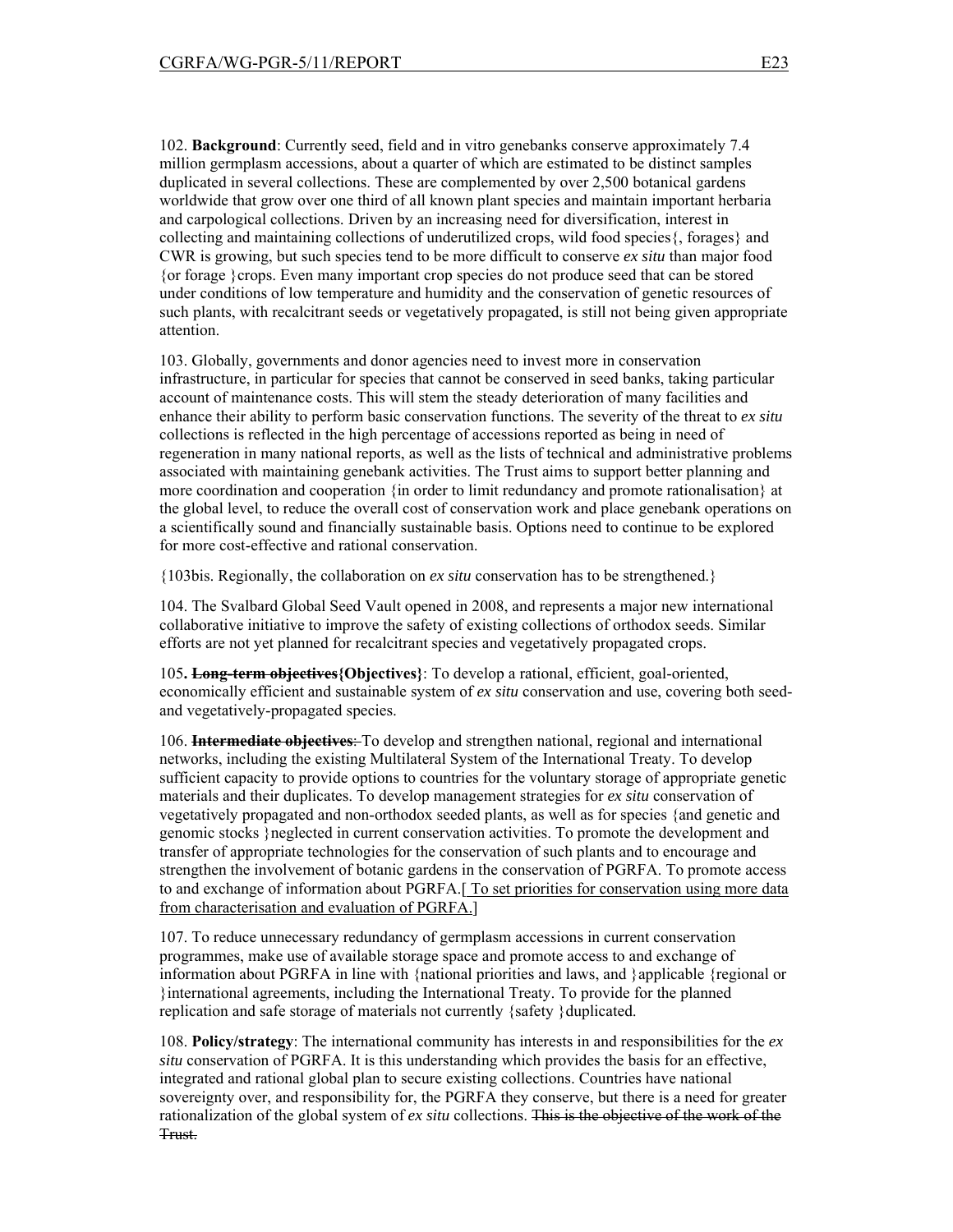109. Governments, international agricultural research centres, NGOs and funding agencies, should provide adequate, appropriate and balanced support for the conservation of vegetatively propagated and recalcitrant seeded plants in addition to the support provided for conservation of seeds of orthodox species. In this regard, botanic gardens and field genebanks should be strengthened in their capacity to conserve important neglected and underutilized species.

110. Full use should be made of existing facilities, including national, regional and international centres. Conserved materials should be replicated and stored in long-term facilities meeting international standards, in accordance with applicable international agreements. Unintended and unnecessary duplications between collections should be reduced to promote cost efficiency and effectiveness in global conservation efforts. Countries could be assisted in identifying which genetic resources are already stored and duplicated in long-term facilities.

111. FAO, in co-operation with countries and with relevant institutions, should facilitate the formalizing of agreements to safeguard diversity in *ex situ* collections in conformity with applicable {regional or }international agreements, including the International Treaty. This would allow those countries so desiring to place collections voluntarily in secure facilities outside their boundaries.

112. **Capacity**: Personnel should be recruited and trained at all levels to implement and monitor the above policies and agreements. National institutions should evaluate current genebank management practices to create more rational, efficient, and user-oriented *ex situ* conservation systems. Appropriate facilities, human resources and equipment should be made available to national programmes.

113. Ongoing conservation of collections of PGRFA should be secured, and particular care must be taken to safeguard the original accessions of threatened collections.

[114. Simple, low-cost botanic gardens, arboreta and field genebanks associated with universities, schools and other institutions should be strengthened and encouraged to promote education and public awareness.] 20

115. Support should be given to training in in vitro techniques and other new and appropriate technologies. In accordance with national, sub-regional and regional needs and priorities, support should be given to establishing the capacity to use such technologies.

116. Support should be given to defray expenses incurred by institutions providing designated storage and related conservation and research/documentation services for other countries. This support could help all unique material to be identified, suitably duplicated, stored safely, and characterized, regenerated, evaluated, and documented. This would include the identification of materials both inadequately and excessively duplicated. Materials not yet duplicated should be suitably multiplied and placed in secure storage, with the full observance of applicable international agreements and national legislation. Additional *ex situ* duplications of accessions would be maintained at the discretion of countries. Expansion of some existing storage facilities and the creation of new facilities may be desirable.

117. **Research/technology**: Research should be aimed at the development of improved conservation methods, including in vitro and cryopreservation, and in particular, reliable low-cost techniques appropriate to local operating conditions. Technologies and procedures directly transferred from temperate climates may not be appropriate for conditions in tropical countries and vice versa.

118. Research based on the improved documentation foreseen under the GPA should be undertaken to assist decision-making on developing a rational, effective system. This might include, among other things, research on identifying priority germplasm and duplications, on methods of identifying duplicates as well as of testing viability of accessions, procedures for the rational conservation and duplication of vegetatively-propagated species, and on the modalities

 $20$  [Proposed to be moved to Priority Activity Area 18]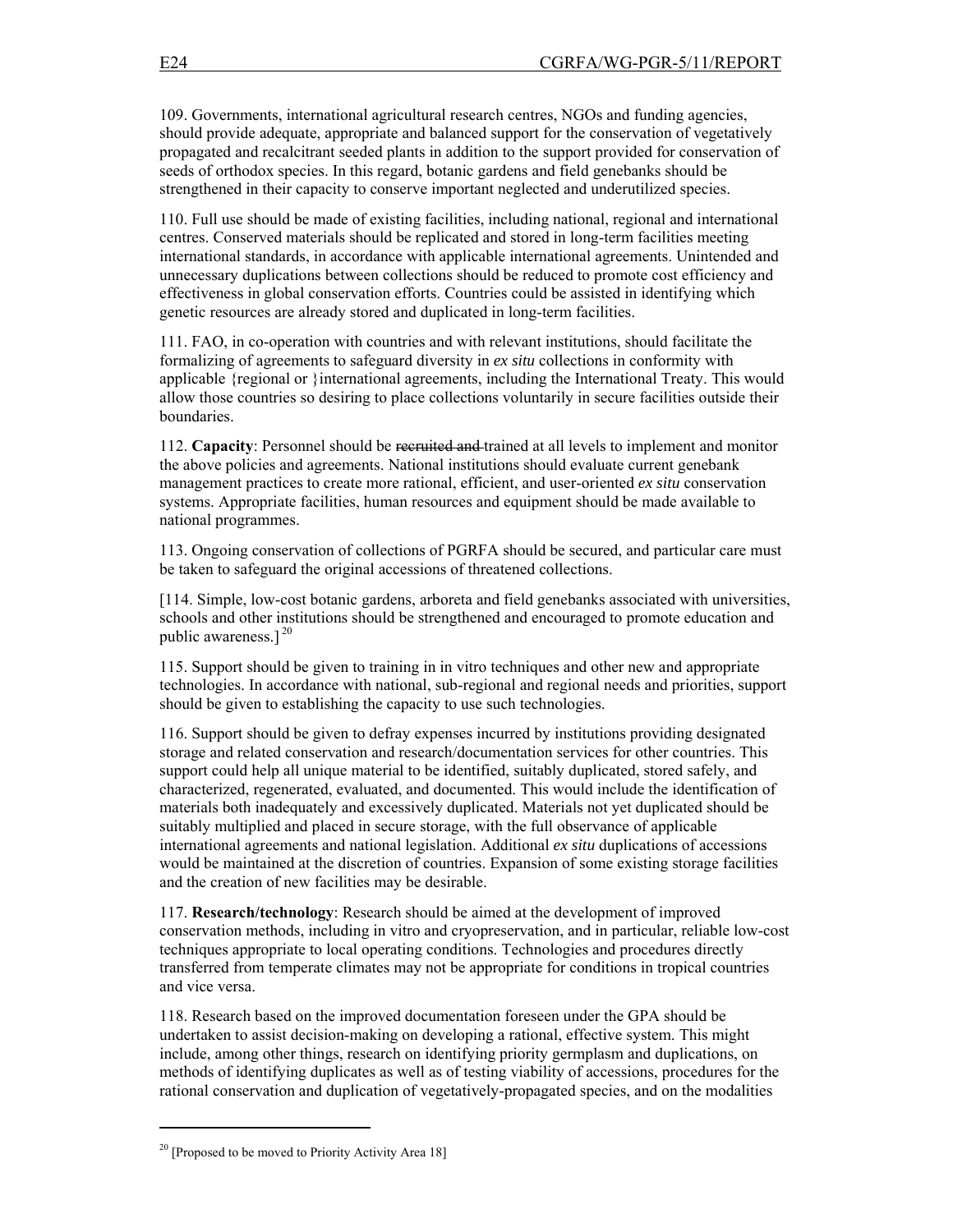and technologies of conserving genes, genotypes and gene complexes.

119. Research needs to be done on the best storage conditions for orthodox seeds, non-orthodox seeds and vegetative material. Genomic and phenotypic studies need to be undertaken that better link molecular data with phenotypic descriptor data. Protocols should be developed for in vitro conservation and other conservation technologies for important vegetatively propagated and nonorthodox seed plants, and an assessment should be made of the conservation needs of other species for food and agriculture that are not adequately conserved.

120. **Coordination/administration**: Coordination should take place within the country, among {all PGRFA stakeholders, including } the national genebank $[(s)]$ , national crop working groups, and all users of PGRFA (breeders, researchers, farmers and NGOs). Strong links need to be established with regional networks and international centres.

121. Periodic administrative and technical reviews should be encouraged to assess the effectiveness of the actions taken. Subject to these reviews, as well as the specific provisions of relevant agreements, financial support should foster long-term security and allow efficient planning.

122. NARS, crop and regional networks, as well as relevant international botanic garden organizations, with the support of international agricultural research centres and regional organizations, should regularly assess the state of conservation of vegetatively propagated and non-orthodox seeded plants, and make recommendations and take action when necessary.

123. Botanic gardens should be encouraged to participate actively in the activities of international associations. Linkages between organizations such as the International Association of Botanic Gardens and Botanic Gardens Conservation International and those responsible for and engaged in conservation of PGRFA (e.g. FAO, Bioversity International and other international agriculture research centres) should be strengthened. Similar linkages should be made between organizations, including those in the private sector (such as the nursery trade), at the national level. Practical cooperation should be encouraged as a matter of priority.

## **7. Regenerating and multiplying** *ex situ* **accessions**

124. **Background:** As accessions stored *ex situ* decline in viability, both genes and genotypes are lost. Even under optimal *ex situ* storage conditions, all accessions eventually require regeneration. Capacity for regenerating was often not considered when assembling collections and disseminating accessions, with the unintended consequence that much material collected in the past cannot now be properly maintained. Consequently, a large backlog of materials developed. Low initial sample size, low viability and frequent demand for samples from long-term storage facilities can shorten the regeneration/multiplication cycle. But, because proper long-term storage conditions should obviate the need for regeneration for decades, average, routine, on-going annual regeneration requirements (as opposed to multiplication needs) amount to fewer than 10% of conserved accessions. However, some 55% of countries contributing information on regeneration to the World Information Sharing Mechanism on GPA implementation (WISM) report continuing significant backlogs, and that regeneration capacity has declined in 20% of genebanks. Global crop strategies supported by the Trust indicate that regeneration backlogs occur in all crops and regions. However, significant advances have been made, including at the global level as a consequence of the funding provided to the CGIAR centres for the 'Global Public Goods' projects, and at the national level through funding by the Trust. The Trust has also supported the development of regeneration guidelines for a number of Annex I crops. Inadequate documentation of accessions continues to represent a constraint to a rational global approach to regeneration, although the necessary information is now increasingly available electronically. Many countries cite lack of facilities for handling cross-pollinated species and inadequate funds and human resources as major problems. Good planning and coordination will minimize the amount of material to be regenerated, but continued intervention is necessary to maintain viability of much of the stored genetic diversity of PGRFA.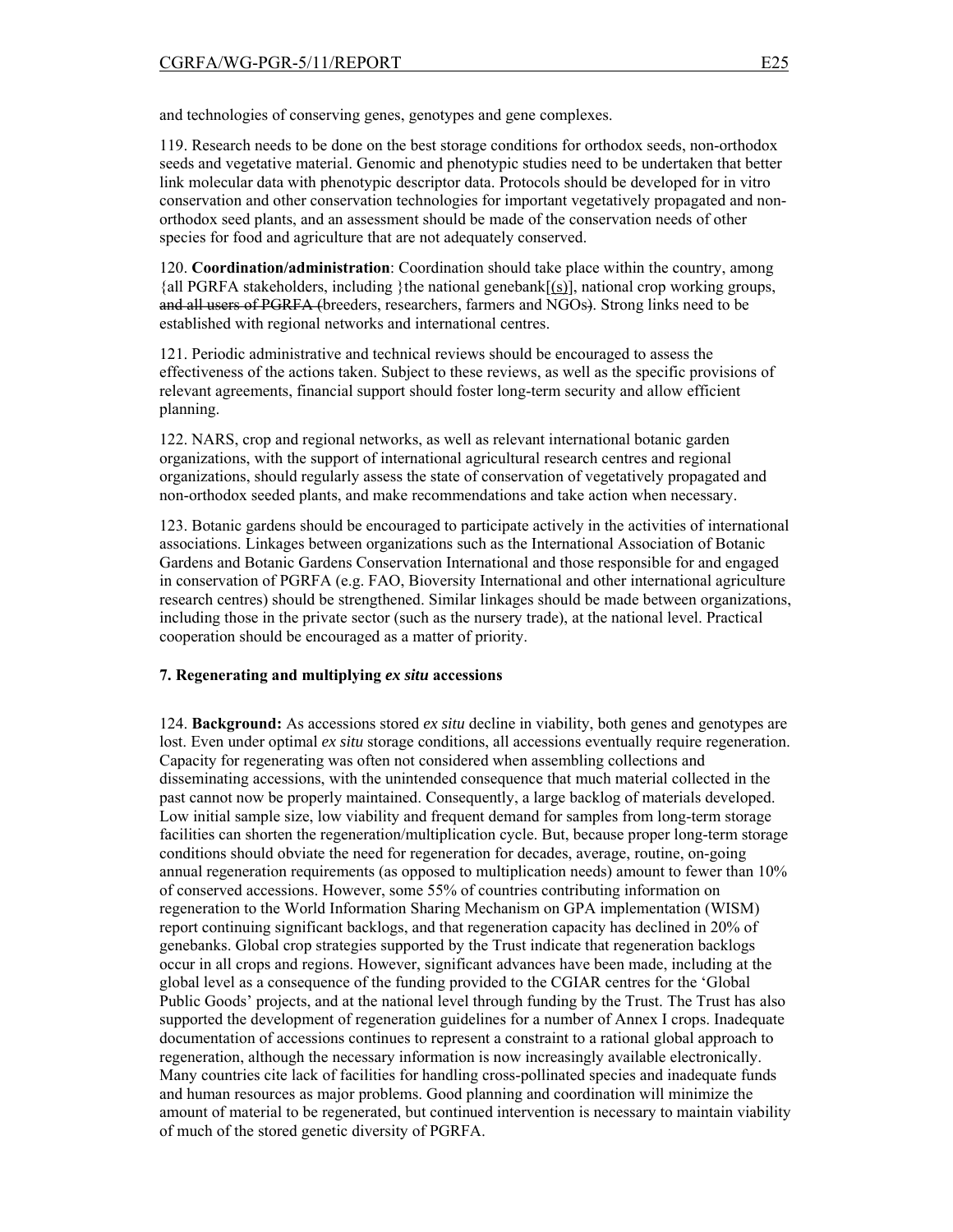125. **Long-term objectives{Objectives}:** To regenerate and multiply *ex situ* accessions to satisfy needs for conservation, distribution and safety duplication.

126. **Intermediate objectives:** To establish the processes, partnerships and capacity needed for regeneration and multiplication of *ex situ* collections to satisfy needs for conservation, distribution and safety duplication.

127. **Policy/strategy:** Priority should be given to:

- a) regenerating samples currently in long-term storage or intended for placement in longterm conditions and experiencing a loss of viability;
- b) regenerating samples which meet the criteria of being globally unique, threatened, and having the potential of maintaining the diversity of the original sample.

128. Input from crop and regional networks should be sought in refining priorities and identifying priority germplasm for regeneration and multiplication.

129. Identification of specific samples for regeneration and multiplication should be made in cooperation with national programme breeders and curators, who often have intimate and detailed knowledge of collections and of the availability of similar materials from *in situ* locations.

130. Regeneration and multiplication efforts should strive to maintain the allelic and genotypic diversity and adapted complexes of the original sample. Minimizing the frequency of regeneration is an important goal and consequence of other activities under the GPA.

#### 131. Efforts should be encouraged to reduce unneeded redundancies within and among collections as a means of improving efficiency and minimizing on-going conservation costs.

132. Governments, the private sector, organizations, including in particular the CGIAR, and NGOs should:

- a) cooperate to make efficient use of existing capacity and to ensure that regeneration and multiplication can take place, if scientifically, technically and administratively feasible, at sites where conditions approximate to those from where the sample was collected;
- b) promote and facilitate access to PGRFA stored *ex situ* to minimize the need for storing identical samples in several locations, and the consequent need to regenerate each of them.

133. Characterization activities should be undertaken in conjunction with regeneration without compromising the effectiveness or scientific goals of the regeneration exercise. Characterization should be developed in line with globally accepted standards.

134. **Capacity:** Proper facilities, adequate human resources, appropriate technology, and necessary equipment should be available to national programmes and international organizations involved in regeneration and multiplication activities undertaken as part of the GPA. Particular attention should be given to establishing or strengthening capacity for the regeneration and multiplication of cross-pollinated, vegetatively propagated and recalcitrant species{, including building capacity for their safety duplication}. Consideration should also be given to involving the private sector, farmers, and NGOs.

135. Genebanks should ensure monitoring and have the capacity to determine the status of their accessions and prioritize those in need of regeneration and multiplication.

136. Training programmes should take into consideration the differences in regeneration and multiplication requirements among species.

137. **Research/technology:** Guidelines for regeneration, including standards and specific technologies, should continue to be developed, especially for cross-pollinated, vegetatively propagated and recalcitrant species.

138. There is a need to reinforce research to improve conservation technologies in various key areas: lengthening of the interval between regeneration cycles (orthodox seeds), physiological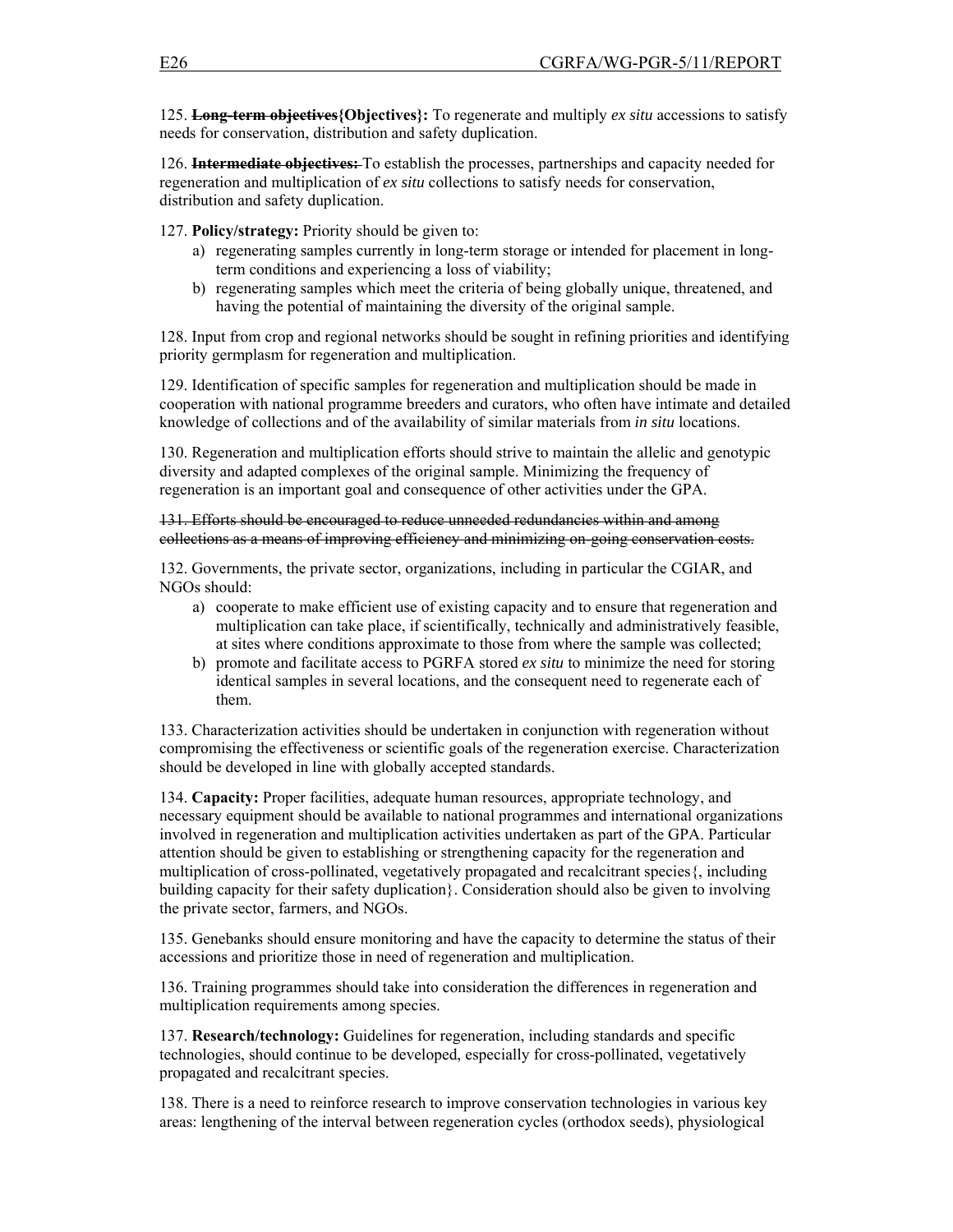mechanisms linked to low temperature tolerance and dehydration (recalcitrant seeds), and *in vitro* conservation technologies.

139. Research should be undertaken to increase the effectiveness and efficiency of regeneration efforts, including methodologies for minimizing genetic drift, to identify markers associated with seed longevity to assist in devising regeneration strategies, to develop an understanding of the causes of mutations in conserved germplasm, to eliminate seed-borne pests. Important questions remain regarding breeding systems, reproductive biology, dormancy mechanisms and technical problems associated with regeneration practices.

140. Data on existing accessions in *ex situ* collections should be assembled and analyzed in order to assist in planning and implementation.

141. **Coordination/administration:** The active involvement of crop and regional networks is important to the success of regeneration and multiplication efforts, particularly in the identification and prioritization of germplasm to be regenerated and multiplied. Similarly, national plans for regeneration should be formulated, particularly with regard to PGRFA of national priority.

142. There should be on-going monitoring of the need for regeneration and multiplication, including consideration of the necessity for adequate duplication, storage behaviour of the species, storage conditions, and individual accession viability.

### **[Sustainable Use][Sustainable utilization of PGRFA]**

l

## **8. Expanding characterization, evaluation and further development of specific collection sub-sets to facilitate use[21]**

143. **Background:** Genebank collections should help users respond to new challenges and opportunities, to improve productivity, enhance sustainability and respond to change, particularly climate change{ and pest resistance, and human needs related to PGRFA}. It is widely recognized that crop germplasm collections house much of the diversity that will be needed to meet these challenges. In order for plant breeders, researchers and other users of PGRFA to make the most effective use of collections they need to quickly identify a manageable number of genotypes that possess or are likely to possess the many different traits needed in their programmes. Improved characterization and evaluation can encourage greater and more efficient use of collections. Understanding genetic variability and expression are also important for improving use of plant genetic resources. The development of limited sets of material based on either capturing total diversity in a small number of accessions or the variation in particular traits has been found to improve use of collections. These efforts require close collaboration between germplasm curators and plant breeders in the delineation of manageable collection sub-sets. {Characterisation and evaluation}Evaluation can also aid the identification of germplasm of potential for {further improvement by breeders, farmer breeders as well as }more direct use by farmers { for production and marketing }.

144. In the past decade, significant progress has been made in the characterization and evaluation of crop germplasm collections. Many countries have acquired the capacity for using molecular techniques in germplasm characterization, a development that is leading to the generation of more comprehensive and reliable data. Efforts will have to continue in developing such capacity where it is still needed. Significant advancements have also been made in the development of high throughput phenotyping techniques and related infrastructure. In order to characterize efficiently {characterize and evaluate }germplasm accessions and breeding materials for traits associated

<sup>&</sup>lt;sup>21</sup> ["Characterization is the recording of highly heritable characters that can be easily seen and are expressed in all environments. Evaluation is the recording of those characteristics whose expression is often influenced by environmental factors." Reference: Rao NK, Hanson J, Dulloo ME, Ghosh K, Nowell D and Larinde M. 2006. Manual of seed handling in genebanks. Handbooks for Genebanks No. 8. Bioversity International, Rome, Italy. ISBN 978-92- 9043-740-6]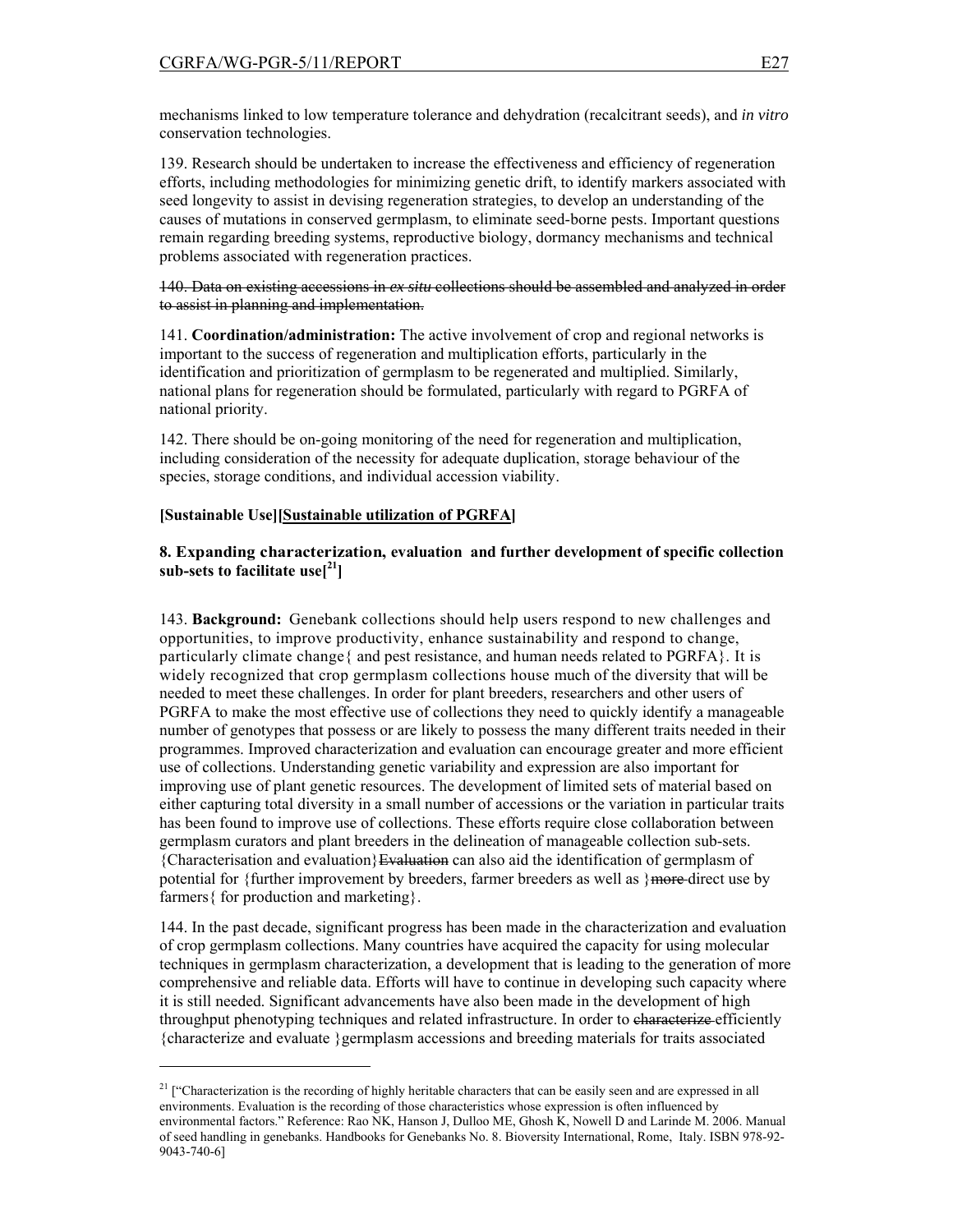with adaptation to, and mitigation of, the effects of climate change, {and response to consumer demands, }it is equally important to continue developing phenotyping capacity.

145. Despite such overall progress, there are still large data gaps and much of the existing data are not easily accessible. The lack of adequate characterization and evaluation data, and of the capacity to generate and manage it, remain serious constraints to the use of many germplasm collections, especially of underutilized species and CWR. With improved access to molecular and computational biology techniques, information technology and GIS, the utility of PGRFA collections could be greatly enhanced by increasing the types and volume of data on germplasm. Efforts should equally be invested in developing standard descriptors and uniform characterization methodologies for more crops and species. Increased funding and capacity building will contribute to increasing the breadth and depth of germplasm characterization efforts and consequently lead to greater ease for mining genebanks for traits of interest.

146. **Long-term objectives{Objectives}**: To enhance the use and management of conserved plant genetic resources. To identify germplasm of potential value for research and crop improvement [by scientists and breeders, including farmer breeders, ]and for direct use by farmers in the rehabilitation of degraded ecosystems, and other forms of direct use in agro-ecosystems.

147. **Intermediate objectives**: To develop innovative, crop specific characterization and evaluation [programmes][activities]{, with participatory approaches as appropriate}, including for underutilized species, to identify potentially useful accessions and genes for improved productivity and sustainability, especially in the context of climate change.

148. To improve the efficacy of the evaluation process by developing and adapting high throughput evaluation methods such as rapid, computerized assays of genetic diversity and metabolic content; new biochemical analyses; and novel methods for rapidly-capturing morphological and structural variation in the field via hand-held devices, for identifying accessions with valuable traits.

149. To establish sub-sets of material including trait specific collections for crops of global importance.

150. To improve and facilitate exchange and access to quality characterization and evaluation data across genebank{ and network} collections, including through national, regional and global information systems.

151. **Policy/strategy**: Governments with the co-operation of the relevant UN bodies and regional, intergovernmental organizations and NGOs, international agricultural research centres, [regional networks, ]and including the private sector, and taking into consideration views of the scientific community[, breeders' organisations] and farmers' organizations [and their communities ]should:

- a) establish baseline characterization and evaluation data, define priorities and periodically assess progress in evaluation in relation to the different needs of the various users of PGRFA, with emphasis on identifying traits that counter limits to production in staple crops and of crops of national economic importance[ and crops of dietary interest];
- b) support collaboration and complementarities between breeders, researchers, extension services, farmers and genebanks;
- c) encourage access to, and exchange of, characterization and evaluation information, including through networking of genebank databases within and among countries;
- d) note that access to PGRFA is subject to applicable [regional or ]international agreements such as the International Treaty. In compliance with such agreements, users of PGRFA should be encouraged to agree to provisions for sharing relevant evaluation data with source institutes, giving also due regard to the special needs of commercial users for appropriate confidentiality;
- e) use characterization and evaluation data to help improve *in situ* management of landraces, crop wild relatives, other wild food plants, and forages;
- f) give appropriate financial support for characterization and evaluation programmes for crop species of primary or exclusive importance to food security in their countries, given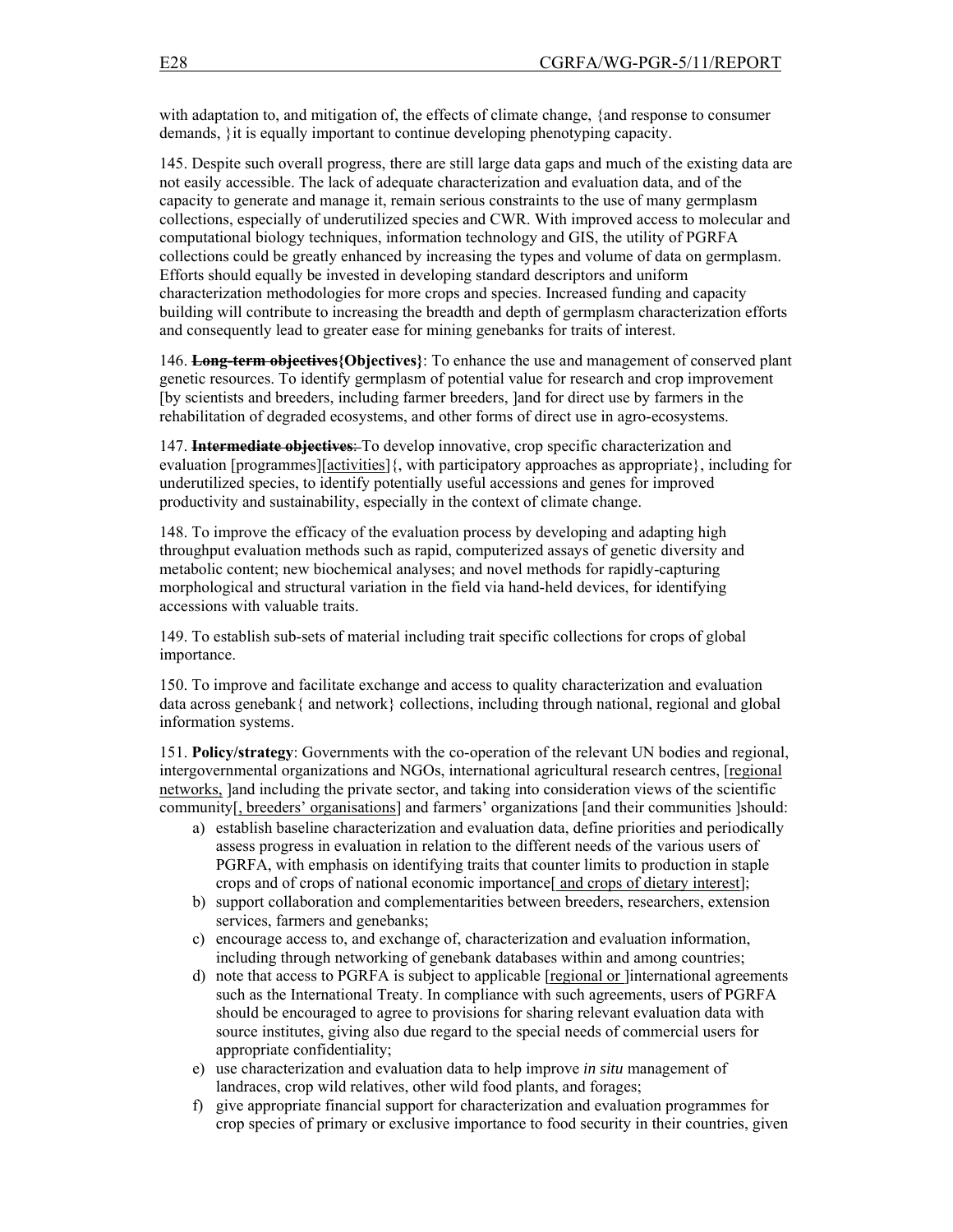the importance of medium and long-term financing, and promote synergies with existing funding mechanisms (e.g. BSF of the International Treaty)[

g) promote the use of close up high quality photographs of specific phenotypic traits (e.g. whole cereal heads) and embed these into internet-accessible databases].

152. Crop networks and genebanks should be encouraged to identify useful traits and establish trait specific and other collections of limited size of interest to users with special focus on adaptation to climate change, sustainability and food security. Characterization and evaluation should be strengthened and standardized and the data made more accessible through improved information system.

153. **Capacity:** Support should be given to continue targeted characterization and evaluation programmes for selected priority germplasm. The characterization and evaluation process would begin with an assessment of current information and an effort to assemble, collate, computerize and make available existing information contained in notes, reports, punched cards, etc. Much evaluation work needs to be done in a use-oriented, site-specific manner.

154. Governments and appropriate organizations should identify institutions and individuals who may have the capacity and expertise to carry out germplasm characterization and evaluation for specific stresses and should develop a national portfolio of such expertise, including [breeders, farmers breeders, ]farmers in high stress areas who may perform preliminary evaluation to identify subsets of accessions that hold promise for further evaluation under more stringent scientific conditions. The cost efficiency of sub-contracting evaluation work should also be investigated as well as cooperative programmes between national programmes and the private sector.

155. National programme staff should receive training in germplasm characterization and evaluation techniques on a crop-specific basis. Such training should begin with crops deemed important nationally, and for which there are current or planned breeding programmes. Capacity building should target the development of a critical mass of personnel that are skilled in the use of standardized characterization methodologies, including molecular biology techniques and data management using modern information technology platforms.

156. Training of [local breeders, including farmer breeders, ]farmers, including women farmers, participating in on-farm PGRFA evaluation programmes, in the necessary relevant skills should be supported. As their responsibilities often extend from the propagation, production and harvesting of crops to the processing, storage and preparation of foods[/feeds], women's knowledge of the uses and usefulness of plants is often extensive.

157. Young students should be educated and trained in basic topics related to characterization, evaluation and use of plant genetic resources.

158. **Research/technology:** Various kinds of research must be undertaken if the cost effective use of current collections is to be encouraged. This should include:

- a) access to the latest technology and support from plant breeding [and ]research to improve the use of molecular methods in characterization and evaluation to identify useful genes and understanding their expression and variation;
- b) improved methods of germplasm characterization and evaluation using biochemical assays and rapid high throughput phenotyping, in particular for adaptation and mitigation of climate change and nutritional features;
- c) improved data exchange through further development and harmonization of standards for characterization and evaluation data.

159. Research is also needed to develop more useful sub-sets of material, including core collections, mini and micro-cores and specific trait collections. This will require systematic development and testing of different sampling procedures[ as well as improving the research infrastructure through improved availability of characterisation and evaluation data through the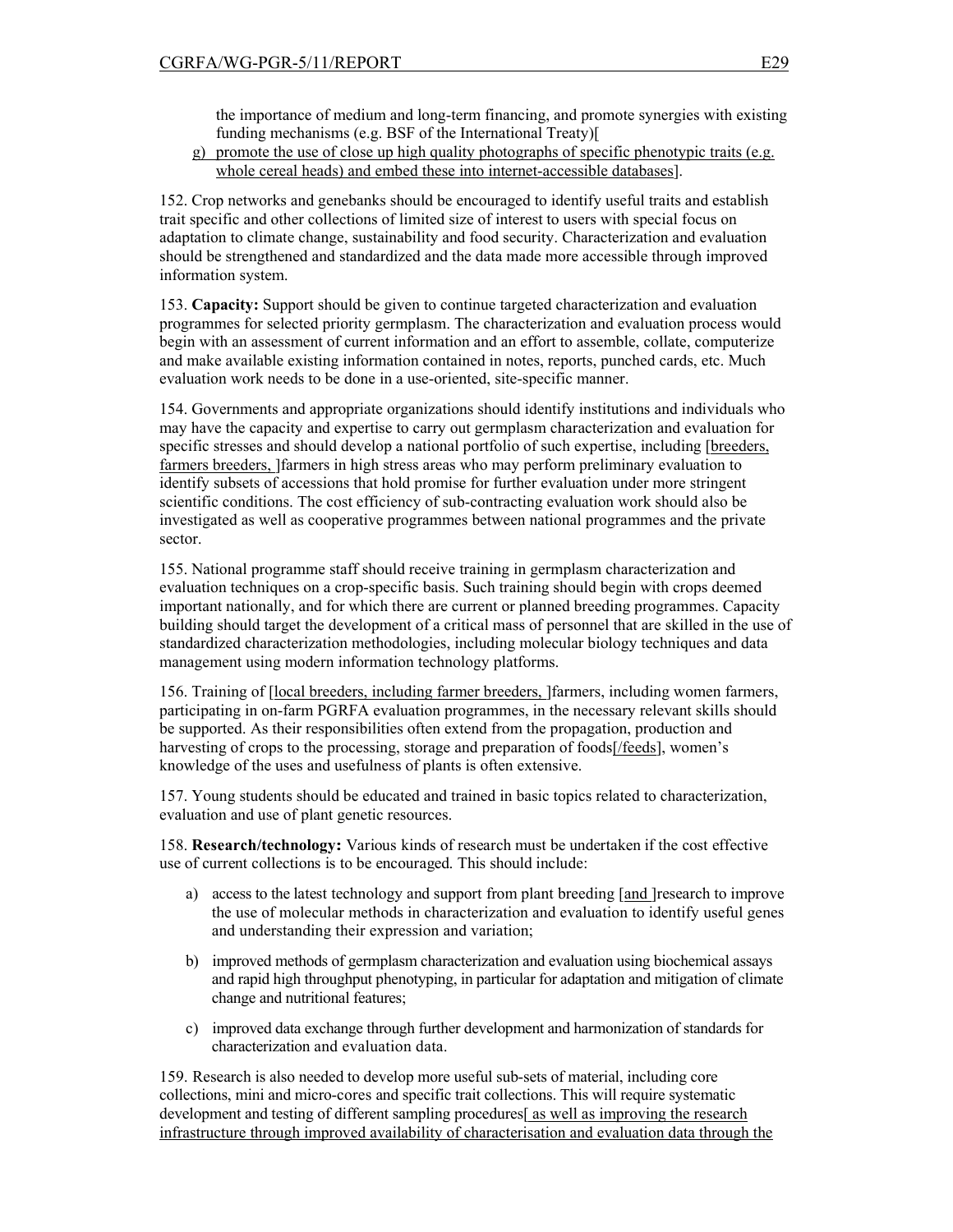respective documentation systems]. Further work is also needed on optimizing the ways in which such sub-sets are used by breeders to access best-bet materials from the full collection.

160. **Coordination/administration:** Characterization and evaluation efforts should be planned and implemented with the active participation of national programmes, [plant breeders ]and crop and regional networks. As appropriate, [breeders' organisations, ]farmers' organizations, private companies and their associations, and others should also be involved.

161. Limited user-friendly collections such as trait specific collections, core or micro-core collections should be developed with the active participation of breeders and other users as well as relevant crop networks. Work on such collections must be considered within and integrated firmly in the context of the entire effort to improve utilization.

162. Cooperation and exchange of information are needed, especially by developing country genebanks that manage very diverse collections but do not have staff with expertise in all of the species conserved.

# **9. Supporting plant breeding, genetic enhancement and base-broadening efforts**

163. **Background:** The germplasm collections maintained in genebanks can be used both to identify specific alleles useful for developing new varieties adapted to new conditions[ and needs], and to broaden the overall genetic base of breeding programmes. While some materials can be used directly by breeders for either of these purposes, pre-breeding or genetic enhancement is often necessary to produce material that can be easily used by breeding programmes.[ Newly bred cultivars are the principal means by which PGRFA are delivered to farmers.]

164. The challenge of using PGRFA is hampered by the stagnant or dwindling capacity at all stages of the plant breeding process in many countries. There is now a shortage of plant breeders in the public [and private ]sector[s] and a declining enrolment in conventional plant breeding courses in universities[/agricultural schools], with students opting rather for disciplines offering careers paths in what are seen as more modern sciences such as molecular biology. There is a compelling need to redress this situation. The role of conventional plant breeding in crop varietal development is irreplaceable. Modern biotechnologies can only offer increased efficiencies, and cannot take the place of traditional crossing selection and field evaluation.

165. Currently, the challenges of [climate change][global change, especially climate change,] is placing increasing demands on breeding programmes, and this is likely to intensify. Significantly strengthened human capacity and infrastructure are necessary for such programmes to deliver varieties with enhanced tolerance to biotic and abiotic stresses needed for adaptation to climate change[, but also for diversification and food security]. Such capacity enhancements must go together with a re-thinking of strategies. Breeding must be needs-based, with greater integration of farmers' [and other consumers' ]perspectives in setting priorities and defining goals. The efficiency of traditional plant breeding activities must be enhanced by the judicious integration of cost-efficient novel biotechnology and phenotyping strategies.

[165bis.] Pre-breeding and genetic enhancement activities must be encouraged, including by pooling the resources of both germplasm curators and plant breeders, so that the most appropriate germplasm can be identified and used in addressing clearly defined objectives. Greater emphasis must be paid to improving the less studied crops that constitute important staples in many parts of the world. Crop wild relatives must be used more systematically to identify the genes needed for generating the resilient crop varieties needed to safeguard food security in the face of changing climatic conditions.

166. Improving the sustainability, resilience and adaptability of crop production will require the use and deployment of increased amounts of diversity in terms of both the crops and varieties available to farmers. An important contribution can be made through base broadening strategies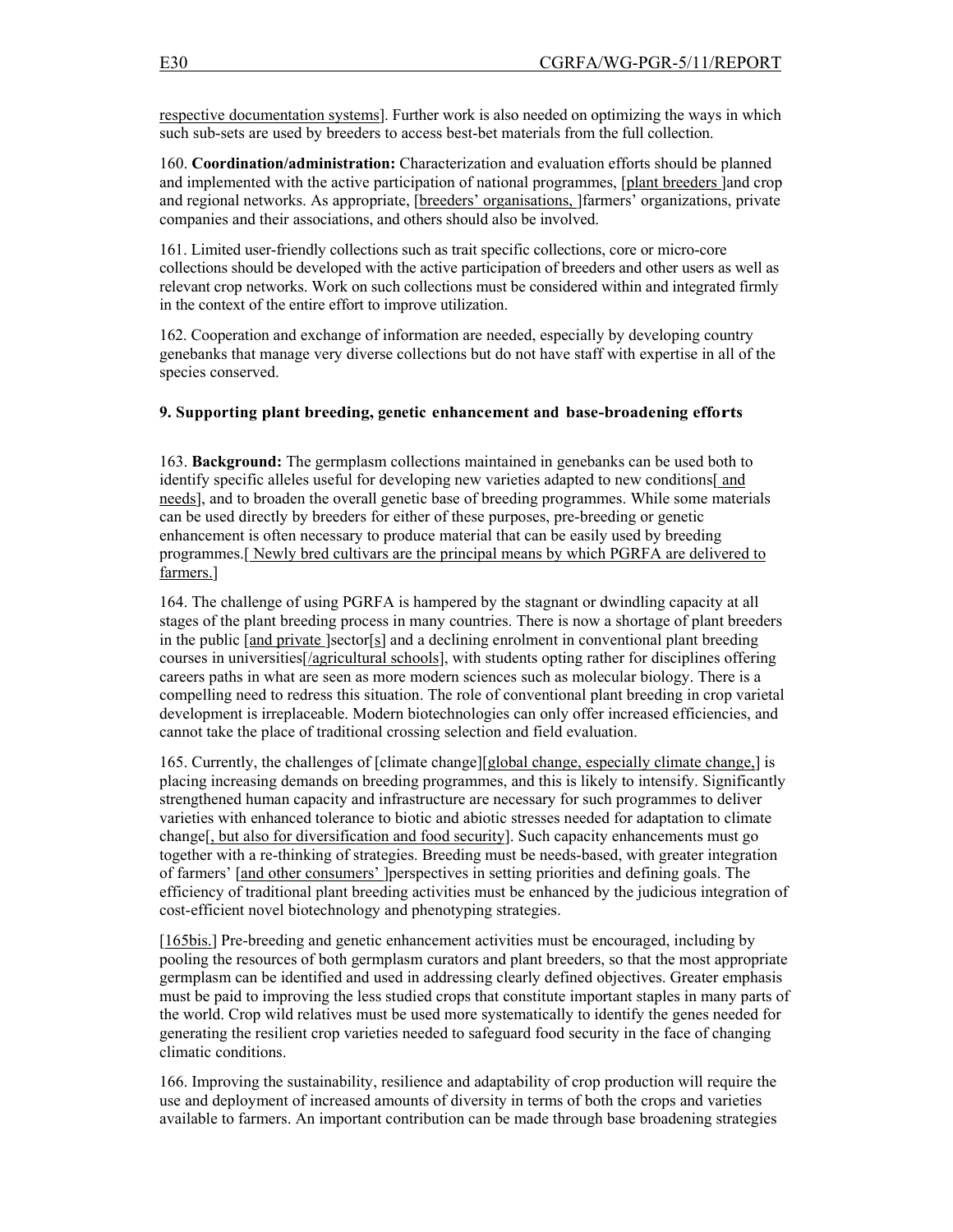which seek to widen the genetic diversity in plant breeding programmes and in the products of such programmes.

167. An example of a multilateral effort in capacity enhancement is the FAO-convened Global Partnership Initiative for Plant Breeding Capacity Building (GIPB). This multi-stakeholder partnership of public and private sector parties from developing and developed counties was created in direct response to the need for capacity for implementing Article 6 of the International Treaty. It aims to enhance the plant breeding capacity and seed delivery systems of developing countries and improve agricultural production through the sustainable use of PGRFA. The Generation Challenge Programme (GCP), an initiative of the CGIAR that aims to create improved crops for small farmers through partnerships among research organizations, is another example of public multi-stakeholder initiatives that promote the use of PGRFA in crop improvement. GCP focuses on using novel biotechnology tools, including genomics, molecular breeding and bioinformatics, to enhance efficiencies in crop varietal development.

168. **Long-term objectives{Objectives}**: To contribute to food security and improved farmers' livelihoods through the deployment of adapted crops and the development of resilient crop varieties that guarantee high yields under adverse environmental conditions and minimal input agricultural systems. To increase the use of genetic resources and thus provide further tangible incentives for their conservation.

169. **Intermediate objectives**: To reduce vulnerabilities in cropping systems by increasing genetic diversity in the production systems themselves, as well as in crop breeding programmes through the utilization of CWR, farmers' varieties{/landraces}, and [modern varieties][introductions] as appropriate. To increase sustainability of agricultural systems and the capacity for adaptation to environmental changes[ and consumers' needs].To strengthen the capacity of [public sector][, as appropriate,] plant breeding programmes and encourage participatory breeding. To provide tools and resources necessary for sustained increases in the genetic diversity used by breeding programmes for both major and minor crops through appropriate base-broadening and genetic enhancement approaches.

170. **Policy/strategy**: Governments, international organizations, NGOs and funding sources should:

- a) recognize the importance of providing long-term funding and logistical support to plant breeding and research, pre-breeding, genetic enhancement and base-broadening activities;
- b) recognize the importance of providing adequate support for the routine integration of novel biotechnology tools, computational biology and information technology platforms in PRGFA management, especially in germplasm characterization and in facilitating the introgression of desired traits into breeding materials;
- c) encourage the development of public-private and other partnerships that foster participatory approaches to the setting of crop improvement priorities and goals and their implementation;
- d) develop policies and legislation that support participatory breeding, including appropriate regulatory frameworks for varieties developed through participatory plant breeding;
- e) encourage the institutionalization of participatory, gender and youth-sensitive approaches to plant breeding as part of national PGRFA strategies in order to facilitate the adoption of new crop varieties;
- f) help to improve access by plant breeders to the widest possible genetic diversity in order to identify the traits needed for developing crop varieties adapted to novel climatic conditions; and
- g) in devising national strategies and fostering collaborations, be fully cognizant of the provisions of the Multilateral System of Access and Benefit Sharing of the International Treaty, through which material can be accessed "for the purposes of utilization and conservation for research, training and breeding for food and agriculture."

171. **Capacity:** Support should be given to national systems, regional networks, international agricultural research centres, NGOs, universities[, breeders] and other relevant organizations to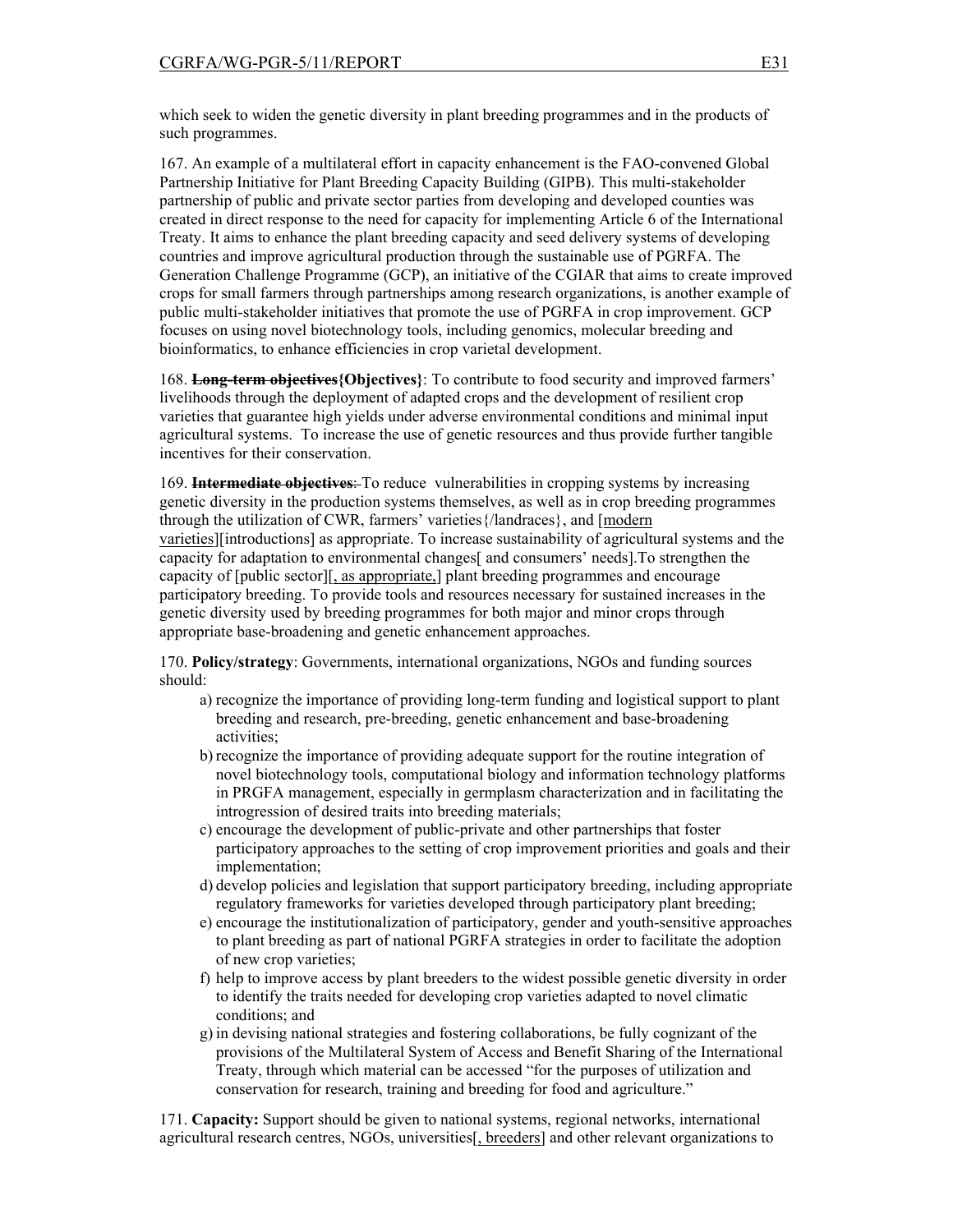carry out plant breeding, including genetic enhancement and base-broadening activities. Priority should be given to addressing problems identified by crop and regional networks, regional research and development forums, other competent scientific bodies and institutions, [breeders' organisations ]and farmers' organizations. Efforts should extend beyond addressing the most pressing problems identified in the crops of Annex I of the International Treaty, to include crops that support local food security around the world.

172. Capacity building will require greater attention being paid to producing skilled personnel in traditional as well as modern plant genetic improvement techniques. In addition, capacity for both field and laboratory evaluation must be strengthened. Capacity building must be accompanied with the provision of adequate incentives, such as structured career opportunities, to facilitate the attraction and retention of experienced staff. Improved international collaboration could help cut training costs and reduce unnecessary duplication of investments. In this regard, regional centres of excellence may be a means of reducing costs and duplication.

173. **Research/technology**: Institutions, should further develop, adapt and use validated efficiency-enhancing biotechnologies and ancillary tools for genetic enhancement, and extend research and development activities to include increased domestication efforts and to optimize the use of CWR in breeding programmes. These contain important genes for biotic and abiotic stress resistance and improved productivity and can be important sources for base broadening. Procedures are needed to improve useful gene identification and transfer.

174. Research is needed to develop selection procedures and breeding methods that support base broadening and improve sustainability at the same time as enhancing productivity. This is likely to include research on the selection of appropriate base materials for breeding programmes and population breeding procedures.

175. **Coordination/administration**: Activities should be planned and undertaken in close collaboration with national programmes, crop and regional networks, other scientific bodies and institutions, [breeders' organisations ]and farmers' organizations taking cognizance of prevailing relevant international initiatives. Close communication among genebank curators, plant breeders and other scientists in both the public and private sector should be encouraged. Networking among breeders communities of practice should be encouraged as vehicle for mentoring and exchange of ideas. The cooperation of key stakeholders in the development of crop value chains at the national level is another effective way of coordinating the necessary activities and efforts to ensure sustainable progress.

## **10. Promoting diversification of crop production and broadening crop diversity for sustainable agriculture[ and food]**

176. **Background**: Despite progress in the diversification of crop production, monoculture and genetically uniform crops increasingly dominate agricultural systems, resulting in serious risk of yield losses to pests, diseases and abiotic stresses, as well as lack of stability and resilience. Several new challenges have been recognized in the past decade that will require strengthening of diversification efforts. These include: the need for long-term sustainability in agricultural practices; increasing competition [on food and forage uses] from biofuel [crops][uses]; declining nutritional security undermining health; increasing rural poverty in some parts of the world; [food security and food sovereignty ]and climate change.

177. To cope with the coming challenges, agricultural systems will need to incorporate a broader range of [crop][plant] varieties and of crops[ and forage], including crops that produce raw materials for agroindustry and energy, crops that are now underutilized and wild food plants[ and forages]. Similarly, plant breeders will need to incorporate more diversity into their improvement programmes. The participatory evaluation, selection and improvement of farmers' varieties{/landraces} and early breeding lines are measures which could bring higher levels of diversity, adaptation and stability to crops. Diversification at the species and genetic level should be complemented with diversification of production systems. Diverse production systems will both provide enhanced ecosystem services and be better able to benefit from the services provided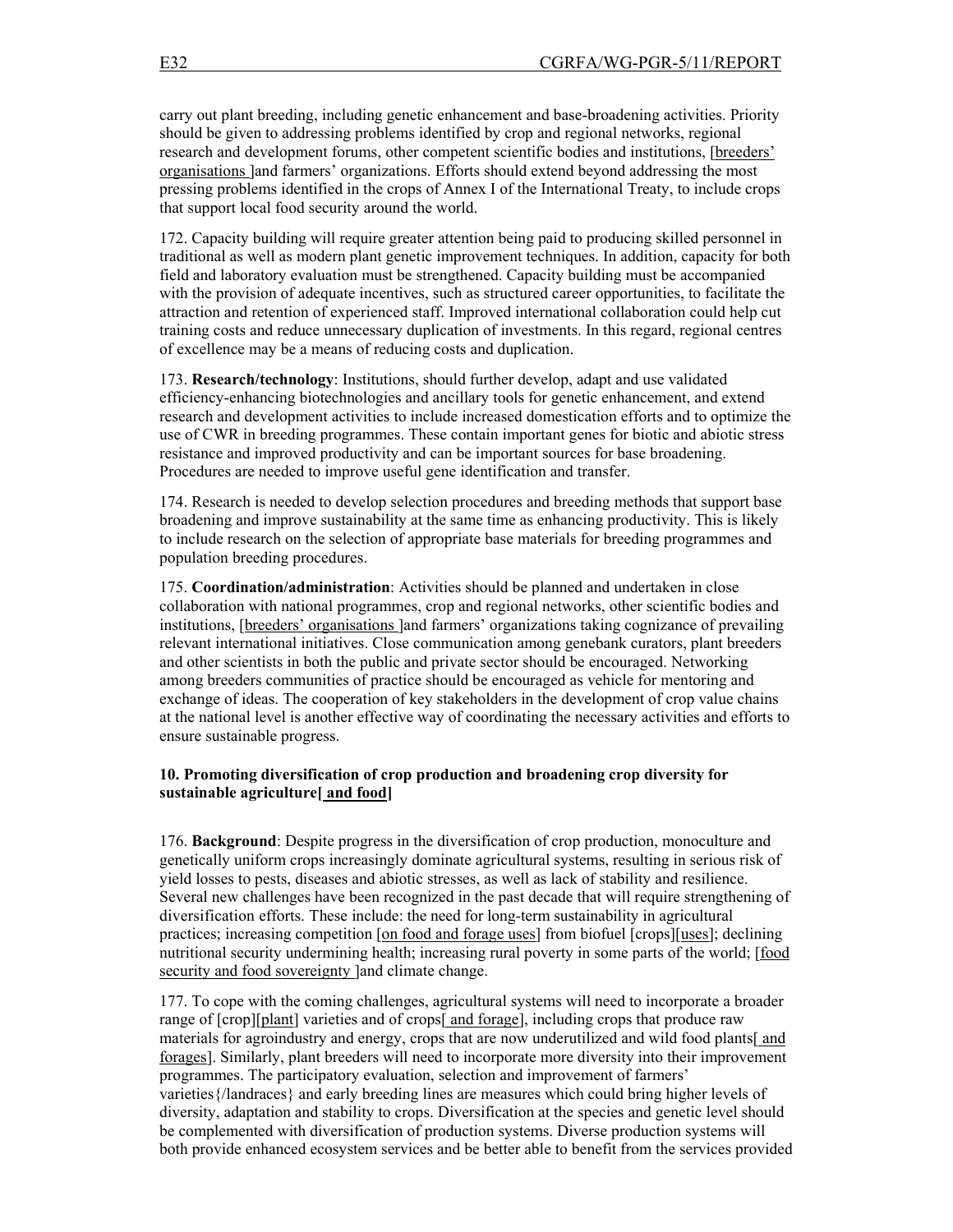by surrounding landscapes. Together with solutions such as rotations, varietal mixtures[, synthetic varieties] and multi-lines, these practices will [improve][participate in the improvement,] the resilience and stability of agricultural systems and thus help ensure food, nutritional and income security.

178. **Long-term objectives{Objectives}:** To promote sustainable agriculture through diversification among and within crops.

179. **Intermediate objectives:** To review periodically genetic vulnerability in crops and encourage breeders, and other relevant groups, to take the necessary mitigating action nationally, regionally and internationally.

180. To develop models for diversified production consistent with higher productivity [and stability ]as well as consumers' preference.

181. **Policy/strategy:** Governments and relevant intergovernmental organizations, in cooperation with crop networks, research institutions, extension agencies, the private sector, farmers' organizations and NGOs, should:

- a) regularly monitor genetic [uniformity][diversity] and assess vulnerability in crops;
- b) promote policies that support diversification programmes and [non trade-distorting] incentives to include new species in production systems;
- c) increase diversification by planting mixtures of adapted varieties and species[ where appropriate];
- d) promote awareness among policy makers, donors and the general public of the value of diversified production systems;
- e) encourage countries to adopt appropriate and effective strategies, policies, legal frameworks and regulations that promote diversified productions systems;
- f) support [breeders', farmer breeders', ]farmers' management of diversity;
- g) increase investment in the improvement of underutilized crops and the development and use of traits in major crops of relevance to human and environmental health and to the effects of climate change.

182. Funding agencies should be encouraged to continue to provide support to international agricultural centres, national agricultural research systems, [breeders ]and other relevant research bodies and NGOs, for work aimed at enhancing levels of diversity in agricultural systems.

183. **Capacity:** Governments, and their national agricultural research systems, supported by the International Agricultural Research Centres and other research and extension organizations should:

- a) increase their capacity to develop and use multilines, mixtures and synthetic varieties;
- b) increase their capacity to adapt different integrated pest management strategies to their production systems;
- c) develop strategies for the deployment and use of a range of varieties;
- d) explore and, in appropriate circumstances, make use of decentralized and "participatory" plant breeding strategies to develop plant varieties specifically adapted to local environments;
- e) make use of biotechnological techniques to facilitate broadening of the genetic base of crops[; and
- f) strengthen the ability of farmers, indigenous and local communities and their organizations, as well as extension workers and other stakeholders, to manage agricultural biodiversity and ecosystem services sustainably].

184. **Research/technology:** Support efforts to identify those plant breeding and agronomic practices that foster diversification of crop production. This might include reviews of the track record of different practices.

185. Research should be promoted on the domestication of wild species, increased use of underutilized crops for the development of nutritionally enhanced adapted cultivars, and on developing crops and crop varieties adapted [notably ]to climatic change.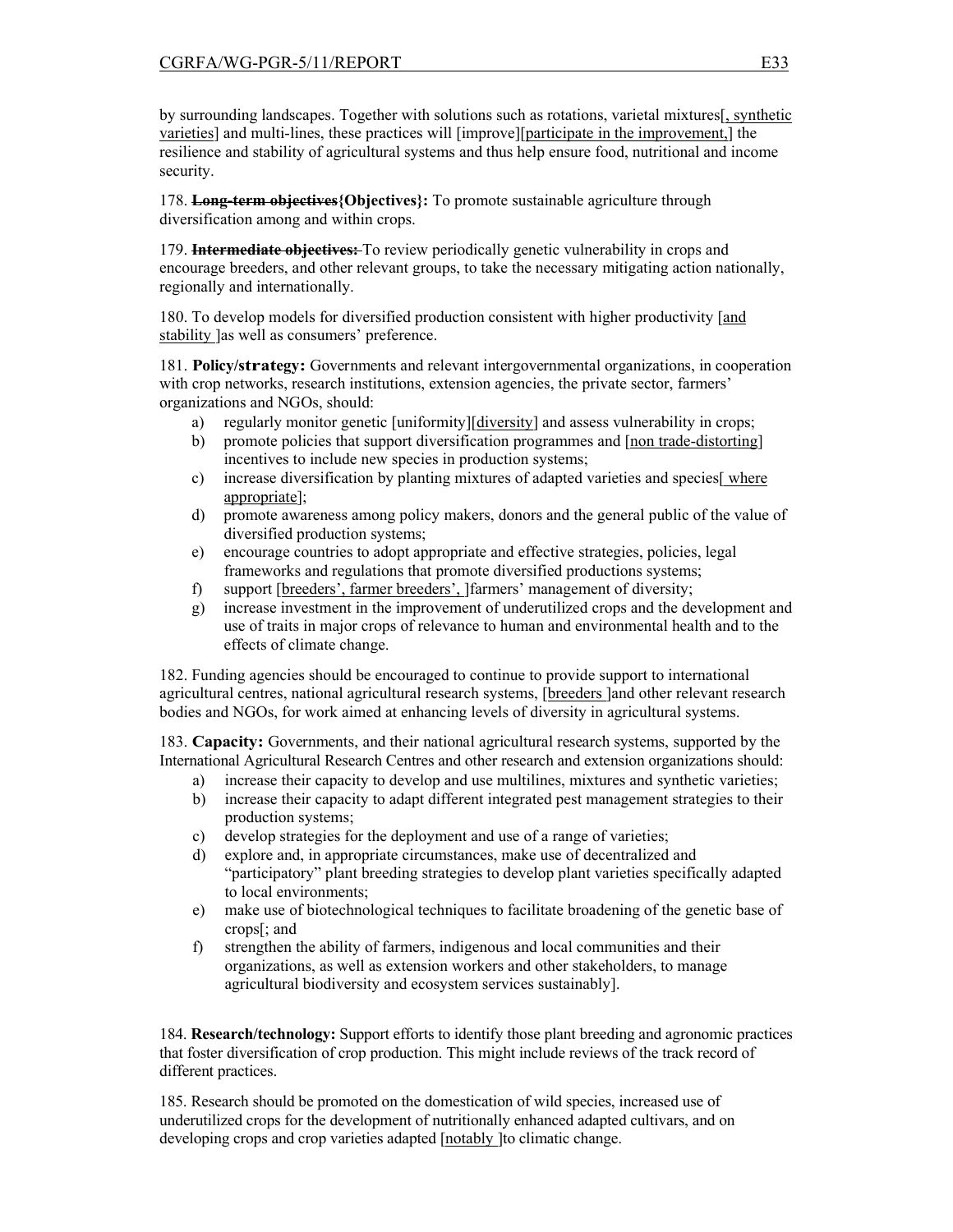186. It will be important to develop improved tools and methodologies for assessing the genetic vulnerability of crops, the provision of services by agroecosystems, including pollination and application of the ecosystem approach to sustainable agriculture.

187. **Coordination/administration:** There is a need for close collaboration between ministries of agriculture and the environment in the development and implementation of policies and strategies for diversification of crop production for sustainable agriculture. Such policies should be coordinated at regional level to be truly effective.

## **11. Promoting development and commercialization of [plant varieties, including improved varieties, ]farmers' varieties{/landraces} and underutilized [crops and ]species**

188. **Background:** Commercial production is increasingly dominating agricultural systems. In such commercial systems, [a limited number of varieties][plant varieties] of a few major crops provide for a large proportion of global needs. However, a large number of species, and indeed of farmers' varieties{/landraces} of both major and minor crops, are used by [farmers, ]{indigenous and }local communities to meet local demand for food, fibre, energy and medicine. Knowledge concerning the uses and management of these varieties and species is often localized and specialized. Increasingly, this diversity at both the species and variety levels is being replaced by [a certain level of ]uniformity in the agricultural marketplace. In support of the commercial production system, varieties are bred to meet the [strict ]needs of [high-input ]production, industrial processing and demanding market [s' and consumers'] standards]. [Breeding activities] resulting in the creation of improved varieties adapted to various agroenvironmental conditions meet also the needs of farmers and farming communities.]

189. Farmers' varieties{/landraces} and underutilized species are not fully participating in the trend towards [evolution and ]modernization of agriculture, and are being lost, along with the knowledge associated with them. Although there has been a modest increase in efforts to conserve such species *ex situ*, overall, their diversity is not yet adequately represented in collections. Also, many underutilized crops are not included in Annex I of the International Treaty. Nonetheless, many of these species and varieties have great potential for wider use<sup>[</sup>, in particular in breeding,] and could contribute significantly to sustainable livelihoods through improved food and nutritional security, income generation and risk mitigation.

190. There is, however, growing global recognition of the value of farmers' varieties{/landraces} [neglected ]and underutilized species in the face of uncertain climates, malnutrition and rural poverty. For example, there is evidence of growing awareness both by the public and policymakers of the importance of traditional vegetables and fruits and of potential new energy crops. So-called "niche" or "high-value" markets are expanding as consumers are increasingly willing to pay higher prices for better quality, novel or indeed heritage foods, from sources they know and trust. New legal mechanisms are enabling farmers to market "lost" heritage crops and farmers' varieties{/landraces} and legislation supporting the marketing of geographically identified products are available, providing incentives for farmers to conserve and use local crop genetic diversity.

191. In order to capture the potential market value of farmers' varieties{/landraces} and underutilized species, there is a need for greater integration of the efforts of individuals and institutions having a stake in different parts of the production chain. In particular, the involvement of [indigenous and ]local communities is essential, and fully taking into account traditional knowledge systems and practices.

192. Recently, a new organization, Crops for the Future, which evolved from the International Centre for Underutilized Crops and the Global Facilitation Unit for Underutilized Species, has been established. It is dedicated to the promotion of neglected and underutilized plant species as a contribution to humanity.

[192 Bis. The creation of new improved varieties by local breeders is also of main relevance for the adaptation of the agriculture to environmental changes and human needs. There is a need for a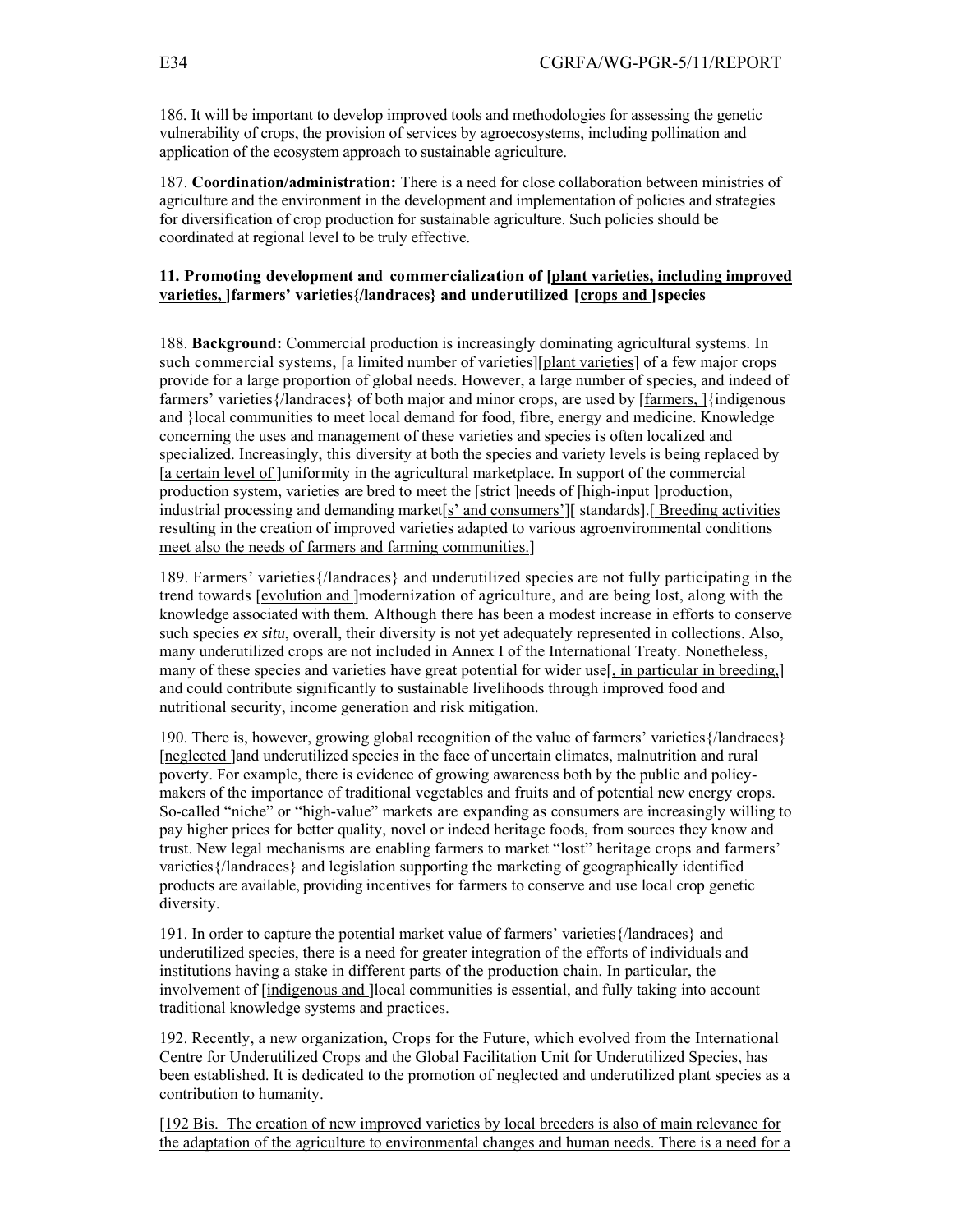greater transfer of these varieties from the research part to development and commercialisation until the field of the farmers.]

193. **Long-term objectives{Objectives}:** To contribute to sustainable livelihoods, including improved food and nutritional security, income generation and risk mitigation, through the sustainable management of [agro-environmental improved varieties, ]farmers' varieties{/landraces} and [neglected and ]underutilized species.

194. **Intermediate objectives:** To stimulate stronger demand and more reliable markets for [agro-environmental improved varieties, ] farmers' varieties  $\{\}$  and races  $\}$  and [neglected and] underutilized species and their products. To promote local processing, commercialization and distribution of the products of [such][farmers'] varieties {/landraces} and [underutilized ]species. To increase public awareness of [the][their] value[ of farmers' varieties{/landraces} and underutilized species].

195. **Policy/strategy:** Governments and their national agricultural research systems, with the support of the international agricultural research centres, and NGOs, and taking into account the views of [breeders' organisations, ]farmers' organizations[, including seed producers, indigenous and local] [and their ]communities[, private seed sector] are encouraged:

a) to promote policies consistent with the sustainable use, management and development of [neglected and ]underutilized species, as appropriate, identified as having a potential to make significant contributions to local economies and food security;

b) to develop and adopt policies in extension, training, pricing, input distribution, infrastructure development, credit and taxation which serve as incentives for crop diversification and the creation of markets for biodiverse food products;

c) to create enabling environments to manage and monitor local diversity as well as to develop local and export markets for a wider range of traditional and new products originating from [farmers' varieties{/landraces} and underutilized ][such ]crops;

d) to foster public-private partnerships and put in place legislation to promote benefit sharing that targets [stakeholders, including ]farmers and traditional custodians.

196. **Capacity:** Training and capacity building for scientists and extension specialists and for [breeders, seed producers, ]farmers {, indigenous} and local communities, with particular emphasis on women, should be provided in establishing, running and advising local smallscale enterprises concerned with the commercialization of [neglected and ]underutilized species and farmers' varieties{/landraces}, [agro-environmental improved varieties, ]including

a) identifying [agro-environmental improved varieties, neglected and]underutilized species and farmers' varieties{/landraces} with potential for increased commercialization and sustainable use;

b) developing and implementing sustainable management practices for underutilized species of importance to food and agriculture;

c) developing [or adapting ]post-harvest processing methods for [farmers' varieties{/landraces} and underutilized species][such varieties and species];

d) developing marketing methods for [agro-environmental improved varieties, ]farmers' varieties{/landraces} and [neglected and ]underutilized species; and

e) documenting local and traditional knowledge on farmers' varieties{/landraces} and [neglected and ]underutilized species.

197. Appropriate bodies, including NGOs, should promote public awareness on the value of [agroenvironmental improved varieties, neglected and ]underutilized species and farmers' varieties{/landraces} in various media and through appropriate mechanisms, such as street fairs, initiatives in schools, etc.

198. Appropriate bodies should promote awareness of policy makers and entrepreneurs on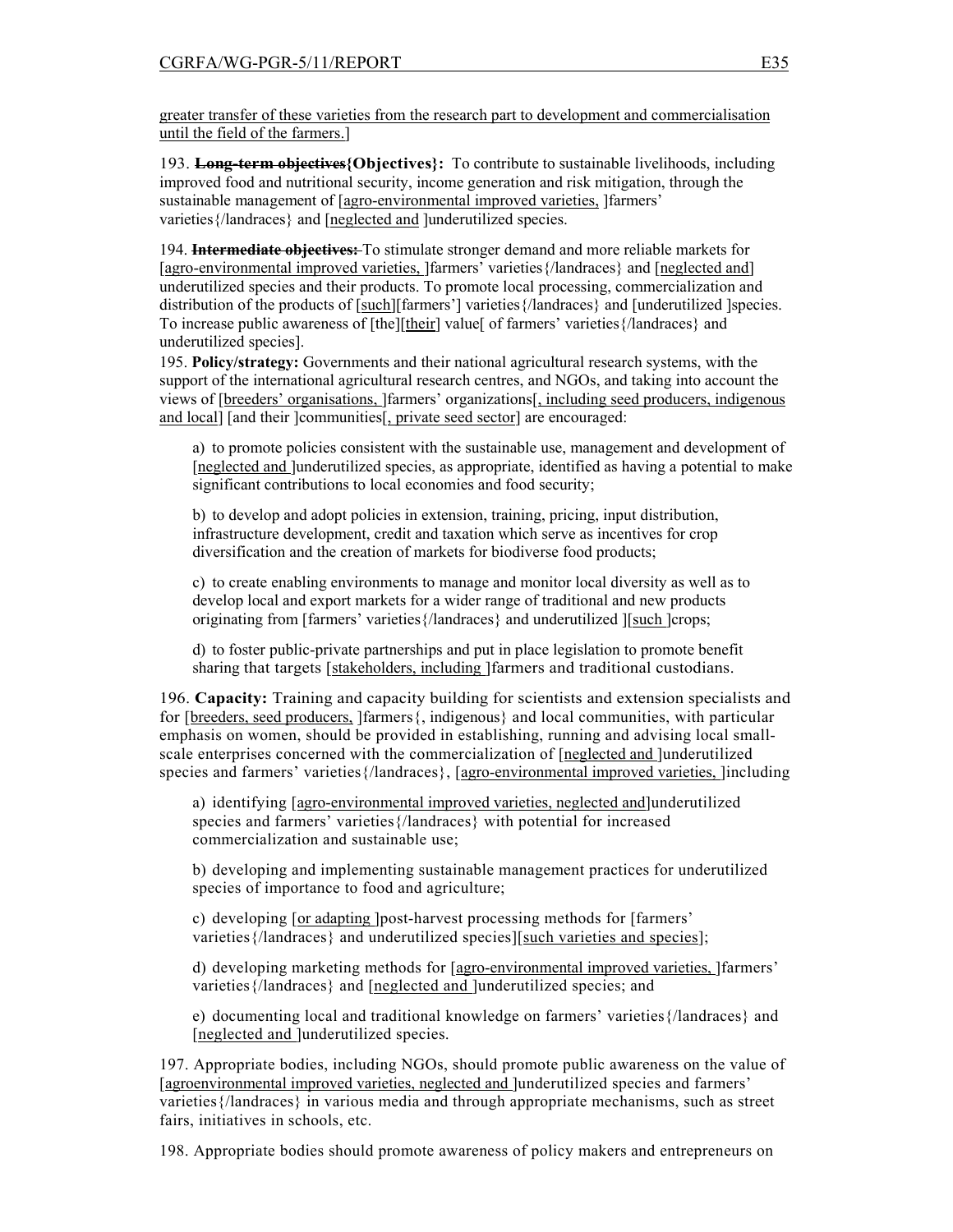the value of [underutilized species and farmers' varieties{/landraces}][such species and varieties].

199. **Research/technology:** Research should be undertaken to:

a) develop sustainable management practices for [agroenvironmental improved varieties,][farmers' varieties{/landraces} and [neglected and ]underutilized species of importance to food and agriculture];

b) characterize and evaluate farmers' varieties {/landraces} and[ neglected and] underutilized species:

c) document ethnobotanical information on farmers' varieties{/landraces} and underutilized species;

d) develop post-harvest processing and other methods to improve marketing possibilities of [agroenvironmental improved varieties, ]farmers' varieties{/landraces} and [neglected and ]underutilized species;

e) develop marketing strategies and brand development for [agroenvironmental improved varieties, ]farmers' varieties{/landraces} and [neglected and ]underutilized species.

200. Commercialization processes and activities which have or are likely to have significant adverse impacts on the conservation and sustainable use of agricultural biodiversity should be identified and their effects monitored.

201. **Coordination/administration:** Coordination should be strengthened between gene banks, [farmers, breeders, indigenous ][farmers'] and local communities in order to identify material of potential value. Regional networks together with national programmes and in cooperation with international agricultural research centres, NGOs and other relevant organizations, should regularly review the status of [agroenvironmental improved varieties, ]farmers' varieties {/landraces} and [neglected and ]underutilized species in their region, to:

a) identify possibilities for commercialization;

(b) identify common research and development needs; and

(c) facilitate and, as appropriate, coordinate requests for relevant financial and technical assistance.

# **12. Supporting seed production and distribution<sup>22</sup>**

202. **Background:** Effective seed systems need to be in place to ensure that farmers have access to planting material in adequate quantity and quality, in a timely manner and at reasonable cost. Only in this way will farmers benefit from the potential of both local and improved varieties to increase food production and adapt to climate change. In the last 20 years, there has been a significant growth of the private seed sector in developed and developing countries; however, the main focus of its interest has been high value products, such as [hybrid, genetically modified and vegetable seed][maize, wheat, rice, oil crops, and vegetable crops]. [The expansion of the seed trade has been accompanied by the development of increasingly complex seed regulatory frameworks. In recognition of some concerns about such frameworks, seed harmonization has been promoted at regional and sub-regional levels over the last decade.][The expansion of the seed trade over the past decade has been accompanied by the promotion of seed regulatory harmonization at regional and sub-regional levels.] Investment by the public sector in seed production, already at a low level in most developed countries in 1996, has also decreased significantly, in many developing countries, where access to improved varieties and quality seed remains limited. In many developing countries farmers' seed systems remain the main

 $22$  The term "seed" refers to all planting materials in this priority activity area.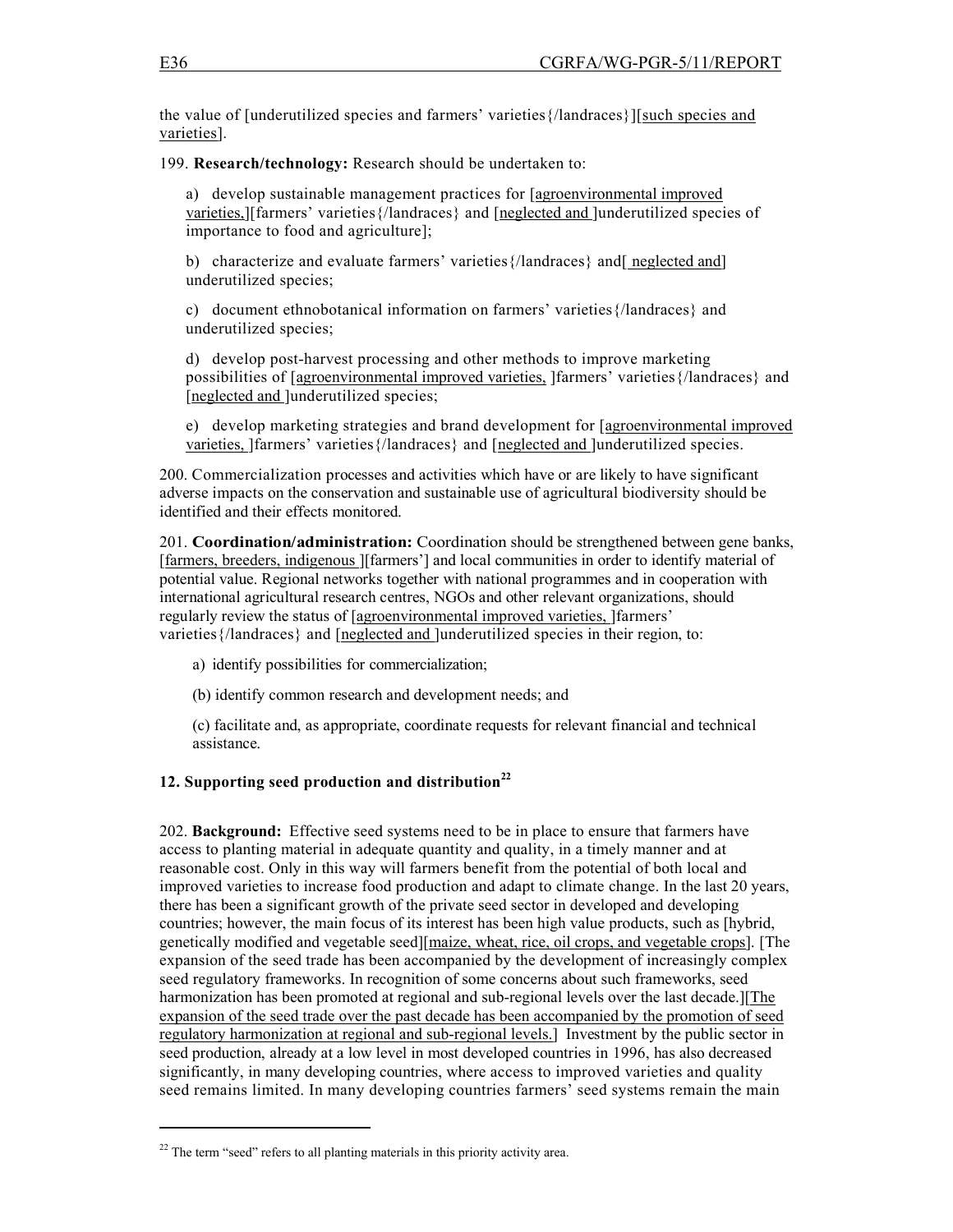purveyor of seed of local and, in some cases, improved varieties also. Farmers' seed systems and formal seed systems often operate side by side, but with different levels of success depending on the crop, the agro-ecological zone and output market opportunities. There is therefore a need to develop integrated approaches which strengthen both systems and the connections between them in order to produce and distribute seed of crop varieties that are useful for diverse and evolving farming systems.

203. **Long-term objectivesObjectives:** To increase the availability of high quality seed of a wider range of plant varieties, including improved and farmers' varieties{/landraces}.

204. To contribute to the maximization of both agro-biodiversity and productivity.

205. **Intermediate objectives:** To improve the complementarity in seed production and seed distribution between public and private sectors, as well as between [the formal and farmers' seed] [regulated and unregulated seed distribution] systems.

206. To develop and expand viable local-level seed production and distribution [mechanisms in the formal and farmer's] systems for varieties and crops important to [small-scale farmers] [farmers, including small-scale farmers].

207. To help make new crop varieties available to farmers and to make suitable germplasm materials that are stored *ex situ* available for multiplication and distribution to farmers to fulfil their needs for sustainable crop production.

208. To develop/review seed regulatory frameworks that facilitate the development of seed systems [and the harmonisation at regional levels, ]and take into account the specificities of the formal and the farmers' seed systems.

209. **Policy/strategy:** Governments and their national agricultural research systems and seed producers, subject to national laws and regulations as appropriate, with support from international agricultural research centres, regional [or bilateral ]cooperation programmes and NGOs, and taking into account the views of the private sector, farmers' organizations and their communities, should:

a) develop appropriate policies that provide an enabling environment for the development of both [both local, ]formal and farmers' seed systems, including small-scale seed enterprises. Efforts of governments should focus in particular on the crops and varieties needed by resource-poor farmers, especially women farmers. Such an approach should be complemented by policies that facilitate the development of commercial seed companies to meet the needs of larger-scale, commercial farmers. Governments should prioritise major and minor crops that are not adequately covered by the private sector where appropriate. These policies should be integrated in general agriculture policies;

b) strengthen linkages between genebanks{, networks}, plant breeding organizations, seed producers, and small-scale seed production and distribution enterprises to ensure a wide utilization of available germplasm;

c) consider seed quality control schemes, particularly those appropriate to small-scale enterprises<sup>[sothey can meet plant health requirements];</sup>

d) adopt legislative measures which create adequate conditions for the deployment of [improved varieties, ]farmers' varieties {/landraces} [, neglected and underutilised species] in [both formal and farmers'][local] seed systems, taking into account their specificities; and

e) develop sub-regional/regional agreements which streamline[seed control and] certification, plant quarantine requirements and other standards in order to facilitate the development of cross-border seed trade.

210. **Capacity:** Governments, subject to regional harmonized legislations, national laws, regulations and policies as appropriate, and in conjunction with international aid agencies, NGOs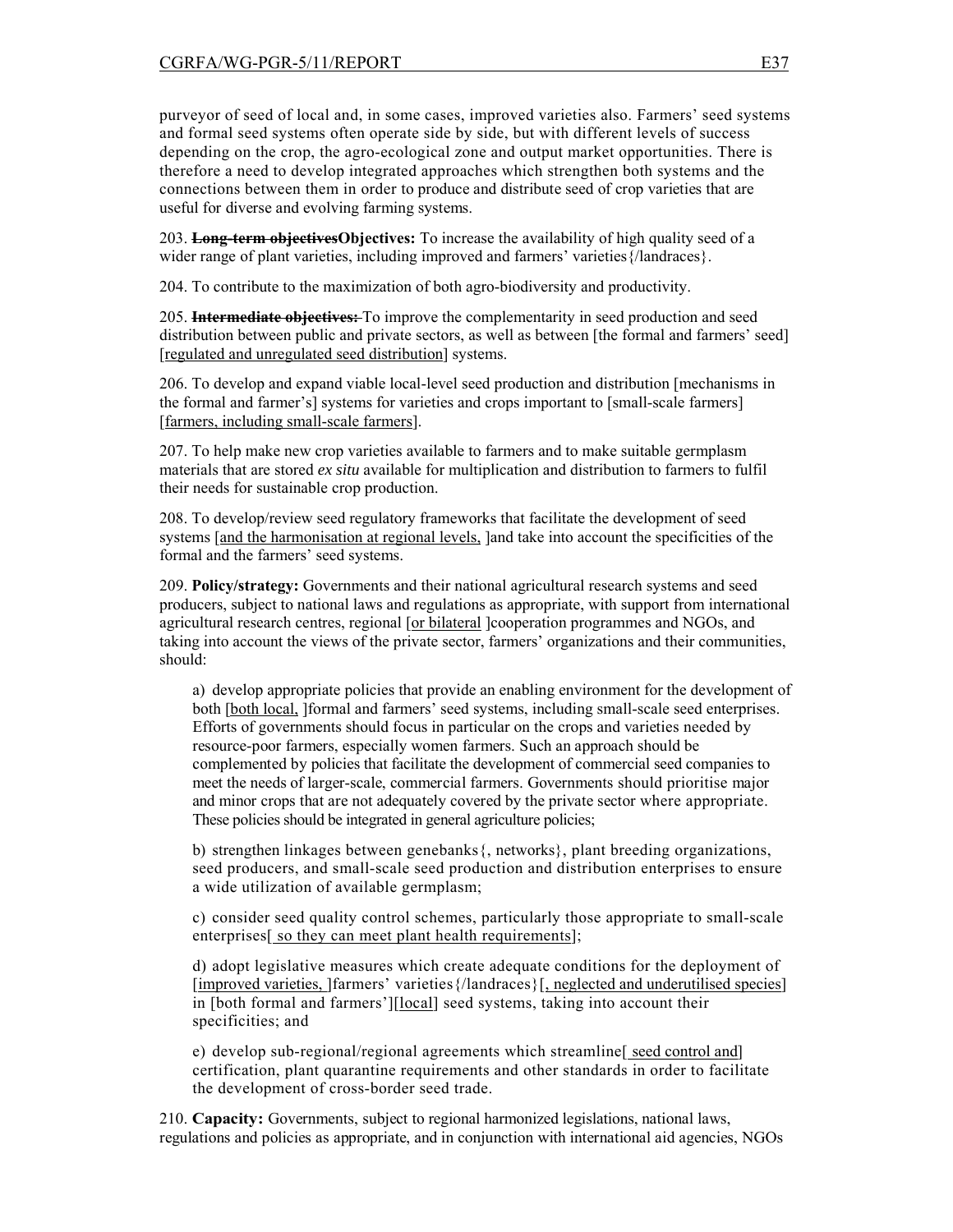and existing seed enterprises should:

a) establish/strengthen systems, based on a public/private partnership, to ensure the maintenance of plant breeding programmes for significant crops and the multiplication of early generation seed;

b) encourage existing seed production systems, in particular seed enterprises, to increase the range of varieties they offer, by strengthening the link with genebanks{, networks} and agriculture research institutes;

c) strengthen capacities to implement efficient seed quality assurance systems;

d) provide appropriate incentives, credit schemes, etc., to facilitate the emergence of seed enterprises, paying attention as appropriate in each country, to the needs of the small farming sector, of women and of vulnerable or marginalized groups;

e) provide infrastructural support and training to small-scale seed enterprises in the field of seed technology[, seed analyses] as well as in business management in order to facilitate the establishment of a sustainable quality seed supply system;

f) improve the linkages between [breeders' organisations, ]farmers' organizations and seed producers (public or private) so that farmers, and in particular women and vulnerable or marginalized groups, can access high quality seed of the varieties they need; and

g) provide training and infrastructural support to farmers on seed technology, in order to improve the physical and genetic quality of [farmer-saved seeds][seeds produced by farmers].

#### 211. **Research/technology:** Governments should:

a) assess current incentives and disincentives as well as needs for support to seed production and distribution systems, including small-scale, farmer-level efforts; and

b) [develop][consider developing] approaches to support small-scale, farmer-level seed distribution, learning from the experiences of community and small-scale seed enterprises already underway in some countries.

212. **Coordination/administration:** National capacity for farmers to acquire appropriate seed should be regularly monitored by governments. Coordination is needed in the seed sector among the public sector, the private sector and farmers to ensure that farmers have access to high quality seed of the crops and varieties they need to response to the challenges of increased food production.

#### **Building Sustainable Institutional and Human Capacities**

#### **13. Building and strengthening national programmes**

213. **Background:** National PGRFA programmes are the foundation of regional and global PGRFA efforts, contributing to the objectives of international instruments such as the GPA, the CBD, the International Treaty[, and other trade and Intellectual Property Rights (IPR) agreements]. Especially in the context of climate change, they are the key to maximizing the contribution of PGRFA to food security, rural development, poverty alleviation, and sustainable development. Strong national programmes are needed to fully contribute to, and take full advantage of, international cooperation on access to PGRFA and the fair and equitable sharing of the benefits arising from their use. Effective national programmes provide the enabling policies, supportive strategies and concrete action plans that are necessary for setting well-defined goals and clear priorities, allocating resources, distributing roles and responsibilities, identifying and strengthening linkages between all relevant stakeholders. The success of national programmes requires commitment from governments to provide funding, and design policies and legal and institutional frameworks.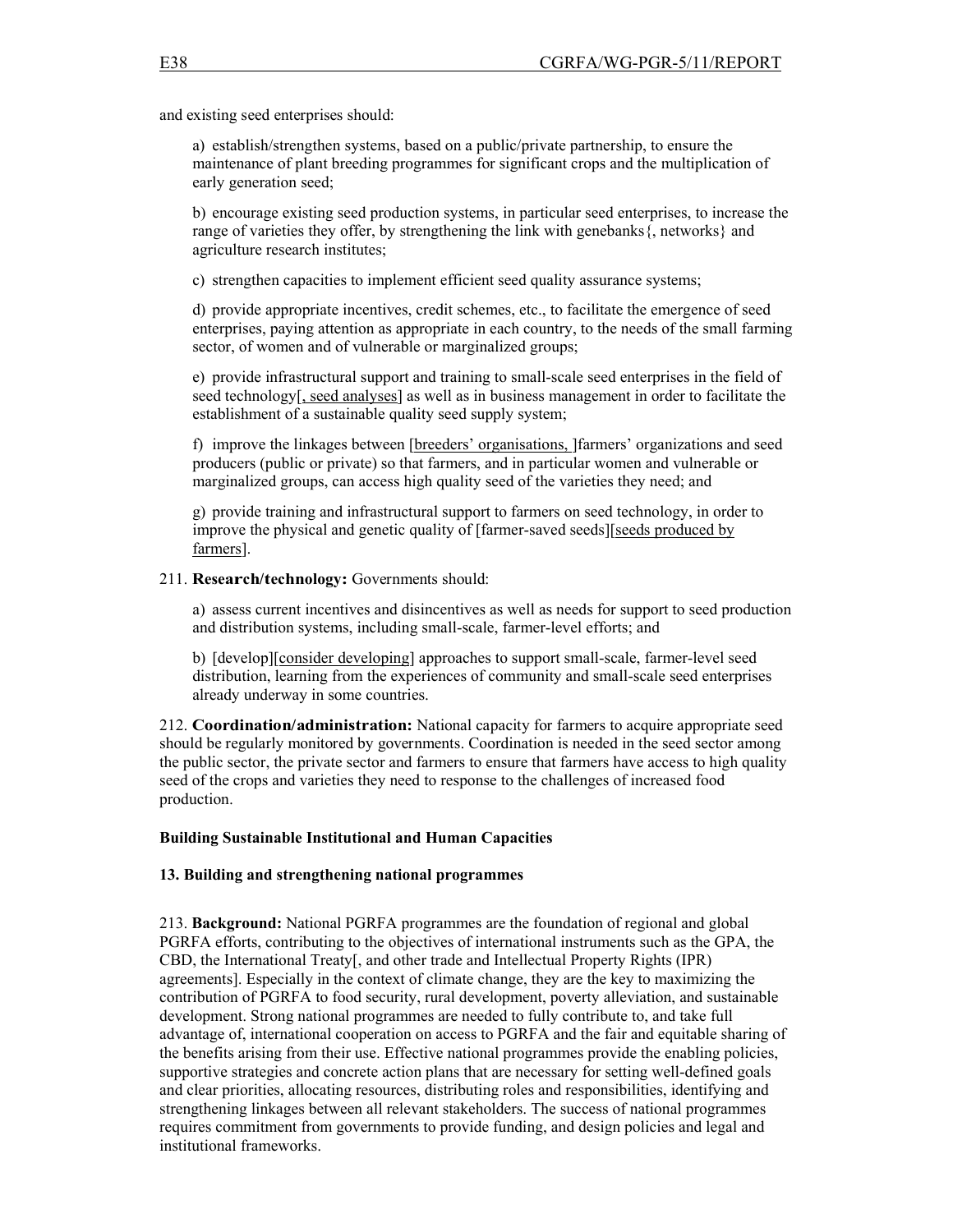214. PGRFA activities are carried out by public entities, private companies, NGOs, botanic gardens, [farmers, indigenous and local] communities and individuals from the agriculture, [research, ]environment and development sectors. The integration of such different PGRFA activities in the framework of a [unified ]national programme[s] provides the opportunity to add value to such diverse efforts, so that the whole is bigger than the sum of its parts.

215. During the last decade, there has been considerable progress in establishing national programmes and enhancing stakeholder participation in national strategies and action plans, especially as regards the private sector, NGOs, [breeders' organisations, ] farmer[s'] organizations and research and educational bodies. The commitment that this suggests is also seen in the fact that several important agreements relating to PGRFA have been negotiated, adopted or revised at the international level in this period, including the International Treaty, the International Plant Protection Convention[,] [and ]the Cartagena Protocol on Biosafety of the CBD[ and the recently adopted Nagoya Protocol on Acces to Genetic Resources and the Fair and Equitable Sharing of Benefits Arising from their Utilization]. National legislation has also been enacted in many countries with respect to phytosanitary regulations, biosafety, seed regulations, and IPRs, including [Plant Breeders' Rights, Patent or other IPRs, in addition to ][plant breeders' rights and] Farmers' Rights[ as stated in Article 9 of the International Treaty and subject to national legislations].

216. However, many countries still lack adequate policies, strategies and/or action plans for PGRFA. Many existing national programmes suffer from inadequate and unreliable funding and isolation from related activities. Areas that require particular attention include setting priorities, enhancing collaboration between the public and private sectors, national and international cooperation, strengthening the links between PGRFA conservation and use, developing information systems and publicly accessible databases (e.g. the NISM on the implementation of the GPA), identifying gaps in the conservation and use of PGRFA (including CWR), increasing public awareness, and implementing national policies and legislation and international treaties and conventions.

217. Many of the countries that do not have strong national programmes, or appropriate long-term conservation facilities, often have the most urgent food security problems, even if they have rich sources of PGRFA. Efficient management of PGRFA collections is often limited by weak national programmes.

218. National *ex situ* collections are an integral part of national PGRFA programmes. Genebanks work best as dynamic centres that foster integration of conservation, documentation and use. Overemphasis on conservation can detract from sustainable use, which has supported progress in agriculture together with conservation of PGRFA. The increasing impacts of climate change make it essential to support activities related to crop adaptation, including genetics, genomics and breeding. Capacity for such adaptation is an essential part of an efficient and effective management of PGRFA. Since 1996 public-private research and development partnerships have increased in most countries, especially in plant breeding and biotechnology. However, public organizations alone often manage conservation and plant breeding in developing countries, which can result in inefficiencies, reduced benefits and lost opportunities.

219. **Long-term objectives{Objectives}:** To meet needs identified at the national level for the conservation and sustainable use of PGRFA through rational, effective, coordinated and sound approaches for the benefit of present and future generations.

220. To maintain an adequate national capacity in all technical and political aspects of conservation, access and use of PGRFA, as well as the fair and equitable sharing of the benefits arising from their use.

221. **Intermediate objectives:** To [make use of synergies between the different national actors and to ]establish and strengthen the essential elements of an integrated national programme: (i) recognized national status; (ii) appropriate policy, legal and institutional frameworks including mechanisms for coordinated planning and action; [and ](iii) a programme strategy, including well-defined goals, clear priorities, and adequate and sustainable funding[; and (iv) appropriate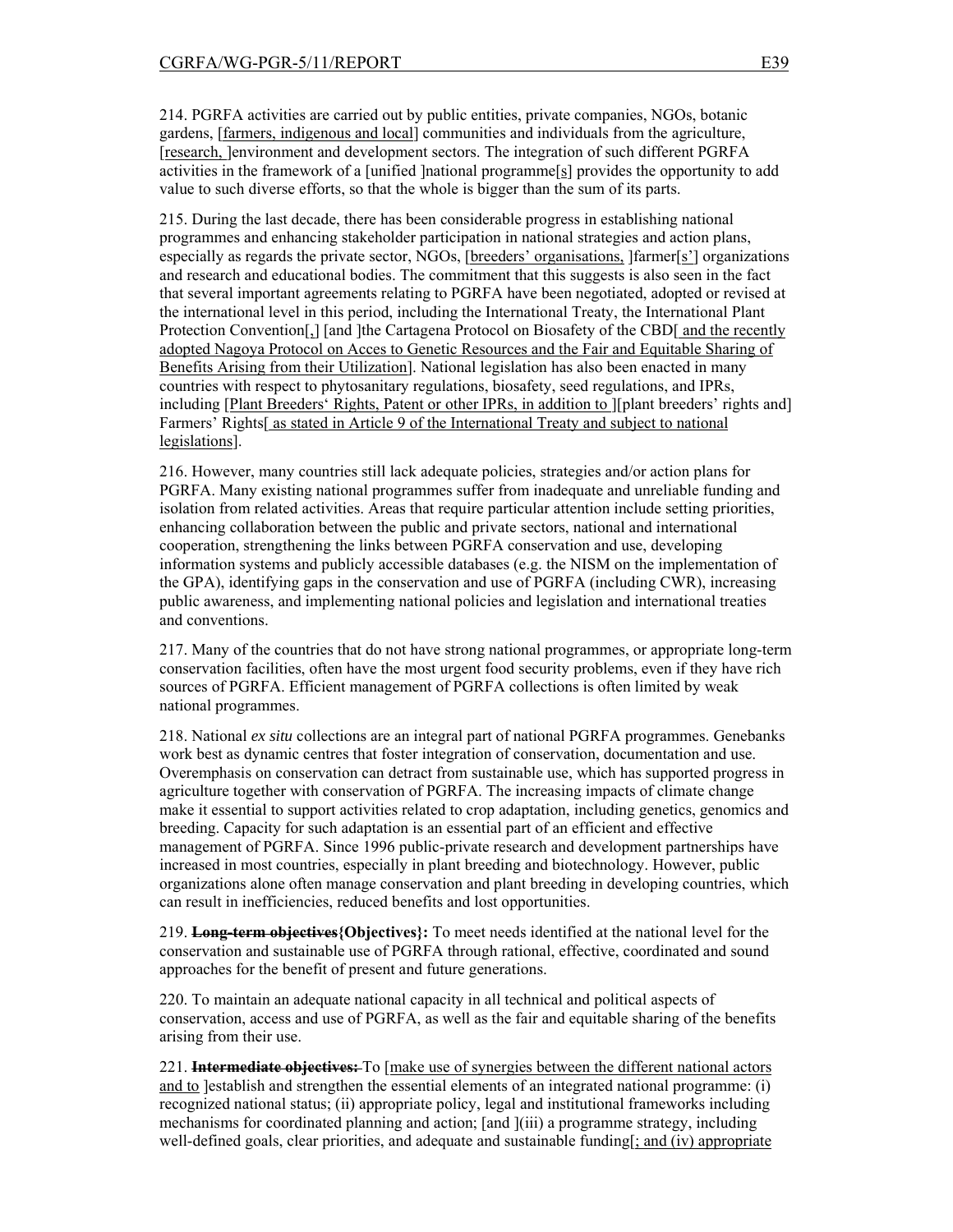participation of all stakeholders]. Where appropriate, to upgrade conservation and use facilities at the national or regional level.

222. To improve institutional and sectoral linkages, enhance synergies among all stakeholders involved in conservation, development and use of PGRFA, including seed systems, and strengthen integration of institutional and community efforts.

223. To develop, strengthen and regularly update national capacities in the technical, managerial, legal and policy areas.

224. **Policy/strategy:** National programmes should have a formally recognized status and be given high priority within the national development agendas. Their contribution to the objectives of international instruments, including the GPA, the CBD, the International Treaty, and various other trade and IPR agreements, should be highlighted. The ecological, economic, social and aesthetic values of PGRFA, including the importance of crop improvement in increasing food security, mitigating climate change and meeting other global challenges, should be recognized in national planning and policies and in the prioritization and deployment of [medium and ]longterm financial and other resources. These could include financial incentives for the raining and retention of qualified staff and for [breeders to develop improved diverse varieties responding to various needs and ]farmers to maintain and make local varieties available. Specific funding allocations should be made to PGRFA programmes in the budget process of national governments. In this regard, awareness of policy-makers and donors should be raised.

225. National commitment to provide adequate and sustainable funding for national programmes and projects is essential; however, regional or international support [is][may often be] a necessary complement to domestic efforts.

226. National programmes should set well-defined goals and clear priorities, including priorities for assistance sought from regional and international agricultural development programmes. National programmes should develop the capability to assess and determine the PGRFA required to meet national conservation and development needs and related international obligations and should have supporting policies and strategies on conservation, access and use of PGRFA, and on the fair and equitable sharing of the benefits arising from their use. National programmes should provide for the periodic adjustment of strategies as necessary. National programmes should make available, as appropriate, the widest possible representative collection of PGRFA to meet farmers' [breeders' and other consumers' lneeds, and for the improvement of varieties, including] farmers' varieties{/landraces}. Governments, in cooperation with national, regional and international institutions should monitor the development of new technologies relevant to the conservation, characterization and sustainable use of PGRFA. In addition, the adoption and implementation of appropriate, non-conflicting and complementary national legislation related to the conservation, exchange and sustainable use of PGRFA, should be fostered, taking into account the needs and concerns of all stakeholders.

227. National programmes should establish or strengthen coordination and linkages among all relevant individuals and organizations involved in conservation, crop improvement, seed production and seed distribution. National programmes should link with regional and international activities wherever possible[, look for synergies and possibilities for division of tasks]. National strategies should encompass conservation, development and use of PGRFA, including seed systems, and should coordinate with organizations in the environment and agriculture sectors. Broad based national committees will help in organization and coordination in most countries.

228. The structure and organization of a national programme will depend on the infrastructure and capacities available in the country and policy decisions will determine strategies and modes of operation, in particular regarding regional and international collaboration. In countries with limited capacity, the strategy may include use of facilities and expertise from outside the country.

229. Existing programmes should consider establishing or strengthening partnerships with private enterprises, NGOs, rural, indigenous [and local ]communities, [breeders' organisations, farmers'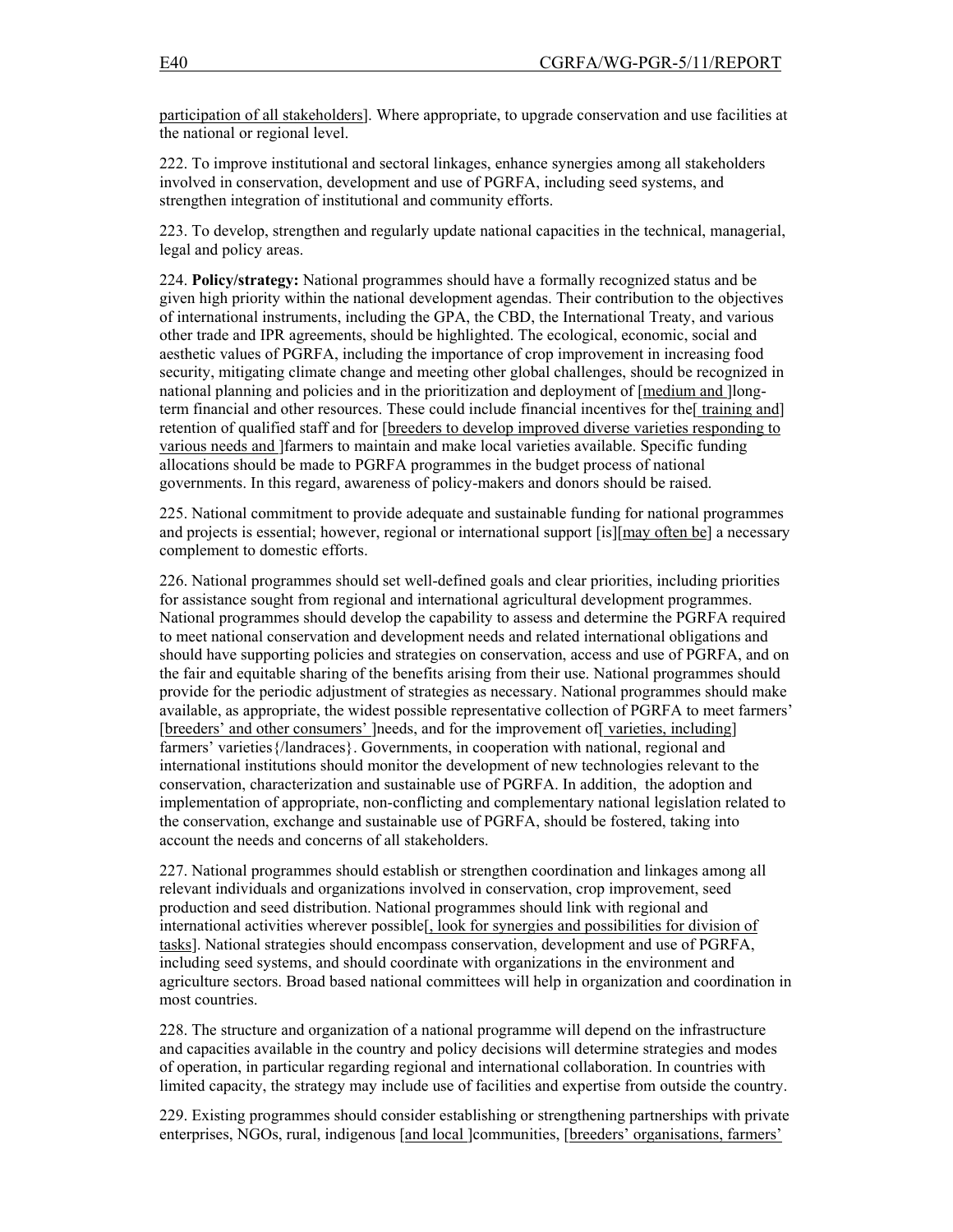organisations ]and research and educational organizations. Cross-sectoral links should be forged with agencies engaged in national planning and other programmes involved in agriculture, land reform, and environmental protection.

230. Institutional links should be promoted, as appropriate, among national institutions and entities specialized in technology transfer, in order to assist national bodies in negotiation for the acquisition of technologies needed for the conservation, characterization and sustainable utilization of PGRFA and associated data processing[, in accordance with ITPGRFA, CBD and IPR rules][, under fair and most favourable terms, including on concessional and preferential terms, as mutually agreed to by all parties to the transaction. In the case of technology subject to patents and other IPR, access and transfer of technology should be provided on terms that recognize and are consistent with the adequate and effective protection of IPRs].

231. **Capacity:** Assistance from regional and international institutions should be provided on request to facilitate regular national planning, priority setting and coordinated fundraising. High priority should be placed on the assessment and improvement of management practices in genebanks and research stations. The capacities of farmers, indigenous and local communities, [breeders, ]extension workers and other stakeholders, including entrepreneurs and small-scale enterprises, to manage [and use ]PGRFA sustainably, should be strengthened.

232. **Research/technology: [**Research is particularly needed in on-farm management, [*ex situ*  and]*in situ* conservation, [participatory ]plant breeding [including participatory, ]and crop improvement.] Research is [also] needed on management of national PGRFA programmes, including testing of institutional frameworks; evaluating use needs; database management; the economic efficiency of different approaches to conservation and use; the value of PGRFA; strengthening agricultural market information systems; and developing accurate and reliable measures, standards, indicators and baseline data for monitoring and assessing the specific role of PGRFA in food security and sustainable agricultural production.

233. Specific policy, legal and institutional issues, including those related to ownership, IPR, [including Plant Breeders' Rights, ]access and benefit-sharing, Farmers' Rights[ in accordance with national needs and priorities], traditional knowledge, exchange, transfer, biosafety, trade and awareness-raising, including seed systems, are increasingly important for national programmes. Assistance in developing policies, strategies, legislation, regulations and practical measures in these areas is needed from bodies such as the FAO and the International Treaty[ with regard to access and benefit-sharing and Farmers' Rights]. Coordination is needed to provide national programmes with information on these issues and to assess the impact of international developments in these fields on the conservation and exchange of PGRFA, and to incorporate new research developments into national systems and practices.

234. **Coordination/administration:** Coordination mechanisms should be implemented nationally to ensure prioritization in deploying financial and other resources. Strong linkages should be established between all relevant in-country stakeholders involved in conservation, development and use of PGRFA, including seed systems, as well as between the agriculture and environment sectors, in order to ensure synergy in developing and implementing policies, strategies, legislation, regulations and activities and realize PGRFA's full potential. Governments should periodically review their policies to evaluate effectiveness and adjust their strategies accordingly. Coordinated and prioritized action at the national level should be complemented by an international system that is likewise coordinated and prioritized. International organizations involved in conservation and use of PGRFA, agricultural production, sustainability and food security, as well as related areas such as environment and health, should coordinate their efforts and activities. International collaboration is necessary in a world where countries are interdependent and where they wish to establish practical, rational and economical means to conserve PGRFA, enhance their use, and encourage access and share benefits. PGRFA networks and regional and international fora provide useful mechanisms through which countries can coordinate activities and agree on common policies, as appropriate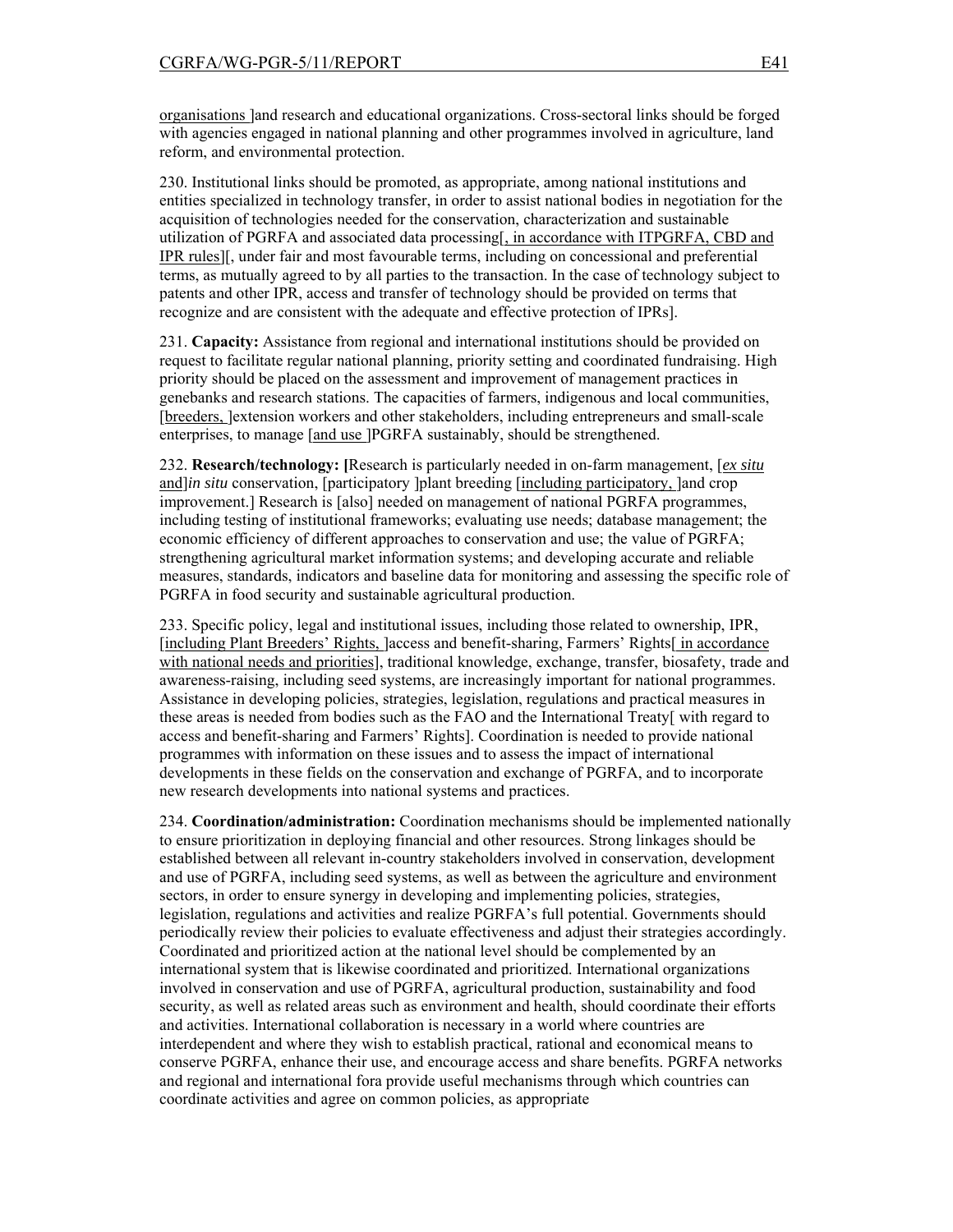### **14. Promoting and strengthening networks for plant genetic resources for food and agriculture**

235. **Background:** The extent of interdependence among countries with respect to their need to have access to PGRFA and information held by others is arguably more important than ever, as the world faces [the increasing need in food/feed production and ]the new environmental conditions and pest and disease spectra that will result from climate change. Networks not only facilitate the exchange of PGRFA, but they also provide a platform for scientific discussion, information sharing, technology transfer, and research collaboration. The regional and global crop strategies developed with support from the Trust highlight the value of networks in identifying and sharing responsibilities for such activities as collecting, conservation, distribution, evaluation, genetic enhancement, documentation, safety duplication and crop improvement. In addition, they can serve to help set priorities for action, develop policy, and provide the means whereby cropspecific and regional views can be conveyed to various organizations and institutions. [The importance of networks is recognized by the International Treaty under Article 16.][International plant genetic resources networks are recognized as a supporting component of the International Treaty under Article 16.]

236. Many regional, crop-specific and thematic networks now operate, some of which have been either established, or significantly strengthened, in the past decade. Each has an important role to play in supporting the coordination of efforts [and to promote cost efficiency and effectiveness ]in the sustainable conservation and use of PGRFA. The synergistic relationship between national programmes and these networks is the key to the sustainability of both; networks support national programmes and national programmes support networks. As such, networks are of particular importance in regions where there is limited national capacity in PGRFA (for example, many of the least developed countries and small island states) as it gives them easier access to information, technology and materials, and, importantly, a stronger voice in the development of global policies and actions. Crop-specific networks have a particular role to play in bringing conservation and use closer together. Thematic networks are an effective means to bring together experts and interested parties around a common theme, thereby strengthening coordination and avoiding duplication of efforts. One of the challenges faced by all types of networks, however, is the longterm availability of resources. Countries should also be prepared to contribute to supporting them in a sustainable fashion.

237. **Long-term objectives{Objectives}:** To foster partnerships and synergies among countries to develop a more rational and cost-effective global system for PGRFA conservation and use.

238. **Intermediate objectives:** To ensure the sustainability of networks by analyzing and identifying the benefits of participation, highlighting the contribution they make to achieving sustainable conservation of PGRFA at the national, regional and global levels.

239. To facilitate the setting of integrated eco-regional, regional and thematic goals and priorities for the conservation and sustainable use of PGRFA.

240. To promote the participation of all stakeholders in networks, in particular women farmers[, local breeders] [and NGOs ]and ensure the involvement of public-private partnerships.

241. **Policy/strategy:** Governments should as a matter of policy support the active participation of public and private institutions in regional, crop and thematic networks. Participation should be seen as benefiting countries and providing a means by which countries with similar challenges can pool efforts, and benefits can be shared. The funding constraints experienced by networks require sustainable and innovative solutions, which are mindful of the often intangible, though no less important, benefits of networks. As such, [studies are required][some additional information may be gathered] to highlight these benefits, which will both strengthen government support and assist in accessing funds. To underpin funding strategies, increased efforts are needed to raise awareness among policy makers and the general public of the value of PGRFA, the interdependence of nations and the importance of supporting increased international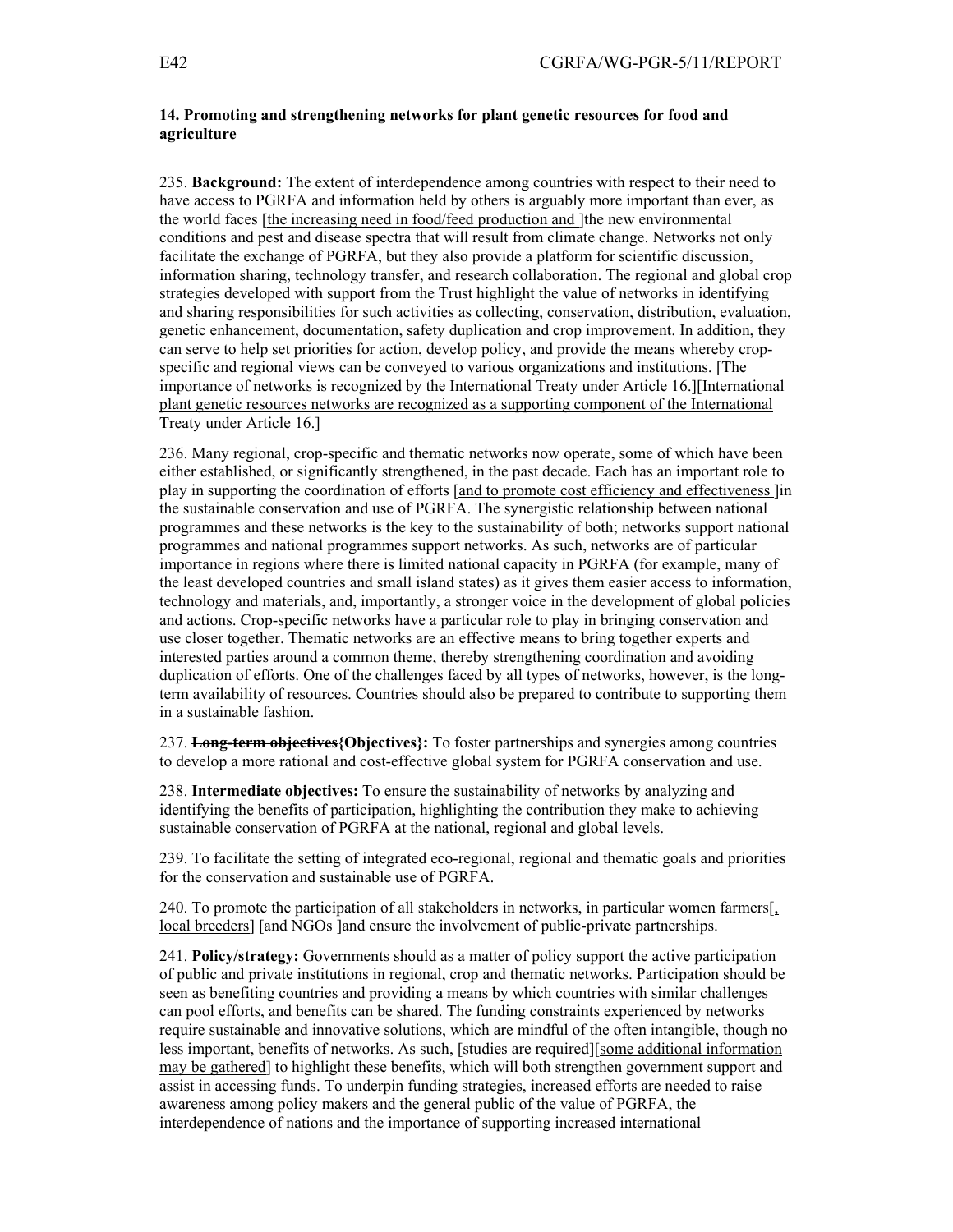collaboration. Both cash and in-kind contributions by governments to the networks should be considered as a priority.

242. Networks provide the means by which gaps can be identified, systems developed and new initiatives promoted. Given that international germplasm exchange is a key motivation behind many networks, additional attention is needed both to promote the effective implementation of International Treaty, and in particular its Multilateral System of Access and Benefit Sharing, as well as to develop arrangements for those other crops that are not currently included in the system but that are within the overall scope of the International Treaty.

243. **Capacity:** The building of networks requires not only technical expertise, but substantial coordination, communication and organization skills. Resources and capacity should be available for such activities as: planning; communication, including travel; meetings; network publications such as newsletters and reports of meetings; servicing and strengthening of the network. The importance of resources to sustain networks requires that networks have the capacity to prepare successful projects for submission to donors.

244. For regional networks, priority should be given to strengthening existing networks. Internetwork collaboration also needs enhancing and would have a significant impact on capacity building and technology transfer. The added value from this level of collaboration would highlight the importance of networks and illustrate how existing networks can be more effectively utilized. Countries with more advanced PGRFA facilities and programmes are encouraged to support network activities through the sharing of expertise and greater capacity development opportunities.

245. **Research/technology:** [Regional, interregional and global networks][Networks] provide a vehicle for collaborative research in mutually agreed priority areas. Funding obtained through research projects creates a basis on which networks can continue to cement relationships and develop. As appropriate and feasible, research, training and technology transfer in PGRFA should be planned and/or implemented in collaboration with networks. The ease of planning and implementation using a network platform is especially evident when networks cover regions that are very fragmented but at the same time face common challenges.

246. **Coordination/administration:** Resources should be made available to continue to service existing networks as appropriate and to organize and facilitate the development of new regional, crop and thematic networks where appropriate. Effective use of resources is essential and, as such, coordination is not merely required within networks but among networks to ensure efforts are not duplicated and resources are used efficiently.

## **15. Constructing and strengthening comprehensive information systems for plant genetic resources for food and agriculture**

247. **Background:** Transparent and rational decision-making in the conservation and sustainable use of PGRFA must be based on reliable information. Along with the revolution that communication and information management systems have gone through during the past 15 years, there have been important improvements in the availability and accessibility of PGRFA information. Several decisions of the Commission since the adoption of the first GPA aimed at increasing the availability and accessibility of PGRFA information, including the further development of WIEWS, the adoption of the indicators and reporting format for monitoring GPA implementation, the establishment of NISMs and the preparation of the SOW-2. Information exchange is given high importance throughout the International Treaty and in particular [is recognized as a supporting component of the Treaty ]in Article 17, the Global Information System, and is one of the main mechanisms for sharing fairly and equitably the benefits derived from the use of PGRFA under its Multilateral System.

248. Recent developments aimed at supporting documentation and exchange of genebank information include the release of GRIN-Global, a genebank management information system with built-in networking features, and of Genesys, a plant genetic resources portal that gives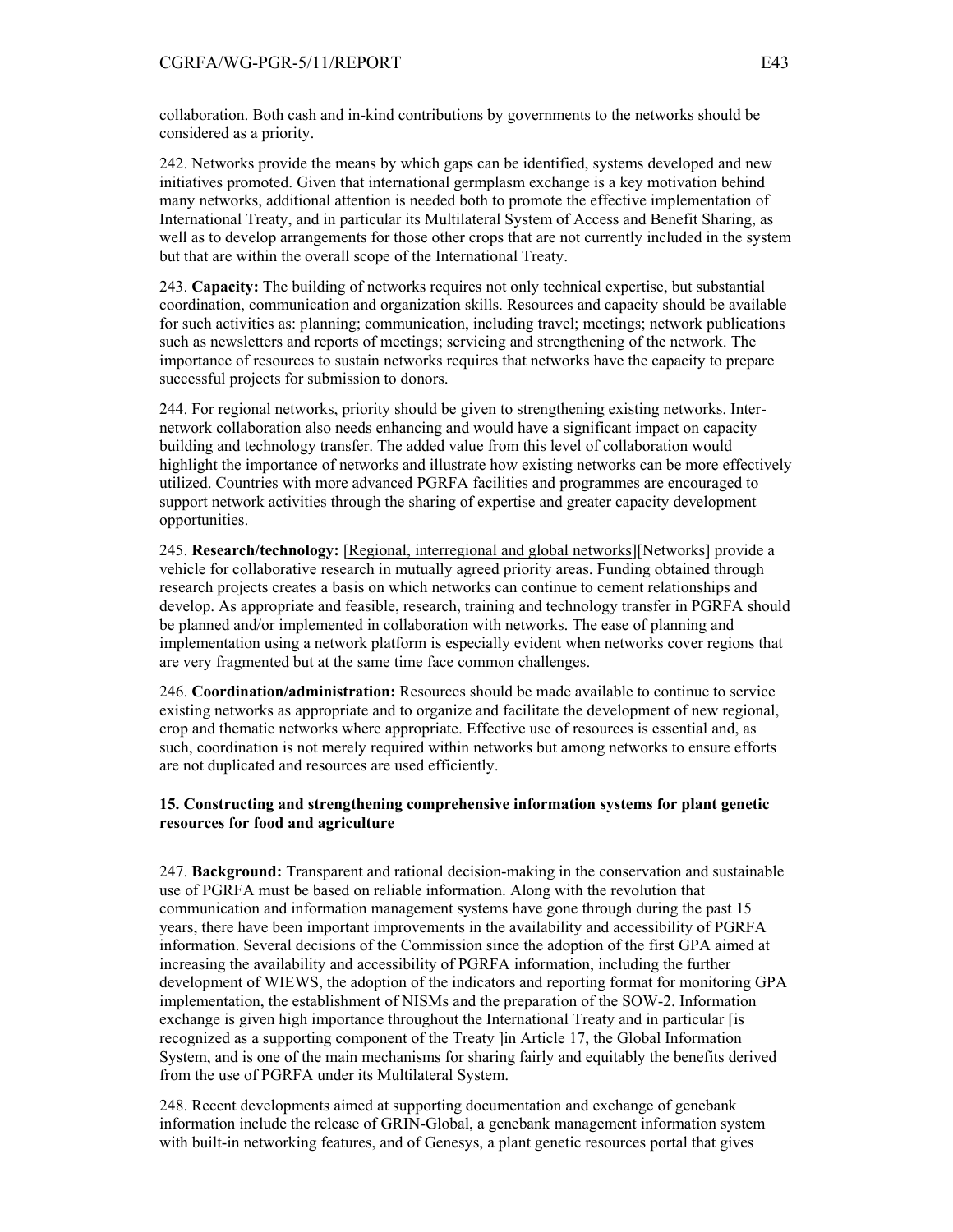breeders and researchers a single access point to information on about a third of the world´s genebank accessions, including those in the international collections managed by the CGIAR, the USDA National Plant Germplasm System and EURISCO.

249. Despite this progress significant gaps in documentation and information sharing on PGRFA still persist and need to be addressed, as they represent a serious obstacle to efficient planning and to the increased use of PGRFA in crop improvement and research. Much of the existing data is not accessible electronically and documentation of on-farm genetic resources and CWR is particularly inadequate. A significant imbalance exists among regions and even among countries within regions. Many countries still lack national strategies and/or action plans for the management of diversity, or they are not fully implemented, and as such they do not maintain an integrated national information system on PGRFA. This situation is exacerbated by the fact that at the national and institutional level, data management and documentation activities are often given an inappropriately low priority in the allocation of funding.

250. **Long-term objectiveObjectives:** To facilitate the better management and use of PGRFA through improved access to, and exchange of, high quality, up-to-date information.

251. **Intermediate objectives:** To develop and strengthen national information systems, including but not limited to accession level information systems, to better manage PGRFA data, and to support their participation in, and use of, global information systems.

252. To enhance the use of regional and global information systems through continual improvement of the overall functionality and productivity of the genebank-user interaction.

253. To strengthen the exchange and use of information, and the sustainability of current systems by promoting compatibility and usability among datasets through the establishment and adoption of common descriptors.

254. To monitor the effectiveness of systems and ensure that differences between systems are addressed to facilitate interoperability and promote use.

255. **Policy/strategy:** High priority should be given at all levels to developing, staffing and maintaining user-friendly documentation and information systems for PGRFA based on international standards. Such systems should be able to contribute to decision-making not just in PGRFA conservation and use but also on the specific role played by PGRFA in wider issues of agricultural development and food security. Efforts should be made to develop more accurate and reliable standards and indicators and collect baseline data for sustainability and food security that will enable a better monitoring and assessment of the progress made in these areas, and of the contribution made by PGRFA.

256. The effective management of collections and increased use of the germplasm requires strengthening and harmonization of documentation, characterization and evaluation, based on adoption of common standards for data exchange. Better standardization of data and information management systems is needed not only to facilitate access but to support technology transfer and global, regional and national assessments for PGRFA.

257. Information on PGRFA will be acquired and disseminated in accordance with [Article 8(j) of the CBD and Article 17 of the International Treaty] [the provisions of Article  $8(i)$  of the CBD, as regards the knowledge, innovations and practices pertaining to *in situ* conservation of indigenous and local communities in embodying traditional lifestyles relevant for the conservation and sustainable use of biological diversity, and of Article 17 of the International Treaty].

258. **Capacity:** Planning assistance should be provided to national programmes, and, where appropriate, regional programmes, to encourage the development of rational and compatible strategies for information management and sharing. Such strategies must promote the application of standards for interoperability and exchange among systems.

259. Despite progress, data and information still exist in vulnerable and inaccessible systems. These data need to be verified and compiled into a usable and easily accessible form.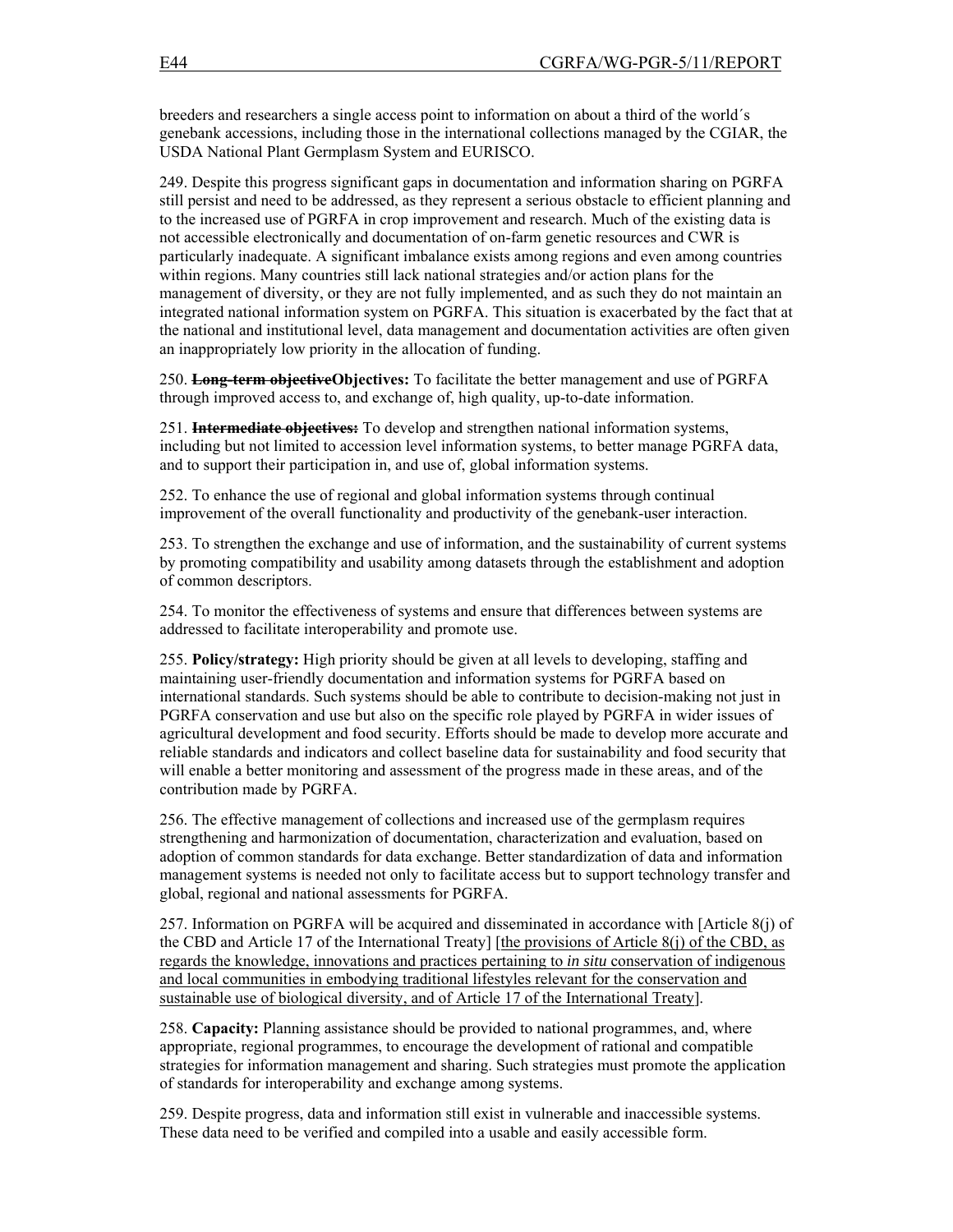260. Access by national programmes to basic scientific, research and bibliographic information should be facilitated.

261. National and regional genebanks{/networks} should have sufficient personnel to manage information, thereby improving user accessibility and ensuring participation in global information systems. Appropriate training in data management and information systems should be supported as essential to the move to rationalize genetic resources efforts at the global and regional levels.

262. Appropriate self-teaching and/or e-learning should be developed as needed. Technical support should be provided on a continuing basis to improve management of data and information and to support the adoption of new, appropriate technologies.

263. **Research/technology:** Research should be supported to:

a) develop appropriate and low-cost methodologies and technologies for compilation and exchange of data;

b) develop methods for adapting these technologies at the local level as appropriate;

c) facilitate easy access and use of data by electronic means and through the internet;

d) develop means and methodologies to make useful information easily available to nonspecialists, including NGOs, [breeders' organisations, ]farmers' [organisations ]and indigenous [and local communities][peoples' organizations];

e) develop descriptors based on international standards for new and underutilized crops[ and CWR].

264. **Coordination/administration:** With the development of new information systems at the national, regional and global level coordination and collaboration is essential to ensure that these systems are compatible and useful. The harmonization of descriptors, as well as expansion to cover new crops, remains very important.

265. Global and regional assessment, oversight, planning, and coordination are needed to promote cost efficiency and effectiveness.

## **16. Developing and strengthening systems for monitoring [and safeguarding genetic diversity and minimising genetic ]erosion of plant genetic resources for food and agriculture**

266. **Background:** Erosion of PGRFA [can][may] occur in *ex situ* collections, in farmers' fields and in nature. With modern molecular genetic techniques, it has been possible in the past decade to generate some data on the extent and nature of genetic erosion in particular crops in particular areas. The picture that is emerging is complex and it is not possible to draw clear conclusions about the magnitude and extent of these effects. In addition, there remains, in many countries, continuing concern over the extent of genetic erosion and the need for a greater deployment of diversity. Better techniques and indicators are needed for monitoring genetic diversity, for establishing baselines and monitoring trends. The 2010 Biodiversity Indicators Programme brings together a large number of international organizations to develop indicators relevant to the CBD, including ones for monitoring trends in genetic diversity of crops. However, to date no really practical and internationally accepted indicators of genetic [erosion][diversity] are available and their development should be a priority.

267. Various factors, both natural phenomena and the results of human behaviour, including urbanization, agricultural development, civil strife and war, have historically been recognized as drivers of erosion of PGRFA. Loss of genetic resources in crops occurs mainly through adoption of new crops[ or new varieties], with the consequent abandonment of traditional ones without appropriate conservation measures. More recently, climate change and modern dietary preferences have also been seen as a threat. In some countries, [the contamination of PGRFA, both crops and wild relatives, by geneflow from genetically modified plants][genetic introgression from other crops and wild relatives] is considered as contributing to genetic erosion.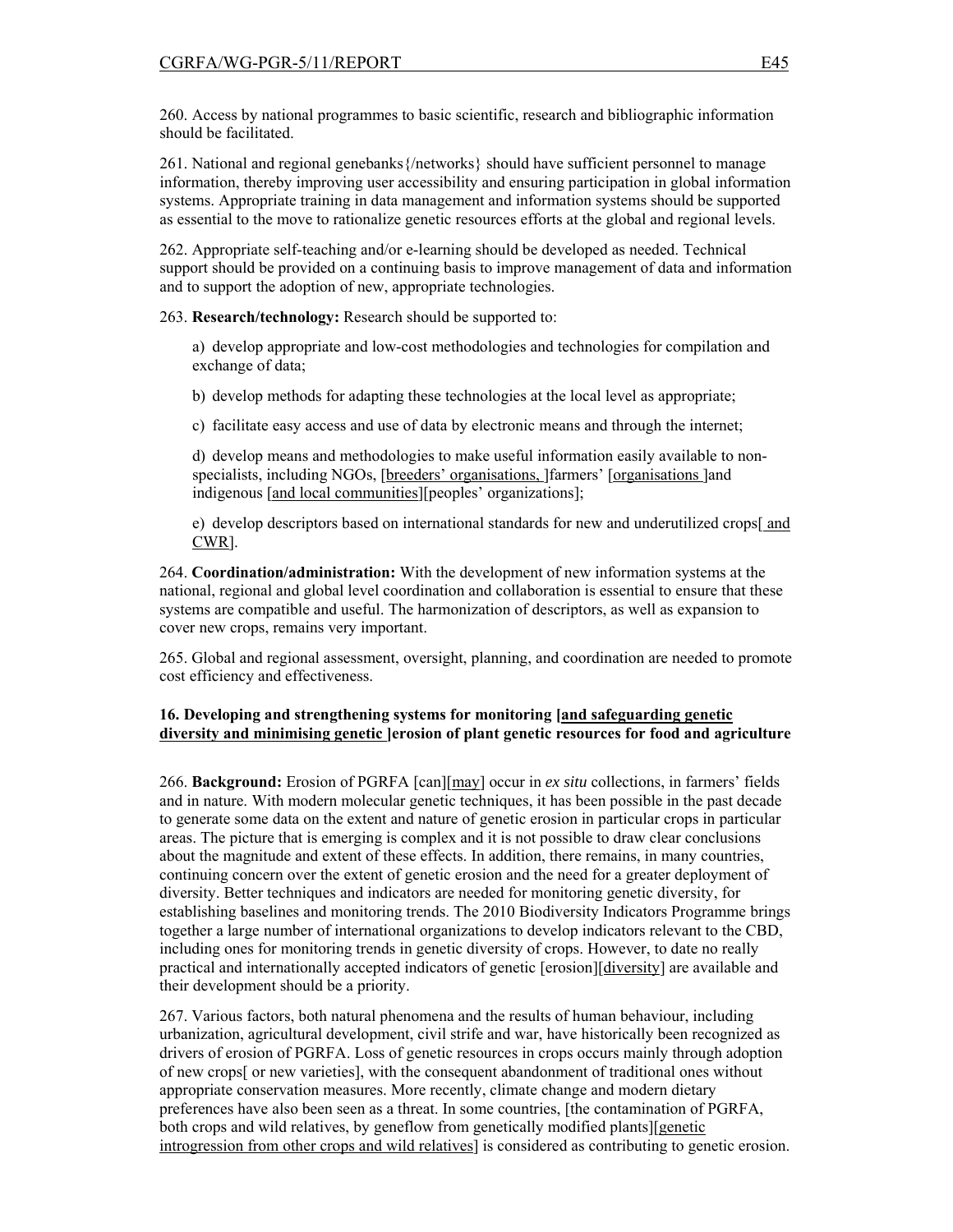The threat of alien invasive species needs also to be considered. The loss of PGRFA varies within countries and from country to country. Support should be provided to establish monitoring mechanisms at all levels.

268. Following a review in 1997, the WIEWS application for remote search, update and reporting of genetic erosion, has been published on the web. In addition, the scope of the information covered by WIEWS has been expanded to host NISMs, which also address issues related to genetic erosion.

269. **Long-term objectives{Objectives}:** [To minimize genetic erosion and its impact on sustainable agriculture through ]effective monitoring of genetic diversity and the drivers of genetic erosion[, and the implementation of appropriate remedial or preventative action as required].

270. **Intermediate objectives:** To establish and implement monitoring mechanisms to ensure the timely transfer of information to appropriate points designated as responsible for analysis, coordination and action. To expand the use of advanced technologies for monitoring degradation of most threatened species[ and CWR].

271. **Policy/strategy:** Governments should periodically review and report on the situation of PGRFA, designating a focal point to convey this information to FAO, [the Governing body of the International Treaty, ]the Conference of the Parties to the CBD, and other appropriate bodies. Article 5 of the International Treaty requires Contracting Parties to monitor PGRFA, assessing threats and to minimize or, where possible, eliminate them. Special efforts are needed to identify those species and populations that are most at risk and that are most likely to harbour traits that will be important in the future; this is particularly important with farmers' varieties {/landraces} and CWR. Improving the linkages between *in situ* and *ex situ* conservation strategies will reduce the risk of inadvertent loss of biological and cultural information.

272. Indicators and methods for assessing over time genetic[ diversity and minimising genetic] erosion and its drivers are required in order to be able to establish national, regional and global baselines for monitoring diversity and developing effective early warning systems. Efforts should be made to ensure that relevant information generated by extension services, local NGOs, the seed sector and farming communities can be linked to early warning systems at the national and higher levels. Novel ICTs, including now widespread devices such as mobile telephones, can greatly facilitate the reporting and collation of information from such disparate sources. All development projects should be required to carry out an assessment of likely impacts on genetic diversity.

273. **Capacity:** Strengthened capacity is required in gathering and interpreting information on PGRFA, and in particular CWR species identification, and conducting inventories and surveys using new molecular and ICT tools and tools for spatial analysis of diversity. Training should also be provided for [breeders, ]farmers and [indigenous and ]local communities. Training materials, including self-teaching tools, should be produced in different local languages as needed.

274. Realizing the importance of global monitoring and early warning of loss of PGRFA, the efficiency, purpose and value of the WIEWS should be re-evaluated[, taking into consideration the potential role of WIEWS as part of the Global Information System on Plant Genetic Resources as foreseen under Art. 17 of the Treaty].

275. **Research/technology:** Research is required to improve methods for surveying PGRFA, which would be useful in the development of monitoring systems. Continued research into the development of practical and informative indicators of genetic [erosion][diversity] is required.

276. Technical experts, representatives of national programmes, the United Nations Environment Programme (UNEP), the Consultative Group on International Agricultural Research (CGIAR) [and other international institutions involved in PGRFA conservation], the International Union for Conservation of Nature (IUCN), NGOs, and the private sector, should be invited by FAO to continue discussions on the development of monitoring systems for [plant] genetic [diversity and minimising genetic ]erosion.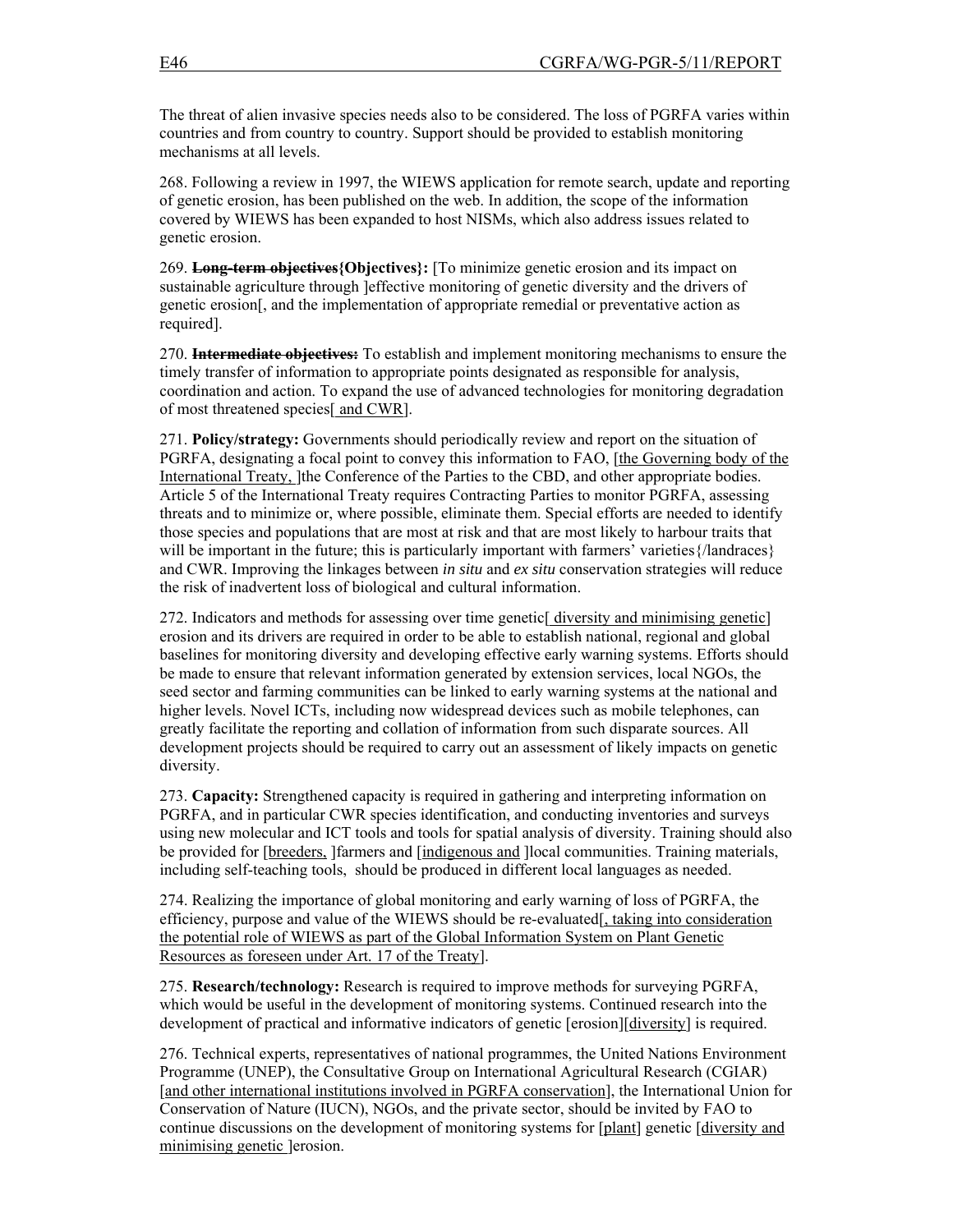277. Further research into applying GIS technology to monitoring [genetic diversity] and predicting [and minimising genetic ]erosion of PGRFA, and the incorporation of the resulting information into comprehensive information systems, is required. [Additional study is needed to understand the nature and extent of possible threats to existing diversity on farm and *in situ*.]

278. **Coordination/administration:** Multi-sectoral collaboration and coordination needs to be strengthened at the national level, especially between the agriculture, environment and development sectors. National programmes should consider alerting regional and international networks of imminent risk of genetic erosion.

## **17. Building and strengthening human resource capacity**

279. **Background:** Improvements in PGRFA conservation and use are very dependent on human resource capacity and its continuous development. There has been an increase in donor interest in, and funding of, capacity building over the past 15 years, which in particular has resulted in stronger collaboration in training among national, regional and international organizations. Training courses are more frequent and new training materials and facilities have been developed. Higher education possibilities have also expanded and there are now more universities offering a wider range of courses in areas related to PGRFA, especially in the application of biotechnology to conservation and crop improvement.

280. Despite these efforts, however, human resource capacity is still far from being adequate at virtually all levels and in all disciplines related to PGRFA conservation and use. In many countries, genebank staff are too few and inadequately trained to collect, classify, conserve, regenerate, characterize, document and distribute PGRFA. This poses a serious threat to establishing and managing valuable PGRFA collections, especially those of underutilized crops and CWR. Limited [taxonomic,]plant breeding and pre-breeding capacity in most developing countries severely limits effective and sustainable use of PGRFA. In the context of on-farm[ or garden ][-]conservation, in many cases extension services and NGOs also lack qualified personnel to impart appropriate training to farming communities.[ There is also a lack of qualified personnel in relation with seed production, seed quality analyses, plant breeding and taxonomy.]

281. **Long-term objectives{Objectives}:** To ensure the long-term availability of adequate human resources capacity in all areas of PGRFA conservation and use, including management, legal and policy aspects[, plant breeding].

282. **Intermediate objectives:** To develop national and regional capacity for training at all levels and to establish effective collaborative arrangements between organizations in developed and developing countries in order to strengthen and regularly upgrade capacities of all PGRFA stakeholders. To maintain adequate national capacity in critical areas, and to stem the loss of trained personnel from developing countries.

283. To develop quality courses and educational materials in primary and secondary education in priority subjects at the national, regional and global levels. To encourage undergraduate and postgraduate educational institutions to include aspects of PGRFA in courses and programmes, including the use of e-learning and distance education.

284. To foster access to external training among those countries lacking national capacity and encourage advanced institutions managing PGRFA to offer capacity development opportunities.

285. To develop a sound research agenda to bridge the gap between the science of PGRFA and its application to management and genebank activities and the sustainable use of PGRFA, including plant breeding, seed analyses, seed technology].

286. To develop opportunities for hands-on learning, mentoring and leadership development in research[/development] and policy areas at policy and research organizations at national, regional and/or international levels.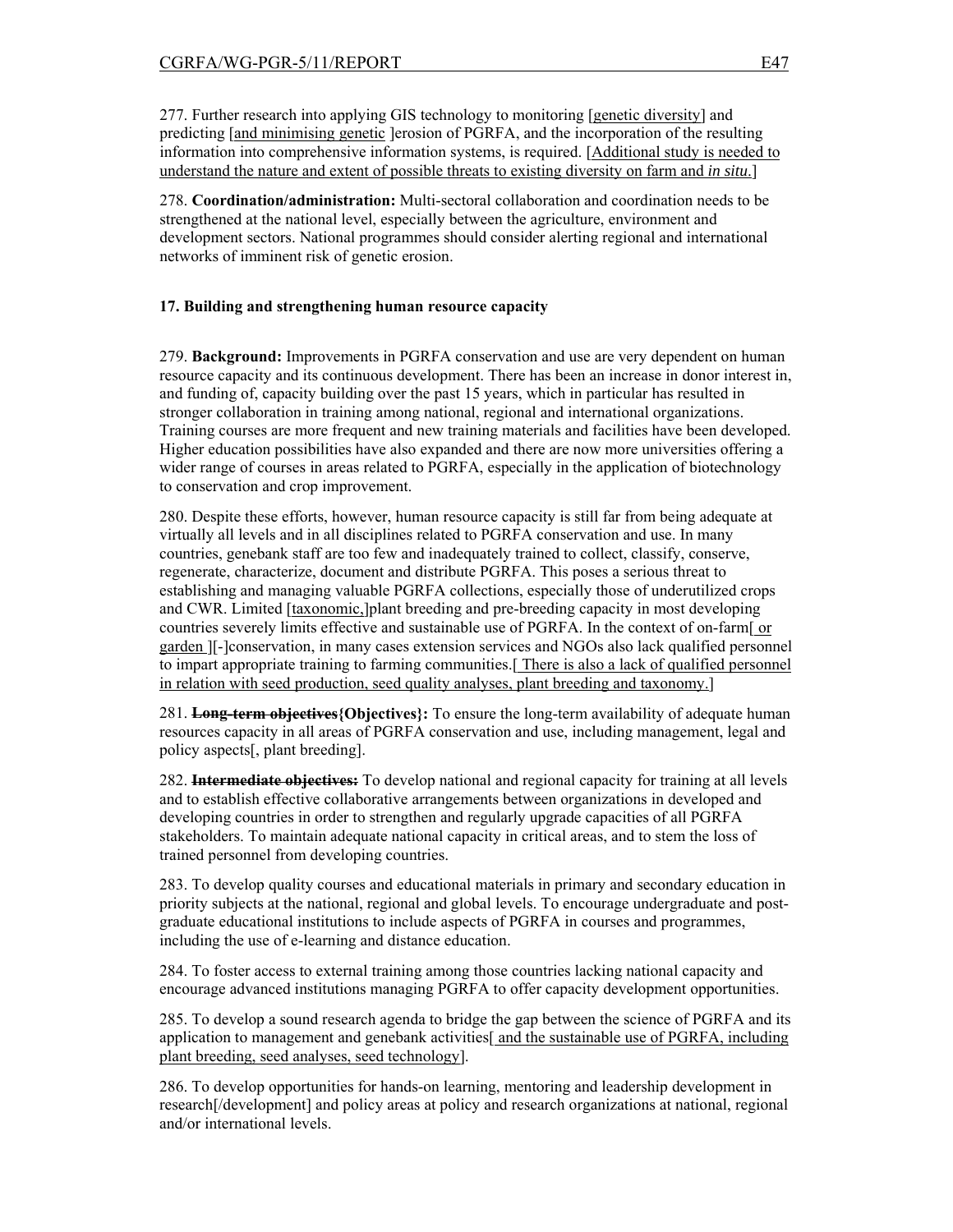287. **Policy/strategy:** Governments should recognize the importance of education in PGRFA in primary, secondary and advanced education. In collaboration with relevant organizations, governments should commit to providing training and advanced educational opportunities for young researchers[, technicians] and development workers, and regularly upgrade the knowledge and skills of existing staff. Training opportunities and advanced education programmes should include all technical and scientific aspects of conservation, exchange and use of PGRFA, and their application in curricula for biology, agriculture, the environment, economics and health. Particular emphasis should be placed on training in conservation biology, especially with respect to agricultural biodiversity.

288. Regular assessments of human resource capacity and needs should be made, the results of which should assist in developing education and training strategies at national, regional and global levels.

289. **Capacity:** Support should be given to developing national and regional organizations and programmes able to update curricula, provide advanced education and strengthen research and technical capacity in all relevant aspects of PGRFA conservation and use. Support should also be given to students on undergraduate and postgraduate programmes[ and continuous professional training]. Collaboration should be encouraged between developed and developing country academic institutions, including with the private sector, and internships and staff exchanges should be promoted. Access to the internet will be particularly important to promote e-learning, communication, and data and information exchange.

290. As national and regional organizations are strengthened, existing capacity in developed countries should be used and supported, particularly when tailored to the capacity needs of developing countries.

291. In addition to current efforts, specialized training courses, including practical hands-on training and mentorship programmes, should be developed and regularly held in all regions. Technical topics, including links between conservation and use, and management, law, policy and public awareness, should be addressed to improve understanding of international agreements and treaties.

292. Expertise in technology transfer related to the conservation, characterization, exchange and sustainable use of PGRFA should be enhanced. National organizations in developing and developed countries, and international organizations, should play important roles in facilitating this, especially through staff exchanges.

293. Consideration should be given to developing educational material that is widely applicable and usable in different regions, but that maintains a distinctive regional focus. Where feasible, courses should be offered in the language most appropriate for the region.

294. Special consideration should be given to gender integration, especially to on-site training for rural women, as they play a significant, but sometimes under-appreciated, role in maintaining and developing PGRFA and associated knowledge and traditions.

295. Capacity to develop training materials and offer or coordinate training courses should be enhanced at the international level.

296. **Research/technology:** Where possible training should be linked to ongoing research and development in educational [and professional ]establishments and national programmes. Efforts should be made to involve university students in field, [professional staff ]as well as research activities.

297. **Coordination/administration:** Training courses should be developed and offered in close collaboration with international and regional networks and national programmes. In addition, advanced programmes should be developed in cooperation with relevant international and regional academic consortia or associations in response to national needs.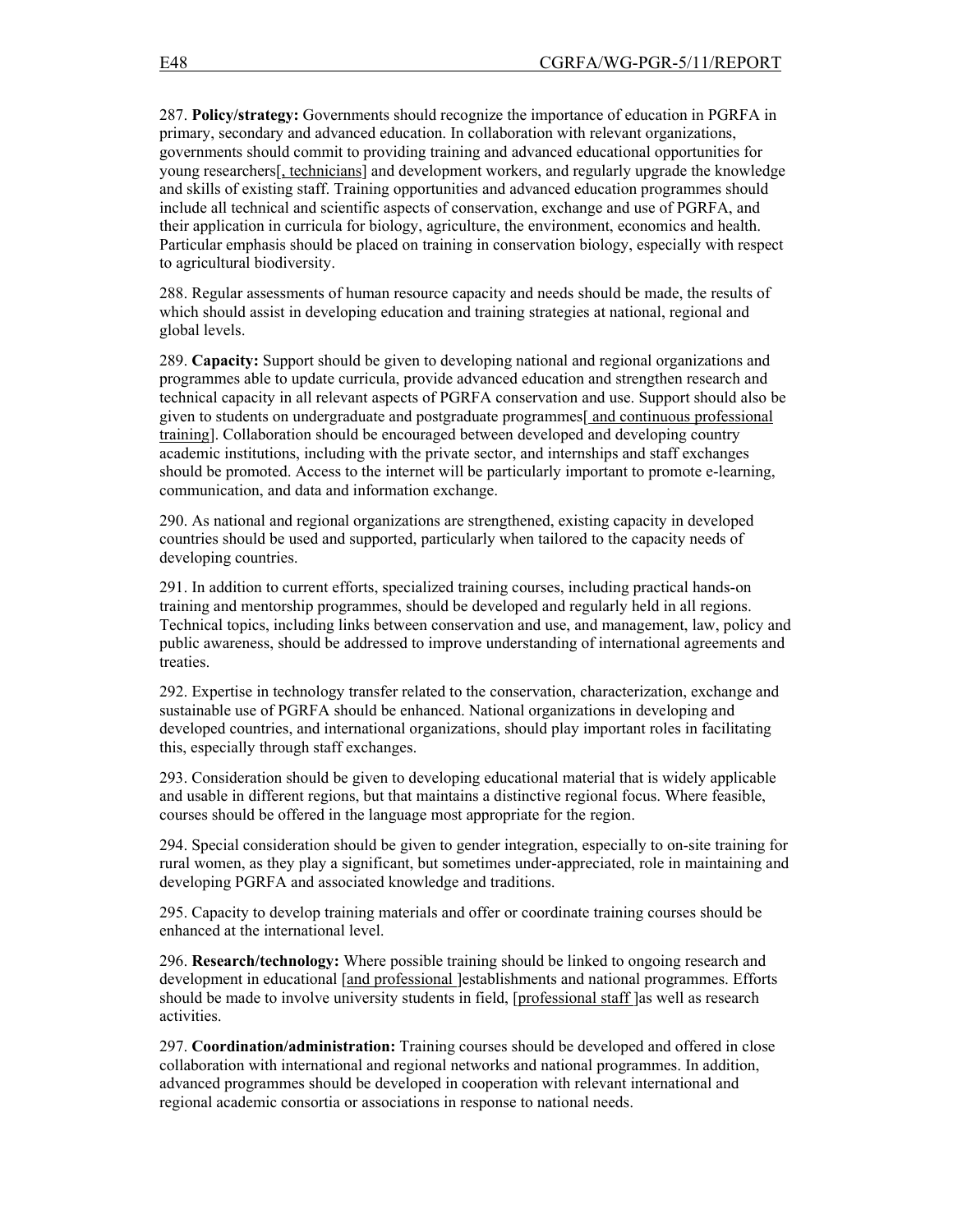## **18. Promoting and strengthening public awareness on the importance of plant genetic resources for food and agriculture**

298. **Background:** Public awareness is the key to mobilize popular opinion and to generate and sustain appropriate political action nationally, regionally and internationally. Communicating effectively the widespread benefits that PGRFA can bring to food security and sustainable livelihoods is critical to the success of any conservation programme. Recent years have seen an increased understanding of the importance of PGRFA in addressing the challenges posed by climate change. Interest is growing in neglected and underutilized crops, in recognition of their potential as novel crops that will be productive under different climate scenarios. They also provide opportunities for high-value niche products. There is increasing recognition in the scientific community of the potential of CWR for contributing to sustainable intensification of production, but this has not yet reached a wider audience. Concern over the global increase in lifestyle related diseases has led to a growing interest in the nutritional benefits that can be gained from exploring and exploiting PGRFA. Many countries are aiming to reduce the cost of imported food by revitalizing local food production, which often has cultural value. The new social networking tools provide an extremely effective way to get such messages through to a significant mass of people, in particular the young generation. However, raising the awareness of policy makers, donors and the general public of the value of PGRFA is a continuing challenge.

299. A targeted public awareness programme can promote the development of international linkages and collaborative mechanisms such as networks, involving different sectors, agencies and stakeholders. Within countries, public awareness can support efforts to involve [private] sector, loommunities and local and non-governmental organizations in national genetic resources activities, thus ensuring a broader base for conservation[,] [and ]improvement[ and sustainable use of PGRFA]. Working with the media at local and national level is a key aspect in raising awareness. Strong linkages between public awareness work implemented by international organizations and national programmes and organizations can increase effectiveness and reduce costs. Effective awareness programmes can bring financial rewards, as evident by the success of the Trust, established in 2004 as a specialized fund dedicated to supporting the conservation of PGRFA and promoting its use worldwide.

300. **Long-term objectivesObjectives:** To ensure continued support of PGRFA conservation and use by policy makers and the general public.

301. **Intermediate objectives:** To support and strengthen mechanisms, particularly in developing countries, for coordinated public awareness activities which involve and target all stakeholders. To fully integrate public awareness into all national, regional and international programme activities.

302. **Policy/strategy:** Greater efforts are needed to estimate the full value of PGRFA, to assess the impact of its use and to bring this information to the attention of policy makers and the general public. Public awareness and the roles that specific target audiences can play in sustaining plant genetic resources activities should be considered when developing any national programme activity.

303. National strategies should recognize the role of all stakeholders in PGRFA conservation and use, who should be involved in the development of public awareness activities. Governments should recognize and encourage the work of NGOs in raising public awareness, and efforts should be made to foster the development of public-private partnerships. The important role of [indigenous and ]local communities in any *in situ* conservation or on-farm management effort, and their traditional knowledge systems and practices, needs to be fully taken into account.

304. Public awareness needs to be done in appropriate languages to facilitate broad use within countries, and exploit all available ICT options.

305. Public awareness needs to be adequately resourced to be effective—both human and financial resources.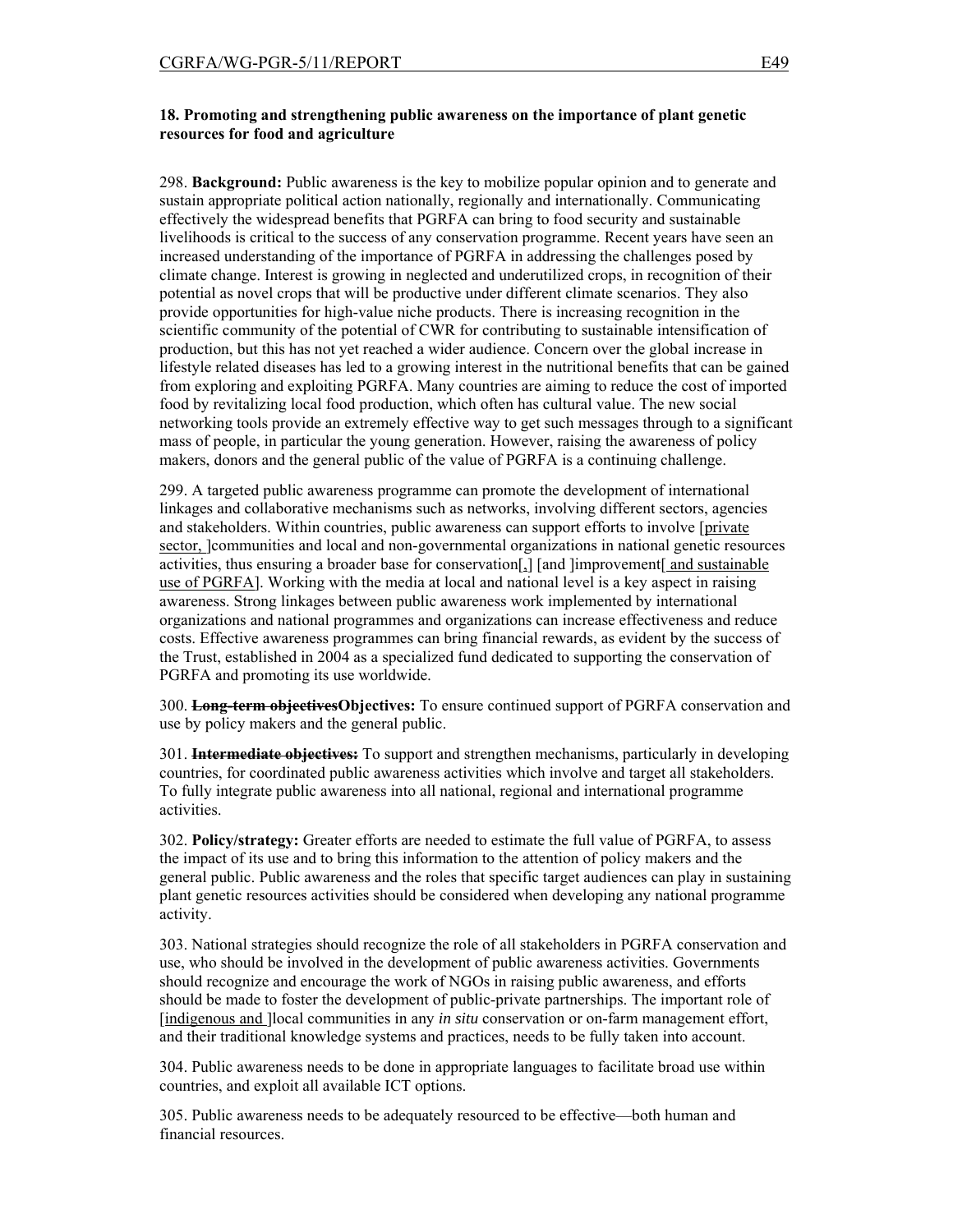306. **Capacity:** PGRFA programmes should have a trained focal point for public awareness who works closely with programme managers on public awareness related issues and develop the appropriate tools. Failing this, all people working within PGRFA programmes should develop some capacity to articulate the importance of the programme goals and activities in the broader context of sustainable agriculture and development. They should be able to communicate their message to all stakeholders using appropriate tools, and keep abreast of new and innovative approaches.

307. National programmes should work with well-known and influential people to increase access to the media and attract attention. Efforts are required to develop and strengthen relationships with the local media and to encourage them to cover PGRFA issues on a regular basis, involving them in awareness raising PGRFA workshops and meetings to gain a better understanding of the subject area.

308. National genetic resources programmes should draw on public awareness tools and technologies generated at the regional and international level for use in their own information efforts. These tools – and the messages they convey – may have to be adapted to reflect national priorities and circumstances. However, it is likely that many of the regional and global messages will prove useful in supporting national public awareness strategies and activities. This will substantially reduce costs to the national programme. This does not detract, however, from the need to enhance capacity for producing public awareness materials at the national level.

309. Awareness of the value of PGRFA, and of the role of scientists, plant breeders, farmers and communities in maintaining and improving them, should be promoted in schools at all educational levels, as well as in specialized agricultural research institutions. This can be catalyzed through the production of education/training materials adapted using local case studies. This requires working relationships with national education institutions. The important role that botanic gardens play in promoting awareness must also be utilized by the PGRFA community.

310. **Research/technology:** Research into, or consideration of, the information needs of targeted audiences should be made before launching major public awareness initiatives. The information provided, or the activity through which the message is given, have to be relevant. Further research is required to provide information to underpin the development of appropriate policies for the conservation and use of genetic diversity, including the economic valuation of PGRFA. At the international level, research into the use of the new ICTs to meet public awareness needs should be undertaken. The impact of promotional materials should not be assumed; there is need for impact analysis of promotional materials so that limited resources can be used for maximum impact

311. **Coordination/administration** Coordination and facilitation is needed at all levels to rationalize and bring cost efficiencies to public awareness work. National programmes and others can take advantage of materials developed at [the ][regional and ]international level[s]. Linkages between [regional and ]international organizations[, private seed sectors] and NGOs will facilitate the identification of opportunities for collaborative activities. The value gained in involving the private sector must also be considered. A coordinated multi-sectoral and multi-agency approach enhances the strength of the message.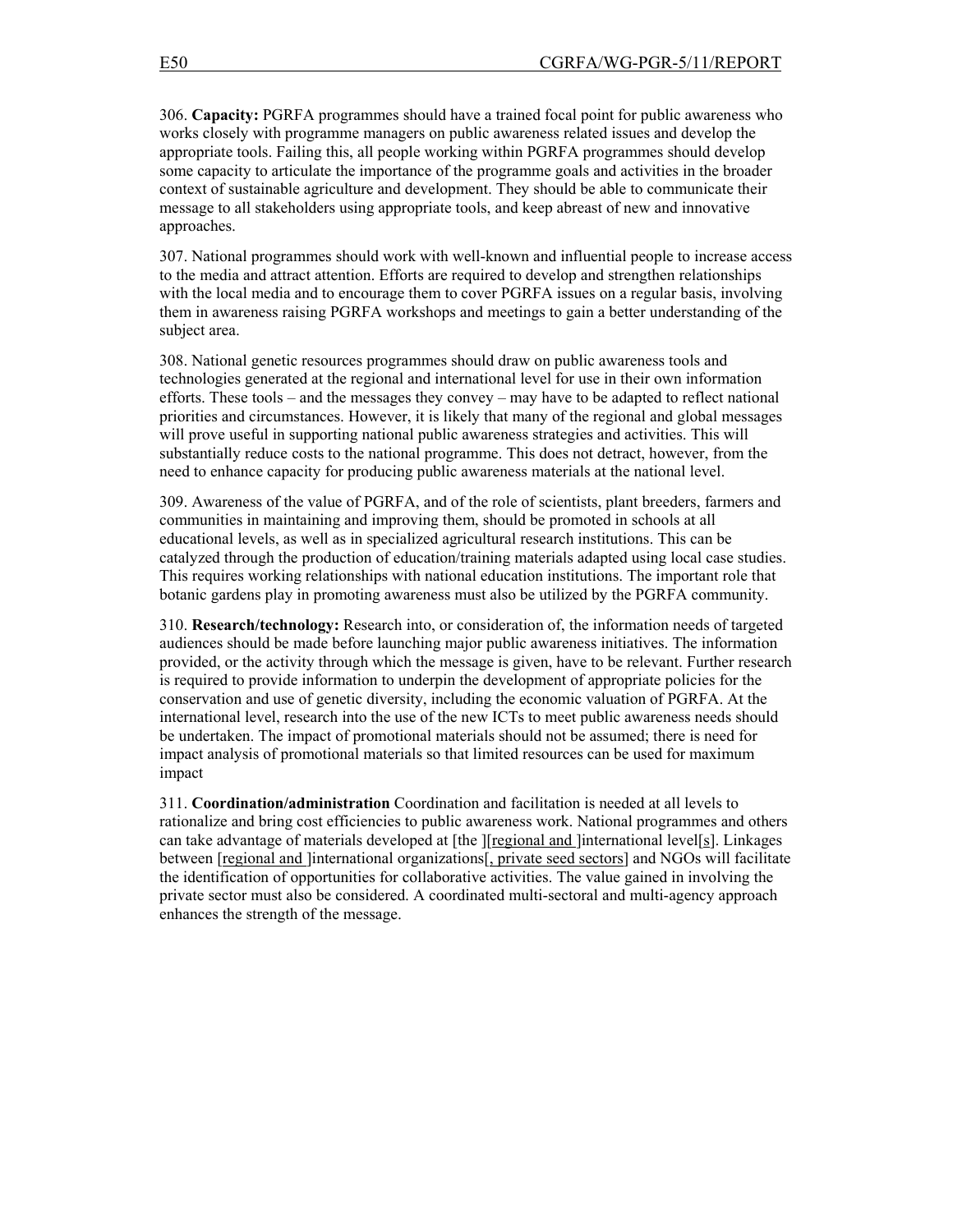### **Implementation and Financing of the Updated Global Plan of Action**

312. The updated GPA provides an important internationally agreed framework for the conservation and sustainable use of plant genetic resources for food and agriculture. The updated GPA is [in harmony with][a supporting element of] the International Treaty[ under its Article 14] and the implementation of the updated GPA will be an essential contribution to the achievement of the objectives of the International Treaty. It will also facilitate implementation of the CBD in the area of agricultural biodiversity and help reach targets of the Strategic Plan for Biodiversity 2011-2020.

313. The follow-up processes call for action at local, national, regional and international levels and should involve all relevant stakeholders: the national governments, local and regional authorities, regional and international organizations, both inter-governmental and nongovernmental, the scientific community, the private sector, {indigenous and }local communities[, breeders] and farmers and other agricultural producers and their associations.

314. Overall progress in the implementation of the rolling updated GPA and of the related followup processes will be monitored and guided by the national governments and other Members of FAO, through the Commission. In order to discharge this function, the Commission will plan within its Multi-Year Programme of Work the review of the implementation of the updated GPA as well as the review of the updated GPA itself in close cooperation with the Governing Body of the International Treaty. The review of implementation should deal with the progress made at national, regional and international levels in implementation, elaboration, and adjustment as appropriate, of the updated GPA. A first review of the implementation of the updated GPA should be undertaken at the Commission's Fifteenth Regular Session.

315. To this end, the Commission, at its Fourteenth Regular Session, will, in light of past experiences, agree on formats for receiving progress reports as well as on criteria and indicators for monitoring the implementation of the updated GPA[ building on previous work done by the Commission to develop such indicators]. The conclusions of the Commission should be brought to the attention of concerned governments and international institutions to fill gaps, rectify imbalances or lack of coordination, and to consider new initiatives or activities. The conclusions of the Commission which have major policy implications will also be brought to the attention of the FAO Council and Conference, to the Governing Body of the International Treaty and to the Conference of Parties to the CBD and/or to the Commission on Sustainable Development for action, endorsement or information, as appropriate.

316. The full implementation of the updated GPA requires a significant increase in the activities currently taking place. The updated GPA will have to be implemented progressively, and adequate financial resources commensurate with the scope of the updated GPA should therefore be mobilized. Each country should determine its own priorities in the light of those agreed in the updated GPA and in the framework of its food and agriculture development needs.

317. Significant, but indeterminate, funding for plant genetic resources for food and agriculture is currently provided by national governments and other domestic sources of funds, from bilateral and regional sources and multilateral organizations.

318. Given the importance of the contribution of domestic sources, including both public and private sectors, each country should make every possible effort to provide, in accordance with its capacities, financial support and incentives with respect to its national activities which are intended to achieve the objectives of the updated GPA, in accordance with its national plans, priorities and programmes.

319. International cooperation for conservation and sustainable utilization of plant genetic resources for food and agriculture should be strengthened, in particular to support and complement the efforts of developing countries and countries with economies in transition. The Governing Body of the International Treaty will play a key role in this regard. The extent to which developing countries and countries with economies in transition will effectively implement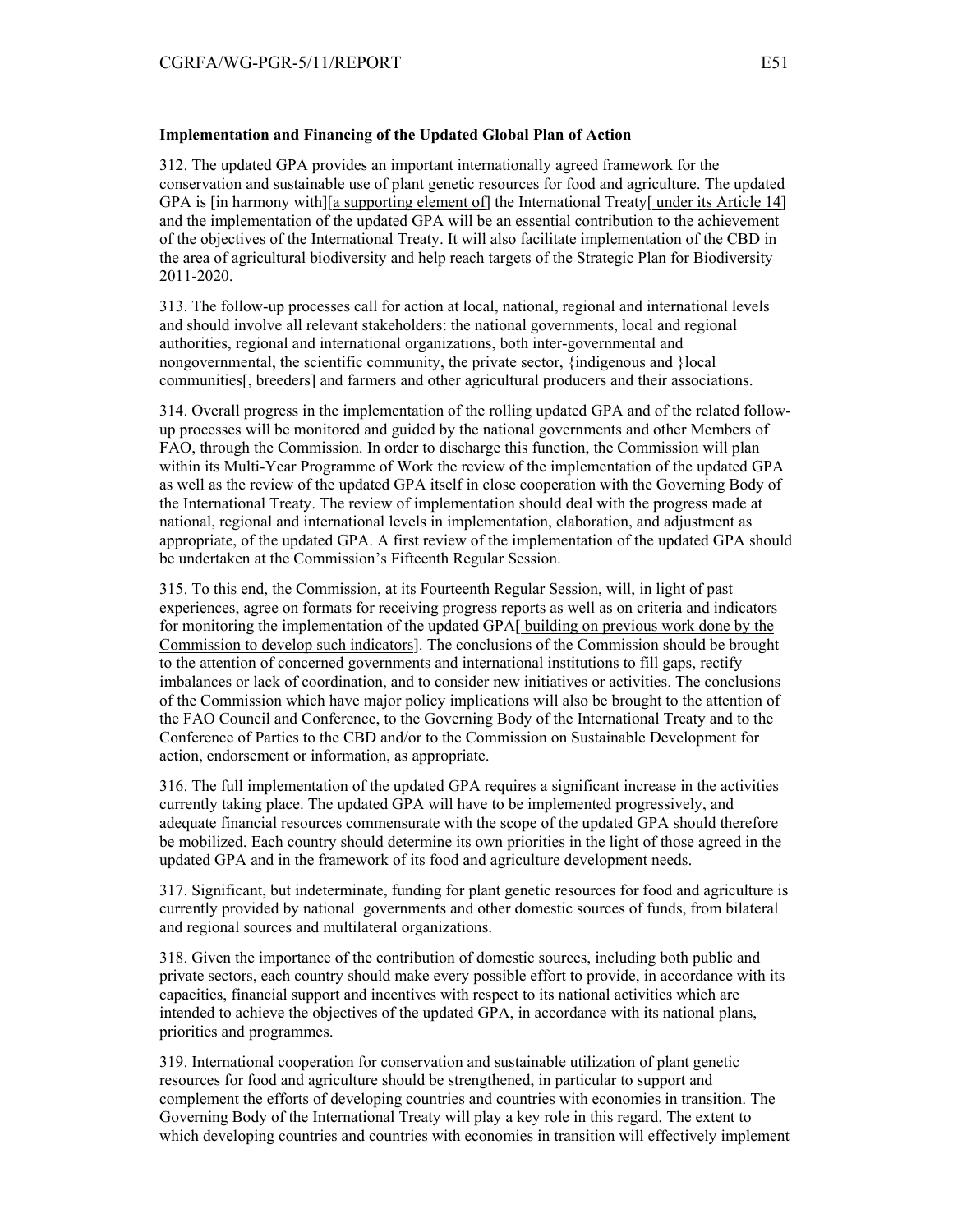their commitments under the updated GPA will [largely][to a certain extent] depend on the effective implementation of the International Treaty and its funding strategy. Two key elements of the funding strategy that will support the implementation of the updated GPA are the Benefitsharing fund and the Trust. Funds of the Benefit-sharing Fund are under the direct control of the Governing Body and are used by the Governing Body to play a catalytic role in international cooperation in the area of plant genetic resources for food and agriculture taking the rolling GPA into account.<sup>23</sup> The Trust is an essential element of the Funding Strategy and promotes [the cost effective and efficient ]conservation activities in accordance with the GPA.<sup>24</sup> Every effort should also be made to seek new, additional and innovative sources of funding within the process of the implementation of the updated GPA.

320. Through the monitoring of the Funding Strategy of the International Treaty, the Governing Body will be able to monitor resources available for the implementation of the updated GPA. The priorities for support under the Funding Strategy are the priority activity areas of the rolling GPA. The monitoring of the Funding Strategy covers resources under the Benefit-sharing Fund as well as resources not under the Governing Body's direct control.

321. In order to enlist the widest participation and support for its implementation the updated GPA should be reported to the major international, regional and national bodies and fora dealing with food and agriculture and biodiversity, including, in particular, the FAO Conference, the Conference of the Parties to the CBD, the Commission on Sustainable Development of the United Nations, and the governing bodies of the United Nations Environment Programme, the Global Environment Facility, the United Nations Development Programme, the International Fund for Agricultural Development, the World Bank, the Common Fund for Commodities, Regional Development Banks, the Consultative Group on International Agricultural Research and the Trust, and their member constituencies should be invited to promote and take part as appropriate in the implementation of the updated GPA.

l

<sup>&</sup>lt;sup>23</sup> The three current priority areas are: 1. Information exchange, technology transfer and capacity-building (reflecting priority activities 15 and 19 of the *first* Global Plan of Action[, roughly corresponding to priority activities 13 and 17 of the current GPA]); 2. Managing and conserving plant genetic resources on-farm (reflecting priority activity 2 of the *first* Global Plan of Action<sub>[,</sub> roughly corresponding to priority activity 2 of the current GPA]); and 3. The sustainable use of plant genetic resources (reflecting priority activities 9, 10, and 11 of the *first* Global Plan of Action[, roughly corresponding to priority activities 8, 9 and 10 of the current GPA]).

<sup>&</sup>lt;sup>24</sup> The objective of the Trust is to ensure the long-term conservation and availability of plant genetic resources for food and agriculture with a view to achieving global food security and sustainable agriculture. The Trust, in accordance with its Constitution shall in particular, without prejudice to the generality of the foregoing, (a) endeavour to safeguard collections of unique and valuable plant genetic resources for food and agriculture held *ex situ* , with priority being given to those that are plant genetic resources included in Annex I to the International Treaty or referred to in Article 15.1(b) of the International Treaty ; (b) promote an efficient goal-oriented, economically efficient and sustainable global system of *ex situ* conservation in accordance with the International Treaty and the Global Plan of Action for the Conservation and Sustainable Utilization of Plant Genetic Resources for Food and Agriculture (hereinafter referred to as "the Global Plan of Action"); (c) promote the regeneration, characterization, documentation and evaluation of plant genetic resources for food and agriculture and the exchange of related information; (d) promote the availability of plant genetic resources for food and agriculture; and (e) promote national and regional capacity building, including the training of key personnel, with respect to the above.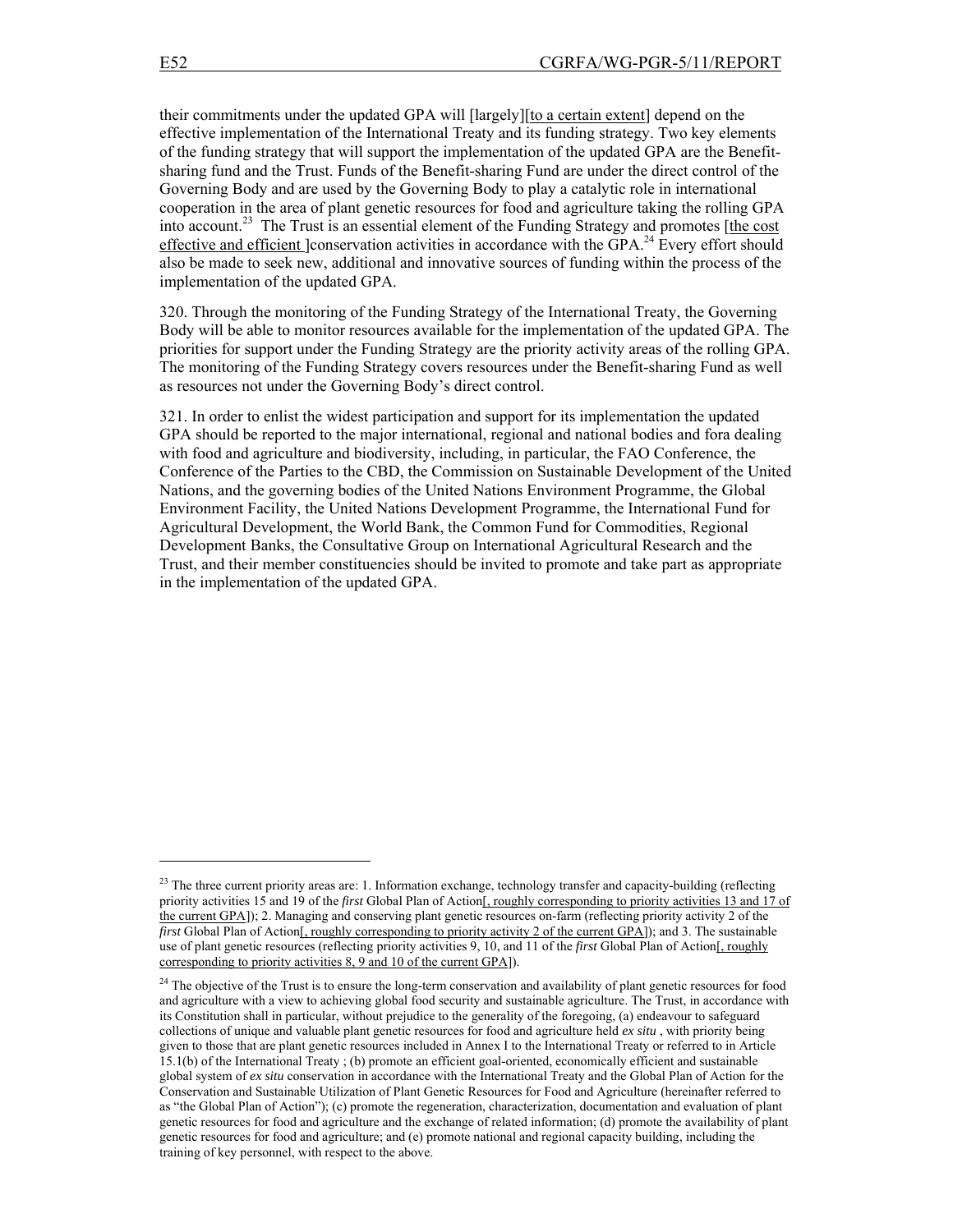# **List of acronyms and abbreviations**

| <b>BSF</b>               | Benefit-Sharing Fund of the International Treaty                                |
|--------------------------|---------------------------------------------------------------------------------|
| <b>CBD</b>               | the Convention on Biological Diversity                                          |
| <b>CGIAR</b>             | the Consultative Group on International Agricultural Research                   |
| <b>CWR</b>               | Crop wild relatives                                                             |
| <b>GCP</b>               | Generation Challenge Programme                                                  |
| <b>GIPB</b>              | Global Partnership Initiative for Plant Breeding Capacity Building              |
| <b>GIS</b>               | Geographic Information Systems                                                  |
| <b>GPA</b>               | Global Plan of Action                                                           |
| <b>GPS</b>               | Global Positioning System                                                       |
| <b>GRIN</b>              | <b>Genet Resources Information Network</b>                                      |
| <b>ICT</b>               | Information and Communication Technologies                                      |
| <b>IPR</b>               | <b>Intellectual Property Rights</b>                                             |
| <b>MYPOW</b>             | Multi-Year Programme of Work of the Commission                                  |
| <b>NARS</b>              | National Agricultural Research System                                           |
| <b>NISM</b>              | National Information Sharing Mechanisms on GPA implementation                   |
| <b>PGRFA</b>             | Plant genetic resources for food and agriculture                                |
| <b>SGSV</b>              | Svalbard Global Seed Vault                                                      |
| the Commission           | the Commission on Genetic Resources for Food and Agriculture                    |
| the International Treaty | the International Treaty on Plant Genetic Resources for Food and<br>Agriculture |
| the Trust                | the Global Crop Diversity Trust                                                 |
| <b>UNFCC</b>             | United Nations Framework Convention on Climate Change                           |
| <b>WIEWS</b>             | World Information and Early Warning System on PGRFA                             |
| <b>WISM</b>              | World Information Sharing Mechanism on GPA implementation                       |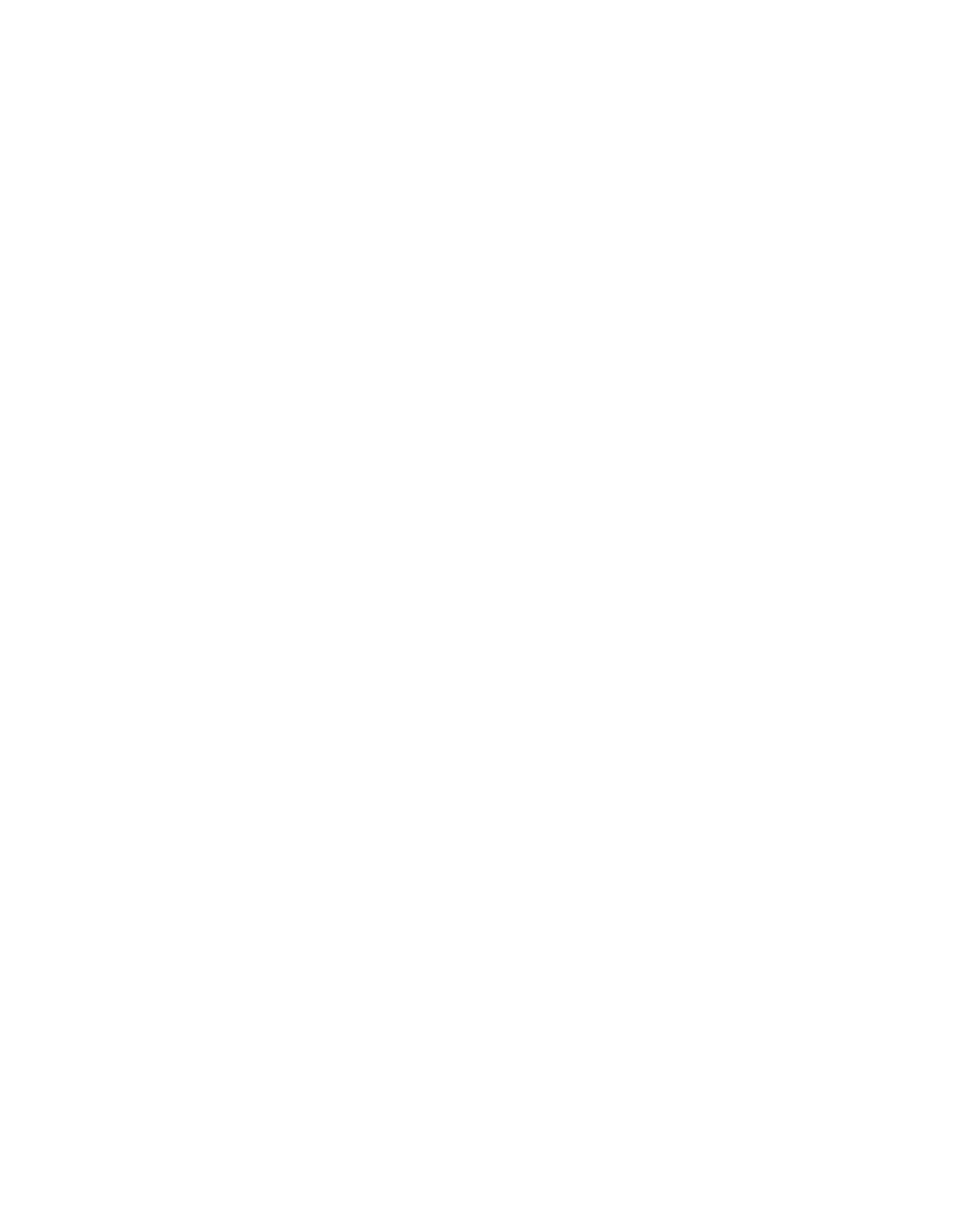## **APPENDIX F**

# **DRAFT REVISED GENEBANK STANDARDS FOR THE CONSERVATION OF ORTHODOX SEEDS**

**Note:** This appendix contains the *Draft Revised Genebank Standards for the Conservation of Orthodox Seeds.* It was not reviewed by the Intergovernmental Technical Working Group on Plant Genetic Resources for Food and Agriculture at its Fifth Session, due to time constraints. However, some members of the Working group provided written comments including deletion of original text with proposed new text. The suggested deletions are shown in square brackets and the proposed additions are shown in square brackets and underlined.

[text]: Proposed deletion [text]: Proposed addition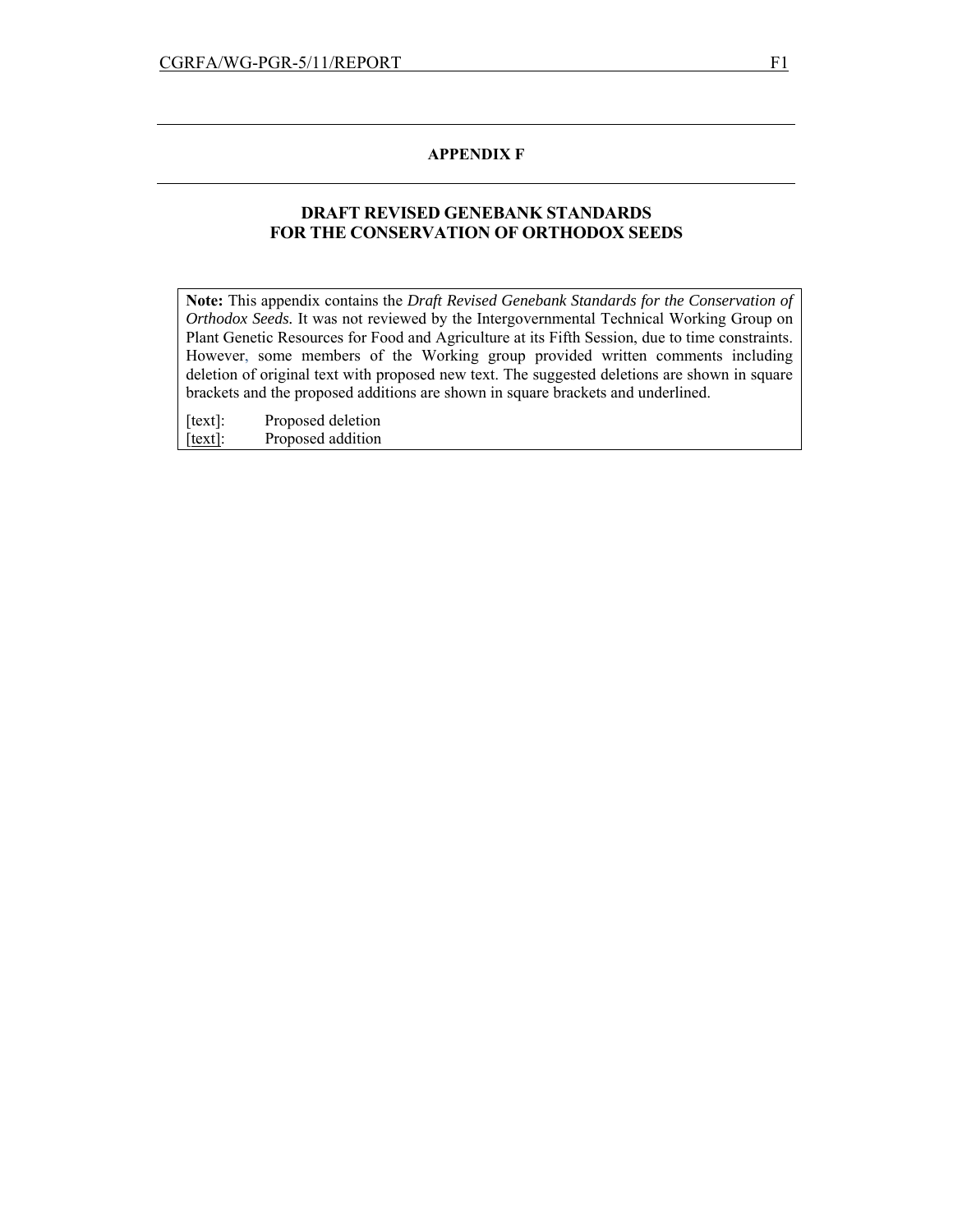# **Table of Contents**

|                                                                                                                                                                                                                                                 | Paragraphs                                              |
|-------------------------------------------------------------------------------------------------------------------------------------------------------------------------------------------------------------------------------------------------|---------------------------------------------------------|
| I. INTRODUCTION                                                                                                                                                                                                                                 |                                                         |
| IL UNDERLYING PRINCIPLES                                                                                                                                                                                                                        | $8 - 17$                                                |
| III. STANDARDS – STRUCTURE AND DEFINITIONS<br>3.1. Standards for acquisition<br>3.2. Standards for drying and storage<br>3.3. Standards for seed viability monitoring<br>3.4. Standards for regeneration<br>3.5. Standards for characterization | 18<br>19-30<br>$31 - 42$<br>$43 - 62$<br>63-75<br>76-83 |
| 3.6. Standards for documentation<br>3.7. Standards for distribution<br>3.8. Standards for safety duplication<br>3.9. Standards for security/personnel                                                                                           | 84-92<br>93-107<br>108-124<br>125-138                   |

# IV. APPENDICES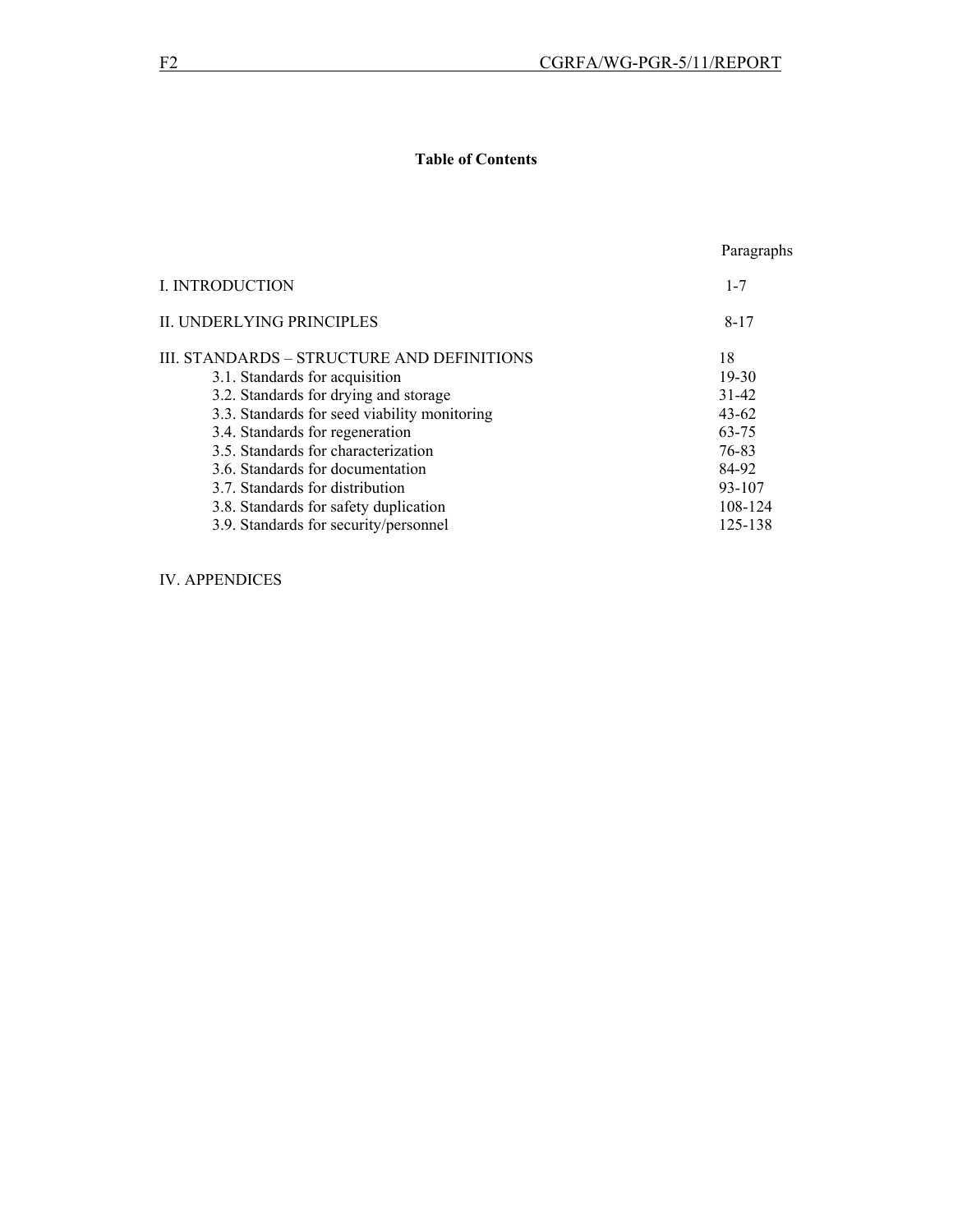# **INTRODUCTION**

1. Genebanks around the world hold collections of a broad range of plant genetic resources, with the overall aim of long-term conservation and accessibility of the plant germplasm to plant breeders, researchers and other users. A sustainable conservation of these plant genetic resources depends on effective and efficient management of genebanks through the application of standards and procedures that ensure the survival and availability of plant genetic resources at present and in the future. For any conservation effort to be sustainable and successful it should also be cost effective and well managed.

2. The draft revised *Genebank Standards* arises from the revision of the FAO/IPGRI *Genebank Standards*, published in 1994. The revision was undertaken at the request from the Commission on Genetic Resources for Food and Agriculture (CGRFA) in light of the changes in the global policy landscape and advances in field of science and technology. The main policy developments that impact the conservation of plant genetic resources in genebanks lie within the context of availability and distribution of germplasm arising from the adoption of international instruments such as Convention on Biological Diversity (CBD), the International Treaty on Plant Genetic Resources (ITPGRFA) [in relation with plant genetic resources] and the International Plant Protection Convention (IPPC) [and WTO/SPS agreement in relation with plant pest rules]. In 2010, the CBD adopted the Nagoya Protocol on Access to Genetic Resources and Equitable Sharing of Benefits Arising from their Utilization – that could have an impact on germplasm exchange. On the scientific front, advances in seed storage technology, biotechnology, and information and communication technology (ICT), have added new dimensions to plant germplasm conservation.

3. The draft revised *Genebank Standards* is concerned solely with the conservation of seeds of orthodox species, including wild species, i.e. those species whose seed can survive considerable desiccation, and in which longevity can be improved by reducing seed storage moisture content and/or temperature. The standards are underpinned by a set of broad underlying principles that provide the overarching framework for an effective and efficient management of genebanks. These key principles at the core of a genebank operation are the preservation of germplasm identity, maintenance of viability and genetic integrity, promoting access including the associated information to facilitate use of the stored plant material in accordance with relevant national and international regulatory instruments. The standards provide the specificity to ensure that a genebank can adhere to these underlying principles.

4. It is noted that these standards are voluntary and nonbinding and have not been developed through a formal standard-setting procedure. They should be viewed as targets for developing an efficient, effective, rational and transparent global system of *ex situ* conservation that provide optimal maintenance of seed viability and genetic integrity in genebanks, thereby ensuring access to and use of high quality seeds of conserved plant genetic resources.

5. These standards do not cover *ex situ* conservation of non- orthodox seeds or clonally propagated crops. Appropriate standards for such collections will be developed in due course.

6. The draft revised *Genebank Standards* can be aimed at by all genebanks for conserving orthodox seed collections, but they should not be used uncritically because there are continuous technological advances in conservation methods, much of it species-specific, as well as in the context of the purpose and period of germplasm conservation and use. It is therefore recommended that the draft revised *Genebank Standards* be used in conjunction with other reference sources, particularly references to species-specific information.

7. This document is divided into three parts, namely the Underlying Principles, Standards and the Appendices. The standards are detailed in nine sections and a selective list of references is provided for all the standards.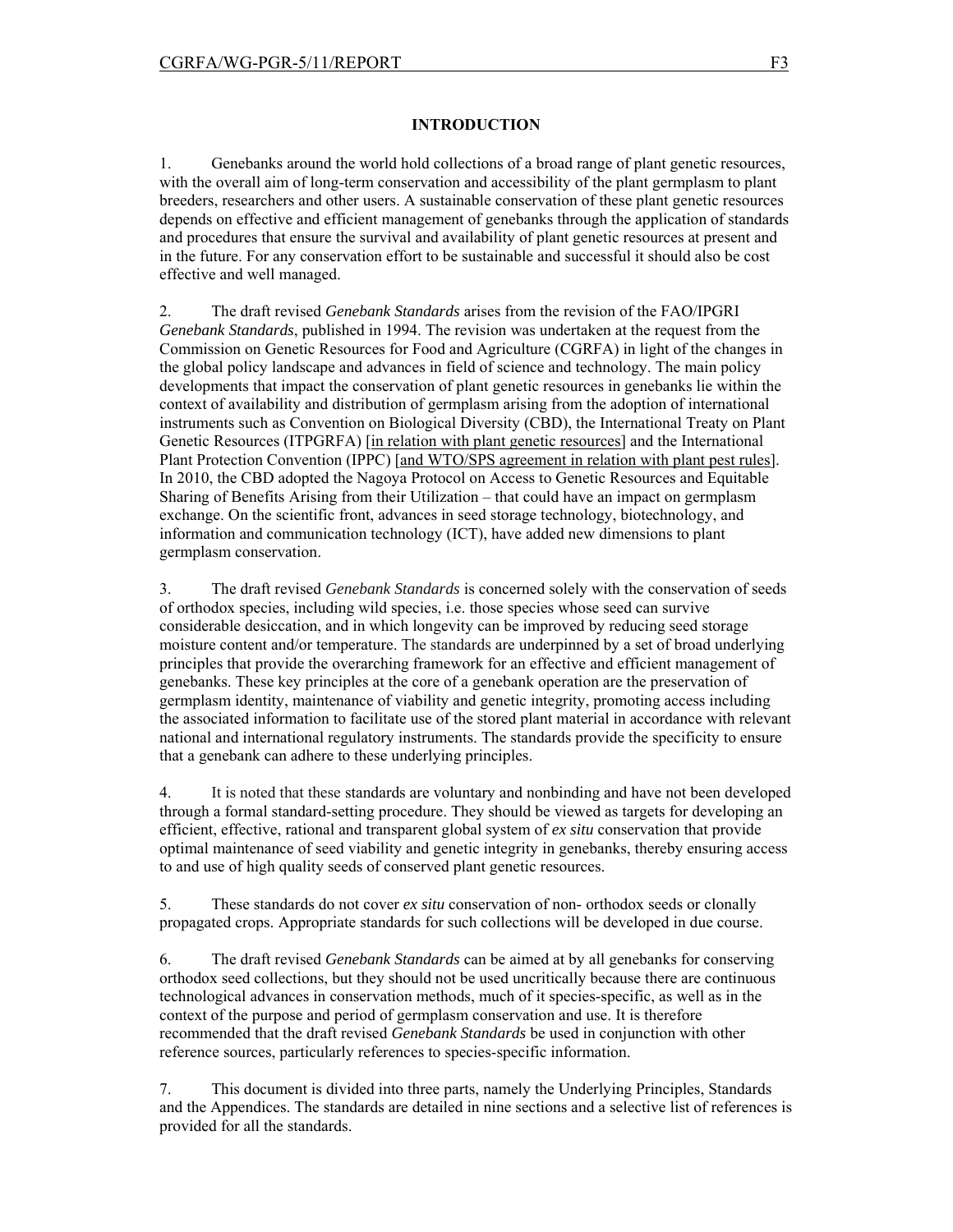#### **UNDERLYING PRINCIPLES**

8. Genebanks globally share many of the same basic goals, but their missions, resources, and the systems they operate within often differ. As a result, curators have to optimize actively their own overall genebank system and this objective requires management solutions which may differ substantially across institutions, but that would still lead to the same goals. Underlying principles explain why and for what purpose plant genetic resources are being conserved. These principles provide the basis for establishing the norms and standards essential for the smooth operation of a genebank. The major underlying principles for conservation are described in the section below.

#### **Identity of accessions**

9. Care should be taken to ensure that the identity of seed sample accessions conserved in genebanks is maintained throughout the various processes, beginning with acquisition through to storage and distribution. Proper identification of seed samples conserved in genebanks is closely related to careful documentation of data and information about the material. This will begin with recording passport data including collecting information and, if applicable, donor information; information should also be recorded for older collections in the genebanks for which passport data was not recorded earlier or is incomplete. Often herbarium voucher specimen and seed reference collections may play an important role in the correct identification of seed samples. Modern techniques such as [accession labels with printed barcodes and molecular markers] can greatly facilitate the management of the germplasm without incurring errors and thus ensuring the identity of the accessions in question.

#### **Maintenance of viability**

10. Maintaining viability [, and | genetic integrity [and quality] of seed samples [in] genebanks] and making them available for use is the ultimate aim behind genebank management. It is, therefore, critically important that all [genebanks] processes adhere to the standards necessary to ensure that acceptable levels of viability are maintained. [A high initial viability can ensure the attainment of a maximum period of conservation under long-term conditions, thus decreasing the frequency of regeneration to avoid loss of alleles]. To meet these aims, particular attention needs to be paid to standards on germplasm acquisition, processing and storage. In general, seed samples accepted into the genebank at the point of acquisition should have high viability and as far as possible meet the standards for acquisition of germplasm. Collecting the seeds as close as possible to the time [of natural dispersal] [of maturation and prior to natural dispersal, avoiding the collection of dispersed seeds from the ground or that are soiled and may have saprophytic or pathogenic fungi/ bacteria,] can ensure the highest physiological seed quality. [Genebanks should also ensure that collected germplasm is genetically representative of the original population as well as taking into account the number of live propagules, such as the quality of the sample is not compromised.] A monitoring system should be in place to check viability status of stored samples at appropriate intervals depending on expected seed longevity. Costly regeneration can be avoided or at least delayed if correct attention is paid to post-harvest handling, drying and storage.

#### **Maintenance of genetic integrity**

11. The need to maintain genetic integrity is closely related to maintenance of viability and diversity of the original collected sample. All genebank processes, starting from collecting and acquisition through to storage, regeneration and distribution, are important for the maintenance of genetic integrity. Adequately representative seed samples of good quality and sufficient quantity should be obtained during acquisition as far as possible. [However, it is recognised that when the objective is to collect particular traits, then the sample may not necessarily be representative of the original population.] Ensuring that viability is maintained according to the standards contributes to the maintenance of genetic integrity. To minimize genetic erosion it is important to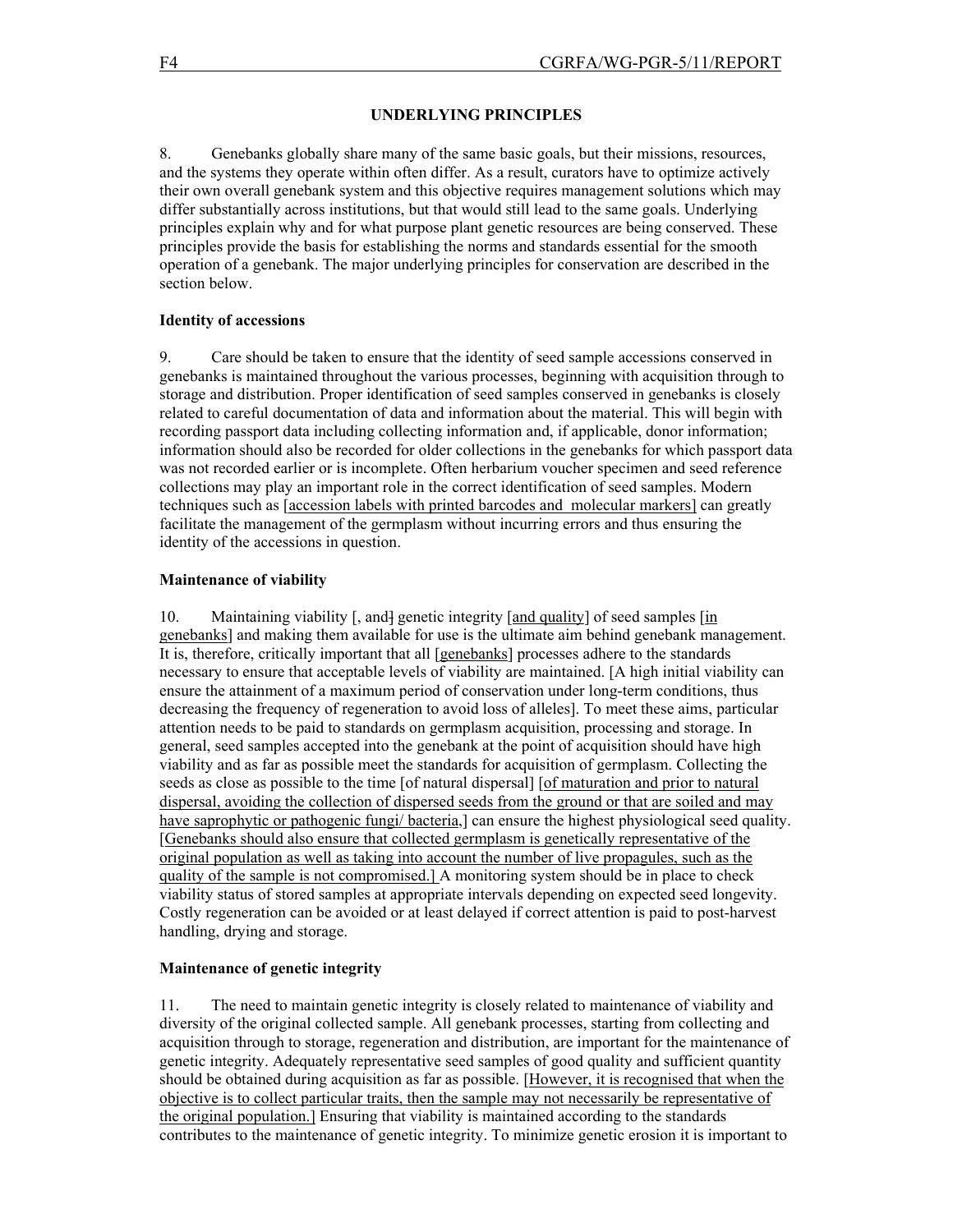follow recommended protocols for regenerating seed accessions, with as few regeneration cycles as possible, sufficiently large effective population sizes, [balanced sampling] as well as pollination control. A special mention is made here on the importance of safety duplication to respond to risks that can occur in genebank facilities.

## **Maintenance of seed health**

12. Genebanks should strive to ensure that the seeds they are conserving and distributing are free from quarantine [seed-borne diseases] and [regulated] pests [(bacteria, virus, fungi and insects)] to the extent possible. Often genebanks do not have the capacities or the resources necessary to test themselves whether samples collected or acquired and samples harvested from regeneration/multiplication plots are free from quarantine [seed-borne diseases and] pests. This is particularly the case with germplasm received from third parties. So it is important that relevant import and phytosanitary certificates accompany seeds materials when exchange of germplasm takes place to ensure the health status of samples received. Some infected/infested samples may be easily cleaned, while others may require more elaborate methods for cleaning.

## **Physical Security of collections**

13. An underlying principle of germplasm conservation is that the physical structures of the genebank facilities in which germplasm are conserved are of adequate standard to secure the materials from any external factors including natural disasters, [and human-caused damage] [thefts and riots]. Adequate security systems are also required to ensure that genebank cooling equipment is in good running conditions and monitoring devices are available to track the essential parameters against time. Another important security issue for genebanks is to ensure materials are safely duplicated in one or more locations such that if the collection is destroyed for some reasons, it can be restored from the duplicated sets.

### **Availability and use of germplasm**

14. The conserved material must be available for current and future use. It is, therefore, important that all processes in genebank operations and management contribute to this goal. There will be a need to maintain sufficient quantities of seed and related information on the accessions.

### **Availability of information**

15. In order to ensure communication of information and accountability, essential, detailed, accurate, and up-to-date information at all stages should also be recorded, including historical as well as current information, especially in relation to the management of individual accessions, subsequent to their acquisition. Access, availability and sharing of this information should be treated with high priority, as it leads to better and more rational conservation. Search-query interactive databases containing phenotypic evaluation data can assist germplasm clients in the targeting of germplasm requests, and in turn feedback of further evaluation data adds to the value and utility of the collection. [If information on the conserved germplasm is made easily available and accessible it will enhance germplasm use. Further this will help the genebank curators to better plan their multiplication and regeneration activities in order to keep adequate stocks of their accessions. ]

### **Proactive management of genebanks**

16. Sustainable and effective conservation of genetic resources depends on active management of the conserved germplasm material. Proactive management is critical for ensuring that germplasm is efficiently conserved and made timely and in adequate quantity available for further use by plant breeders, farmers, researchers and other users. It emphasizes the importance of securing and sharing material as well as the related information, and sets in place a functional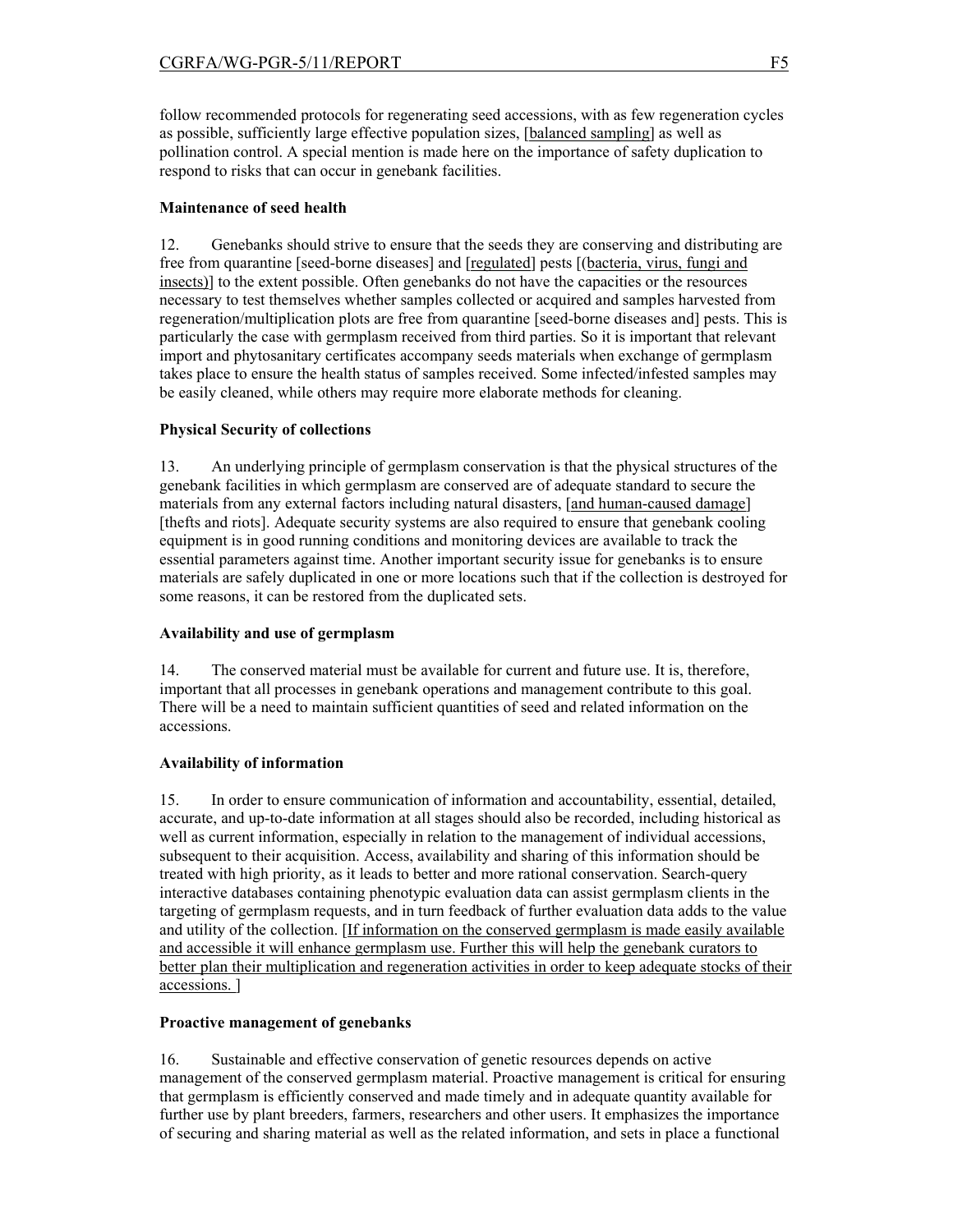strategy for management of human and financial resources for a rational system. It includes a risk management strategy and encourages a participatory role of genebanks in the efforts to conserve biodiversity. Adherence to the legal and regulatory frameworks at national and international levels, in particular as they relate to access, availability and distribution of materials and plant and seed health is necessary. A Standard Material Transfer Agreement (SMTA) should be used [in all cases][for crops] under the Multilateral System of the ITPGRFA. The IPPC regulations provide the framework for quarantine and health regulations to prevent the introduction and spread of plant pests and diseases. Above all, there is a need for long-term and continuous commitment of the institutions holding genebanks with regards to the availability of human and financial resources.

17. Furthermore, proactive management would encourage application of practical experiences and knowledge to new germplasm in a genebank and seek to apply the genebank standards to the extent possible under the locally prevailing conditions. This could sometimes mean that although a particular standard is not entirely met but precautionary measures are taken to uphold the underlying principles of genebank management.

## **STANDARDS – STRUCTURE AND DEFINITIONS**

18. The Standards as described in this document, define the [lowest] level of performance of a routine genebank operation below which there is a high risk of losing genetic integrity (e.g. a probability of five percent or more of losing an allele in an accession over the storage period). Each section is divided into:

- A. Standards
- B. Context
- C. Technical aspects
- D. Contingencies
- E. Selected references

The **Standards** are detailed in nine sections: acquisition, seed drying and storage, viability monitoring, regeneration, characterization, documentation, distribution, safety duplication and security/personnel.

The **Context** provides the basic necessary information in which the standards apply. It provides a brief description of the routine genebank operation for which the standards are defined and the underlying principles for them.

The **Technical Aspects** explain technical and scientific principles important to understand and underpin the standards.

The **Contingencies** provide recommendations in the case that standards cannot be applied to a given species, for example exceptions, alternative routes, and risk management options. Selected sources of information and references are provided in all sections.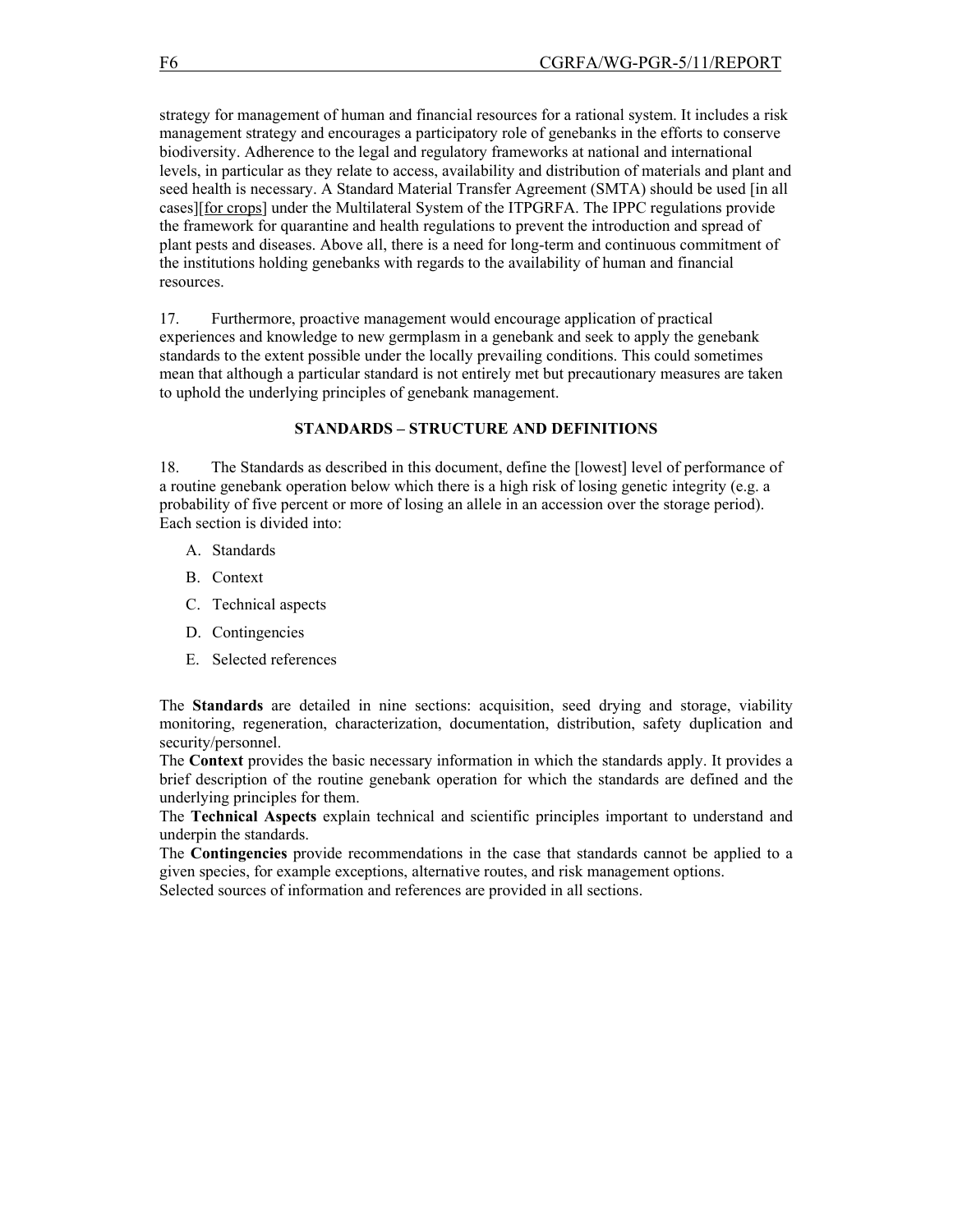## **3.1. STANDARDS FOR ACQUISITION**

### **A. Standards**

**3.1.1.** All seed samples added to the genebank collection have been acquired legally with relevant technical documentation.

**3.1.2.** Seed collecting is made as close as possible to the time of [maturation and prior to] natural seed dispersal [,avoiding potential genetic contamination,] to ensure maximum seed quality. **3.1.3.** To maximize seed quality, the period between seed collecting and transfer to a controlled drying environment is [within 3 to 5 days or] as short as possible [, bearing in mind that seeds should not be exposed to high temperatures and intense light and that some species require afterripening to achieve embryo maturation.]

**3.1.4.** All seed samples are accompanied by a [at least a] minimum of associated data as detailed in the FAO/IPGRI multi-crop passport descriptors.

**3.1.5.** The minimum size of a seed sample [should aim at capturing]  $[$  must capture] 95 percent of alleles [or the effective population size  $(N_e)$ ] in the sampled population. [For most practical purposes this can be achieved by collecting between 30-60 plants, depending on the breeding system of the target species].

### **B. Context**

19. Acquisition is the process of collecting or requesting seeds for inclusion in the genebank, together with related information. The material should be legally acquired, be of high seed quality and properly documented.

20. Acquisition is made in accordance with relevant international and national regulations such as phytosanitary/quarantine laws, ITPGRFA or CBD access regulations, and national laws for genetic resources access. Adherence to Standard 3.1.1 will allow the export of seeds from the origin/donor country and the import into the country of the genebank, and determine the management and distribution regime (for example SMTA or bilateral Material Transfer Agreements (MTA)).

21. There is a need to ensure maximum seed quality and avoid conservation of immature seeds and seeds that have been exposed for too long to the elements. The way that seeds are handled after collection and before they are transferred to controlled conditions is critical for seed quality. [Unfavorable extreme] [High] temperatures and humidity during the post-collecting period and during transport to the genebank could cause rapid loss in viability and reduce longevity during storage*.* The same applies to post-harvest handling within the genebank. The seed quality and longevity is affected by the conditions experienced prior to storage within the genebank. [It is recommended that a germination test be conducted immediately after collection as a way to determine the quality of the seed collected].

22. During the acquisition phase, it is important to ensure that passport data for each accession is as complete as possible and fully documented [, especially georeference data which can help to relocate collection sites]. Passport data are crucial in identifying and classifying the accession and will function as an entry point in selecting and using the accession.

### **C. Technical aspects**

[23. For material collected outside the genebank country, there must be a Material Acquisition Agreement (MAA) or Access and Benefit Sharing Agreement (ABSA) drafted and signed by the authorized person in the country of collecting, and according to the national laws for genetic resources access for the country where the collecting will take place (ENSCONET, 2009).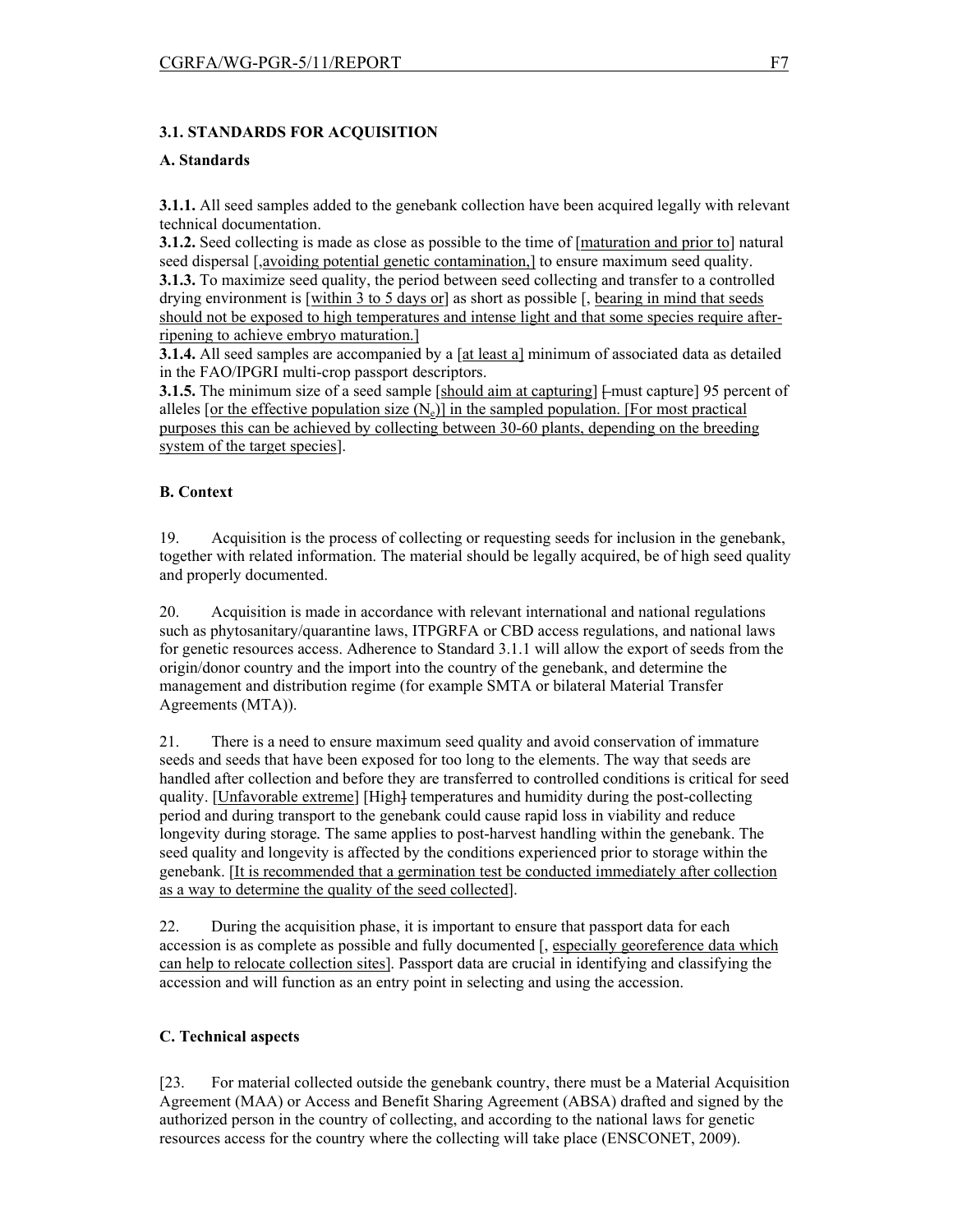Phytosanitary regulations and any other import requirements must be sought from the relevant national authority of the receiving country. For material donated both from within and external to the genebank country, the provisions for the donation, if any, should be made explicit i.e. as SMTA or other type of MTA.]

[23. Access to PGRFA, which are inside the multilateral system of the International Treaty, has to be accompanied with the SMTA. For material acquired or collected outside the country in which the genebank is located, the acquirers should comply with the relevant provisions of the International Treaty for PGRFA or the Nagoya protocol on ABS, i.e. there must be a MTA including Benefit Sharing Arrangement drafted and signed by the authorized person in the country of collecting, and according to the national laws for genetic resources access for the country where the collecting will take place (ENSCONET, 2009). In addition when required by the providing country, the access should be subject to the prior informed consent of the country. Phytosanitary regulations and any other import requirements must be sought from the relevant national authority of the receiving country.]

24. Seeds that are freshly harvested from the field may have high water content and need to be ventilated to prevent fermentation. They should be placed into suitable containers that allow for good air circulation, and that ensure the contents do not become moist through inadequate air exchange and are neither mixed nor damaged during collecting and transport. Monitoring the temperature and relative humidity (RH) to ensure that seeds are not exposed to conditions above 30 °C or 85 percent RH after collecting and transport, as well as during post-harvest processing will help to maintain seed quality. If fully mature seeds need to be processed and dried in the field, technical recommendations for the particular or similar species should be applied to reduce the risk of deterioration.

25. [During collecting a] [A]ppropriate collecting forms should be used [to capture collection data]. These forms should include information such as the initial taxonomic classification of the sample, the global positioning system coordinates of the collecting site, a description of the habitat of the collected plants, the number of plants sampled and other relevant data that are important for proper conservation. If possible, the FAO/IPGRI multi-crop passport descriptors should be used (FAO/IPGRI, 2001). Very useful additional information, such as cultural practices, previous generations of seed history and origin, uses etc, can be obtained with farmer interviews when seed is collected from farmer fields/stores. [During collecting, the collector should also be sensitive to the depletion of the natural population targeted for collecting. It may also be useful to repeat sampling from a particular site to maximize capture of genetic variability that may be present at various points in time.]

[25.bis The collection sample should be sufficient to include at least one copy of 95 percent of the alleles that occur within the target population with a frequency greater than 0.05 (Brown and Marshall 1975). A random sample of 59 unrelated gametes is sufficient to achieve this objective and in a species mating complete at random this equates to 30 individuals whereas in a completely selfing species, this target requires 60 individuals (Brown and Hardner, 2000). Thus the sample size to capture 95 percent of the alleles can vary between 30 and 60 plants depending on the breeding system of the target species].

26. In case of donation of the seeds (from a seed company, research programme or genebank), the taxonomic classification, donor, identification number of the donor, and names in addition to the available passport data should be provided. Adequate information about how the germplasm received was maintained should be sought from the donor, [including pedigree or lineage information, as well as chain of custody informtion where available]. Seeds should be assigned a unique identification number (either temporary or permanent, according to the practice used in the genebank) that accompanies the seeds at all times, and that will link the seeds to the passport data and any other collected information, and guarantee the authenticity of the seed sample. Whenever possible a herbarium voucher specimen collected from the same population as the seed samples should be taken, and a record should be made of the method and reason for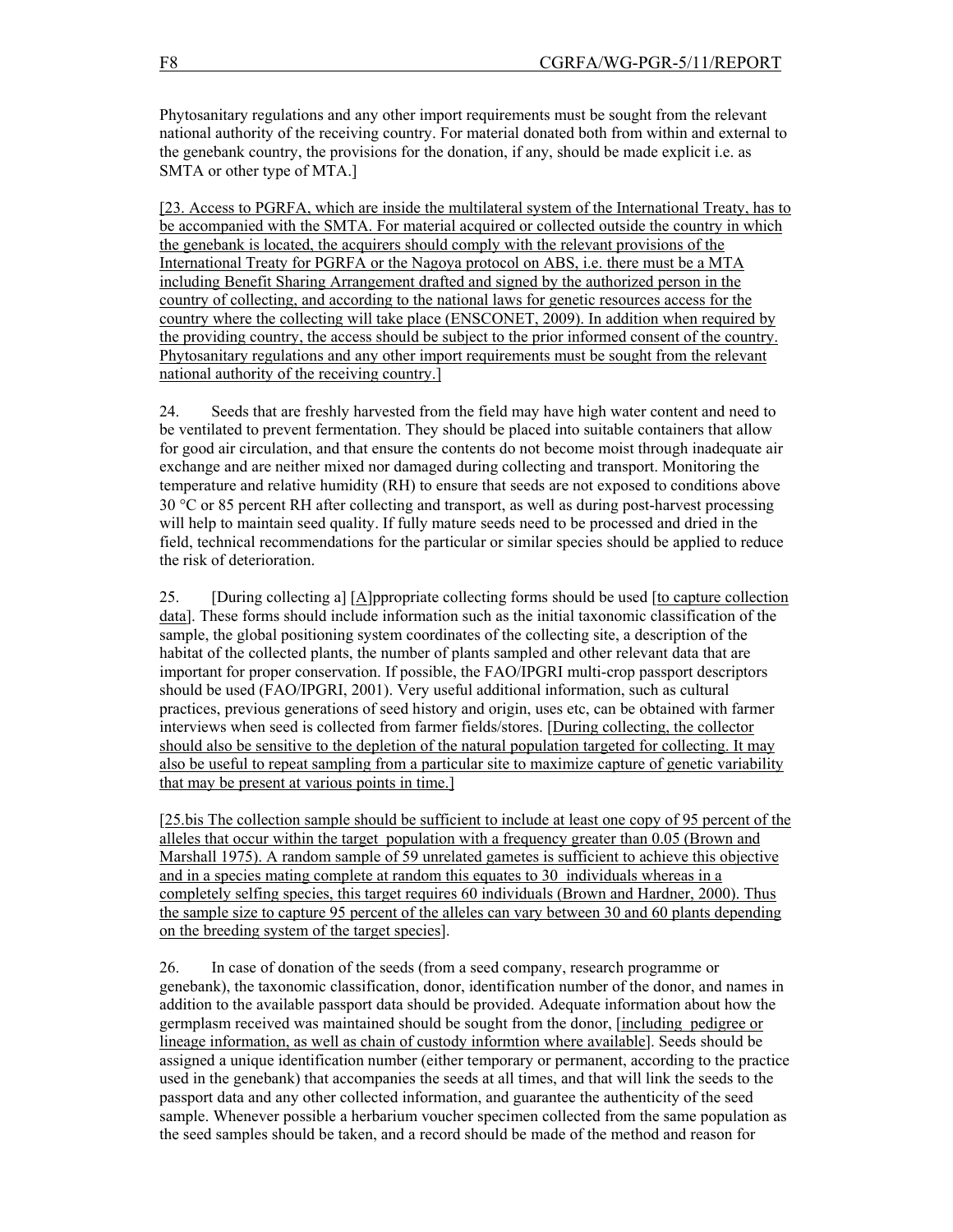acquisition.

# **D. Contingencies**

27. Collecting should not take place without meeting the legal requirements especially if the germplasm is taken out of the country of collection afterwards.

28. Seeds collected in the field are rarely in such condition (physiological and phytosanitary status) that long-term conservation is automatically guaranteed. In this case multiplication in controlled conditions for the specific purpose of long-term conservation is recommended.

29. When collections contain a significant proportion (>10 percent) of immature seeds or fruits, measures should be taken to encourage post-harvest ripening. This can usually be achieved by holding material in well ventilated, ambient conditions protected from rainfall. Visual improvements in maturity should be monitored and the material should be transferred to controlled drying conditions as soon as the collected seeds are deemed more mature.

30. Allowances  $\left[$ in terms of above standards  $(e.g., sample size)$ ] will have to be made for [wild and] rare species where seeds might not be available in optimal conditions or quantity*.* 

# **E. Selected references**

**[Brown AHD and Hardner (2000).** Sampling the genepools of forest trees for *ex situ* conservation. Pp.185-196: IN A. Young, D. Boshier and T. Boyle *Forest conservation genetics. Principles and practice*. CSIRO publishing and CABI.

**[Brown AHD and Marshall (1975).** Optimum sampling stratgies in genetic resources conservation. Pp 3-80. IN: O.H. Frankel and J.H. Hawkes (eds.) Crop genetic resources for todaya nd tomorrow . Cambridge University press Cambridge

**Engels, J.M.M. & Visser L.** eds. *A guide to effective management of germplasm collections*. IPGRI Handbooks for Genebanks, No. 6. IPGRI, Rome, Italy, 2003.

**ENSCONET** *Seed Collecting Manual for Wild Species*, ENSCONET. 2009. ISBN: 978-84-692- 3926-1 (www.ensconet.eu).

Eymann, J., Degreef, J., Häuser, C., Monje, J.C., Samyn, Y. & VandenSpiegel, D. eds. 2010. *Manual on Field Recording Techniques and Protocols for All Taxa Biodiversity Inventories and Monitoring, Vol. 8*. Chapters can be downloaded from: http://www.abctaxa.be/volumes/volume-8-manual-atbi

**FAO/IPGRI.** 2001. *Multi-Crop Passport Descriptors*. FAO, Rome, 4 pp. Available online from:

http://www.bioversityinternational.org/index.php?id=19&user\_bioversitypublications\_pi1[showU id]=2192

# **Genebank Standards 1994 FAO/IPGRI, Rome**

ftp://ftp.fao.org/docrep/fao/meeting/015/aj680e.pdf

**Guarino, L., Ramanatha Rao, V. & Reid, R.** eds. 1995 *Collecting Plant Genetic Diversity: Technical Guidelines*, Wallingford: CAB International on behalf of IPGRI. in association with FAO, IUCN and UNEP, 748 pp.

**Guerrant, E.O., Havens, K. & Maunder, M.** eds. 2004. *Ex Situ* Plant Conservation: supporting species survival in the wild. Island Press, Washington D.C. USA.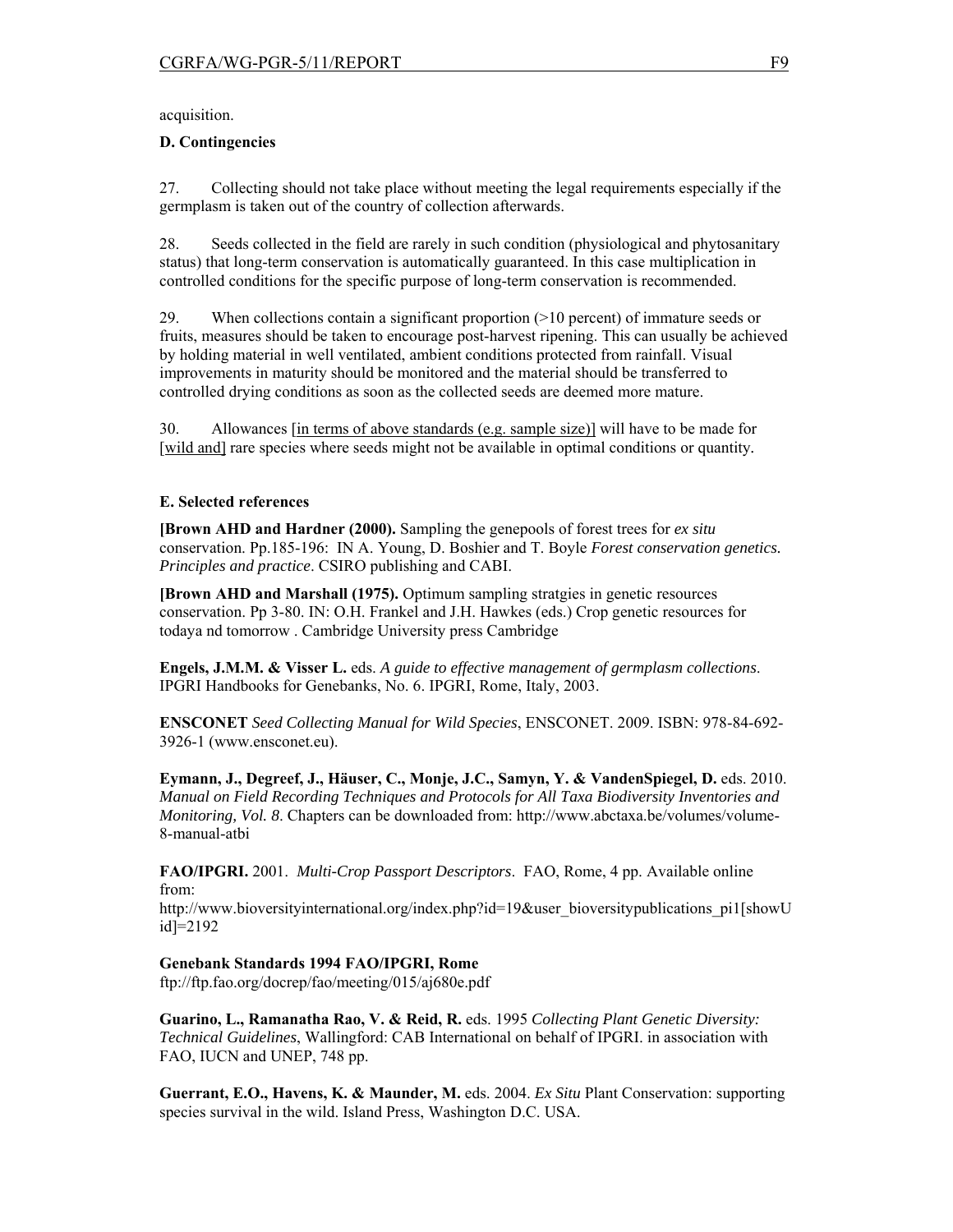**Lockwood, D.R., Richards, C.M. & Volk, G.M.** 2007. *Probabilistic models for collecting genetic diversity: comparisons, caveats and limitations*. Crop Science 47: 859-866. Model MAA and source of authorized persons (CBD, Treaty focal points)

**Probert, R.J**. 2003. Seed viability under ambient conditions and the importance of drying, pp 337-365 In: R.D. Smith, J.D. Dickie, S.H. Linington, H.W. Pritchard, R.J. Probert eds. *Seed Conservation: turning science into practice*: Royal Botanic Gardens, Kew, UK.

**Probert, R., Adams, J., Coneybeer, J., Crawford, A. & Hay, F.** 2007. Seed quality for conservation is critically affected by pre-storage factors. *Australian Journal of Botany* 55, 326- 335*.*

**RBG, Kew**, Millennium Seed Bank Technical information sheet 04: post-harvest handling of seed collections: http://www.kew.org/msbp/scitech/publications/04- Post%20harvest%20handling.pdf

**SGRP.** Crop Genebank Knowledge Base (http://cropgenebank.sgrp.cgiar.org)

**Smith, R.D., Dickie, J.D., Linington, S.L., Pritchard, H.W.& Probert, R.J.** 2003. *Seed Conservation: turning science into practice*: Royal Botanic Gardens, Kew. Chapters can be downloaded from: http://www.kew.org/msbp/scitech/publications/sctsip.htm

**Upadhyaya H. D. & Gowda C.L.L.** 2009. *Managing and enhancing the use of germplasm – Strategies and methodologies*. Technical Manual no. 10. International Crops Research Institute for the Semi-Arid Tropics. 236 pp. Patancheru 502 324, Andhra Pradesh, India.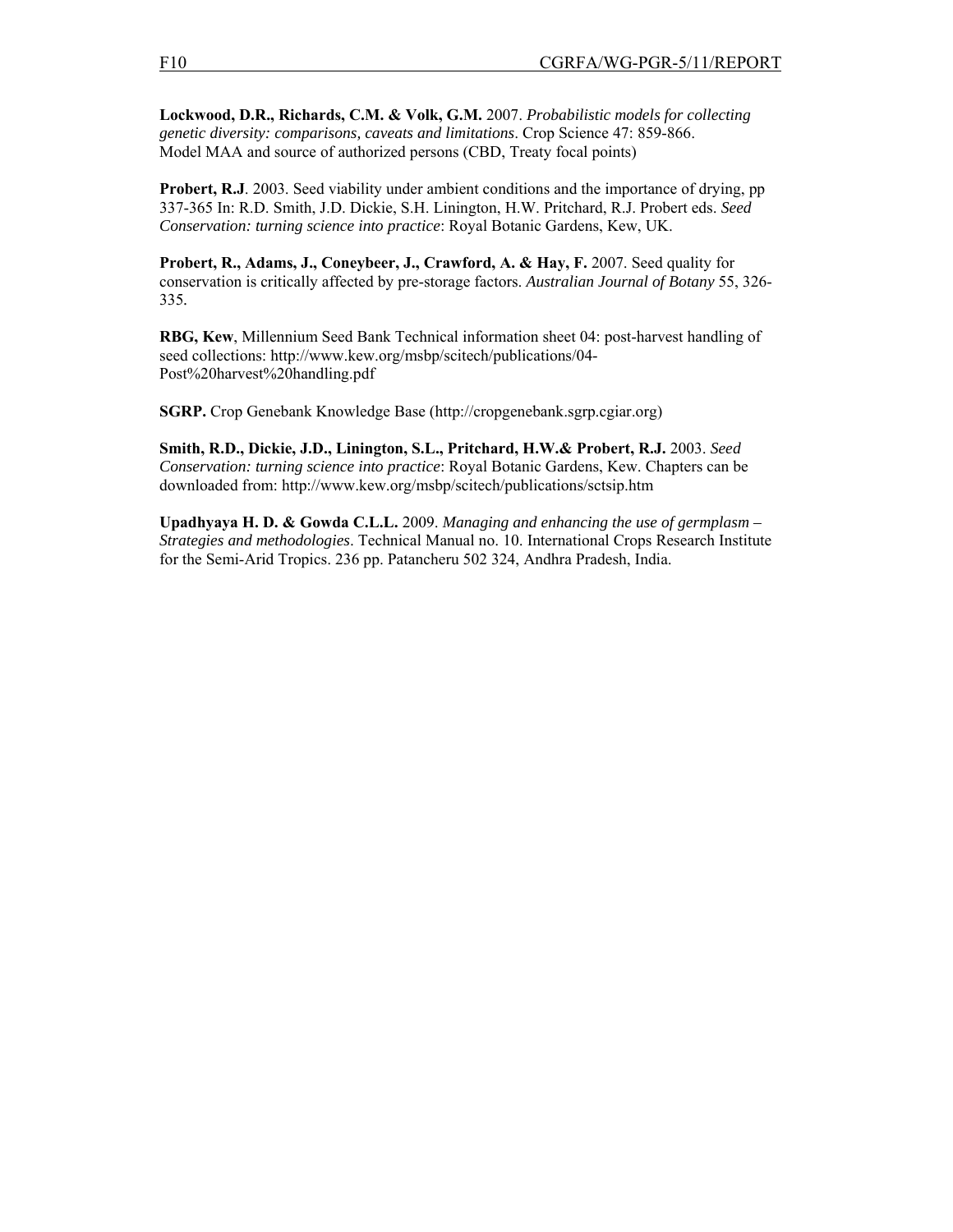## **3.2. STANDARDS FOR DRYING AND STORAGE**

### **A. Standards**

**3.2.1.** All seed samples are dried to equilibrium in a controlled environment of 5-20<sup>o</sup>C and [10] [15]-25 percent of relative humidity[, depending upon species].

**3.2.2.** After drying, all seed samples need to be sealed in a suitable air-tight container [for long term storage; in some instances where collections that need frequent access to seeds or likely to be depleted well before the predicted time for loss in viability, it is then possible to store seeds in non –airtight containers] [prior to storage at the chosen temperature and relative humidity of 15 percent  $\pm$  3 percent.]

**3.2.3.** Most-original-samples and safety duplicate samples are stored under long-term conditions [(base collections)] at a temperature of -18  $\pm$  3°C[ and relative humidity of 15 percent  $\pm$ 3percent].

**3.2.4**. For medium-term conditions [(active collection)]samples are stored under refrigeration at 5-10 °C[and relative humidity of 15 percent  $\pm$  3 percent].

### **B. Context**

31. Maintaining seed viability is a critical genebank function that ensures germplasm is available to users and is genetically representative of the population from which it was acquired (i.e. the most-original-sample). A critical objective of seed drying and storage standards is to reduce the frequency of regeneration of the most-original-sample by maximizing seed longevity, thereby reducing the cost of genebanking and the risks of genetic erosion. For this purpose, longterm storage is required for all most-original samples and for safety duplication of the collection (see Standards for safety duplication). In addition storage standards are also required for circumstances where the objective is to store seeds over the medium- or short-term to keep them alive long enough for distribution to users and evaluation of germplasm. In such cases the standard need not be as stringent as in the case of long-term conservation.

32. Prior to storage, seed samples need to be dried to appropriate moisture content. A variety of methods can be used for seed drying, the most common being the use of a desiccant or using a dehumidified drying chamber. The methods chosen will depend on the available equipment, number and size of the samples to be dried, local climatic conditions and cost considerations. However, there is a limit to which drying can increase longevity. At a critical moisture level, maximum longevity for the storage temperature is attained and drying below this level does not increase seed longevity further. To realize the full benefit of refrigerated or freezer storage, it is recommended that genebanks dry seeds to the critical moisture level. Various RH-temperature combinations can be used during drying, with faster drying possible at higher temperatures but the potential for physiological aging reduced by lower drying temperatures.

33. Long-term storage conditions as recommended above are expected to provide high seed quality for [long periods, the actual timing is species-specific] [about 100 years for seed of most agricultural species]; medium-term storage conditions are adequate for 30 years and will generally require refrigerated storage. Short-term storage is expected to provide high quality seed for at least eight years and may be accomplished at ambient temperatures (under as cool and stable temperatures as possible but not more than 25 °C) for some longer-lived species if relative humidity is controlled according to Standard 3.2.2. It should be pointed out that the longevity of mature, high quality seeds may vary among species and even among seed lots of the same species (Probert *et al*. 2009; Nagel and Börner 2009; Crawford *et al*. 2007; Walters *et al*. 2005). The variation among species and among seed lots of the same species, particularly if seeds are harvested with variable maturity, requires the genebank curator's vigilance to monitor viability (see Standards for viability monitoring).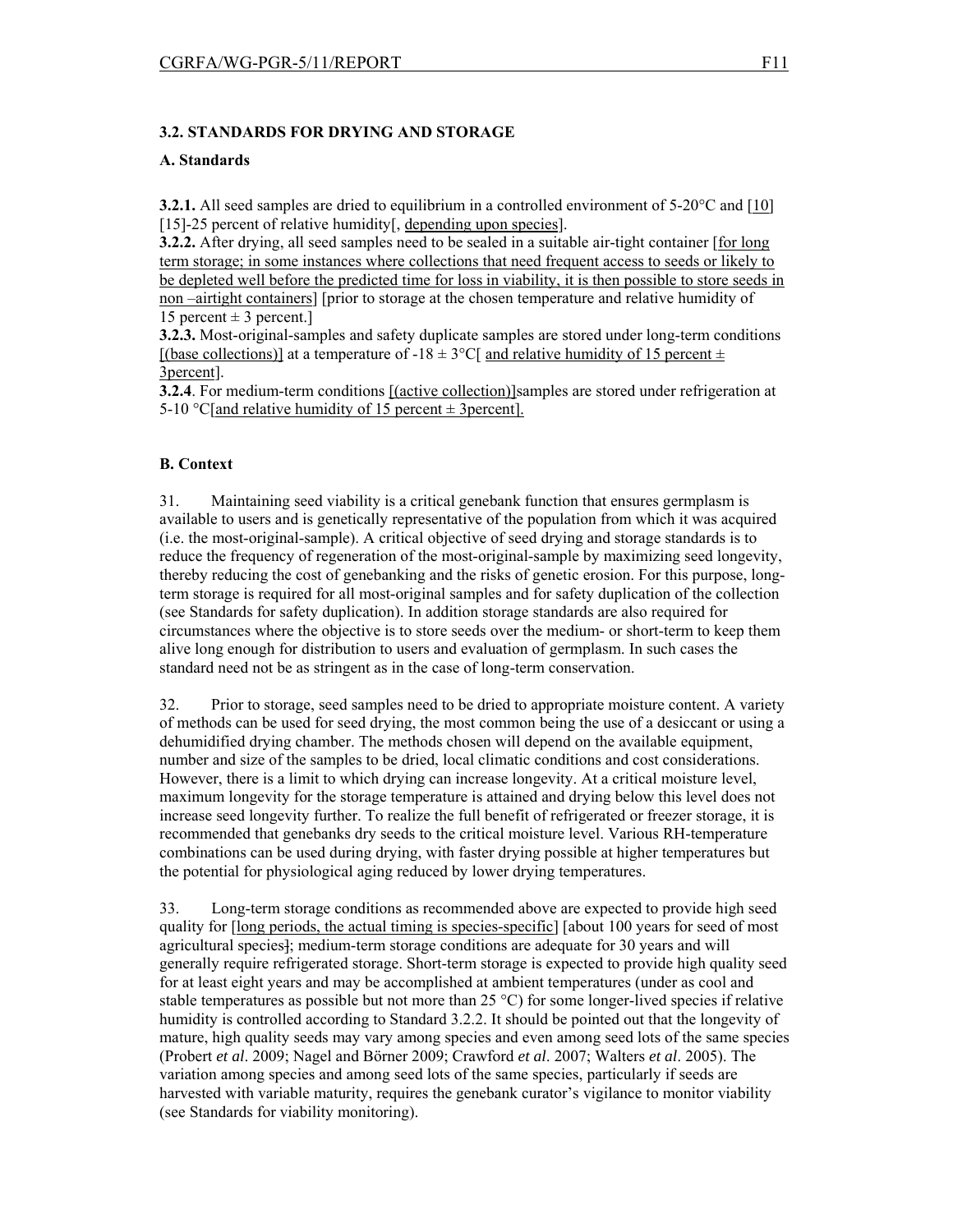34. As seed equilibrium moisture content varies depending on oil content, the best measurement for the drying standard is equilibrium relative humidity (eRH) which is constant depending on the relative humidity and temperature of the drying environment. However, it should be noted that in sealed containers during storage, seed eRH will fall or increase if the storage temperature is lower or higher than the drying temperature.

### **C. Technical aspects**

35. Seed longevity is determined by interactions of biological factors intrinsic to the seed and the quality and consistency of the storage environment, namely the storage temperature and the control of seed moisture content (equilibrium relative humidity) [as well as being species dependent]. It is well known that seed longevity increases as the seed moisture content and storage temperature decreases, within limits (Ellis and Roberts, 1980; Harrington, 1972). Studies have demonstrated that drying seed beyond a certain critical seed moisture content provides little or no additional benefit to longevity (Ellis *et al*. 1995; Ellis and Hong, 2006) and may even accelerate seed-aging rates (Vertucci and Roos 1990; Walters, 1998). The storage standards as presented are intended to ensure that seeds are stored at this optimum moisture content. However, it has been shown that lowering the storage temperature increases the optimum seed moisture content level (Walters and Engels, 1998; Ellis and Hong, 2006), which suggests there might be danger of over-drying seeds. Conversely, there are reports of successful long-term storage of seeds under 'ultra-dry' conditions (Pérez-García *et al*. 2009). However, there is still uncertainty and requires further research (Ellis and Hong, 2006; Vertucci and Roos 1990; Walters, 1998).

36. Drying conditions that achieve the critical moisture level at the storage temperature should be determined using water sorption isotherms which show the relationship between the amount of water in the seeds, usually expressed as a percentage of the total seed weight, and their RH. There could be different combinations of relative humidity and drying temperature for given species. Isotherm relationships, predicted based on seed oil content, are available online at the Kew Seed Information Database (SID) website (see references). Genebank operators should clearly understand the relationship between relative humidity and storage temperature to be able to decide about the best combination for their seed drying environment.

37. As soon the seeds have reached the desired moisture content they should be packaged and stored. After drying, seed moisture should be maintained using moisture-proof containers. [Different types of containers can be used including glass, tin, plastic containers, and aluminium foils, each with their advantages and disadvantages (Gomez-Campo, 2006). For example, it is considered that glass containers may collect moisture in humid environments and aluminized plastic bags are much better than glass, provided that the seeds will fit in those containers. In any case either] [Either] glass containers that are sufficiently thick to avoid breakage or laminate packaging with a metal foil layer [of at least  $20 \mu m$  thickness][of adequate thickness] will maintain desired moisture levels for up to 40 years, depending on the ambient relative humidity at the genebank's location and the quality of the seal. [For example in Germany the genebank uses laminated aluminium foils which are  $11 \mu m$  thick while the accessions held in Svalbarg are held in 20µm laminated aluminium foils.]Seed moisture content or eRH should be measured periodically to confirm that storage moisture is adequately maintained.

38. The storage temperature defines the maximum longevity possible for a seed sample and a stable storage environment is critical to maintaining seed viability. However, there are limited data from long-term storage at a range of low temperatures. Storage at -18 °C has been recommended in the past for long-term storage as it is the lowest temperature that can be achieved with a single stage standard deep freezer compressor. For long-term stored seeds, all attempts should be made to maintain storage temperatures within  $\pm 3$  °C of the set temperature and to limit the total duration of fluctuations outside this range to less than one week per year. Genebanks should maintain records of storage temperature deviations and periods when seed accessions are removed from the storage environment. For short-term storage, the seeds should be dried at the same temperature as they are stored, e.g. if ambient condition is  $20^{\circ}$ C, seeds should then be dried at that same temperature.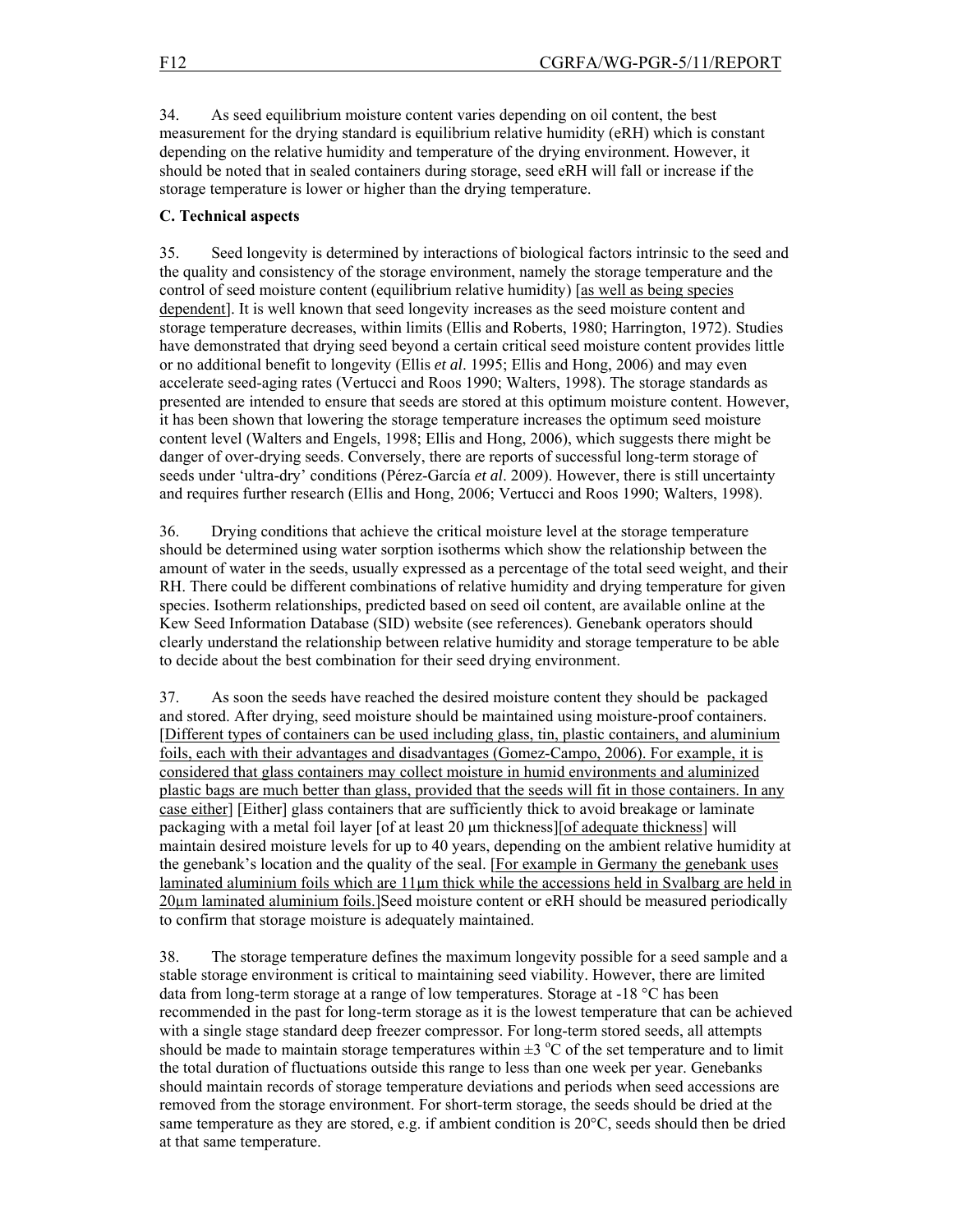## **D. Contingencies**

39. Seeds in long-term storage should be removed rarely and only when samples in mediumterm storage are exhausted. Desired storage conditions are not achieved when mechanical environmental controls fail or when seeds are repeatedly removed from controlled storage environment. Back-up generators with an adequate fuel supply should be available on-site.

40. All containers leak and seed moisture will eventually equilibrate to environmental conditions within the storage vault. This occurs faster in containers for which thermal plastics are used as the moisture barrier or if glass or foil laminate containers have faulty seals or imperfections. Seeds may need to be re-dried occasionally and containers or gaskets replaced within 20-40 years.

41. If clear [(for example, glass)] containers are used, perforated transparent plastic sachets containing self-indicating silica gel, equilibrated to the drying environment, can be used to monitor container performance during long-term storage. A change in colour of the silica gel inside the sachet (stored alongside the seeds) will indicate moisture ingress if the container seal fails.

42. Orthodox seeds with short life spans or seeds with low initial quality may deteriorate more rapidly in storage and not meet long-term storage standards unless cryogenic conditions are used.

### **E. Selected references**

**Dickie J.B., Ellis, R.H., Kraak, H.L., Ryder, K. & Tompsett, P.B.** 1990. Temperature and seed storage longevity*. Annals of Botany*, 65: 197-204.

**Ellis, R.H. & Roberts, E.H.** 1980. Improved equations for the prediction of seed longevity. *Annals of Botany*, 45: 13-30.

**Ellis, R.H. & Hong, T.D.** 2006. Temperature sensitivity of the low-moisture-content limit to negative seed longevity-moisture content relationships in hermetic storage. *Annals of Botany*, 97: 785-91.

**Engels, J.M.M. & Visser, L.** *A guide to effective management of germplasm collections*. IPGRI Handbooks for Genebanks No. 6. IPGRI, Rome, Italy.

**Gomez-Campo, C**. 2006. Erosion of genetic resources within seedbanks: the role of seed containers. Seed Science Research 16:291-294

**Harrington, J.F.** 1972. Seed storage longevity. In: T.T. Kozlowski, ed. *Seed biology, Vol. III*. pp. 145-245 Academic Press, New York, USA.

**Kew Seed Information Database**: predict seed viability module (http://data.kew.org/sid/viability/percent1.jsp; Convert RH to water content (http://data.kew.org/sid/viability/mc1.jsp) and Convert water content to RH (http://data.kew.org/sid/viability/rh.jsp)

**Nagel, M. & Börner A.** 2009. The longevity of crop seeds stored under ambient conditions. *Seed Science Research*, 20: 1-12.

**Pérez-García, F., Gómez-Campo, C. & Ellis, R.H.** 2009. Successful long-term ultra dry storage of seed of 15 species of *Brassicaceae* in a genebank: variation in ability to germinate over 40 years and dormancy. *Seed Science and Technology*, 37(3): 640-649.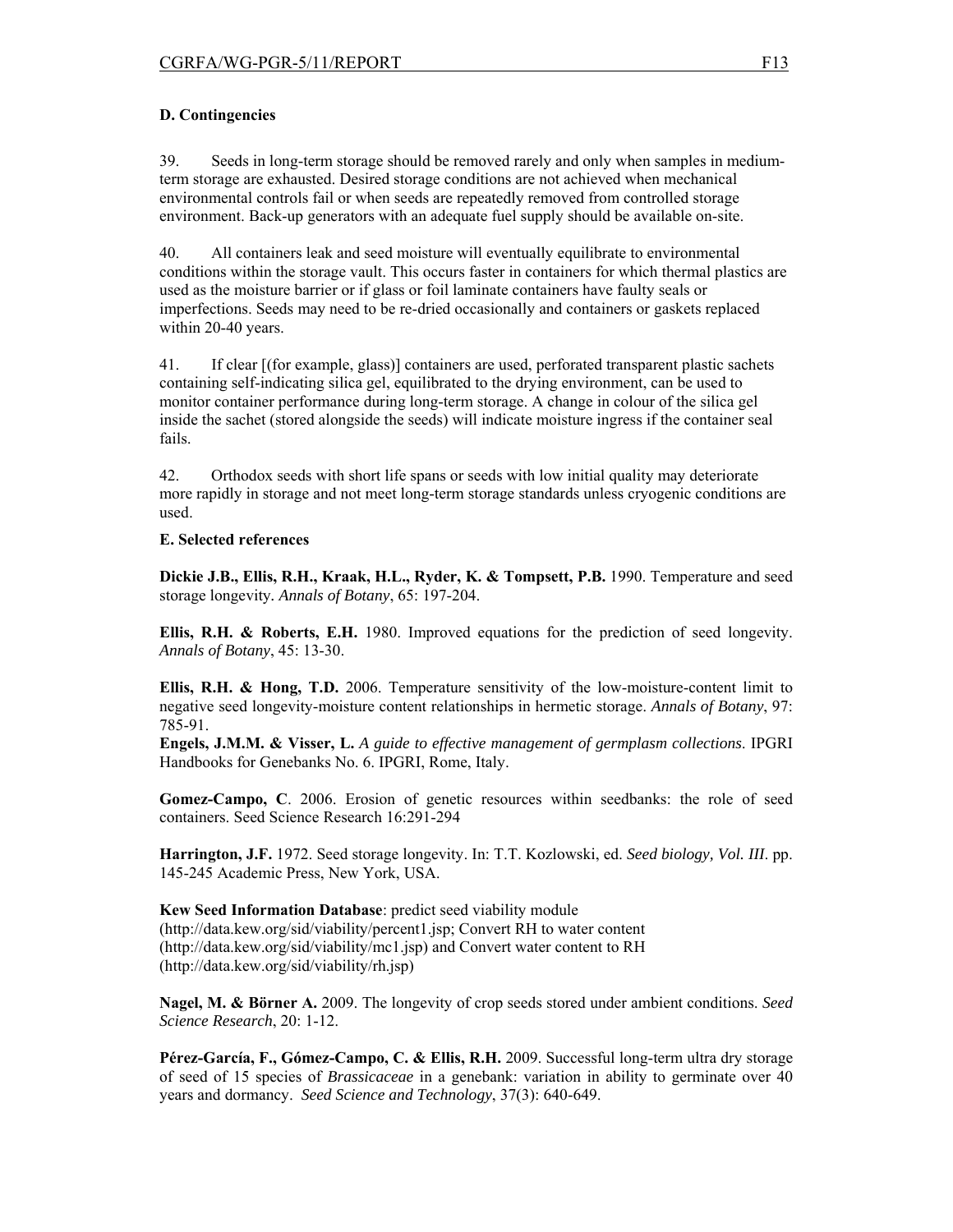**Probert, R.J., Daws, M.I. & Hay, F.R.** 2009. Ecological Correlates of *Ex Situ* Seed Longevity: a Comparative Study on 195 Species. *Annals of Botany*, 104 (1): 57-69.

**Smith, R.D., Dickie, J.D., Linington, S.L., Pritchard, H.W. & Probert, R.J.** 2003. Seed Conservation: turning science into practice: Royal Botanic Gardens, Kew. Chapters can be downloaded from: http://www.kew.org/msbp/scitech/publications/sctsip.htm (see chapters 17 and 24).

**Vertucci, C.W. & Roos, E.E.** 1990. Theoretical Basis of Protocols for Seed Storage. *Plant Physiology*, 94:1019-1023.

**Walters, C.** 1998. Understanding the mechanisms and kinetics of seed aging. *Seed Science Research*, 8:223-244.

**Walters, C.** 2007. Materials used for Seed Storage Containers. *Seed Science Research*, 17: 233- 242.

**Walters, C., Wheeler, L.J. & Stanwood, P.C.** 2004. Longevity of cryogenically-stored seeds. *Cryobiology*, 48: 229-244.

**Walters, C. & Engels, J.** 1998. The effect of storing seeds under extremely dry conditions*. Seed Science Research*, 8. Supplement 1, pp 3-8.

Walters, C., Wheeler, L.J. & Grotenhuis, J. 2005. Longevity of seeds stored in a genebank: species characteristics. *Seed Science Research* 15:1-20.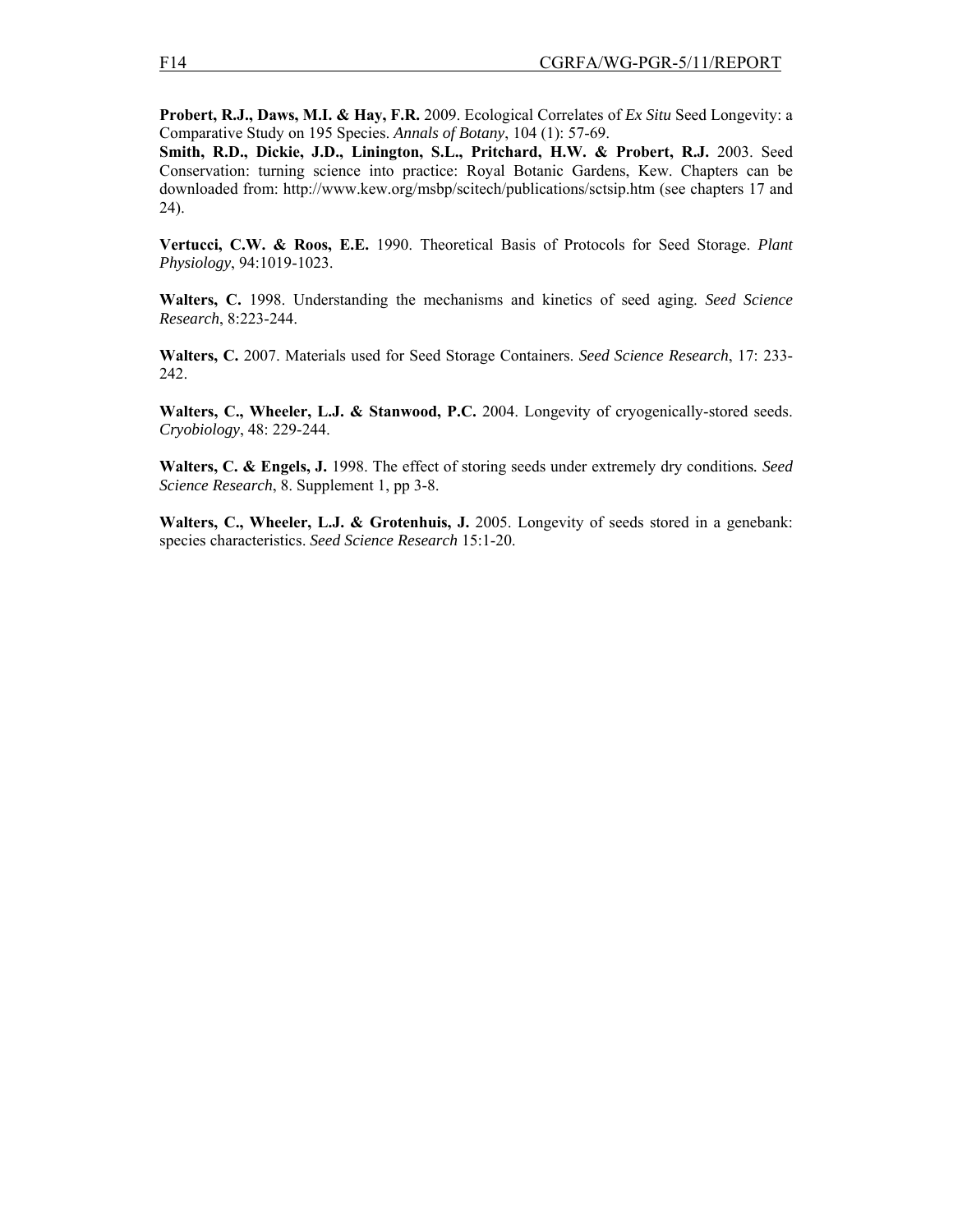## **3.3. STANDARDS FOR SEED VIABILITY MONITORING**

### **A. Standards**

**3.3.1.** The initial seed viability test is conducted after cleaning and drying the accession or at the latest within 12 months after receipt of the sample at the genebank.

**3.3.2**. The initial germination value should exceed 85 percent for most seeds [of cultivated crop species. For some specific accessions and wild and forest species which do not normally reach high levels of germination, a lower percentage could be accepted.] [e.g. cereals, and 75 percent for some vegetables and lower for some wild or forest species, which do not normally reach high levels of germination]

**3.3.3.** Viability monitoring test intervals [to] [should] be set at one-third of the time predicted for viability to fall to 85 percent<sup>25</sup> [ or lower depending on the species or specific accessions] of initial viability [but no longer than 40 years]. If this deterioration period cannot be estimated and accessions are being held in long-term storage at  $-18^{\circ}$ C in hermetically closed containers, the interval should be ten years for species expected to be long lived and five years or less for species expected to be short lived.

**3.3.4.** The viability threshold for regeneration or other management decision such as re-collection [is][ should be] 85 percent [or lower depending on the species or specific accessions] of initial viability.

## **B. Context**

 $\overline{a}$ 

43. Good seed storage conditions maintain germplasm viability, but even under excellent conditions viability declines with period of storage. [Genebanks are concerned with viability in terms of germination potential for conservation as well as germination tests in order to establish a regenerating population.]It is therefore necessary to assess viability periodically. The initial viability test should be conducted as early as possible before the seeds are packaged and enter the storage, and subsequent tests are conducted at intervals during storage. If for practical reasons of workflow and efficiency the initial viability test cannot be made prior to storage, it should be made as soon as possible and not later than 12 months after [storing] [receiving]. This can be the case of multi-species genebanks, where a wide range of germination regimes is required and samples of the same species are tested all together once a year.

44. The purpose of viability monitoring is to detect loss in viability during long-term storage before viability has fallen below the threshold for regeneration. The important guiding principle is one of active management of the collection. Too frequent monitoring will result in unnecessary waste of seeds and resources. On the other hand, significant viability decline may not be detected if monitoring is delayed or infrequent; advanced aging of the sample may result in genetic changes (random or directed selection), unrepaired mutations fixed in the sample, or ultimate loss of the accession.

45. When it is predicted that viability will fall to 85 percent before the next scheduled retest, the time of the retest should be anticipated or the accession directly scheduled for regeneration.

46. Risk of genetic erosion during storage is lower for homogeneous samples and germination decline to less than 85 percent is allowable as long as plant establishment during regeneration remains adequate. For heterogeneous samples such as wild species and landraces, the 85 percent standard should be adhered. For some [landraces, specific accessions,] wild species [and forest species] [such as cereal and legume wild relatives], a viability of 85 percent in newly replenished seed is rarely achievable. In these situations, the curator can set the viability standard trigger for selected species to a lower threshold, such as 70 percent [or lower].

47. Models to predict seed longevity from ambient to freezer conditions are available for

<sup>&</sup>lt;sup>25</sup> The time for seed viability to fall can be predicted for a range of crop species using an online application based on the Ellis/Roberts viability equations (see http://data.kew.org/sid/viability/)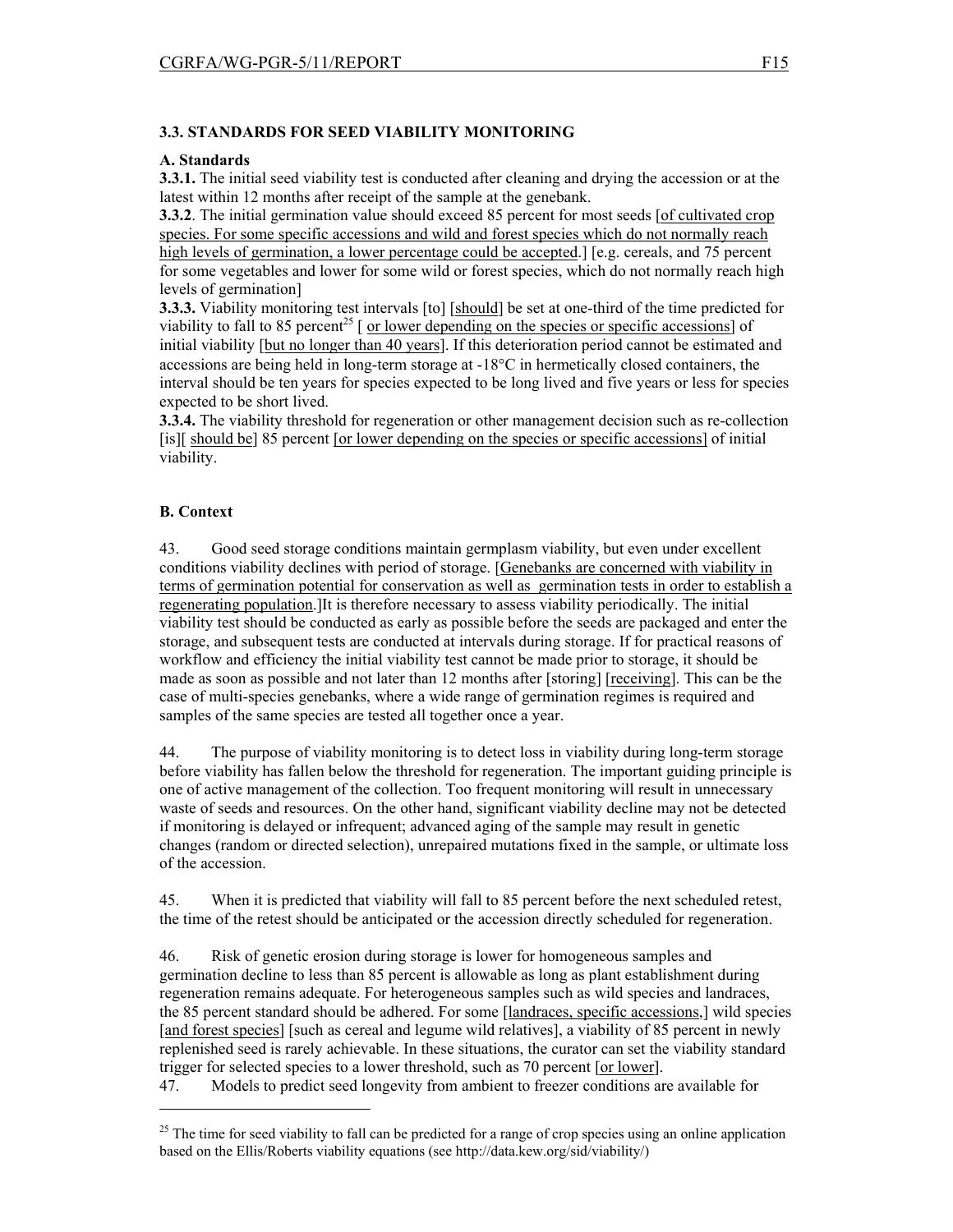diverse agricultural species. Genebank staff should use available predictive tools documented for particular species and storage conditions to anticipate duration that seeds will maintain high viability and to guide other genebank operations such as viability monitoring and regeneration frequencies (see Standards for viability monitoring and regeneration). Longevity predictions based on general species characteristics should be considered as estimates with large confidence intervals. Genebanks are encouraged to develop and report new information that describes and updates species responses to storage conditions.

## **C. Technical aspects**

48. Viability monitoring intervals should be adjusted according to the data received from germination tests. As soon as a significant decline is detected, monitoring intervals should be reduced in order to 'fine tune' the prediction of time to reach the viability standard.

49. Accessions with very high initial viability (> 98 percent) may show a statistically significant decline in viability long before the predicted time for viability to fall to 85 percent, when germination is still well above 90 percent. Regeneration or recollection at this point is probably too soon and unnecessary. However, future retest intervals should be brought forward (for example from ten years to five years) in order to track the decline more accurately.

50. For accessions of lower quality, the accession might be dangerously close to the tipping point if viability declines comparatively rapidly. Such accessions should be managed carefully and the first viability monitoring tests should be after 3-5 years of storage intervals at first. Infrequent (for example ten-year) monitoring might fail to detect rapid deterioration and the viability threshold of 85 percent could be missed with negative consequences to the genetic integrity of the collection. [In this respect the use of statistical models can help to predict the tipping point and predict a time frame for appropriate regeneration.]

51. [Viability testing should give the manager an approximation of the viability of the sample. The goal should be to detect differences of  $+5\%$  or so, rather than differences of +0.1%]. Sample sizes for viability monitoring will inevitably be dependent upon the size of the accession but should be maximized to achieve statistical certainty. [However, the sample size should be minimized to avoid wasting seed. Seed in a genebank is a valuable resource and should not be wasted.]

52. It is difficult to establish a strict standard for the number of seeds for germination tests in genebanks. As a general guideline 200 seeds are recommended to be used for initial germination tests (ISTA, 2008) followed by sequential testing, if the initial germination is less than 90 percent (Ellis *et al*. 1985) during storage. [However, in the event that there are not sufficient seeds, 100 or even smaller seed samples are also adequate and should be conducted with replications. The germination test is a guide of viability and even small seed samples can give the manager useful information.] But in practice the actual sample size for germination will depend on the size of the accession, which in general is very limited ([ideally] the recommended minimum size for self pollinated is 1500 and for cross pollinated species 3000 seeds) in genebanks. It is important to minimize the use of valuable seeds required for germination tests. For small accession sizes (as is often the case for wild species) sample sizes of 50 seeds or less could be acceptable. However it must be realized then that there may be a higher chance of germination being below the threshold. The genebank curator should assess the risk of this occurrence.

53. The germination test should always be used in preference to alternatives such as the tetrazolium test. However, in circumstances where it is not possible to remove seed dormancy, alternative tests may be carried out. It is recommended that germination often be measured at two different times so as to have an idea of fast and slow germinating seeds. Records of the number of abnormally germinating seeds should also be kept. Slower germination and increasing abnormals are often early indicators that deterioration is occurring*.*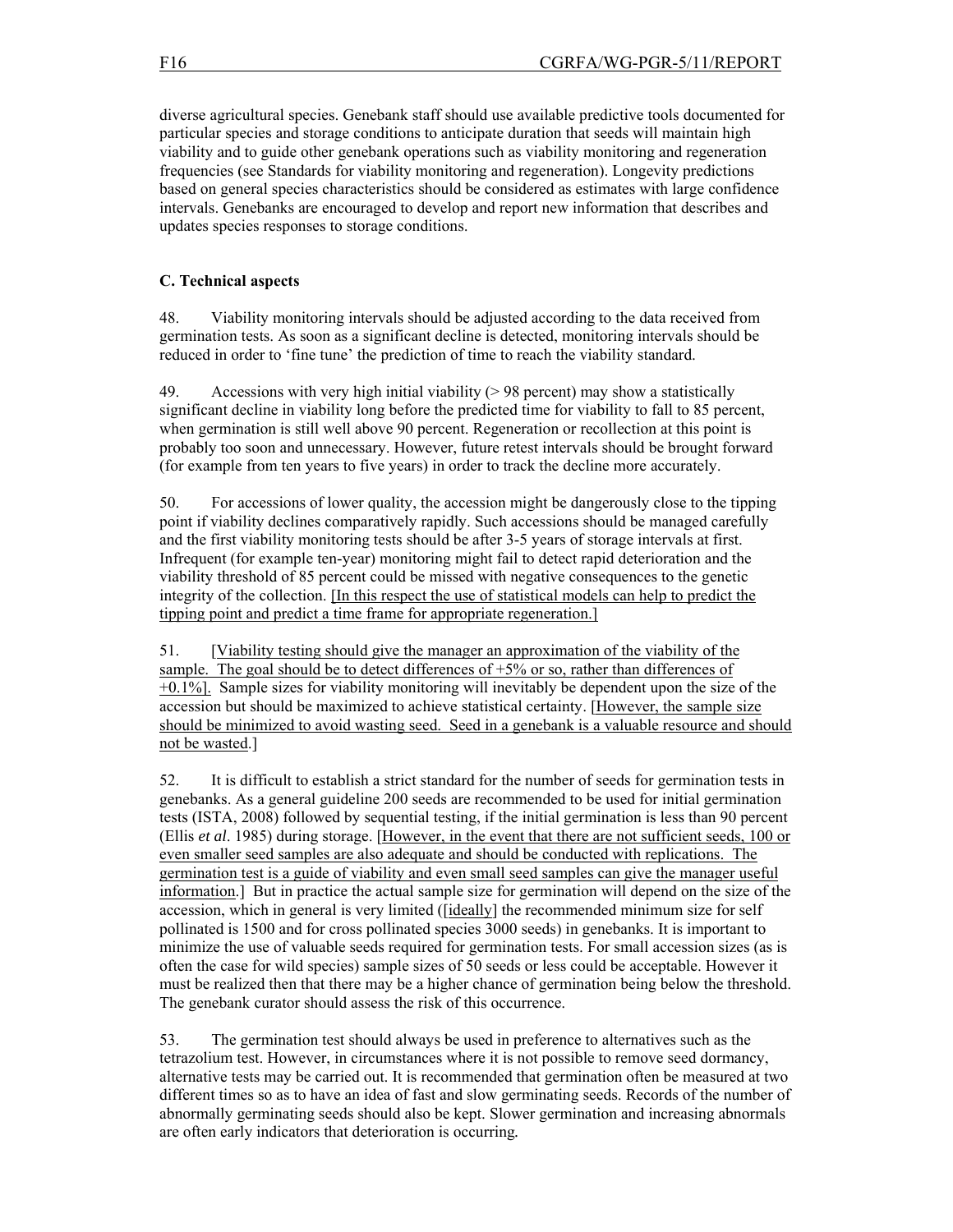54. Every effort should be made to germinate all viable seeds in a collection using optimum conditions and appropriate dormancy-breaking treatments where needed. Non-germinated seeds remaining at the end of a germination test should be cut-tested to assess whether they are dead or dormant. Seeds with firm, fresh tissue are likely to be dormant and should be counted as viable seeds.

55. All data and information generated during viability monitoring should be recorded and entered into the documentation system.

## **D. Contingencies**

56. It is recognized that viability monitoring is an expensive activity and that genebanks would wish to seek cost-cutting procedures. One such procedure may entail measuring seed quality in a subsample of accessions of the same species grown in the same harvest year. This practice may reveal overall trends on the effect of harvest year on seed quality, but will not take genotype x harvest year interactions into consideration that are known to be important for seed quality. In the event that subsampling is unavoidable, it should be undertaken with sufficient statistical rigor to ensure usefulness of the data in future analyses. For example, performing germination tests on less than ten accessions may not provide sufficient statistical power to compare accessions harvested in different years. [Hence, should] [If]a subsampling strategy [should] be used, at least 10 percent of same-species accessions harvested in the same year should be evaluated with a minimum of ten accessions evaluated. [However it should be borne in mind that such a 10% strategy could fail to detect viability decline in some specific accessions, due to inherent variation among accessions. Such a strategy should only be used when absolutely necessary.]

57. Where different harvest conditions occur over a wide range of maturities across accessions, then a sampling strategy can be from separate sub groups harvested. An additional strategy would be to focus retesting on the accessions that gave the lowest viability result in the initial tests. Retest data from these accessions should provide an early warning on the performance of the batch as a whole.

58. The initial germination test at harvest for known hard seeded species and accessions frequently found in some forage legume species and Crop Wild Relatives can be as low as 45 percent, and increases after 10-15 years to 95 percent or more and remains so for long periods of time. If the initial germination is less than 90 percent, then regenerate/recollect at first detectable significant decline established by an appropriate statistical test.

59. However it is recognized that intra-specific variation among accessions has been observed for a wide range of accessions, thus there are risks associated with the above strategies, which should be considered. Viability monitoring of accessions of wild species is generally more problematic compared with crop species. Seed dormancy is likely to be much more prevalent and small accession sizes often mean that smaller minimum sample sizes have to be adopted for germination tests, as this will inevitably affect the ability to detect the onset of seed deterioration.

60. With reference to the initial seed viability testing it is also possible that genebanks receive small quantities of seeds. In that case it is not necessary to carry out initial seed viability testing since the samples is sent for regeneration. However the regenerated seeds must then be tested for viability prior to storage.

[61. The initial germination test at harvest for known hard seeded species and accessions frequently found in some forage legume species and WCR's. can be as low as 45 percent, and increases after 10-15 years to 95 percent or more and remains so for long periods of time. If the initial germination is less than 90 percent, then regenerate/recollect at first detectable significant decline established by an appropriate statistical test.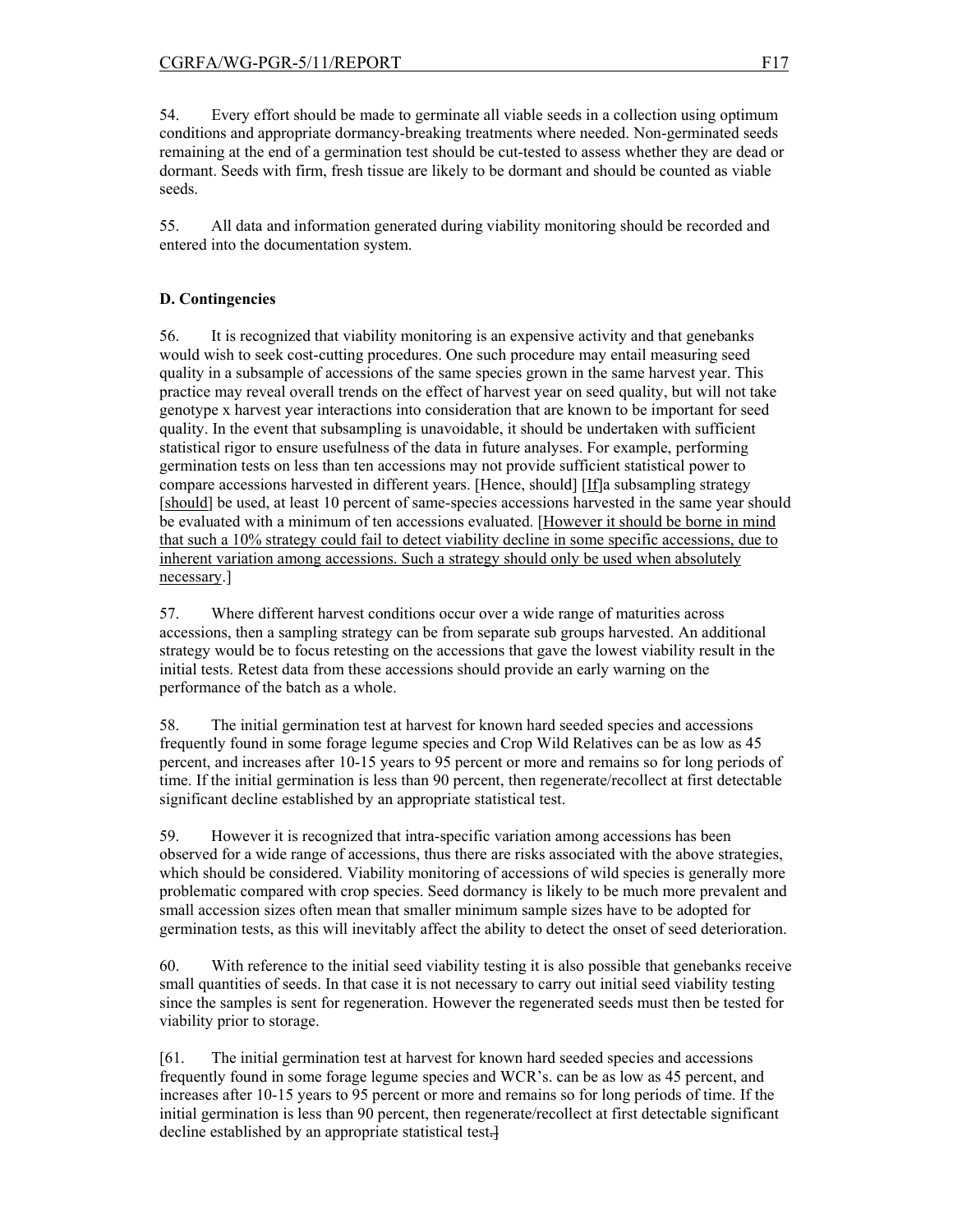62. The range of inherent longevity is also wider in wild species with some species from Mediterranean and tropical dryland habitats expected to be extremely long lived and conversely some species from cold, temperate regions expected to be short lived. For the latter, retesting intervals of as few as three years should be considered as well as duplication into cryo-storage as a precautionary measure. In the event that storage conditions are not met (as will occur if there is a prolonged power cut when seeds are stored in refrigeration units), viability will be affected negatively depending on the species, length of disruption and conditions during the disruption. In such an event a disaster management plan should be activated. For example some representative samples may need to be tested immediately following resumption of adequate storage conditions.

### **E. Selected references**

**Association of Official Seed Analysts (AOSA)** 2005. Page 113 in: Capashew, ed. *Rules for Testing Seeds*, 4-0, 4-11. Las Cruces, New Mexico, USA.

**Dickie, J.B., Ellis, R.H., Kraak, H.L., Ryder, K. & Tompsett, P.B.** 1990. Temperature and seed storage longevity. *Annals of Botany*, 65:197-204.

**Ellis, R.H. & Roberts, E.H.** 1980 Improved equations for the prediction of seed longevity. *Annals of Botany*, 45, 13-30.

**Ellis, R.H., Hong, T.D. & Roberts, E.H.** 1985. Sequential germination test plans and summary of preferred germination test procedures. *Handbook of seed technology for genebanks: Vol I .Principles and methodology*, Chapter 15, pp 179-206. International Board for Plant Genetic Resources. Rome, Italy.

**Engels, J.M.M. &. Visser, L**. eds. 2003 *A guide to effective management of germplasm collections*. IPGRI Handbooks for Genebanks No. 6. IPGRI, Rome, Italy.

**ENSCONET** manual: http://www.ensconet.eu/PDF/Curation\_protocol\_English

**Harrington, J.F.** 1972. Seed storage longevity. In: T.T. Kozlowski, ed. *Seed biology, Vol III*, pp.145-245, Academic Press, New York, USA.

**International Seed Testing Association (ISTA).** 2008. *International Rules for Seed Testing*. Bassersdorf, Switzerland.

**Nagel, M. and Börner**. A. 2010: The longevity of crop seeds stored under ambient conditions. Seed Science Research 20, 1-12

**Nagel, M., Rehman Arif, M.A., Rosenhauer, M. and Börner, A**, 2010: Longevity of seeds intraspecific differences in the Gatersleben genebank collections. Tagungsband der 60. Jahrestagung der Vereinigung der Pflanzenzüchter und Saatgutkaufleute Österreichs 2009, 179- 181.

**Royal Botanical Gardens, Kew** Seed Information Database (SID):at http://data.kew.org/sid/

**Smith, R.D., Dickie, J.D., Linington, S.L., Pritchard, H.W. & Probert, R.J.** 2003. Seed *Conservation: turning science into practice*. Royal Botanic Gardens, Kew. Chapters can be downloaded from: http://www.kew.org/msbp/scitech/publications/sctsip.htm (see chapters 17 and 24).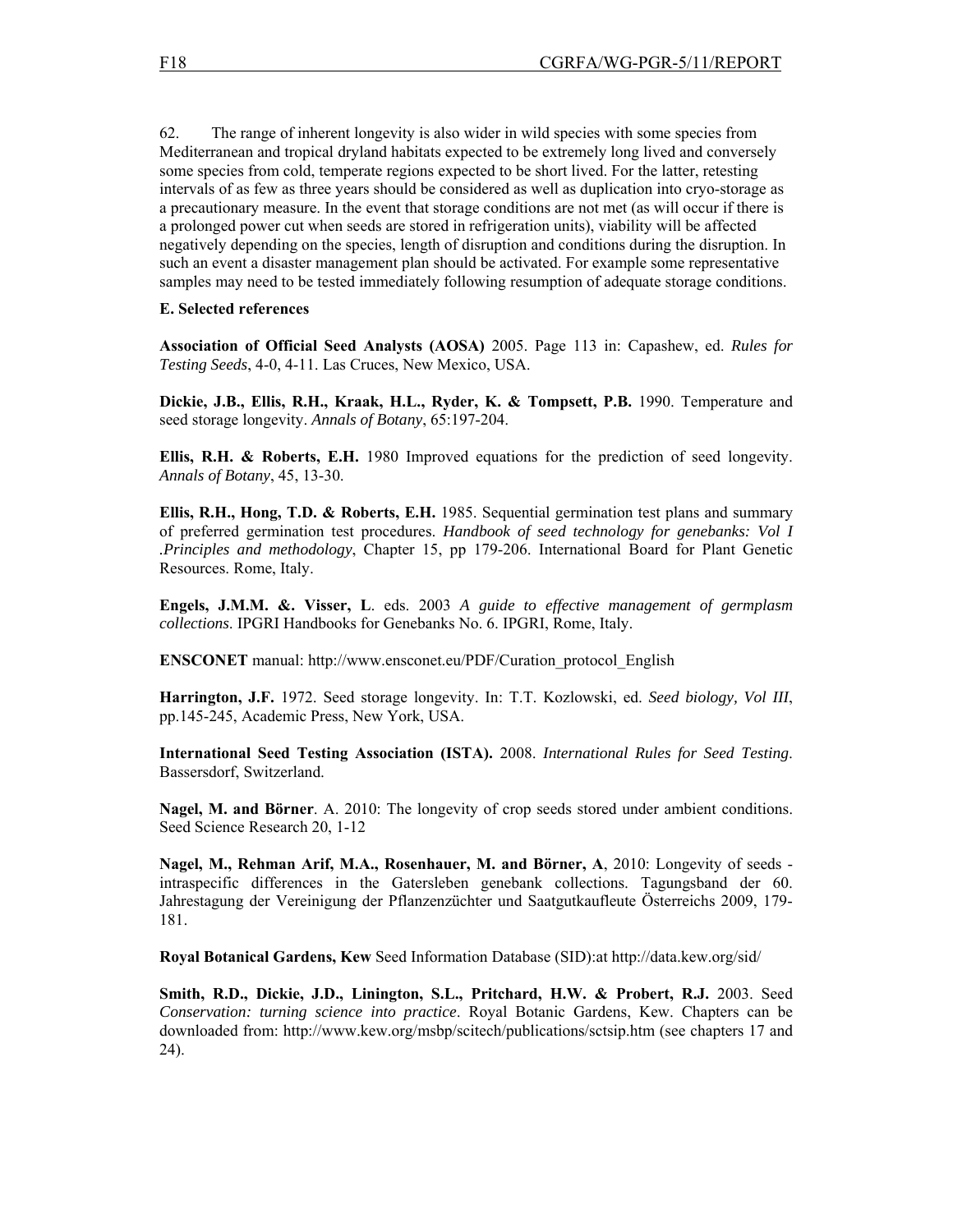### **3.4. STANDARDS FOR REGENERATION**

### **A. Standards**

**3.4.1.** Regeneration should be carried when the viability drops below 85 percent of the initial viability [or when the remaining seed quantity is less than what is required for three sowings of a representative population of the accession]. The most-original-sample should be used to regenerate those accessions.

**3.4.2.** The sample size of the accession to-be-regenerated [should] contain[s] a minimum number of plants which capture at least 95 percent of alleles with a minimum frequency of 0.05 .

**3.4.3.** The regeneration has to be carried out in such a manner that the genetic integrity of a given accession is maintained. [for example regenerated material should] [Species specific regeneration measures should be taken to prevent admixtures or genetic contamination arising from pollen geneflow] [contain less than 1 percent of contamination arising from geneflow of pollen] that originated from other accessions of the same species or from other species [ around the regeneration fields].

**3.4.4**. [If possible at] [At] least 50 seeds of the original and the subsequent most original samples are archived in long-term storage for reference purposes.

### **B. Context**

63. Regeneration is a key operation and an integral responsibility of any genebank that maintains orthodox seeds. It is a process that leads to an increase of the stored seeds (also called "multiplication") in the genebank and/or to an increase of the viability of the seeds equal to or above an agreed minimum level, which is referred to as the regeneration threshold. An accession will be regenerated when it does not have sufficient seeds for long-term storage (e.g.1 500 seeds for a self-pollinating species and 3 000 for an out-crossing species) or when its viability has dropped below an established minimum threshold (i.e. below 85 percent of initial germinability of the stored seeds). [Regeneration should also occur when the seed numbers has been depleted due to frequent use of the accession. If an accession is rarely requested and seed viability is fine, then seed numbers can be below 1,000 prior to regeneration. Each regeneration of especially outcrossing species runs the risk of losing rare alleles or changing the genetic profile for the sample. Regeneration frequency should be minimized. High seed numbers are not needed for rarely requested accessions or species.]

64. As regeneration is an activity that could easily affect the genetic composition of an accession (and thus its genetic integrity) utmost care is required. Consequently, genebank operators will have to strike a delicate balance between avoiding regeneration as much as possible versus the potential loss of viability and thus, the risk of affecting the genetic integrity of an accession. Active management of the collections will greatly help to decide on the best moment to regenerate.

65. Regeneration should be undertaken with the least possible change to the genetic integrity of the accession in question. This means that in addition to sampling considerations (see paragraph below) of the accession in question we need to pay due attention to the environment in which the activity will be undertaken, as such environment might cause severe selection pressure on the accession. It has been suggested that the regeneration environment should be as similar as possible to that at the collecting site, in particular when a population collected in the wild is being regenerated, in order to minimize genetic drift and shift as well as to produce the best possible quality of seeds. It can often be difficult to harvest sufficient quantity of seed from wild relatives due to lower seed/plant numbers compared to other species, or plant dispersal mechanisms such as seed shattering. It is therefore necessary to ensure that appropriate technical practices are used to capture as much seed as possible (i.e. nets to capture dropped seeds). Repeat regeneration cycles may also be required to ensure that sufficient seed is conserved. [For regeneration, it's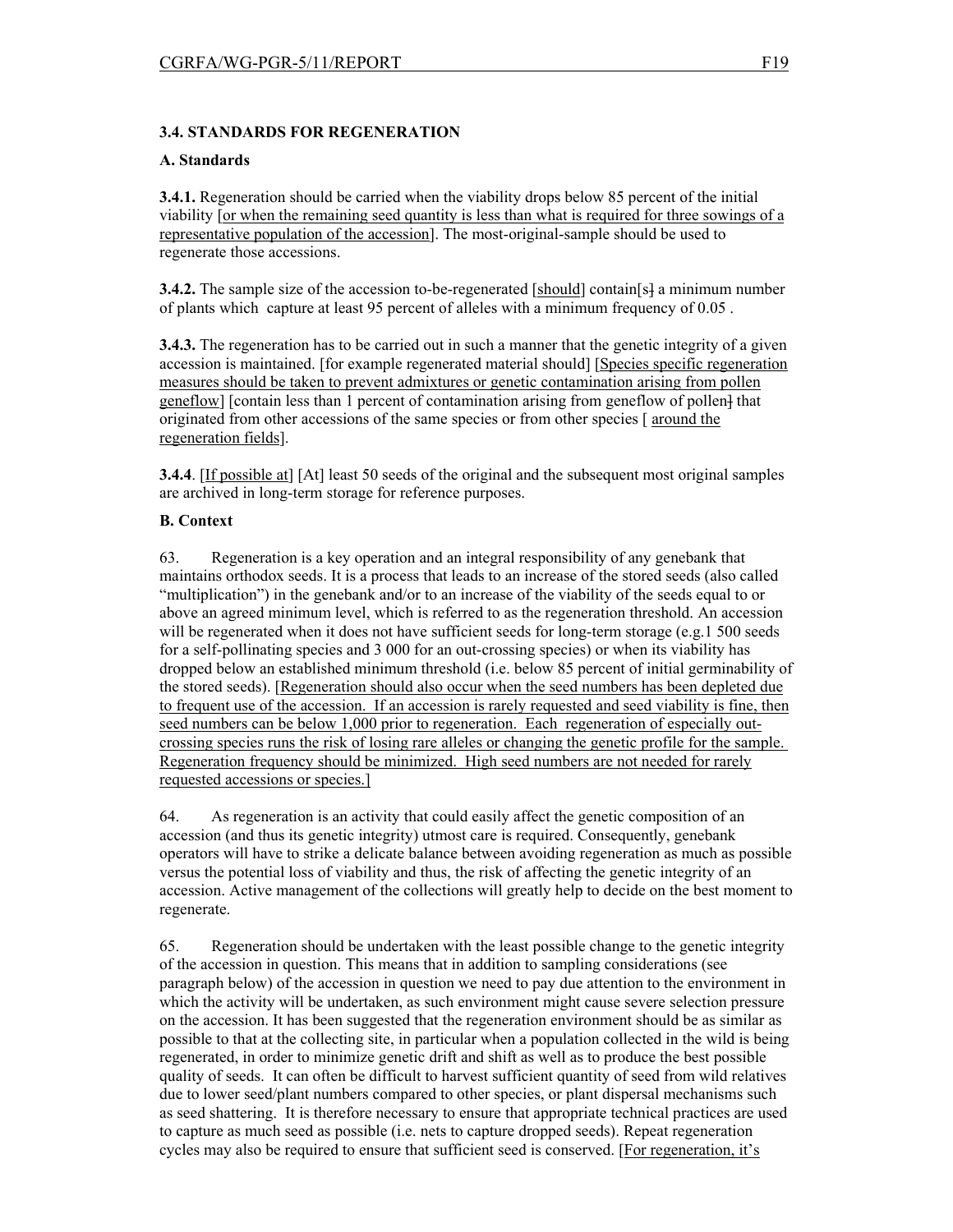better to create favourable environmental conditions for seed production and minimize plant-toplant competition. Conditions at the original collection sites are often unfavourable in one or more ways for maximizing seed production. So there should really be a compromise between generalized, favourable conditions and those special signals (whether photoperiodic, nutritional or climatic) that are specific to local adaptation of individual accessions. This is part of the art of curation. If the genebank site does not provide favourable conditions locally, a curator should explore means to have it regenerated in a favourable environment; replication of the collection environment should not necessarily be the curator's goal.]

66. To preserve the genetic integrity of genebank collections during seed regeneration, it is important that sampling of accessions be carried out effectively. The number of seeds to be used for the regeneration process must be of sufficient size to be representative of the genetic diversity in an accession and to capture one or more rare alleles with a certain probability.

67. The methodology to be used for regeneration might vary from species to species and depends, among other [factors], on the population size, breeding system and pollination efficacy. Therefore, it is of significant importance to collate as much as possible of the relevant biological information related to the species in question. In addition, when possible and meaningful, it is recommended that the regeneration event be used also for the characterization of regenerated accessions (see Characterization Standards). [However for cross pollinating species, it is often difficult, to use the regeneration process to carry out characterization due to logistical reasons.

# **C. Technical aspects**

68. In order to maintain the genetic integrity of accessions it is recommended to use seeds from the most-original-sample for regeneration. For multiplication it is recommended to use seeds from the working collection for up to five cycles of multiplication without returning to the most original sample (IPGRI, 2003).

69. It should be noted that in cases where the original collection or donation is a small sample, it is necessary to regenerate immediately following receipt of the material in order to obtain an adequate quantity of seeds for long-term storage. It is important to record the number of the regeneration cycle and enter the information into the documentation system. It is recommended that the receiving genebank always keep some seeds from the initial seed sample for future reference purposes. Even if these original seeds lose their viability, they can be useful in confirming morphology or genotype of later generations of the respective accession.

70. The size of the seed sample to be used in the regeneration activity has to reflect the genetic composition of the accession, i.e. the reproductive biology of the species in question as well as the degree of homogeneity/heterogeneity of the accession. For this purpose the effective population size  $(N_e)$  is a key parameter that will have a bearing on the degree of genetic drift that is associated with the regeneration of the accession. This minimal size of  $N_e$  to minimize loss of alleles can be estimated for individual accessions based on the pollination biology, growing conditions and harvest techniques [see paragraph 25b].

71. To avoid geneflow/contamination it is critically important to use proper isolation methods between plots of accessions of cross-pollinated species being regenerated. This also applies to self-pollinated species, depending on the regeneration environment. [The principle of disjunctive cultivation, that is planting accessions of different taxa in adjacent plots, has been recommended (Lehmann and Mansfeld 1957).] For species that depend on specific pollinators, isolation cages and the corresponding pollinators should be used (Dulloo, M.E. *et al*. 2008). Contamination and genetic drift/shift can be assessed with morphological, enzymatic or other distinctive traits that can be used as markers (e.g. flower colour; seed colour, etc.), or with molecular markers.

72. Reference collections (herbarium specimen, photographs and/or descriptions of the original accessions) are essential for conducting the true-to-type verification (Lehmann and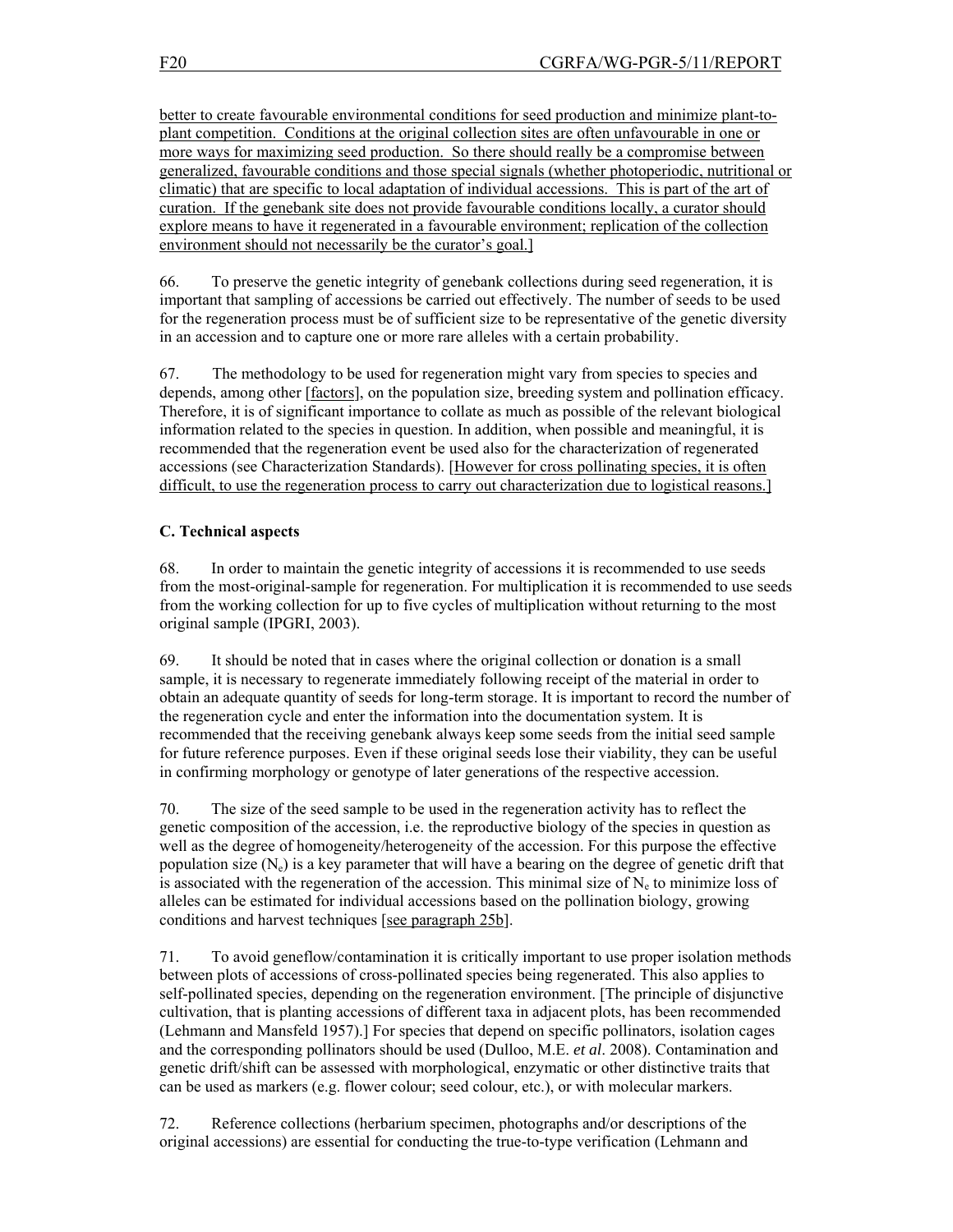Mansfeld 1957). Close inspections of obtained seeds and during the first regeneration of a new genebank accession are required to collect important reference information.

73. In order to avoid differences in seed maturity in a seed sample, multiple harvests should be carried out during the fruiting season.

## **D. Contingencies**

74. The management of a genebank and of a germplasm collection is a multifaceted task in which scientific considerations have to be combined with economical, infrastructural, personnel and other aspects and where an optimum balance must be aspired. However, as already indicated, the underlying principles such as genetic integrity and identity have to be given the highest attention while regenerating accessions. Nevertheless, there will always be a risk management dimension to the curatorship role. Solid biological knowledge of the species in question is a key factor in making the best possible decisions under constrained conditions. Aspects such as sample size, distance between individual accessions and other forms of isolating accessions, respecting established thresholds for viability loss, growing conditions and others, all need to be given due attention when planning the regeneration activity.

75. In view of this complexity it is not meaningful to look for possible contingencies. In case of emergency it would be advisable to seek advice from experts and/or collaboration with other genebanks that could provide assistance.

### **E. Selected references**

**Breese, E.L.** 1989. *Regeneration and multiplication of germplasm resources in seed genebanks: the scientific background*. Available online at: http://www2.bioversityinternational.org/publications/Web\_version/209/

**Crossa, J.** 1995. Sample size and effective population size in seed regeneration of monecious species. In: J.M.M. Engels, R. Ramantha Rao, eds. *Regeneration of seed crops and their wild relatives. Proceedings of a consultation meeting,* 4-7 December 1995. ICRISAT, Hyderabad, India. International Plant Genetic Resources Institute, Rome, Italy. pp.140–143.

**Dulloo, M.E., Hanson, J., Jorge, M.A. & Thormann, I.** 2008. Regeneration guidelines: general guiding principles. In:M.E. Dulloo, I. Thormann, M.A. Jorge & J.Hanson, eds. *Crop specific regeneration guidelines* [CD-ROM]. CGIAR System-wide Genetic Resource Programme (SGRP), Rome, Italy. 6 pp.

**Engels, J.M.M. Ramantha Rao, R.** editors. 1995. Regeneration of seed crops and their wild relatives. Proceedings of a consultation meeting, 4-7 December 1995. ICRISAT, Hyderabad, India. International Plant Genetic Resources Institute, Rome, Italy. pp.140–143.

**Engels, J.M.M. & Visser, L.** 2003. *A guide to effective management of germplasm collections.* IPGRI Handbooks for Genebanks No. 6. IPGRI, Rome, Italy.

**Lawrence, L**. 2002. *A comprehensive collection and regeneration strategy for ex situ conservation. Genetic resources and crop evolution* 49 (2): 199-209.

**Lehmann C.O. & Mansfeld R.** 1957. Zur Technik der Sortimentserhaltung. Kulturpflanze 5: 108-138.**Rao, N.K., Hanson. J., Dulloo, M.E., Ghosh, K., Nowell, D. & Larinde, M**. 2006. *Manual of seed handling in genebanks. Handbooks for Genebanks* No. 8. Bioversity International, Rome, Italy.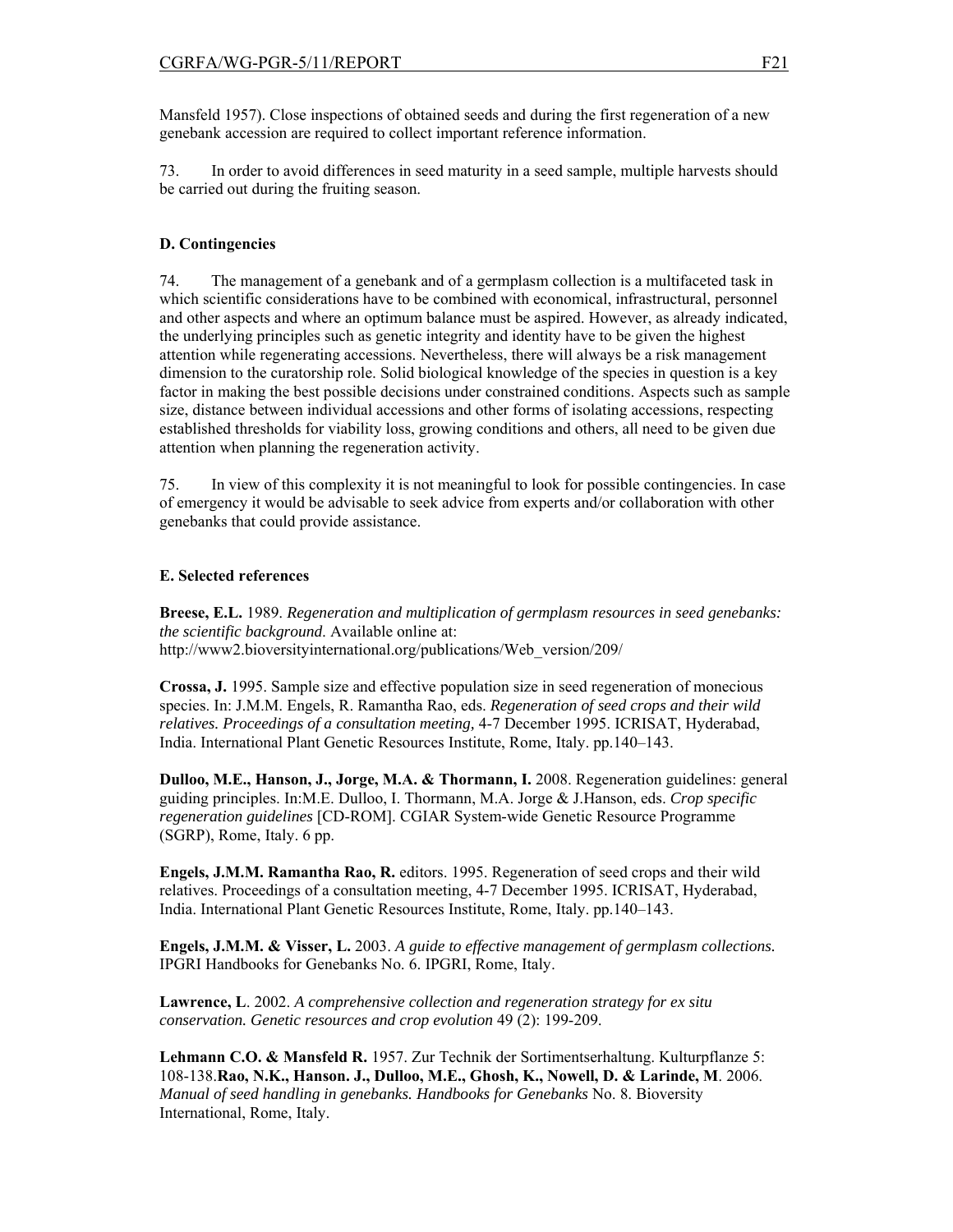**Sackville Hamilton, N.R. & and Chorlton, K.H.** 1997. *Regeneration of accessions in seed collections: a decision guide*. J. Engels, ed. Handbook for Genebanks No. 5. International Plant Genetic Resources Institute, Rome, Italy.

**SGRP** Crop genebank knowledge base http://cropgenebank.sgrp.cgiar.org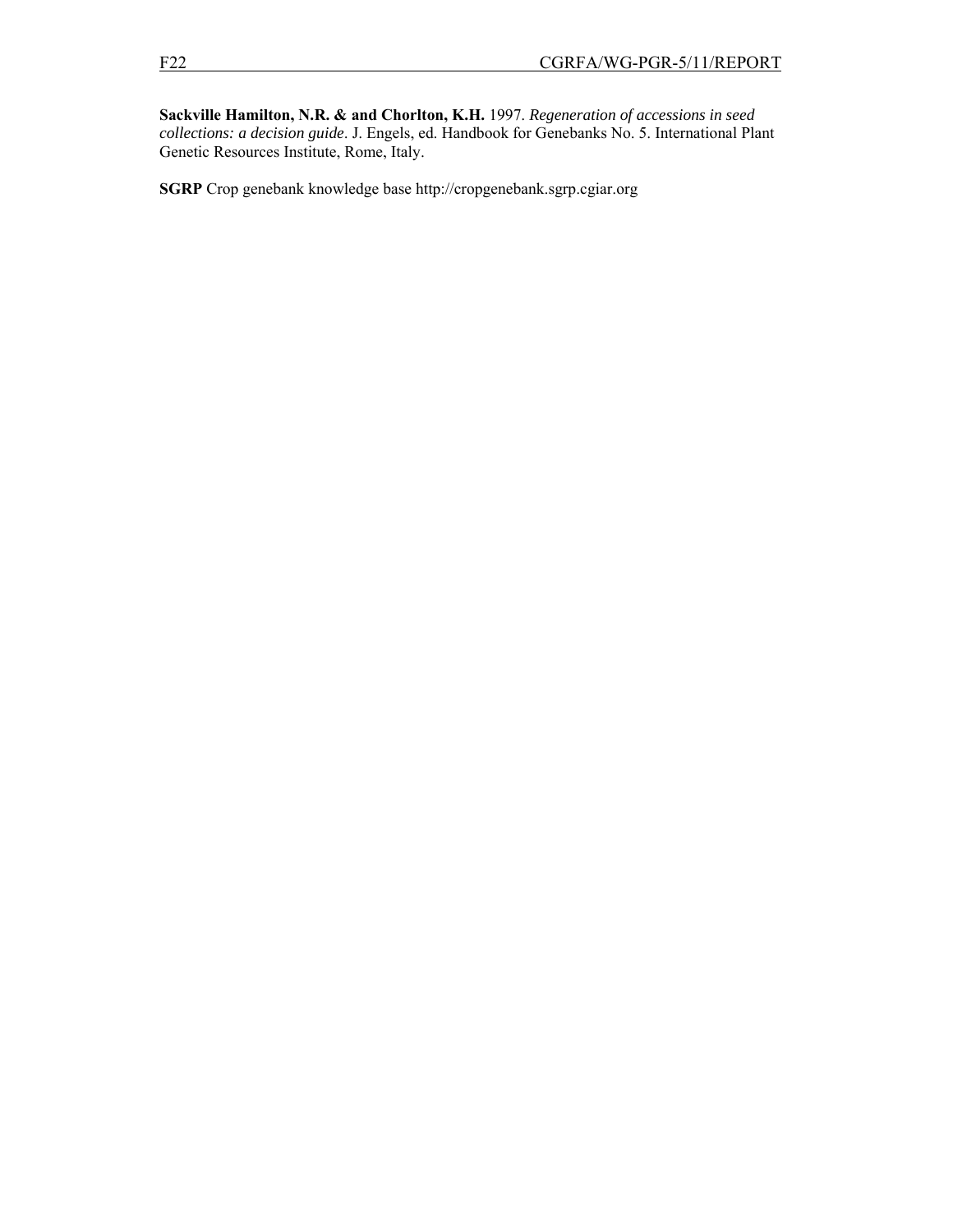## *3.5. Standards for characterization26*

## **A. Standards**

**3.5.1.** Around [95] [60] percent of accessions [are] [should be] characterized within five [to seven] years of acquisition [during] or the first regeneration cycle.

**3.5.2.** Characterization is based on standardized and calibrated measuring formats and characterization data follow internationally agreed descriptor lists and are made publicly available.

# **B. Context**

76. Characterization is the description of plant germplasm. It determines the expression of highly heritable characters ranging from morphological, physiological or agronomical features to seed proteins and oil or molecular markers.

77. Characterization can be carried out at any stage of the conservation process, as long as there are sufficient numbers of seeds to sample. It is essential that the germplasm being conserved is known and described to the maximum extent possible to assure their maximum use by plant breeders. Therefore, characterization should be carried out as soon as possible to add value to the collection. The use of a minimum set of phenotypic physiological and seed qualitative traits and morphological descriptors and information on the breeding system, such as those published by Bioversity is helpful for characterisation. Useful descriptors can also be found in the publications of the International Union for the Protection of New Varieties of Plants [, USDA National Plant Germplasm System (NPGS) descriptors]. Use of internationally agreed standards for characterization data increases the usefulness of the published data.

78. With the advances in biotechnology, molecular marker technologies , genomics are increasingly used for characterization (de Vicente, *et* al. 2004). Characterization will allow for detecting intra-accessions diversity. Means such as splitting samples may be necessary for ensuring the preservation of rare alleles or for improving access to defined alleles. Documentation of observations and measures taken is extremely important.

# **C. Technical aspects**

79. Characterization is time consuming and expensive. Effort can be made to combine characterization with multiplication or regeneration to the extent possible. Curators should make all possible efforts to record characterization data. [However, it is advisable to encourage the use of replication for characterization of highly heritable traits.]

80. Characteristics and traits for crops are defined by crop experts and/or curators in consultation with genebank managers. A wide range of crop descriptor lists has been developed for example by Bioversity International and also minimum sets of key descriptors for utilization have been established for several of these. Furthermore there are regional and national descriptor lists available[such as USDA NPGS descriptors]. Data recording needs to be carried out by trained staff using calibrated and standardized measuring formats as indicated in the internationally agreed and published crop descriptor lists. The data need to be validated by curator and documentation officers before being uploaded into the genebank database and made publicly available. It is also recognized that reference collections (herbarium specimens, seed herbarium, photographs) play an essential role for true-to-type identification.

 $\overline{a}$ 

<sup>26 [</sup>Add Standards for Evaluation]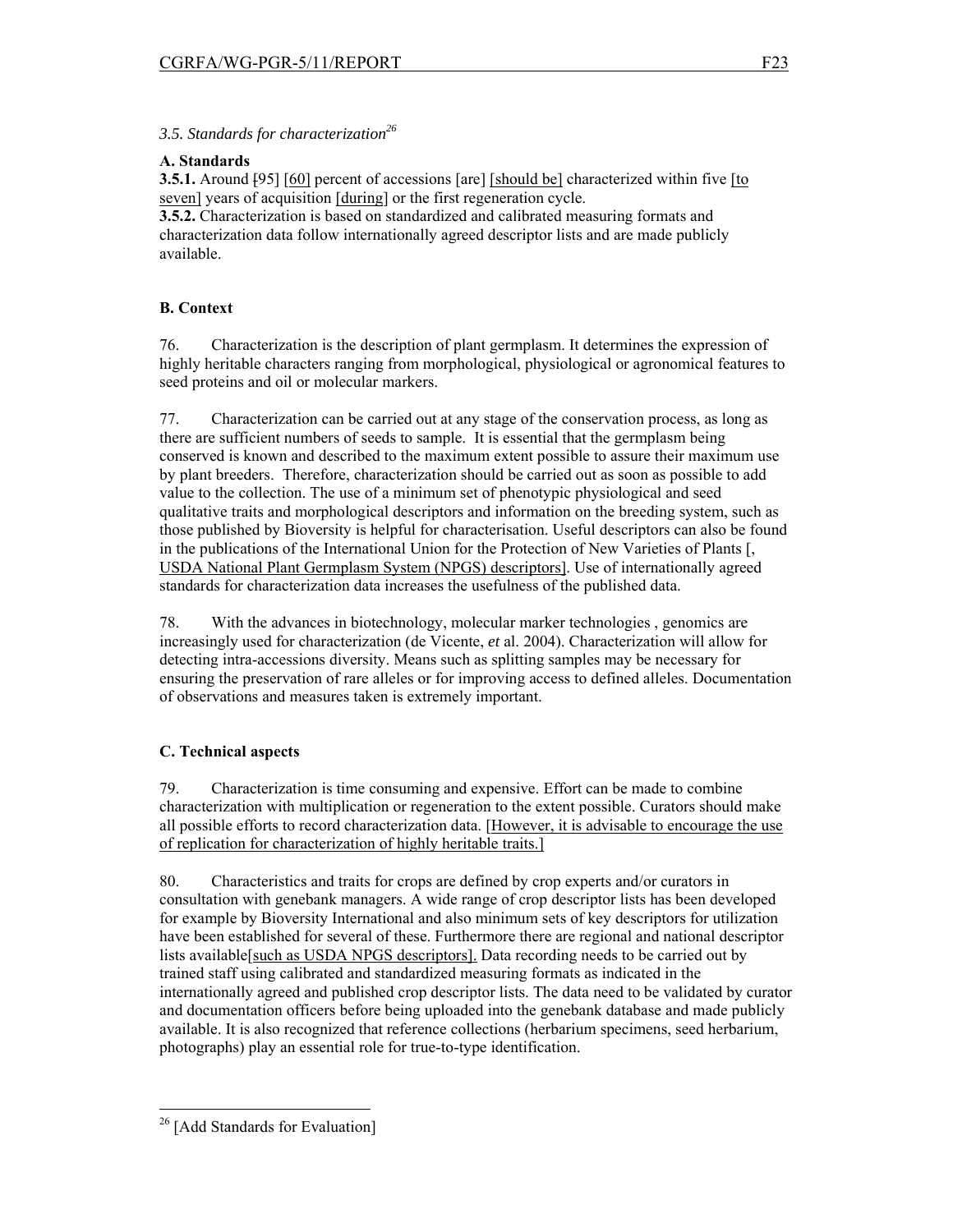### **D. Contingencies**

81. Reliability of data might vary among data collectors if they are not well trained and experienced. Therefore trained technical staff in the field of plant genetic resources should be available during the entire growth cycle to record and document characterization data. Access to expertise in taxonomy, seed biology and plant pathology (in-house or from collaborating institutes) during the process of characterization is desirable.

82. Characterization is very labor-intensive and requires sufficient funding to allow for good quality data. Carrying out full characterization of accessions during regeneration cycles may reduce the number of accessions which can be regenerated per cycle.

83. The incidence of pests and diseases can limit the collection of quality data. The determination of some traits like oil or protein content requires laboratory assays which are not always available or could be costly.

### **E. Selected references**

**Bioversity** Crop Descriptor Lists available online at:

http://www.bioversityinternational.org/research/conservation/sharing\_information/descriptor\_lists html and from the SGRP Crop Genebank Knowledge Base Bioversity

**Bioversity International.** 2007. Developing crop descriptor lists, Guidelines for developers. Bioversity Technical Bulletin No. 13. Bioversity International, Rome, Italy. 71p. Available online at:

http://www.bioversityinternational.org/index.php?id=19&user\_bioversitypublications\_pi1[showU id]=3070

**de Vicente, M.C., Metz, T. & Alercia, A.** 2004*. Descriptors for Genetic Marker Technologies*. International Plant Genetic Resources Institute, Rome, Italy. 30p. Available online at: http://www.bioversityinternational.org/index.php?id=19&user\_bioversitypublications\_pi1[showU id]=2789

**FAO/IPGRI.** 2001. *Multi-Crop Passport Descriptors*. FAO, Rome, 4 pp. Available online from: http://www.bioversityinternational.org/index.php?id=19&user\_bioversitypublications\_pi1[showU id]=2192

[NPGS : http://www.ars-grin.gov/cgi-bin/npgs/html/croplist.pl]

**Lehmann C.O. & Mansfeld R**. 1957. Zur Technik der Sortimentserhaltung. Kulturpflanze 5: 108-138.

**UPOV** : [(http://www.upov.int/en/publications/tg\_rom/tg\_index.html)]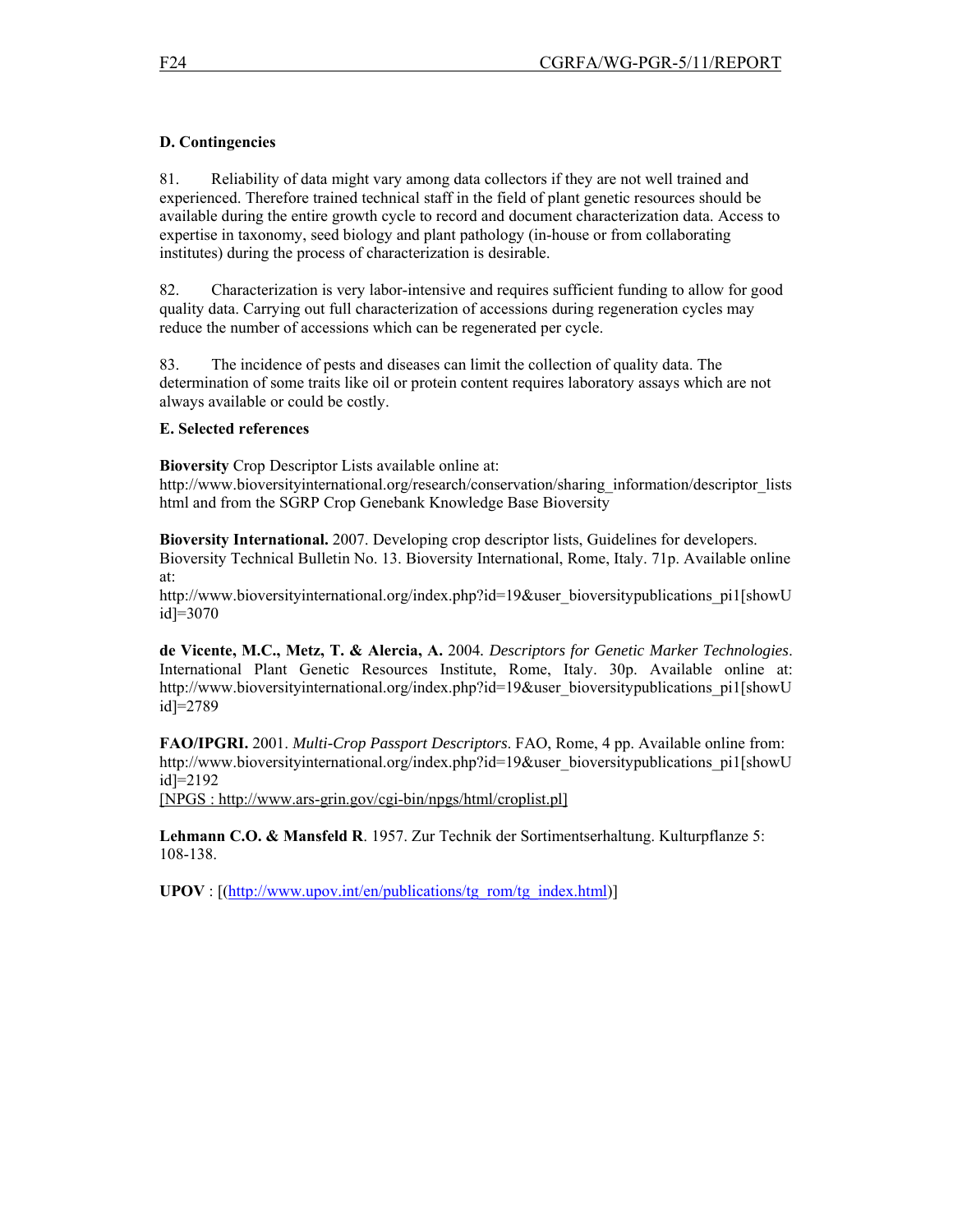### **3.6. STANDARDS FOR DOCUMENTATION**

### **A. Standards**

**3.6.1.** Passport data of 100 percent of the accessions are documented using FAO/IPGRI multicrop passport descriptors.

**3.6.2.** All data and information generated in the genebank relating to all aspects of conservation and use of the material are recorded in a suitably designed database.

## **B. Context**

84. Information about accessions is essential for the genebank to manage and maintain their collection; it is also important to share this information and make it available publicly for potential germplasm users, and should be attached to any distributed material. Passport data are the minimum data that should be available for each accession to guarantee proper management, and international standards such as the FAO/IPGRI multi-crop passport descriptors (FAO/IPGRI 2001) should be used to record passport data. The use of internationally agreed standards will very much facilitate data exchange.

85. Major advances in information technology and bioinformatics have taken place over the last decade or so and much of it is available online. A majority of genebanks also have access to computers and the internet. This new technology makes it possible to record and exchange data and information efficiently. Ultimately conservation and usability of conserved germplasm are promoted through good data and information management. All data and information generated throughout the process of acquisition, registration, storage, monitoring, regeneration, characterization, evaluation, and distribution should be recorded in a suitably-designed database and employed to improve conservation and use of the germplasm. Such data and information ranges from details of the genetic characteristics of individual accessions and populations to distribution networks and clients. [It is important to put in place a back up of the database system off-site.]

86. Documentation of characterization and evaluation data is particularly important to enhance the use of the respective collection and help identification of distinct accessions.

87. With advances in biotechnology, there is a need to complement phenotypic trait data with molecular data. Efforts must be made to record the molecular data being generated through genomics, proteomics and bioinformatics.

# **C. Technical aspects**

88. Computer-based systems for storing data and information allow for more comprehensive storage of all information associated with genebank management. The adoption of data standards which today exist for most aspects of genebank data management helps to make the information management easier and to improve use and exchange of data. For example, the FAO/IPGRI List of Multi-crop Passport Descriptors should be used for documenting passport data as it is instrumental for data exchange among different genebanks and countries.

89. Germplasm information management systems exist, such as GRIN-Global, which have specifically been developed for genebanks and their documentation and information management needs. Another germplasm information management system is the International Crop Information System (ICIS) platform in which germplasm data from 1 or more genebanks can be stored, and published online with a search-query capacity to allow users to set criteria for selection of germplasm by single or by multiple trait criteria, as well as bounded by GPS coordinates for a region and/or overlaid with climatic and soil maps, for targeted selection of germplasm.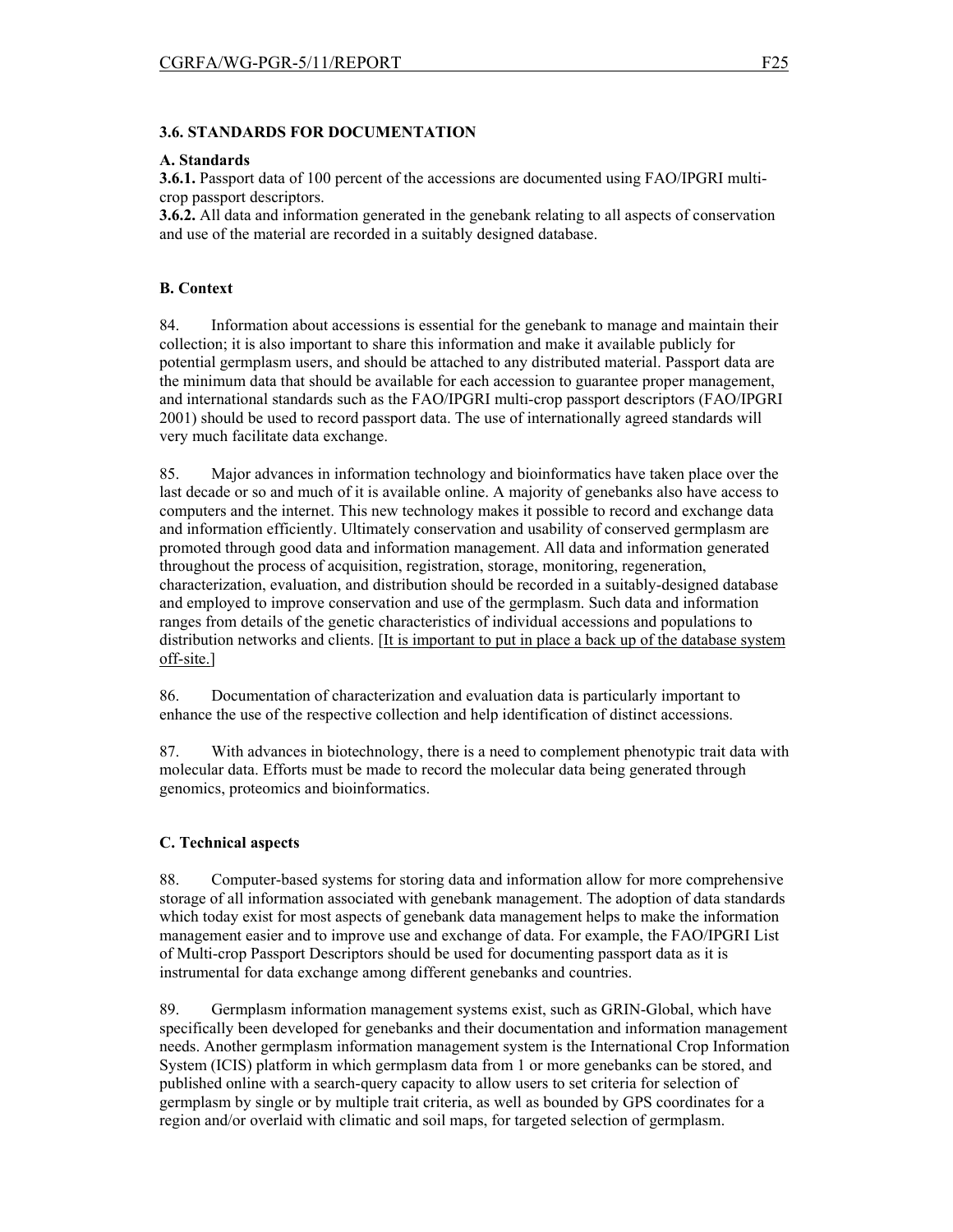90. Evaluation data are often produced by the users to which seeds have been distributed. The genebank should solicit the user to share the evaluation data, which should then be included in the genebank's documentation system. Such information could address resistances to biotic and abiotic stresses, growth and development features of the accession, quality characteristics of yield etc. Adding this type of information allows more focused identification of germplasm to meet prospective client needs.

91. However, it is recognized that using information generated by users may not be so simple and may involve copy right and institutional issues.

## **D. Contingencies**

92. Lack of documentation or loss of it compromises the optimal use of the seeds or can even lead to their loss, if it impedes planning regeneration properly.

### **Selected references**

**de Vicente, C., Alercia, A. & Metz, T.** 2004. *Descriptors for Genetic Marker Technologies*. International Plant Genetic Resources Institute, Rome, Italy. 30p. Available online at: http://www.bioversityinternational.org/index.php?id=19&user\_bioversitypublications\_pi1[showU id]=2789.

**FAO/IPGRI**. 2001. *Multi-Crop Passport Descriptors*. FAO, Rome, 4 pp. Available online at: http://www.bioversityinternational.org/index.php?id=19&user\_bioversitypublications\_pi1[showU id]=2192

**ICIS** International Crop Information System. http://irri.org/knowledge/tools/international-cropinformation-system.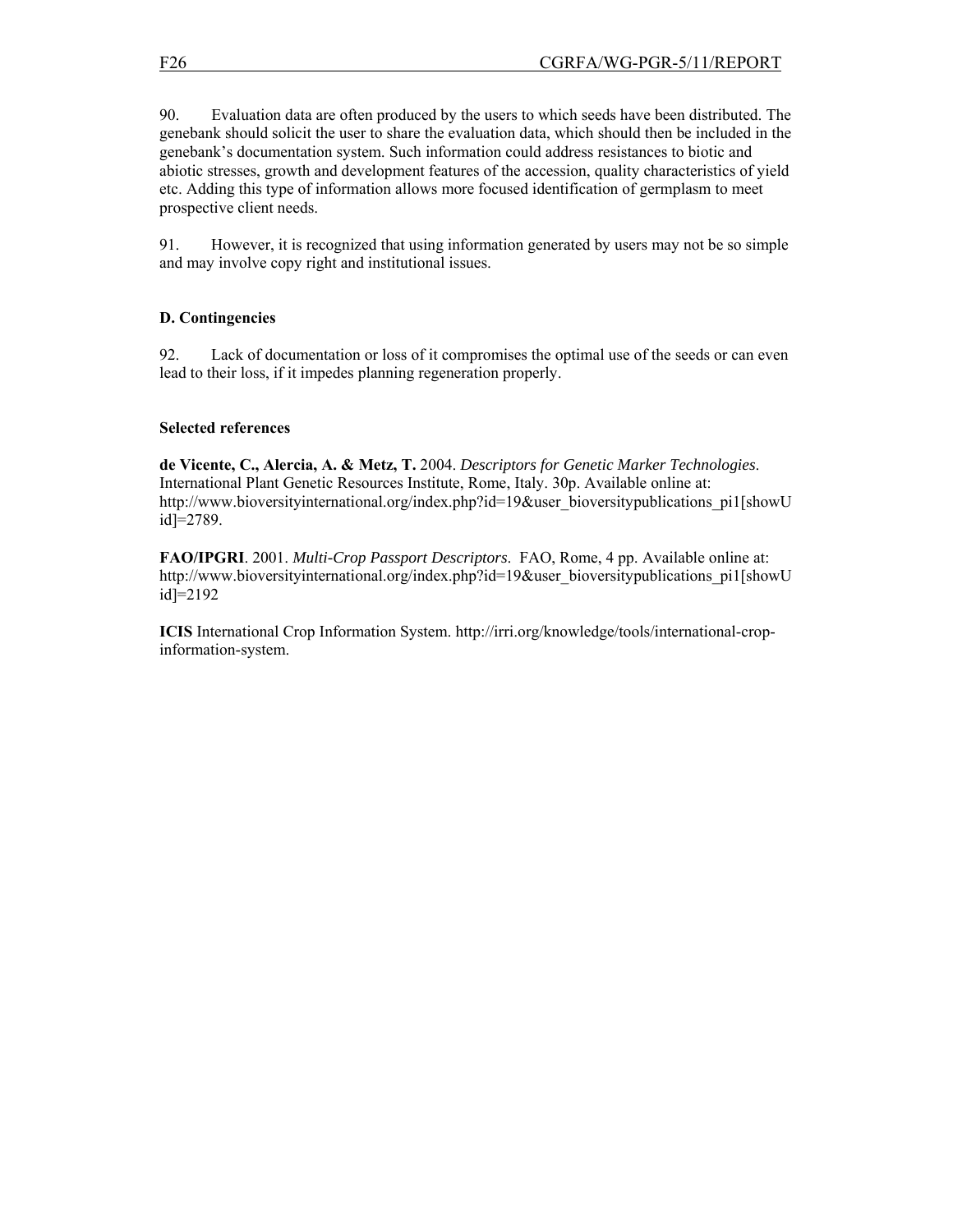# **3.7. STANDARDS FOR DISTRIBUTION [AND EXCHANGE]**

### **A. Standards**

**3.7.1.** Seeds are distributed in compliance with national laws and relevant international treaties and conventions.

**3.7.2.** Seed samples are provided with all relevant documents required by recipient country.

**[3.7.3.** At least 95 percent of the accessions and associated data are readily available for distribution and the remaining after multiplication/regeneration. 1

**3.7.4.** The time span between receipt of a request for seeds and the dispatch of the seeds is kept to a minimum.

**3.7.5.** [For most species a] sample of a minimum of 30-50 viable seeds is supplied for accessions with sufficient seeds [in stock]. For accessions with too little seed at the time of request and in the absence of a suitable alternative accession, samples are supplied after regeneration/multiplication, based on a renewed request.[ For some species and some research uses, smaller numbers of seeds are an acceptable distribution sample size.]

## **B. Context**

93. Conservation should be linked to utilization. Germplasm distribution is the supply of a representative sample of seed accessions from a genebank in response to requests from plant germplasm users. The CBD and ITPGRFA emphasize this continuum between conservation and sustainable utilization, along with facilitated access and equitable sharing of benefits arising from use.

94. There is a continuous increase in demand for genetic resources to meet the challenges posed by climate change, by changes in virulence spectra of major pests and diseases and by invasive alien species. This demand has led to wider recognition of the importance of using germplasm from genebanks - which ultimately determines the germplasm distribution. The time between receipt of a request for seeds from a user and the following response and dispatch of seeds (along with relevant information) should be kept as short as possible.

95. The diversity of the legal systems with respect to their procedural rules governing access to courts and to arbitration, and the obligations arising from international and regional conventions applicable to these procedural rules is recognized.

96. The ITPGRFA within the framework of its Multilateral System both to facilitate access to Plant Genetic Resources for Food and Agriculture and to share, in a fair and equitable way, the benefits arising from the utilization of these resources, on a complementary and mutually reinforcing basis, has developed the SMTA for Annex1 crops. While other distribution models also exist, the SMTA can also be used for non-Annex1 crops.[, although other distribution or exchange standards or model clauses could be applied.]

97. [Genebanks should aim at making available to users as many accessions as possible including associated data. When stock is depleted, the accessions should be multiplied to meet the demands of users as a matter of priority.] Genebanks [that hold working collections] should promote the availability of genetic resources for uses including research, breeding, education, farming and repatriation. Internationally, genebanks can be a source of land race germplasm re-supply to countries which are initiating their own genebank, or which suffered a disaster such as fire, flood or civil strife.

[97bis. It is to be noted that the minimum number of seeds to distribute is species dependent and usage dependent. Genebank accessions are not only used for pre-breeding and applied plant breeding, but also for research activities. In the latter case, often very few seeds are needed.]

98. [When a user requests an accession from a genebank, the user is responsible for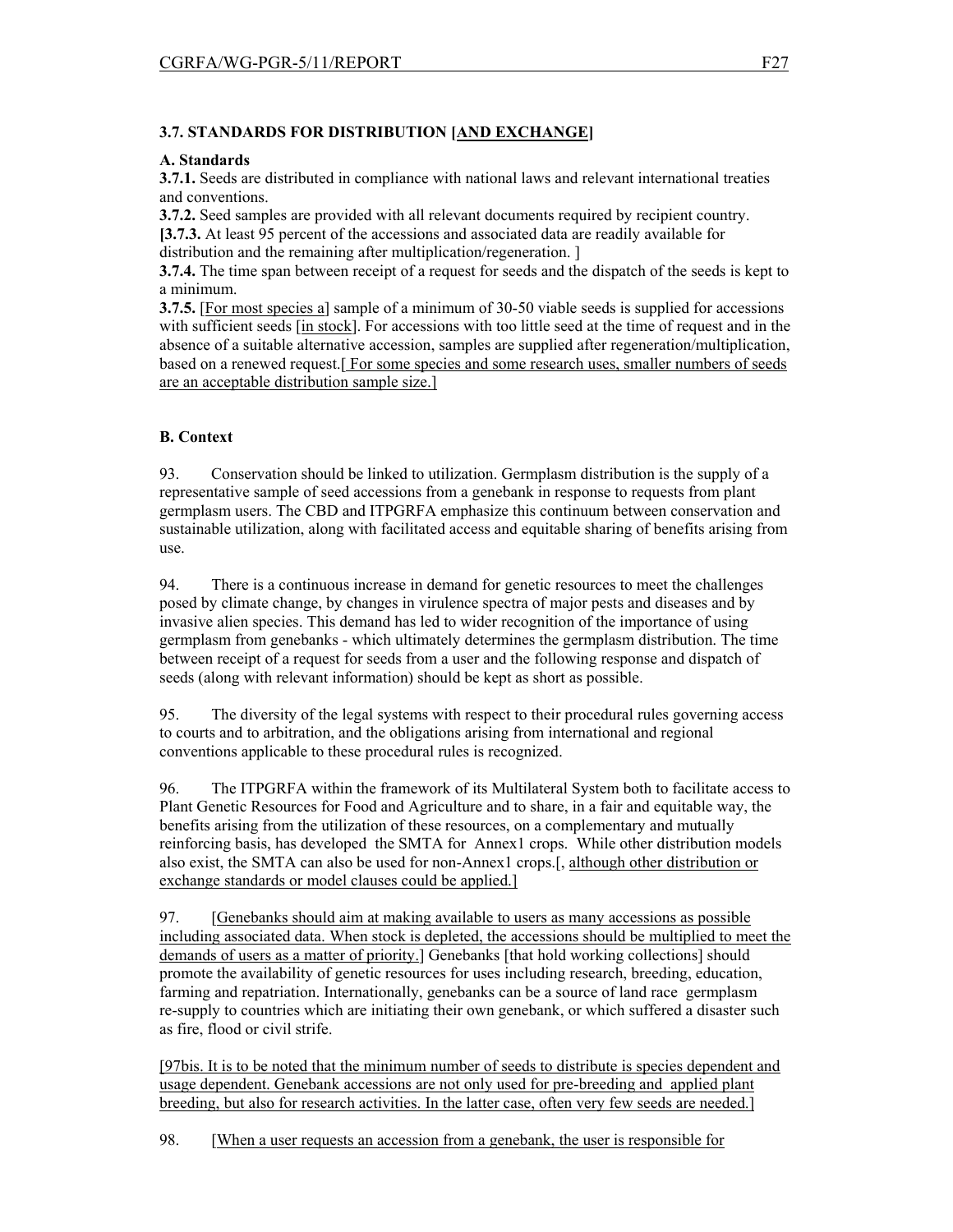indicating the national requirement for seed importation, in particular the phytosanitary regulations, in their country in order to avoid the spread of quarantine or regulated pests or invasive species that could seriously affect national production].[The exchange of seeds is not accompanied by the risk of spreading some quarantine diseases, insects or invasive and exotic weed species that could seriously affect national production. ]

# **C. Technical aspects**

99. Germplasm should be distributed in a way that ensures the germplasm reaches its destination in good condition. Environmental conditions can be harmful to the quality of seed during transport therefore seeds should be carefully packed and sealed in airtight envelopes for protection during transit.

100. Samples to be distributed should comply with the requirements of the quality standards as defined in this document and the requirements of seed health as requested by the recipient country. The distribution should also comply with national regulation laws. [The elements of national regulation laws, in particular seed health requirement has to be provided by the user or the national phytosanitary authorities.]

101. Easy and speedy clearance of shipments from customs offices and plant protection departments will most often necessitate the availability of documents required by the recipient country and the requestor.

102. Phytosanitary certificate, [additional declarations,] certificate of donation, certificate of no commercial value and import permit [and others] are among the documents required by the recipient country. It is therefore important to maintain and update the list of documents requested by different countries. [If additional costs (phytosanitary certificates, ISTA bulletin, specific envelopes or other) are necessary for the seed distribution or exchange, these costs have to be at the charge of the user, or otherwise determined by both parties. A major problem with international distributions is that genebanks have to declare that a particular disease was not found in the seed production field. Genebanks cannot meet additional declaration requirements for seed that was produced 20-30 years ago. Countries that receive seed should be responsible for quarantine procedures to handle seed where additional declaration requirements cannot be met.]

103. The list of the material and associated information (passport data as a minimum) should be provided to the recipient together with any legal agreement related to access and use of genetic resources provided.

104. It is highly recommended to reduce as much as possible the time between the dispatch and the delivery of the shipment. When seeds are not available responses include a detailed description of the reason, an estimated date when the accession will be available, and alternative accessions that may suit the requestor's needs.

105. Genebank [clients][accession recipients] are encouraged to do their own seed bulking for their trials needs and experiments. This is particularly relevant for wild species for which seed stock are often low, and for replicated field trials where supply of the required seed quantity cannot be considered.

106. [For material distributed outside the Multilateral system of the Treaty,] the distributing genebank should [encourage] [on] the flow back of information about the usefulness of the supplied germplasm from the recipient to the provider according to the terms of the MTA.

# **D. Contingencies**

107. Political decisions or crisis situations or bureaucratic delays might extend the time span between receipt of a seed request and the distribution of the material. Limitations related to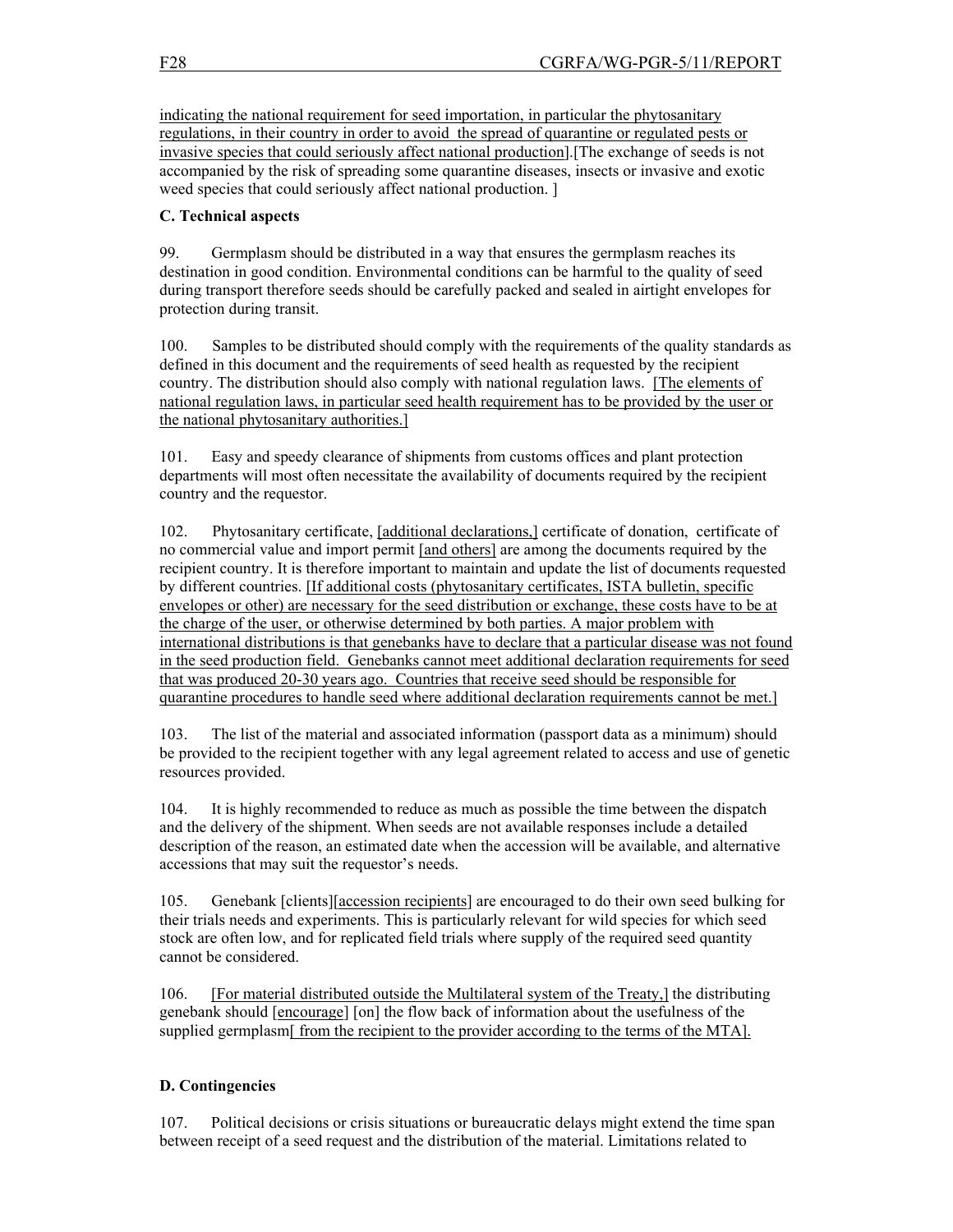regeneration and/ or multiplication of the accessions may also affect and delay the distribution process.

### **E. Selected references**

**Convention on Biological Diversity (CBD).** 1992. http://www.cbd.int/convention/convention.shtml

**Engels, J.M.M. & Visser, L.** 2003. *A guide to effective management of germplasm collections*. IPGRI Handbooks for Genebanks No. 6. IPGRI, Rome, Italy.

**FAO/IPGRI.** 1994. Genebank Standards.

International Treaty on Plant Genetic Resources for Food and Agriculture (ITPGRFA): http://www.itpgrfa.net/International/

**Rao, N.K., Hanson, J., Dulloo, M.E., Ghosh, K., Nowell, D. & Larinde, M**. 2006. *Manual of seed handling in genebanks*. Handbooks for Genebanks No. 8. Bioversity International, Rome, Italy.

**SGRP.** Crop Genebank Knowledge Base: http://cropgenebank.sgrp.cgiar.org

**Standard Material Transfer Agreement** (SMTA): http://www.itpgrfa.net/International/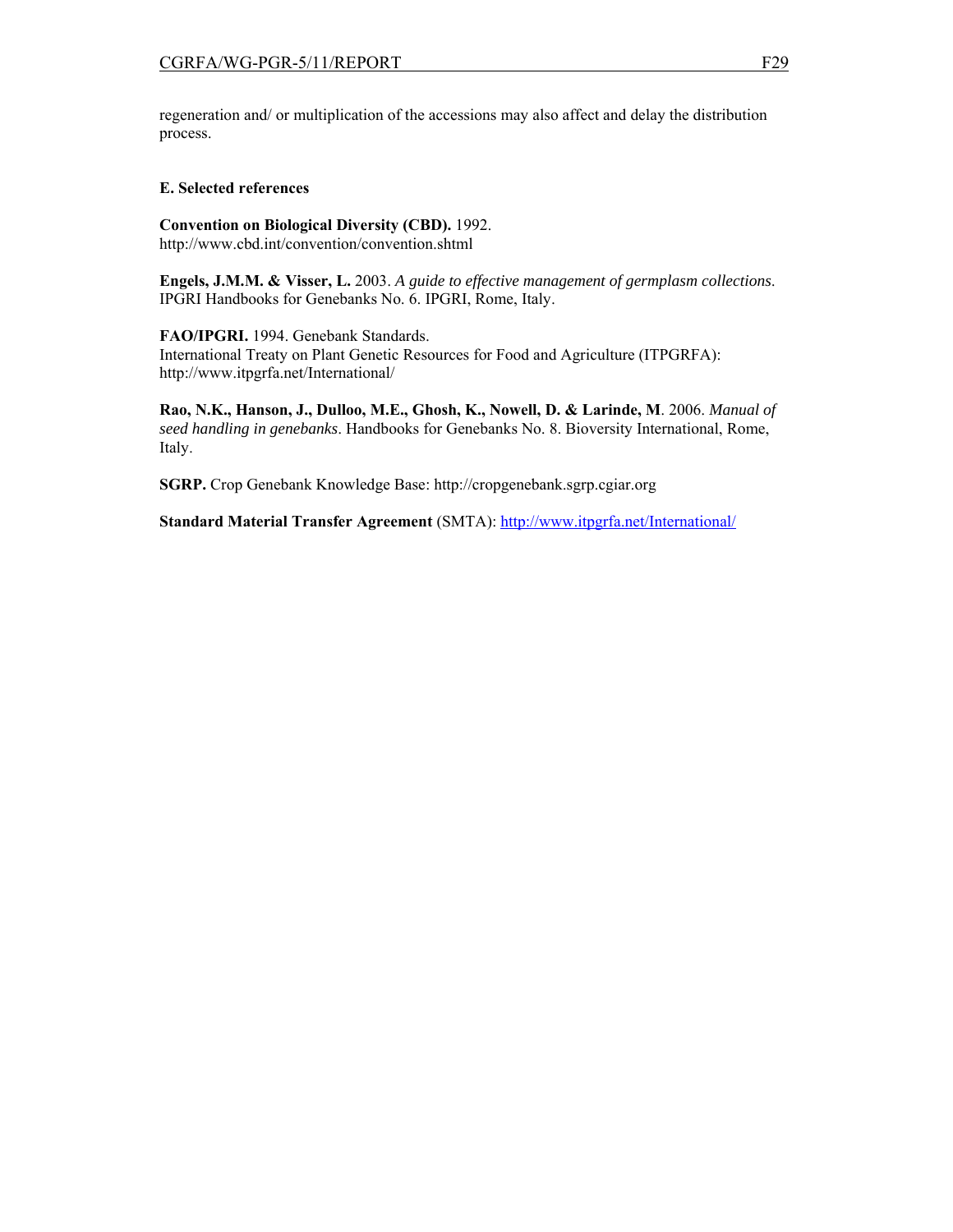## **3.8. STANDARDS FOR SAFETY DUPLICATION**

### **A. Standards**

**3.8.1.** A safety duplicate sample for every original accession is stored in a geographically distant area, under the same or better conditions than those in the original genebank. **3.8.2.** Each safety duplicate sample is accompanied by relevant associated information

### **B. Context**

108. Safety duplication is that of a genetically identical subsample of the accession to mitigate the risk of its partial or total loss caused by natural or human-caused catastrophes. The safety duplicates are genetically identical to the long-term collection and are referred to as the secondary most original sample (Engels and Visser, 2003). Safety duplication includes both the duplication of material and its related information [,including database back-up] [and these] [the safety duplication of the materials] are deposited in long-term storage at a different location, [often outside the country]. The location is chosen to minimize possible risks and provides the best possible storage facilities. [To minimize risks that can arise in any individual country safety duplication will be ideally undertaken outside that country.]

109. Safety duplication is generally made under a 'black-box' approach. This means that the repository genebank has no entitlement to the use and distribution of the germplasm. It is the depositor's responsibility to ensure that the deposited material is of high quality, to monitor seed viability over time and to use their own base collection to regenerate the collections when they begin to lose viability. The germplasm is not touched without permission from the depositor and is only returned on request when the original collection is lost or destroyed. Recall of the deposit is also possible when it is replaced with newly regenerated germplasm. It is recognized however that the black-box is not the only approach. There may be cases where the safety collection is also taken care of by the recipient genebank.

110. Safety duplication should be made for all original seeds collected by the genebank or when only held by the genebank. [However, the genebank should still retain a set of the original samples to facilitate access for regeneration or other managerial decisions.] Seeds which are duplicates from other collections can usually be retrieved from those collections and do not require safety duplication unless there is doubt about their security in the other collection.

111. Any safety duplication arrangement requires a clearly signed legal agreement between the depositor and the recipient of the safety duplicate that sets out the responsibilities of the parties and terms and conditions under which the material is maintained.

112. This safety duplication is now available at the Svalbard Global Seed Vault on Spitsbergen island, Norway. [Institutions depositing seeds retain ownership and access to samples stored in Svalvard is grantedto the depositor only.][Countries which have joined the ITPGRFA are eligible to deposit, and retain ownership and management of their own duplicate collection. Sealed "Black Box" arrangements for quarantine clearance can be made with the relevant quarantine authority for countries requiring a generation in quarantine for restricted plant types. The prearranged quarantine clearance makes the germplasm available for immediate use upon return from Svalbard.]

# **C. Technical aspects**

113. When selecting the location for safety duplication, primary consideration is given to the geographic location and environmental conditions of the location. Facilities must ensure low radiation (radioactivity) and stability (low probability of earthquakes). The facility must be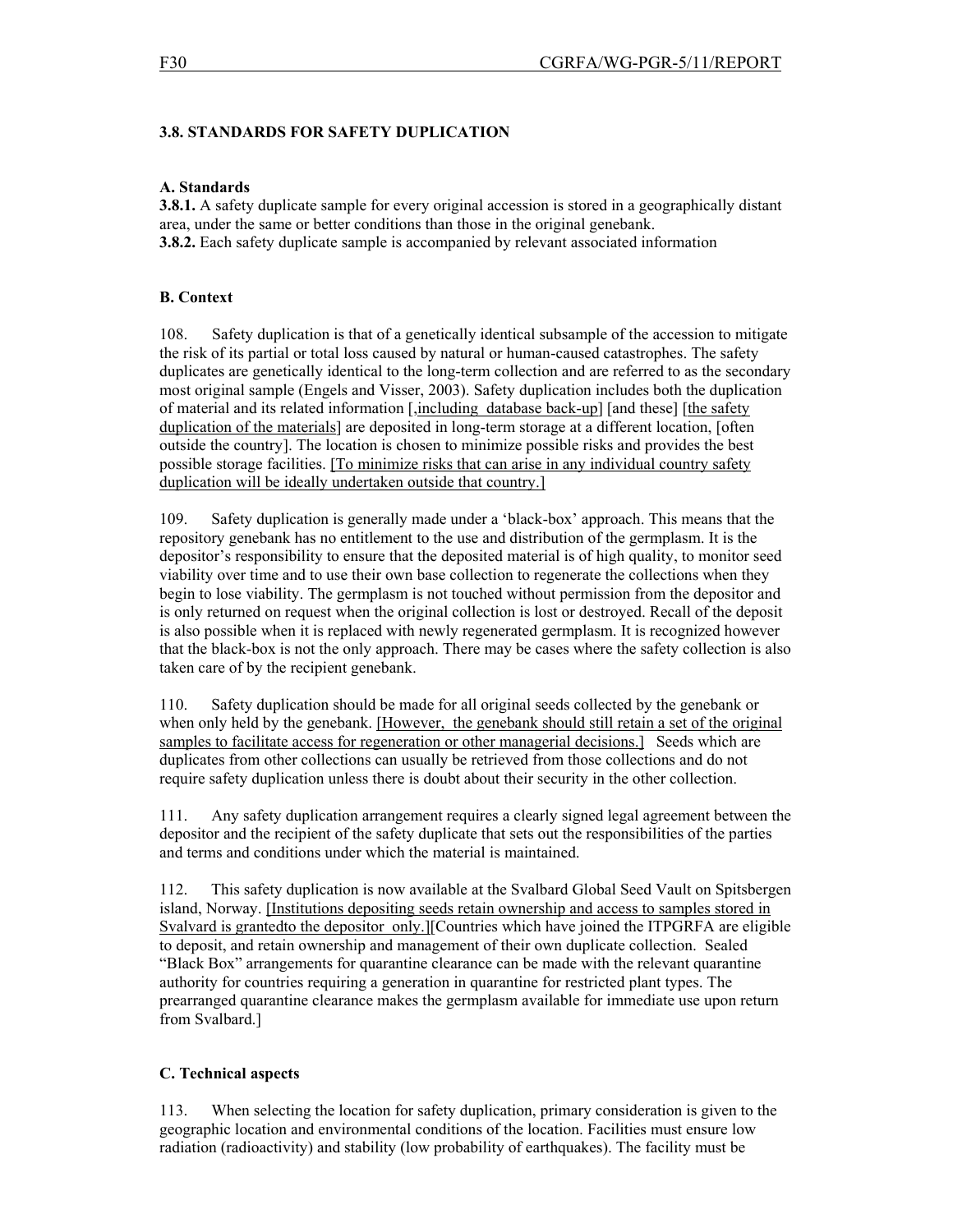situated at an elevation that guarantees proper drainage during seasonal rains and eliminates the risk of flooding in the event of rising sea levels due to global warming. Equally important is economic stability and socio-political certainty. Koo *et al*. (2004) suggest that safety duplicate samples should be located away from the risk of political embargo, military action or terrorism that could disrupt international access.

114. Samples are prepared for safety duplication in the same way as for the base collection. Conditions should be at least as stringent as those for long-term storage of germplasm in a genebank and the quality of seed preparation (i.e., drying) is important.

115. In some cases it is helpful to sort material according to short, medium and long living seed groups before sending for safety duplication.

116. [Sample size should not be restricted to a certain minimum number.]Sample size should be sufficient to conduct at least three regenerations. [A safety backup is not just for future regeneration; it may also provide a minimum sample to regenerate an accession that was lost. A "critical" safety backup with a minimal amount of seed at a second location is better than no backup at all.] [AIf possible, a] safety duplicate of an accession in a seed genebank should contain at least 500 viable seeds for outbreeders and heterogeneous accessions with high diversity and a minimum of 300 seeds for genetically uniform accessions. For accessions with seeds of low viability more seeds are necessary. Storage temperatures should be –18°C to –20°C.

117. The packaging material for safety duplication should be of trilaminate material of which the middle metal foil layer should be [of adequate thickness] [at least 20 μm in thickness]. It should be formed into a pouch seamed on all four sides with no gusset. This would provide an adequate water barrier for transport and storage at  $-18^{\circ}$ C for at least 30 years.

118. An outer and inner label should be placed on each packet of seeds to ensure that the germplasm is properly identified.

119. As the storage conditions for the safety duplicate should be the same or better than that of the base collection, seed viability can be monitored on seed lots of the same accession maintained in long-term storage in the genebank and extrapolated to the safety duplicate if basic standards for storage conditions are met and the same containers are used. In some cases, samples for germination testing may be sent in a separate box with the safety duplicate and monitored for germination by agreement with the depository.

120. Strong cold-resistant boxes (thick carton or polypropylene boxes) are the best options for transporting and storing seeds. Boxes should be sealed properly. Shipment should consider the fastest means of transport available either by air freight, courier or by land to avoid deterioration of seed quality during transit.

121. Samples should be renewed from the sender when the viability of the samples in similar storage conditions in the base collection of the sender starts to decline. The duplicate samples can be either destroyed or returned to the sender and replaced with a new batch.

# **D. Contingencies**

122. When extrapolating the viability of the safety duplicate from viability monitoring results of the sample in the base collection, some caution should however be taken. Seeds may age at different rates if there is a difference in ambient RH at the two sites and/or differences in extent or frequency of temperature fluctuations, though the average storage temperature is the same.

123. Issues of liability may occur related to sending samples in sealed black-box conditions. One issue is on liability for contents of the sealed box and handling by customs officers and other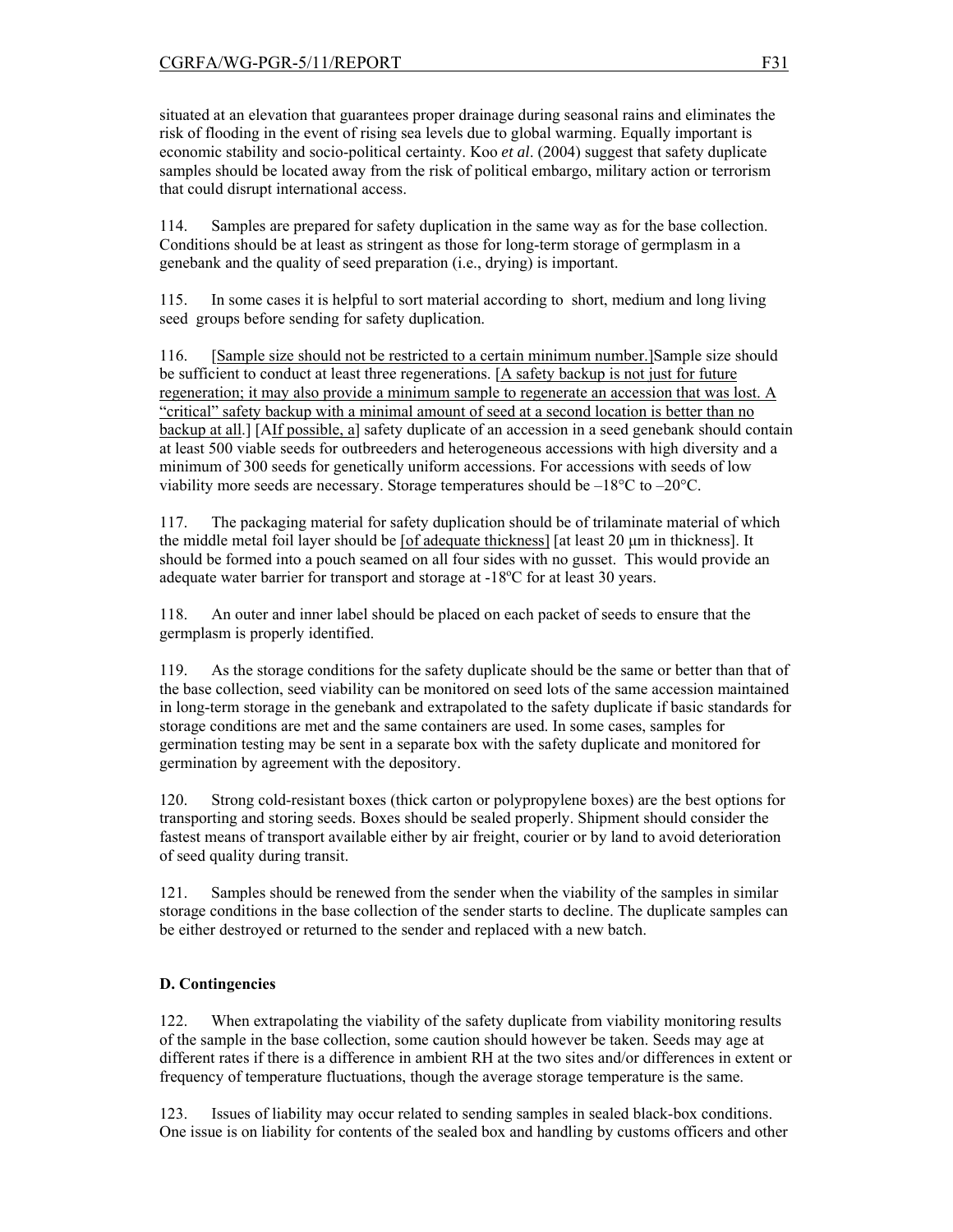authorities for entry into a country. In some cases boxes are opened and special seals are applied by the authorities to confirm that the samples are not medicinal or other prohibited plants. Another issue is that on liability of the recipient institution should material be damaged or lose viability earlier than expected as a result of stress during transit, faulty seal of containers, or temperatures that fluctuate from specified standards. Under the conditions described here, the safety duplicate repository should only be "liable" if the temperature becomes uncontrollable; this should be reported immediately to the primary institution so that they can decide on what action to take. The primary institution should bear full responsibility for transport disasters or uncontrolled moisture.

124. The standards and technical aspects may be difficult to implement for some species due to the inherent biology of the samples, e.g. short-lived seeds, large-seeded species where space and cost may be limiting.

#### **E. Selected references**

**Engels, J.M.M. & Visser L.** 2003. *A guide to effective management of germplasm collections*. IPGRI Handbooks for Genebanks No. 6. IPGRI, Rome, Italy. Available in English (1.4 MB) and Spanish (1.5 MB).

**SGRP.** Crop Genebank Knowledge Base. The page on safety duplication, available on line at http://cropgenebank.sgrp.cgiar.org/index.php?option=com\_content&view=article&id=58&Itemid  $=$ 207 $\&$ lang=english contains detailed background documents, a list of references and a standard safety deposit agreement template.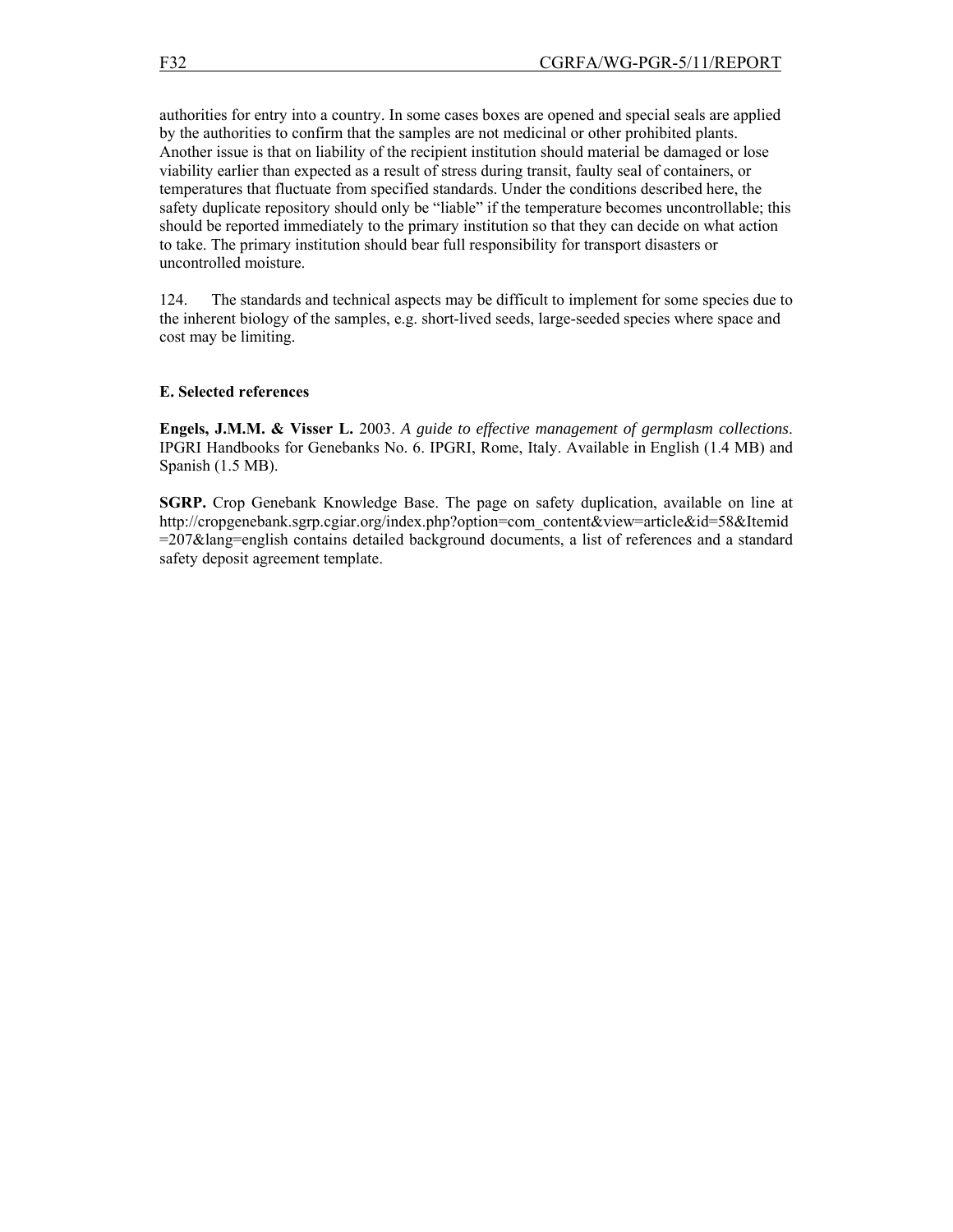### **3.9. STANDARDS FOR SECURITY AND PERSONNEL**

### **A. Standards**

**3.9.1.** A genebank should have a risk management strategy in place which includes inter alia measures against power cut, fire, flooding and earthquakes.

**3.9.2** A genebank should follow the local Occupational Safety and Health (OSH) requirements and protocols [where applicable]

**3.9.3** A genebank employs the requisite staff to fulfil all the routine responsibilities to ensure that the genebank can acquire, conserve and distribute germplasm according to the standards.

## **B. Context**

125. Achieving a genebank's goal of acquisition, conservation and distribution of germplasm not only require adequate procedures and equipment for germplasm handling be in place, but that properly trained staff be employed to carry out the required work and to guarantee the security of the genebank.

126. Active genebank management requires well-trained staff, and it is crucial to allocate responsibilities to suitably competent employees. A genebank should therefore have a plan or strategy in place for personnel, and a corresponding budget so as to guarantee that a minimum of properly trained personnel is available to fulfill the responsibilities of ensuring that the genebank can acquire, conserve and distribute germplasm. Access to specialists in a range of subject areas is desirable, depending on the mandate and objectives of each individual genebank. However, staff complements and training will depend on specific circumstances. The health and usefulness of the seeds stored in the genebank depend also on issues related to safety and security of the genebank. Arrangements need to be in place for electricity back-up; fire extinction equipment has to be in place and regularly checked genebank buildings need to be earthquake-proof if situated in a seismic-prone area, to mention some. A genebank should therefore implement and promote systematic risk management that addresses the physical and biological risks in the every-day environment to which the collections and related information are exposed.

# **C. Technical aspects**

127. Staff should have adequate training acquired through certified training and/or on-the-job training and training needs should be analyzed.

128. Genebank personnel should be aware of and trained in safety procedures to minimize risks to the germplasm.

129. The genebank facilities should be constructed so as to withstand natural disasters, such as hurricanes, cyclones, earthquakes, or floods that are known to occur in the location where the genebank has been built.

130. Storage facilities should be protected with standard security facilities such as fences, alarm systems, security doors and any other system that helps to shield the genebank from burglars and other intruders. Security of the seed collections in the genebank will be enhanced by allowing entry strictly to authorized personnel into the actual storage facilities.

131. Protective clothing should be provided and used in the storage area. Adequate precautions should be taken and safety equipment, including alarms and devices to open doors from inside drying rooms and refrigerated rooms, should be installed.

132. Refrigeration will almost certainly be reliant on electrical power and it is therefore necessary that the power supply is adequate and reliable. Failure in power supply can result in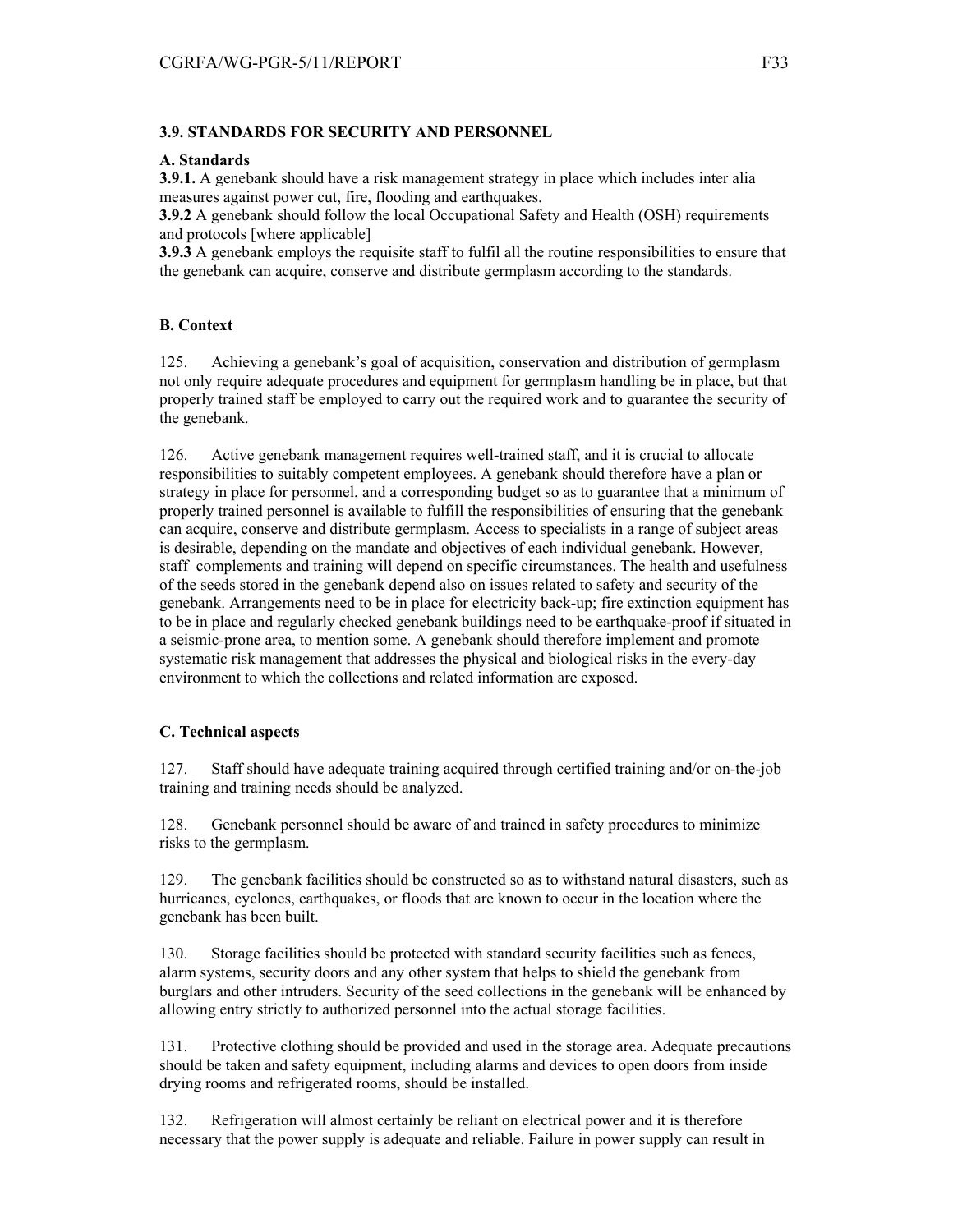complete loss of genebank accessions. Consideration should be given to the provision of a backup generator that automatically cuts in when the main power supply fails. This will require stockpiling adequate amounts of fuel to run the generator during power cuts.

133. Monitoring devices for temperature should be available in the drying and storage room to track the actual parameters against time.

134. It should be considered whether it is better to store seed without refrigeration if refrigeration is inherently unreliable. If refrigeration is to be used to conserve germplasm, it must meet necessary standards as unreliable refrigeration can be far more damaging than nonrefrigerated storage.

135. If refrigeration and/or electric power are unreliable, a facility can be built in the soil at a depth of 10-20 m, where temperature can be averaged at 10 °C. This could be attractive in several tropical regions under no risk of flooding. Drying should be well carried out however, and seeds should be kept in properly-sealed vials.

136. Fire alarm and fire-fighting equipment is required in the genebank. Most fires begin from faulty electrical circuits and therefore periodic checks should be made on the electrical circuitry to ensure compliance with safety standards. Firefighting equipment will include extinguishers and fire blankets. For areas affected by thunderstorms, a lightning rod should be fitted to the genebank.

### **D. Contingencies**

137. When suitably trained staff is not available, or when there are time or other constraints, it might be a solution to outsource some of the genebank work or to approach other genebanks for assistance. The international community of genebanks should be informed, if the functions of the genebank are endangered.

138. Unauthorized entry to genebank facilities can result in direct loss of material, but can also jeopardize the collections through inadvertent introduction of pests and diseases and interference in management systems.

### **E. Selected references**

**Engels J.M.M. & Visser, L.** 2003. *A guide to effective management of germplasm colle*ctions. IPGRI Handbooks for Genebanks No. 6. IPGRI, Rome, Italy. Available in English (1.4 MB) and Spanish (1.5 MB).

**SGRP.** Crop Genebank Knowledge Base, Section on risk management: http://cropgenebank.sgrp.cgiar.org/index.php?option=com\_content&view=article&id=135&Itemi d=236&lang=english.